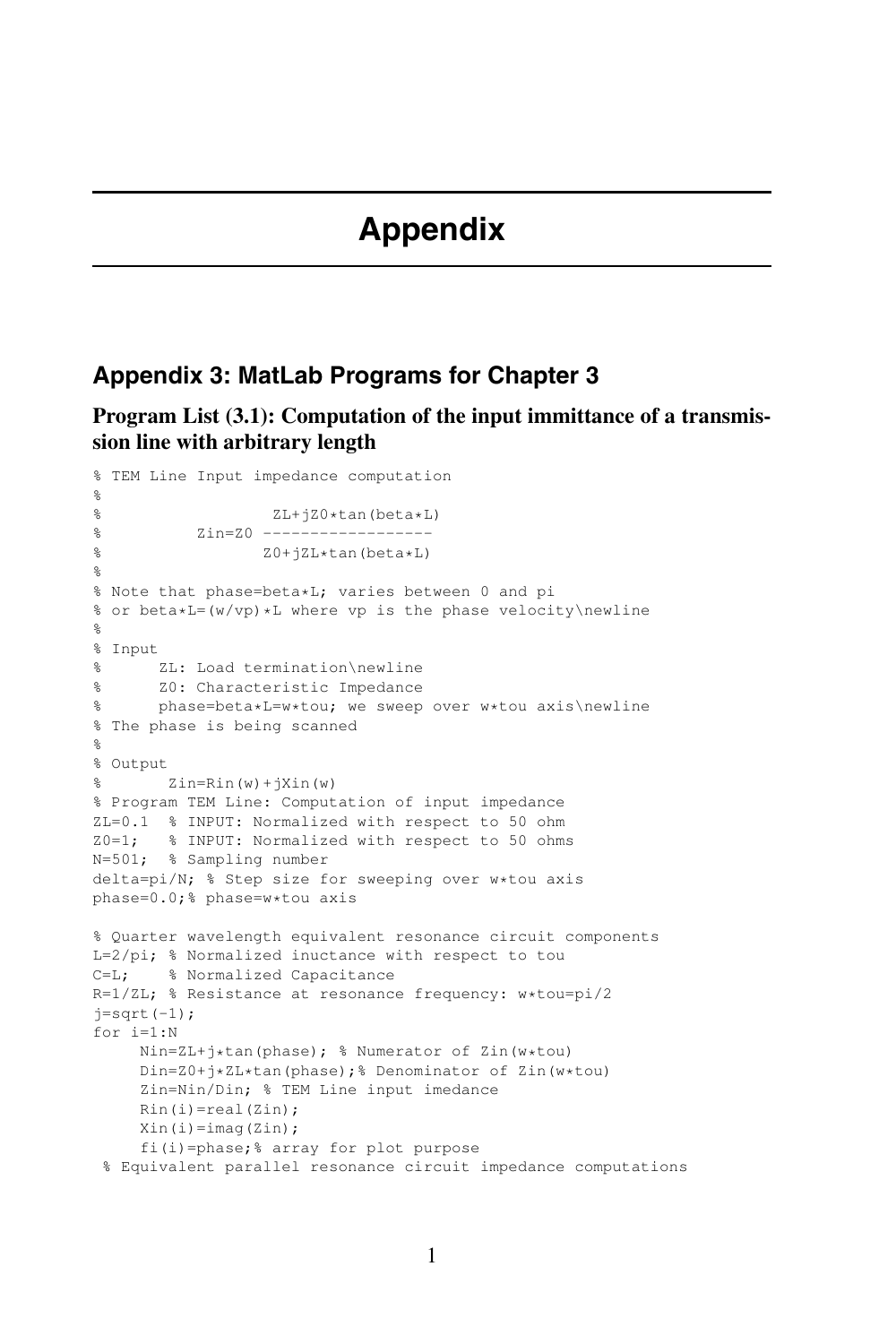```
Yres=(1/L/phase/j)+j*phase*C+ZL;% Admittance
   Zres=1/Yres;% Impedance of the resonance circuit
  Rres(i)=real(Zres);
  Xres(i)=imag(Zres);
  Yin=1/Zin;
  Gin(i)=real(Yin);Bin(i) = image(Yin);phase=phase+delta;
end
figure
plot(fi,Rin,fi,Rres); % plots of real parts
figure
plot(fi,Xin,fi,Xres); % plots of imaginary parts
```
## **Appendix 4: MatLab Programs for Chapter 4**

```
Program List 4.1a. MatLab Program developed for Example 4.1A
% Main DPS LoadedTRL Example 4 1A.m
clear; clc; close all;
% This program designs a simple loaded transmission line digital phase
% shifter with PIN-Diodes using the design
   steps given by Algorithm 3.1
% This program is written by BS Yarman on May 20, 2018; Vanikoy.
 % Inputs:
   % Desired phase shifts: DEL-FI
   % Actual Design Frequency f0 (Center Frequency)
   % Normalized angular Frequency w0
   % (it is usually selected as unity)
   % Port normalization number R
   % (It is usually selected as R=50 ohms)
   % z0: Normalized Characteristic impedance of the transmission line
   % (usually, z0=Z0/R
   % Note: Z0 is selected as the port normalization number R=50 ohms.
   % Then, normalized characteristic impedance of (4.5) is z0=1
   % vp: Propagation velocity of the transmission line medium.
    % ----------------------------------------------------------------
% Output:
% L=physical length of TRL
% CDa: Actual Diode capacitance
 % ----------------------------------------------------------------
 % Inputs:
     Del_Teta=-45
      f0a=3e9w0=1R=50; Z0=R; z0=Z0/R;eps_r=3.4
  % ----------------------------------------------------------------
 % Computational Steps:
```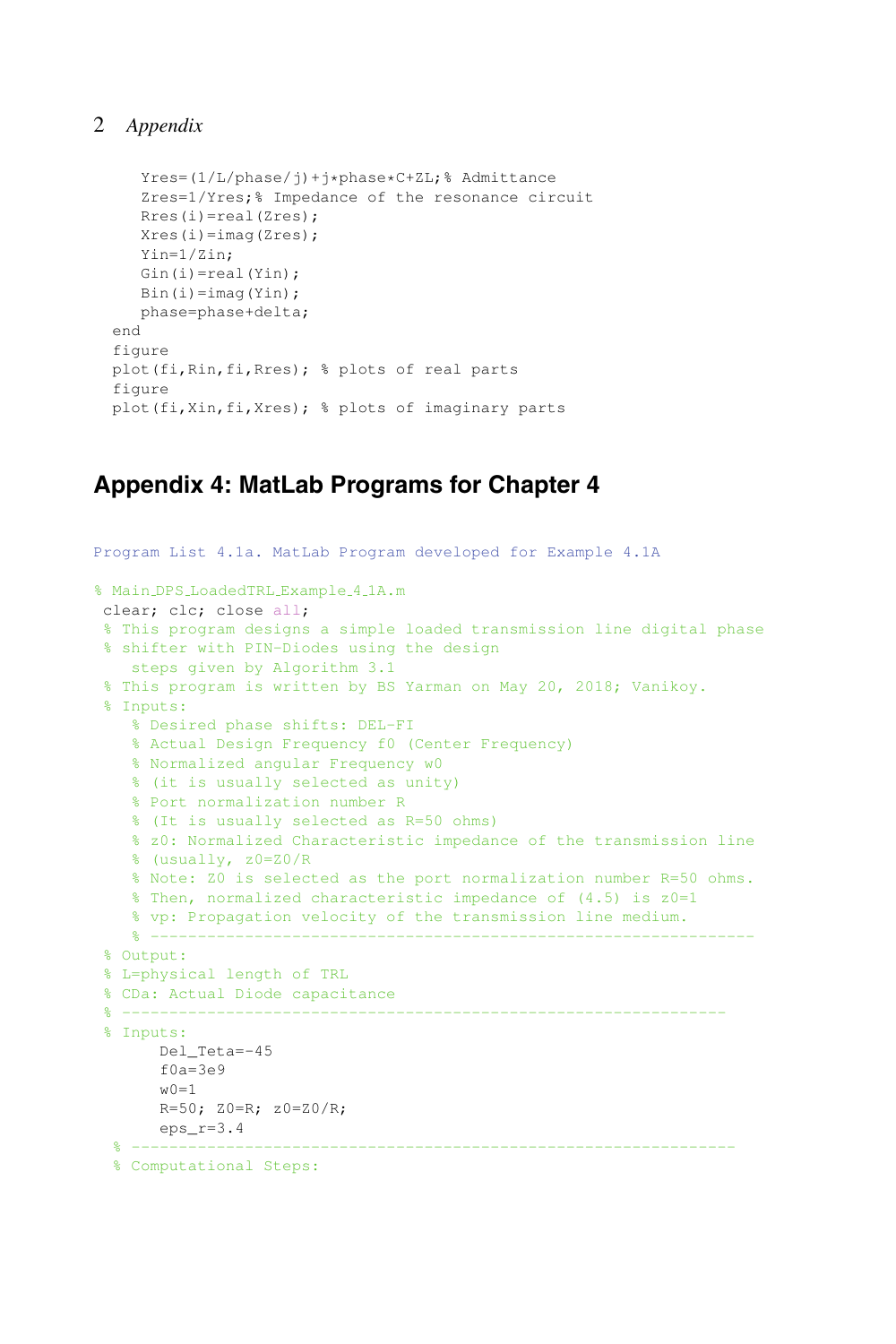```
% Step 1. Compute XB from (4.13) by setting XA=0
XB=2*tand(Del_Teta/2);
% Step 2. Employing (4.10), compute the physical length of the
transmission line.
Teta_T0=(atand(2/XB));if Teta_T0<0
   Teta_T0=180+Teta_T0;
end
mu=tand(Teta T0); % See equation (4.6b)
Teta_Rad=Teta_T0*pi/180
tau=Teta_Rad/2/pi/f0a, % actual delay length of TRL
% ----------------------------------------------------------------
% Compute the normalized delay length tau_n of TRL
tau n=2*pi*f0a*tau/w0;
% ----------------------------------------------------------------
v0=3e8; % Free Space Velocity of Propagation
vp=v0/sqrt(eps_r)length=tau*vp, % Actual physical length of TRL
% Note: If the transmission line is realized using microstrip line,
% then v_p is computed employing (4.16).% Step 3. Compute the normalized value of CD.
CD=abs(1/w0/XB), % Normalized Capacitanceof the PIN-Diode [D]
% Step 4. Compute the actual value of CDa
CDa=CD/2/pi/f0a/R,
  % Actual value of the revere biased capacitance [D]
% ----------------------------------------------------------------
w1=0; w2=2; N=10001;
DW = (w2-w1) / (N-1);
w= w1;% ----------------------------------------------------------------
W =zeros(1,N); DEL FIA=zeros(1,N);
RO21A_Ar=zeros(1,N); RO21B_Ar=zeros(1,N);
FI21A Ar=zeros(1,N); FI21B Ar=zeros(1,N);
for i=1:N
   W(i) = w * f0a;
% [ Zin ] =Zin_Loaded_TRL_X(w,z0,tau_n, XB);
[ RO21B,FI21B ] = SPAR_Loaded_TRL(w, w0, XB, tau_n);
[ RO21A,FI21A ] = SPAR_Loaded_TRL(w, w0, 0, tau_n);
FI21A_Ar(i)=FI21A; FI21B_Ar(i)=FI21B;
RO21A_Ar(i)=20*log10(RO21A); RO21B_Ar(i)=20*log10(RO21B);
DEL FIA(i)=FI21B-FI21A;
%
  w=w+DW;end
%
figure
plot(W,DEL_FIA,W,FI21A_Ar,W,FI21B_Ar)
xlabel('Normalized Angular Frequency w')
ylabel('Phase Shift DEL-FI=FI21B-FI21A')
title ('Phase Performance of Loaded TRL for DEL-FI=FI21B-FI21A')
legend('DEL-FI','FI21A','FI21B')
%
figure
```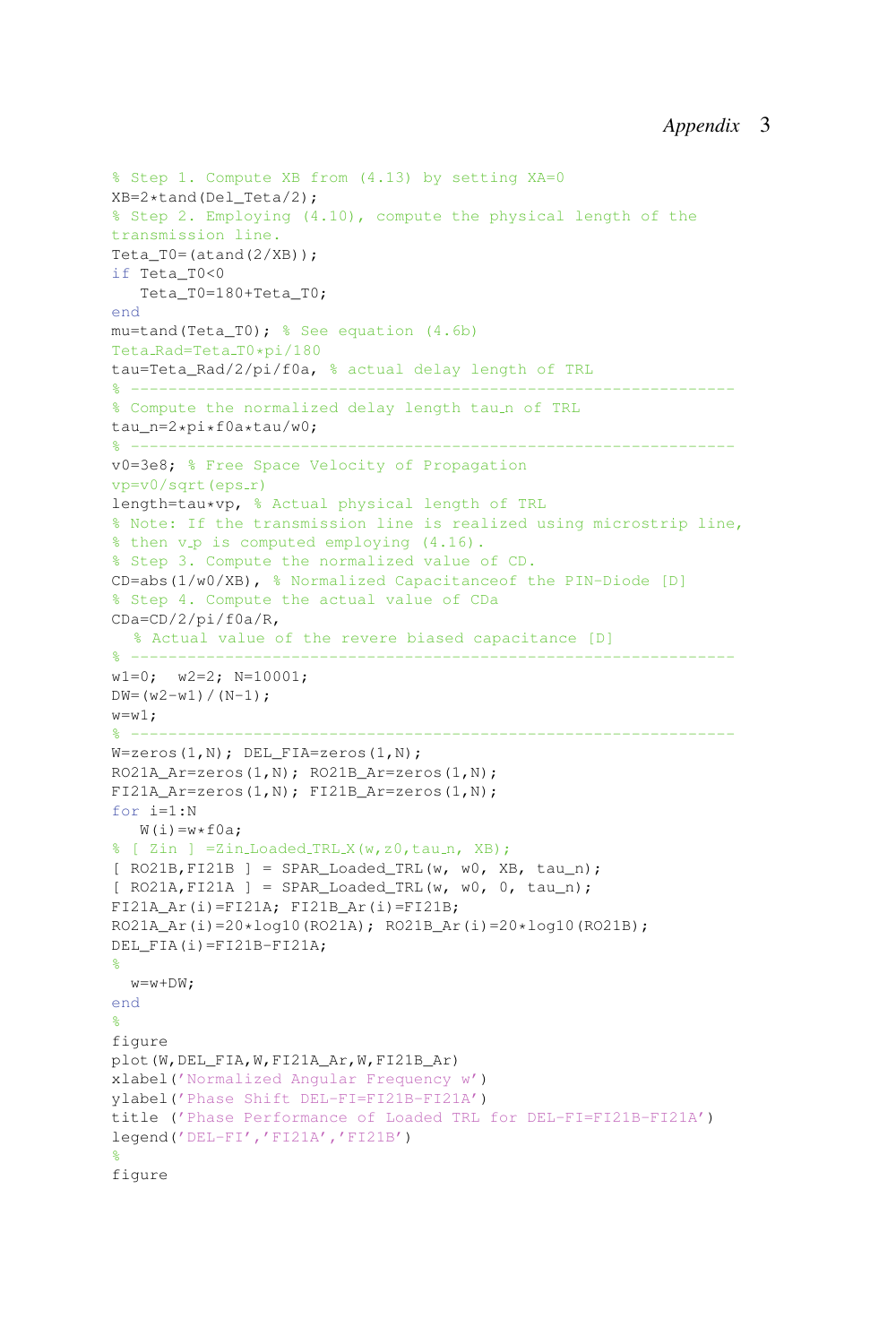```
plot(W,RO21A_Ar,W,RO21B_Ar)
 xlabel('Normalized Angular Frequency w')
 ylabel('TPG of State-A and State-B in dB')
 title ('Gain Performance of LL-DPS ')
 legend('TPG for State-A','TPG for State-B')
Program List 4.1b. MatLab Program developed for Example 4.1B
% Main DPS LoadedTRL Example 3 1B.m
clear; clc; close all;
% This program designs a simple loaded transmission line digital phase
% shifter with PIN-Diodes using the designsteps given by Algorithm 3.1
% This program is written by BS Yarman on May 20, 2018; Vanikoy.
% Inputs:
    % Desired phase shifts: DEL-FI
    % Actual Design Frequency f0 (Center Frequency)
    % Normalized angular Frequency w0
    % (it is usually selected as unity)
    % Port normalization number R
    % (It is usually selected as R=50 ohms)
    % z0: Normalized Characteristic impedance of the transmission line
    % (usually, z0=Z0/R
    % Note: Z0 is selected as the port normalization number R=50 ohms.
    % Then, normalized characteristic impedance of (4.5) is z0=1
    % vp: Propagation velocity of the transmission line medium.
 % ----------------------------------------------------------------
% Output:
% L=physical length of TRL
% CDa: Actual Diode capacitance
 % ----------------------------------------------------------------
% Inputs:
        Del_Teta=-90
        f0a=3e9w0=1R=50; Z0=R; z0=Z0/R;eps r=3.4\frac{9}{8} -------------
% Computational Steps:
% Step 1. Compute XB from (4.13) by setting XA=0
XB=2*tand(Del_Teta/2);
% Step 2. Employing (4.10), compute thephysical length of the
transmission line.
Teta_T0=(atand(2/XB));if Teta_T0<0
    Teta_T0=180+Teta_T0;
end
mu=tand(Teta_T0); % See equation (4.6b)
Teta_Rad=Teta_T0*pi/180
tau=Teta_Rad/2/pi/f0a, % actual delay length of TRL
 % ---------------------------------------------------------------
```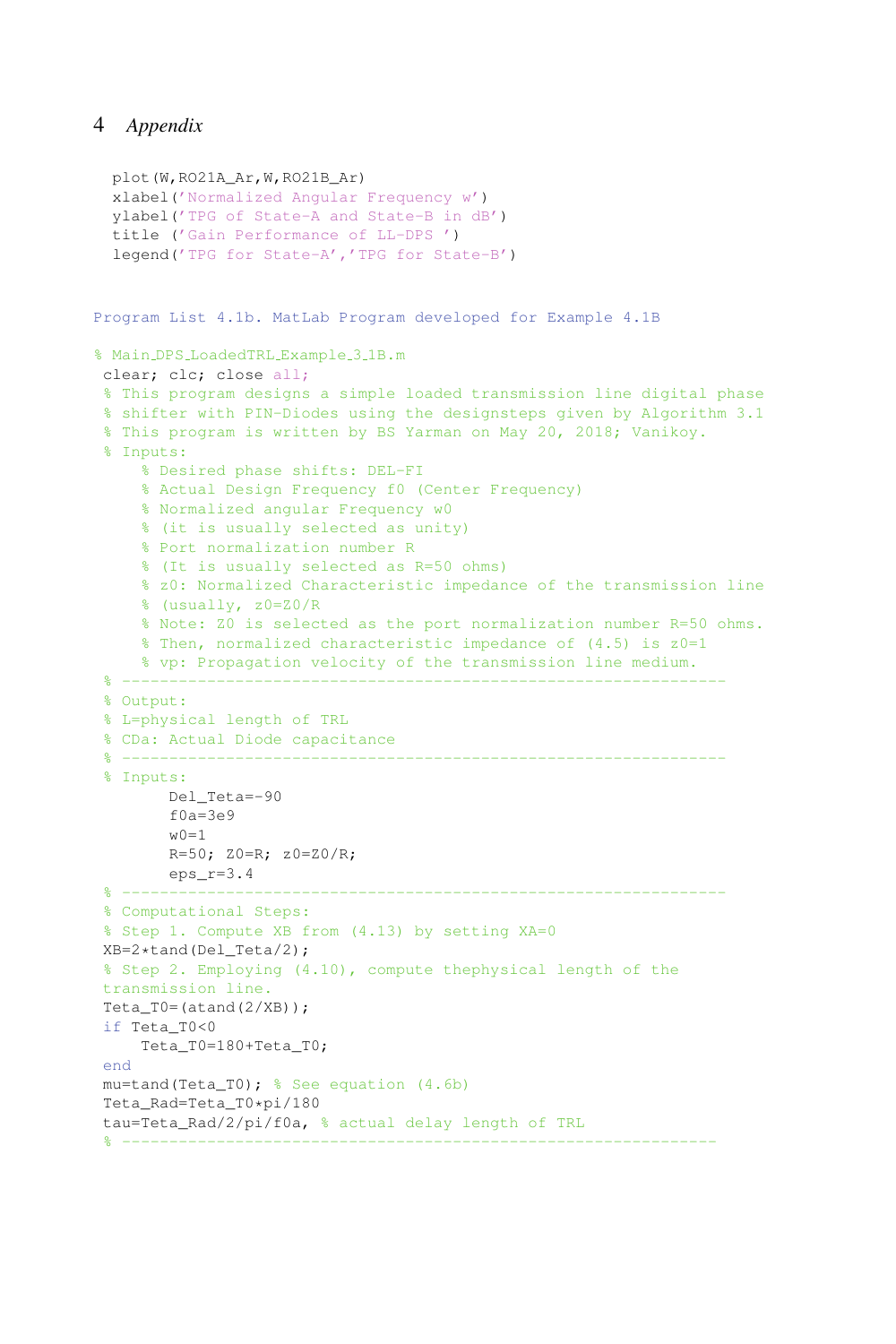```
% Compute the normalized delay length tau_n of TRL
 tau_n=2*pi*f0a*tau/w0;
 % ---------------------------------------------------------------
 v0=3e8; % Free Space Velocity of Propagation
 vp=v0/sqrt(eps_r)
 length=tau*vp, % Actual physical length of TRL
 % Note: If the transmission line is realized using microstrip line,
 % then v_pis computed employing (4.16).
 % Step 3. Compute the normalized value of CD.
 CD=abs(1/w0/XB), % Normalized Capacitance of the PIN-Diode [D]
 % Step 4. Compute the actual value of CDa
 CDa=CD/2/pi/f0a/R, % Actual value of the revere biased capacitance [D]
 %---------------------------------------------------------------
 w1=0; w2=2; N=10001;
 DW = (w2-w1) / (N-1);
 w= w1;
 % ---------------------------------------------------------------
W =zeros(1, N); DEL_FIA=zeros(1, N);
RO21A Ar=zeros(1,N); RO21B Ar=zeros(1,N);
FI21A_Ar=zeros(1,N); FI21B_Ar=zeros(1,N);
 for i=1:N
     W(i) = w * f0a:
 % [ Zin ] = Zin_Loaded_TRL_X(w, z0, tau_n, XB);
 [ RO21B, FI21B ] = SPAR\_loaded_TRL(w, w0, XB, tau_n);[ RO21A, FI21A ] = SPAR\_loaded_TRL(w, w0, 0, tau_n);FI21A Ar(i)=FI21A; FI21B Ar(i)=FI21B;
RO21A Ar(i) = 20 * log10(RO21A); RO21B Ar(i) = 20 * log10(RO21B);
DEL_FIA(i)=FI21B-FI21A;
 \approxw=w+DW;end
 %
 figure
 plot(W,DEL_FIA,W,FI21A_Ar,W,FI21B_Ar)
 xlabel('Normalized Angular Frequency w')
 ylabel('Phase Shift DEL-FI=FI21B-FI21A')
 title ('Phase Performance of Loaded TRL for DEL-FI=FI21B-FI21A')
 legend('DEL-FI','FI21A','FI21B')
 %
 figure
plot(W,RO21A_Ar,W,RO21B_Ar)
 xlabel('Normalized Angular Frequency w')
 ylabel('TPG of State-A and State-B in dB')
 title ('Gain Performance of LL-DPS ')
 legend('TPG for State-A','TPG for State-B')
Program List 4.1C. MatLab Program developed for Example 4.1C
 %Main_ISLL_DPS_with_Inductors_Example_4_1C.m
 % This program designs a simple loaded linephase shifter with series
 % inductive load. In this configuration,when the PIN diodes are
 on, they
```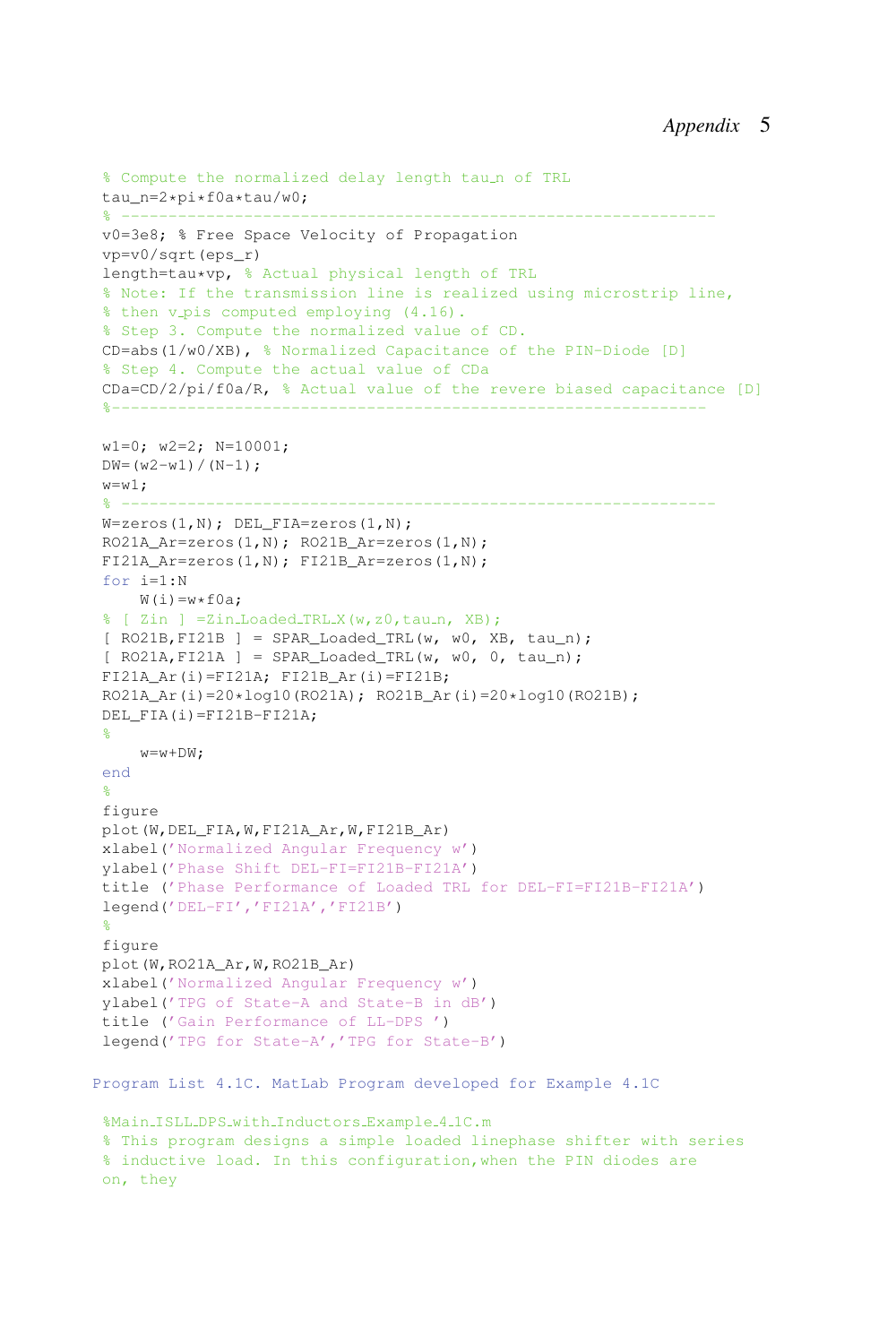```
% are shorted. Then, the line teta T0 isloaded with the
%normalized inductor L.
% If the diodes are off, the diode reverse biased capacitor
CD resonates
% with the loading inductor L. In this case, XA=w*L-1/(w*CD)
or at w=w0,
\text{CD} = 1 / (w0^2 + L).
clear; clc; close all;
% This program designs a simple loaded transmission line digital phase
% shifter with ideal switches using the design steps given
by Algorithm 3.1
% This program is written by BS Yarman on May 20, 2018; Vanikoy.
% Inputs:
    % Desired phase shifts: DEL-FI
    % Actual Design Frequency f0 (Center Frequency)
    % Normalized angular Frequency w0
    % (it is usually selected as unity)
    % Port normalization number R
    % (It is usually selected as R=50 ohms)
    % z0: Normalized Characteristic impedance of the transmission line
    % (usually, z0=Z0/R
    % Note: Z0 is selected as the port normalization number R=50 ohms.
    $ Then, normalized characteristic impedance of (4.5) is z0=1% vp: Propagation velocity of the transmission line medium.
% ---------------------------------------------------------------
% Output:
% L=physical length of TRL
% CDa: Actual Diode capacitance
% ---------------------------------------------------------------
% Inputs:
      Del_Teta=45
       f0a=3e9w(0=1).
       R=50; Z0=R; z0=Z0/R;eps_r=3.4% ---------------------------------------------------------------
% Computational Steps:
% Step 1. Compute XB from (4.13) by setting XA=0
XB=2*tand(Del_Teta/2);
% Step 2. Employing (4.10), compute the physical length
of the transmission line.
Teta_T0= (atand(2/XB));
if Teta_T0<0
    Teta_T0=180+Teta_T0;
end
mu=tand(Teta_T0); % See equation (4.6b)
Teta_Rad=Teta_T0*pi/180
tau=Teta_Rad/2/pi/f0a, % actual delay length of TRL
% ---------------------------------------------------------------
% Compute the normalized delay length tau_n of TRL
tau_n=2*pi*f0a*tau/w0;
% ---------------------------------------------------------------
v0=3e8; % Free Space Velocity of Propagation
```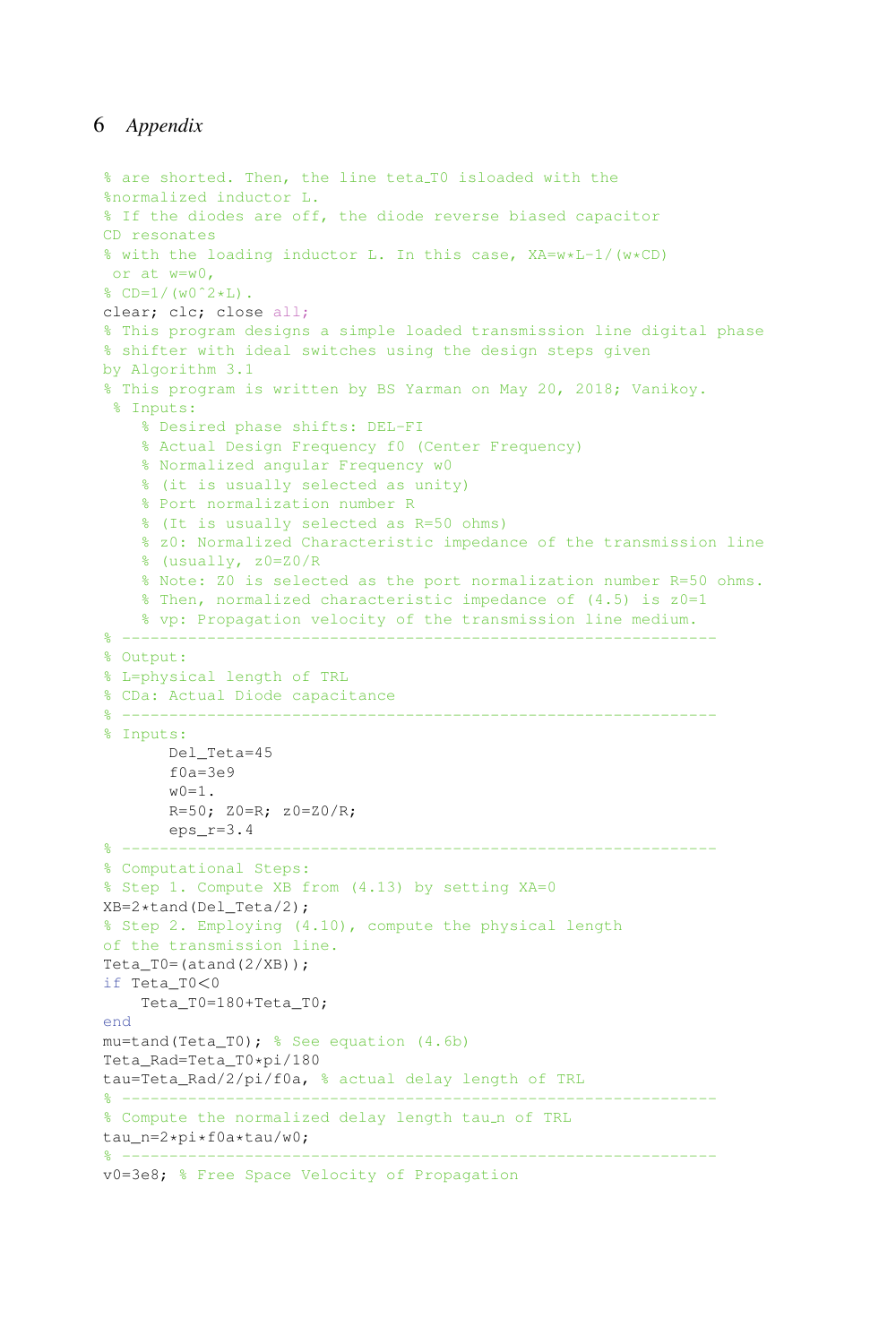```
vp=v0/sqrt(eps_r)
length=tau*vp, % Actual physical length of TRL
% Note: If the transmission line is realized using microstrip line,
% then vp is computed employing (4.16).
% Step 3. Compute the normalized value of Inductor L:
% Note that XB=w0*L, L=XB/w0;
L=XB/w0, % Normalized value of the series load inductor
% Step 4. Compute the actual value La of the inductor
L (Normalized value)
La=L*R/2/pi/f0a, % Actual value of the series load inductor
CD=1/w0/w0/L.
   % Normalized value of the reverse biased diode capacitance
CDa=CD/R/2/pi/f0a,%Actual value of the reverse biased diode
capacitance
% ---------------------------------------------------------------
w1=0; w2=2; N=10001;
DW = (w2-w1) / (N-1);
w = w1:
% ---------------------------------------------------------------
W = zeros(1, N); \text{ DELFIA} = zeros(1, N);RO21A_A r = zeros(1, N); RO21B_A r = zeros(1, N);FI21A Ar=zeros(1,N); FI21B Ar=zeros(1,N);
for i=1:N
    W(i) = w * f0a;% [ Zin ] = Zin_Loaded_TRL_X(w, z0, tau_n, XB) ;
XA_w=w*L-1/w/CD;XB_w=w*L;
[ RO21B, FI21B ] = SPAR\_loaded_TRL(w, w0, XB_w, tau_n);[ RO21A, FI21A ] = SPAR_Loaded_TRL(w, w0, XA_w, tau_n);
FI21A Ar(i)=FI21A; FI21B Ar(i)=FI21B;
RO21A_Ar(i)=20*log10(RO21A); RO21B_Ar(i)=20*log10(RO21B);
DEL FIA(i)=FI21B-FI21A;
%
    w=w+DW;end
%
figure
plot(W,DEL_FIA,W,FI21A_Ar,W,FI21B_Ar)
xlabel('Normalized Angular Frequency w')
ylabel('Phase Shift DEL-FI=FI21B-FI21A')
title ('Phase Performance of Loaded TRL for DEL-FI=FI21B-FI21A')
legend('DEL-FI','FI21A','FI21B')
%
figure
plot(W,RO21A_Ar,W,RO21B_Ar)
xlabel('Normalized Angular Frequency w')
ylabel('TPG of State-A and State-B in dB')
title ('Gain Performance of LL-DPS')
legend('TPG for State-A','TPG for State-B')
```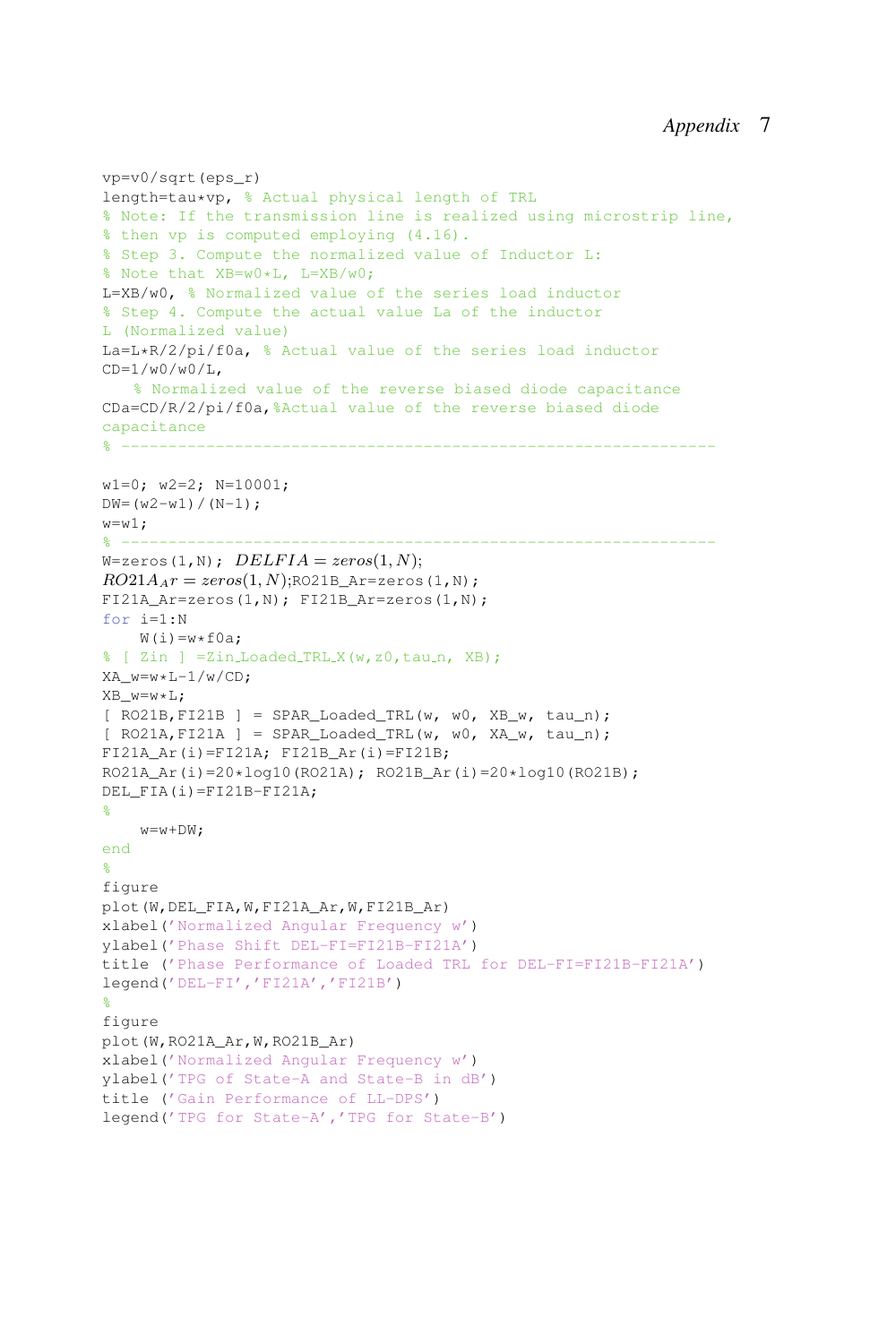```
Program List 4.2. Computation of Scattering Parameters for Loaded
Transmission Line
function [ RO21, F121 ] = SPAR\_loaded_TRL(w, w0, X, tau_n)% This function generates the scattering parameters of the loaded
 % transmission line [X]-[TRL]-[X]
 % Inputs:
 % w: Normalized angular frequency
 % w0: Normalized angular frequency
 % X: Normalized series load of TRL
 % tau_n: normalized length of TRL
 % where Teta_TO is the length of the TRL in degree.
 % Output:
 % S11: Input Reflection Coefficient of the loaded TRL: [X-TRL-X]
 % S21: Transfer Scattering Parameter of the loaded TRL
 % RO11=abs(S11)
 % FI11=Phase of S11=atan2d(X11,R11)
 % RO21=abs(S21)
 % FI21=Phase of S21=atan2d(X21,R21)
 % ---------------------------------------------------------------
 j=sqrt(-1);% Step 1: Compute mu=tan(w0*tau_n)
 mu=tan(w0*tau_n);
 % Step 2: Compute length of TRL as Teta=w*tau_n
 Teta=w*tau_n;
 % Step 3: Compute S21T
 S21T=cos(Teta)-j*sin(Teta);
 % Step 4: Compute S11L and S21L
 qL=2+j*X;S11L = j*X/gL;S21L=2/qL;%---------------------------------------------------------------
 \% Step 5: Compute S11 and S21 of X-TRL-X
 \% S21=[S21Lˆ2 ][S21T ]/(1-S21Tˆ2 S11Lˆ2)
 %---------------------------------------------------------------
 S11=j*(2*X-mu*X*X)/(2*(1-mu*X)+j*(2*mu+2*X-mu*X*X));R11=real(S11); X11=imaq(S11); FI11=atan2d(X11,R11);
 S21=S21L*S21L*S21T/(1-S21T*S21T*S11L*S11L);
 R21=real(S21); X21=imag(S21); FI21=atan2d(X21,R21);
 8 - - - - - - - - - - -% Step 6: Generate {RO11, F11},{RO21,FI21}
 % RO11=abs(S11);
 RO21 = abs(S21);% error1=RO21*RO21-(1-RO11*RO11);
 % error2=2*FI21-(180+2*FI11);
 end
Program List 4.3. Main program for Example 4.2
% Main_SLL_DPS_Example_4_2.m
 clc
 close all
 clear
```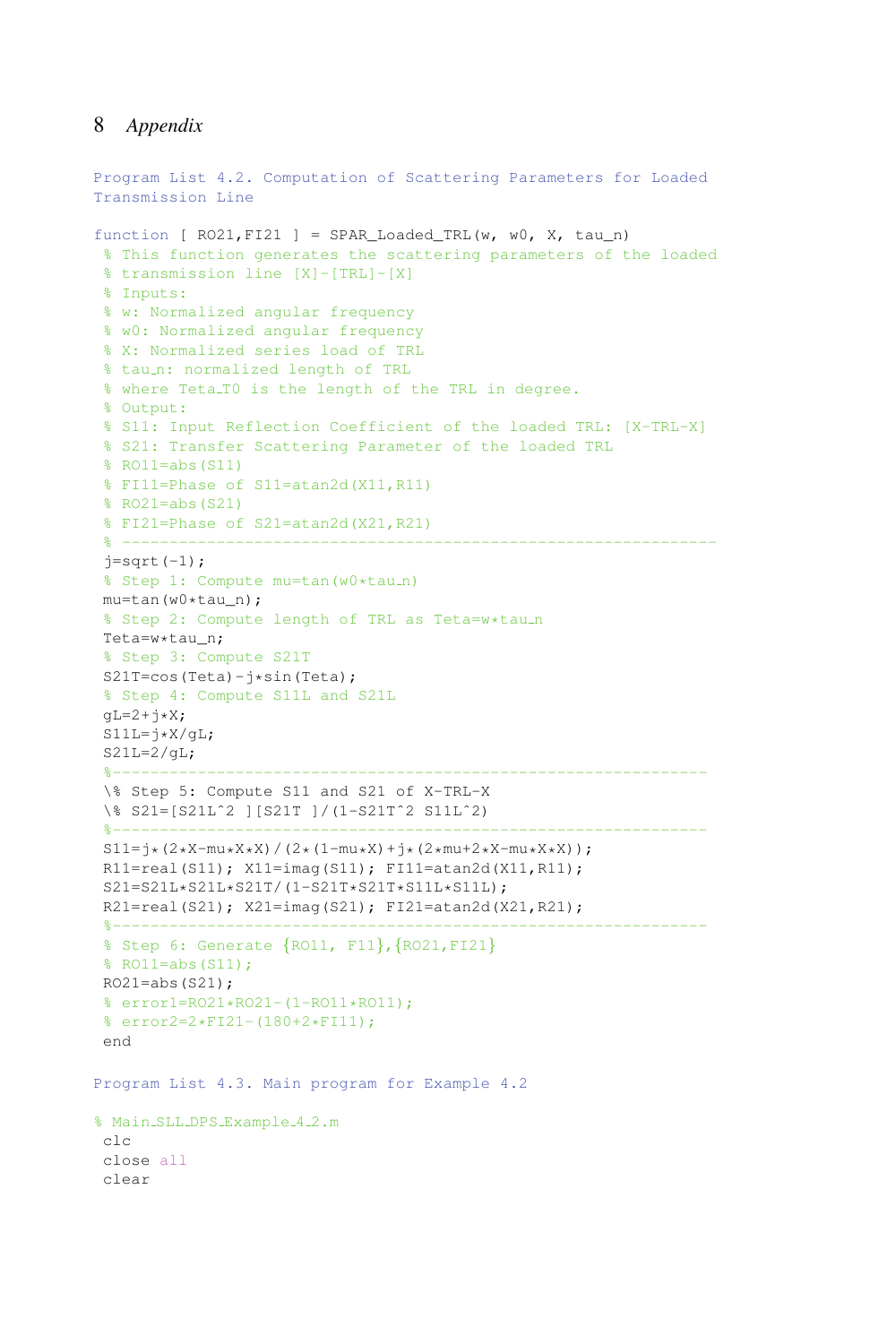```
% This program designs a Series Loaded-Line DPS with Impedance
Transforming
% Lines
% This program is developed by BS Yarman, Vanikoy, June 1, 2018.
% Inputs:
% R: Termination resistors
% and normalization numbers for the scattering parameters
% ZT: Characteristic impedance of the transforming line ? T
% f0a: Actual Design Frequency
% DEl-Teta0: Desired Phase Shift between the switching states
% which is specified at the design frequency f0a
% w0: Normalized Angular Frequency at f0a
% CDa: Actual Reverse Biased Capacitance CDa of the switching Diodes
% Computational Steps
% Step 1a: Normalize ZT
% zT=ZT/R
% Step 1b: Normalize CDa
% CD=R*?0a*CDa=R X 2 X ? X f0a X CDa
% Step 1c: Compute the major design parameter ?
% beta=1/2 tan((Del-Teta0)/2)
% Step 2: Compute the normalized load reactance XL
\sqrt{W} = -1 / (w0 * CD)% Step 3:Compute the coefficients {a,b,c} of the quadratic
 equation (4.24a)
% as in (4.26)
% a=(zTˆ2*beta+XL)
% b=-(4*beta*XL-zT*beta*XL+zT-zTˆ2)
\text{E} c=(4*zT*beta+zT*XL)
% Step 4:Compute the discriminant of the quadratic equation
 as in(4.25b)
% Discriminant=bˆ2-4ac>0
% Step 5:Check if Discriminant>0.If yes, continue with the following
 steps.
% If not, vary the design parameters w0 or CD until you end up with a
 % positive discriminant.
% Step 6: Compute the loading reactance XA of State-A
% XA(1,2)=(-b+/-sqrt(Discriminant))/2a% In this step, prefer the positive value for XA to make
 the centerline as
% short as possible. If both values of XA(1,2) is negative,
 then prefer
% the smallest value of |X_A(1,2)| to minimize the length of the
 centerline.
% Step 7: Compute electrical length of the line transformer Teta T
% Teta_T=atand[XA]+k1*pi
% In this step, if XA is positive set k1=0.
% If XA is negative, then set k1=1.
% Step 8: Compute the electrical lengths Teta 0A and Teta 0B
 as in (4.29)
\text{#} Teta_(0A)=atand(2/XA)+k2*pi>0
\text{#} Teta (0B) = at and (2/XB) + k3*pi>0
% Step 9: Compute the mismatched lengths ?T01 and ?T02 of the
 centerline
```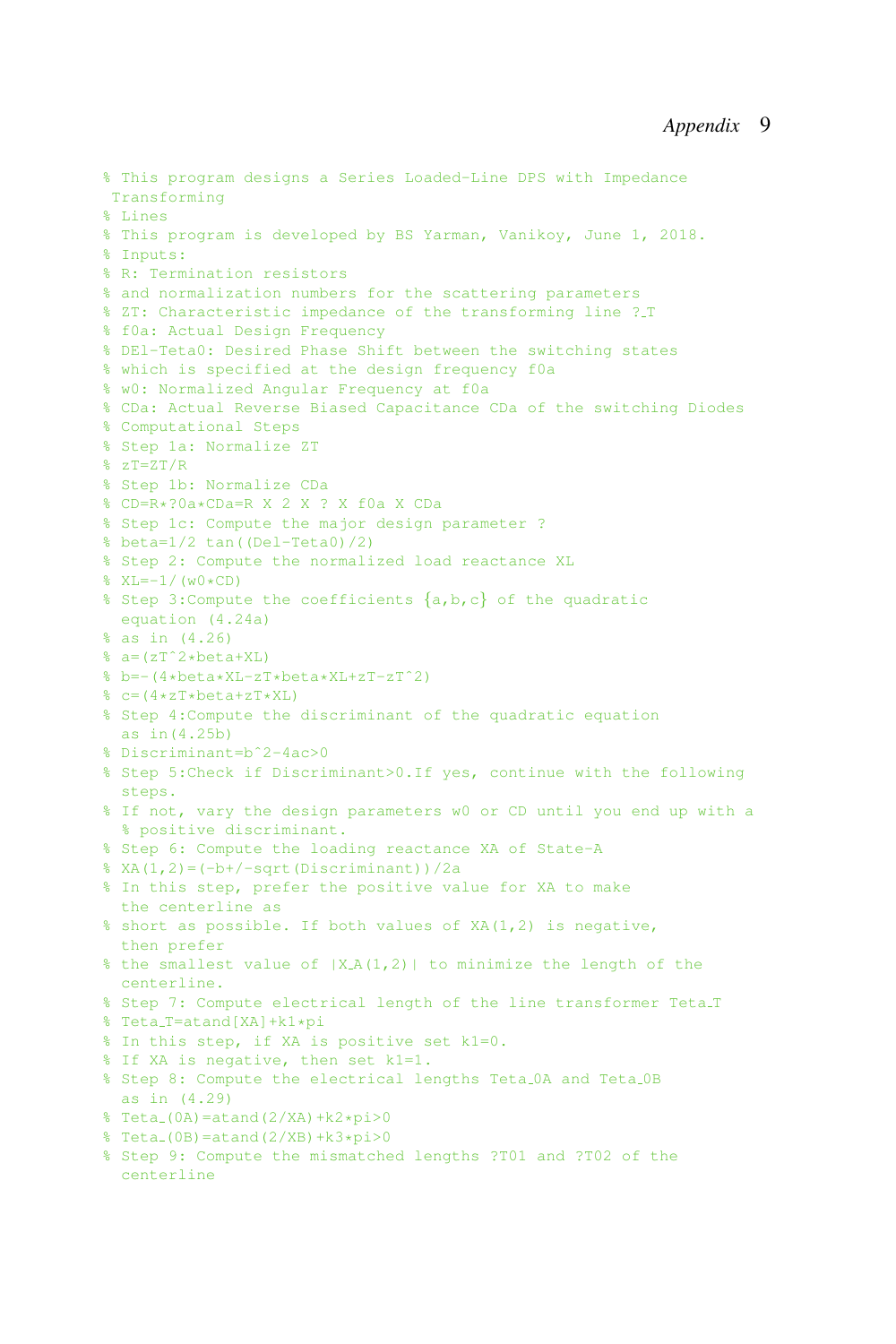```
% as in (4.30)
% Teta_T0, 1=sqrt(Teta_0A*Teta_0B)
% Teta T0,2=(Teta (0 A)+Teta (0 B))/2
% Step 10: Analyze the phase shift performance of the designed Series
% Loaded-Line-Digital Phase Shifter (SLL-DPS) using MatLab both for
% Teta(T0,1) and Teta(T0,2), plot the results and identify the
 best value
\text{for Teta\_T0 out of } \{ \text{Teta(T0,1)}, \text{Teta(T0,2)} \}.%---------------------------------------------------------------
R=50, ZT=50, Z0=50,
f0a=3e9,
CDa=2.8e-12,
w(0=1).
Del Teta=22.5,
%---------------------------------------------------------------
% Step 1a: Normalize ZT
zT=ZT/R,
% Step 1b: Normalize CDa
w0a=2*pi*f0a,
% C D=R? 0a C Da=RX2X?f 0aXC Da
CD=R*w0a*CDa,
% Step 1c: Compute the major design parameter ?=1/2 \tan(2?2.0)/2% beta=(1/2)*(tan((Teta_0)/2)beta=tand(Del_Teta/2)/2,
% Step 2: Compute the normalized load reactance XL
XL=-1/w0/CD,
% Step 3: Compute the coefficients \{a,b,c\} of the quadratic equation
  (4.24a) as in (4.26)
a=zT*zT*beta+XL,
b=-(4*beta*XL-zT*beta*XL+zT-zT*zT),
c=(4*zT*beta+zT*XL),
% Step 4: Compute the discriminant a of the quadratic equation
 as in (4.25b)
% ? a=bˆ2-4ac?0
Discriminant=b*b-4*a*c,
% Step 5: Check if ? a>0.
%If yes, continue with the following steps.
% If not, vary the design parameters ? 0 orC D until you end up with
 positive discriminant ?.a.
if Discriminant<0
   Attention='Negative Discriminator: Change CDa or w0'
end
if Discriminant>0
% Step 6a: Compute the loading reactance X_A of State-A
XA1=(-b-sqrt(Discriminant))/2/a,
XA2=(-b+sqrt(Discriminant))/2/a,
if XA1>0
    XA=XA1,
    ROA1=9999999;
    if XA2>0
        if XA1>XA2
            XA=XA2,
```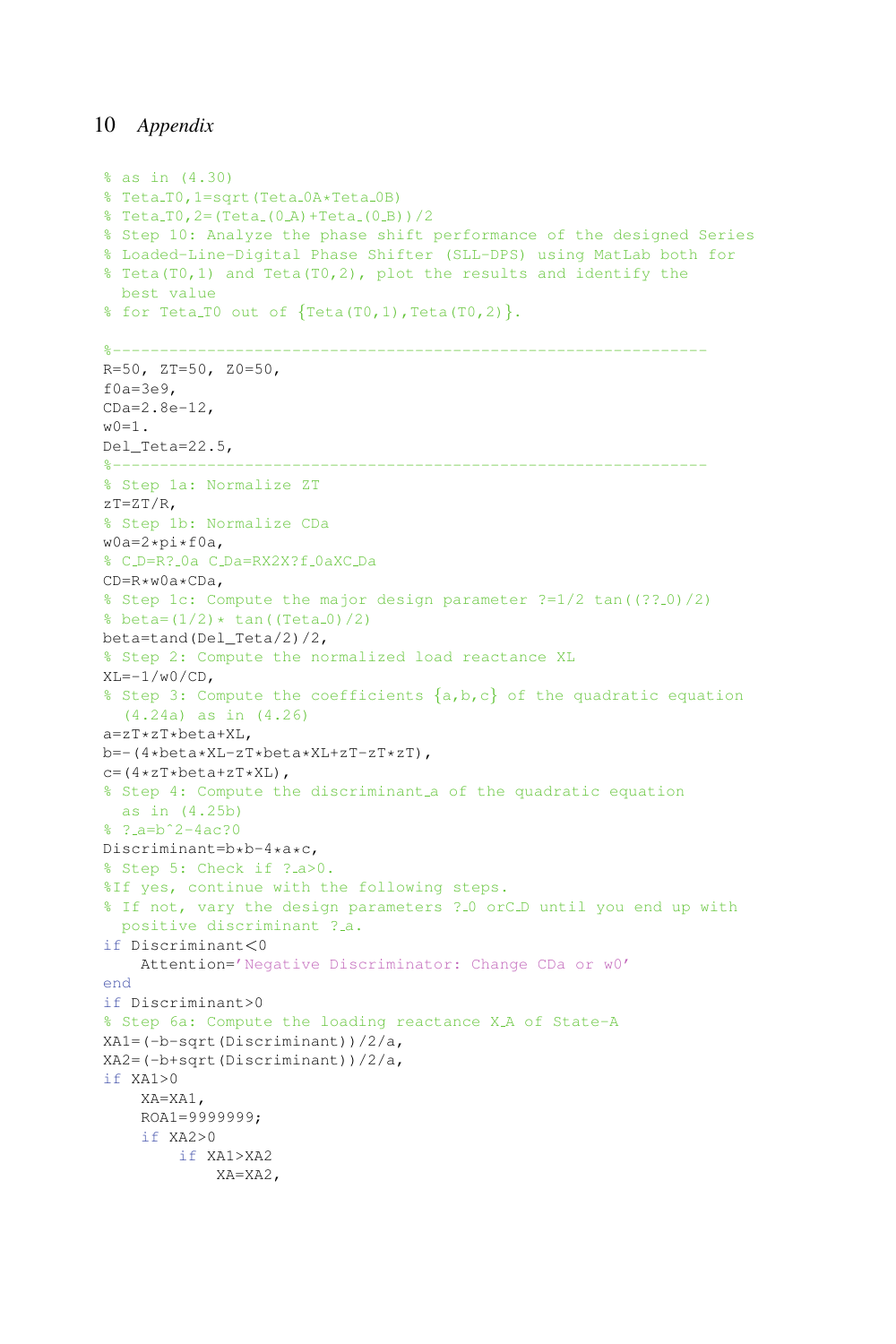```
ROA2=9999999;
        end
        if XA2<XA1
            XA=XA1,
        end
    end
end
if XA1<0
    ROA1=abs(XA1);
end
if XA2<0
  ROA2=abs(XA2)
end
if ROA1>ROA2
   XA=XA2
end
if ROA2>ROA1
    XA=XA1
end
% Step 6b: Compute XB from XA
XB=(XA-4*beta) / (1+beta*XA),
% Step 7: Compute electrical length of the line transformer Teta T
if XA>0
Teta_T=atand(XA)
end
if XA<0
    Teta_T=atand(XA)+180,
end
% Step 8: Compute the electrical lengths Teta 0A and Teta 0B
 as in (4.29)
if XA<0
Teta_0A=atand(XA)+180,
end
if XA>0
Teta_0A=atand(XA),
end
% Teta 0A=atand(2/XA)+k2*pi>0
% Teta 0B=atand(2/XB)+k3*pi>0
if XB<0
Teta_0B=atand(XB)+180,
end
if XB>0
Teta_0B=atand(XB),
end
%
% Step 9: Compute the mismatched lengths Teta (T0,1) and Teta (T0,2) of
%the centerline as in (4.30)
% Teta_T01=sqrt(Teta_0A*Teta_0B)
Teta T01=sqrt(Teta 0A*Teta 0B),
Teta_T02=(Teta_0A+Teta_0B)/2,
% Select the short line length:
if Teta_T01>Teta_T02
    Teta_T0=Teta_T02
```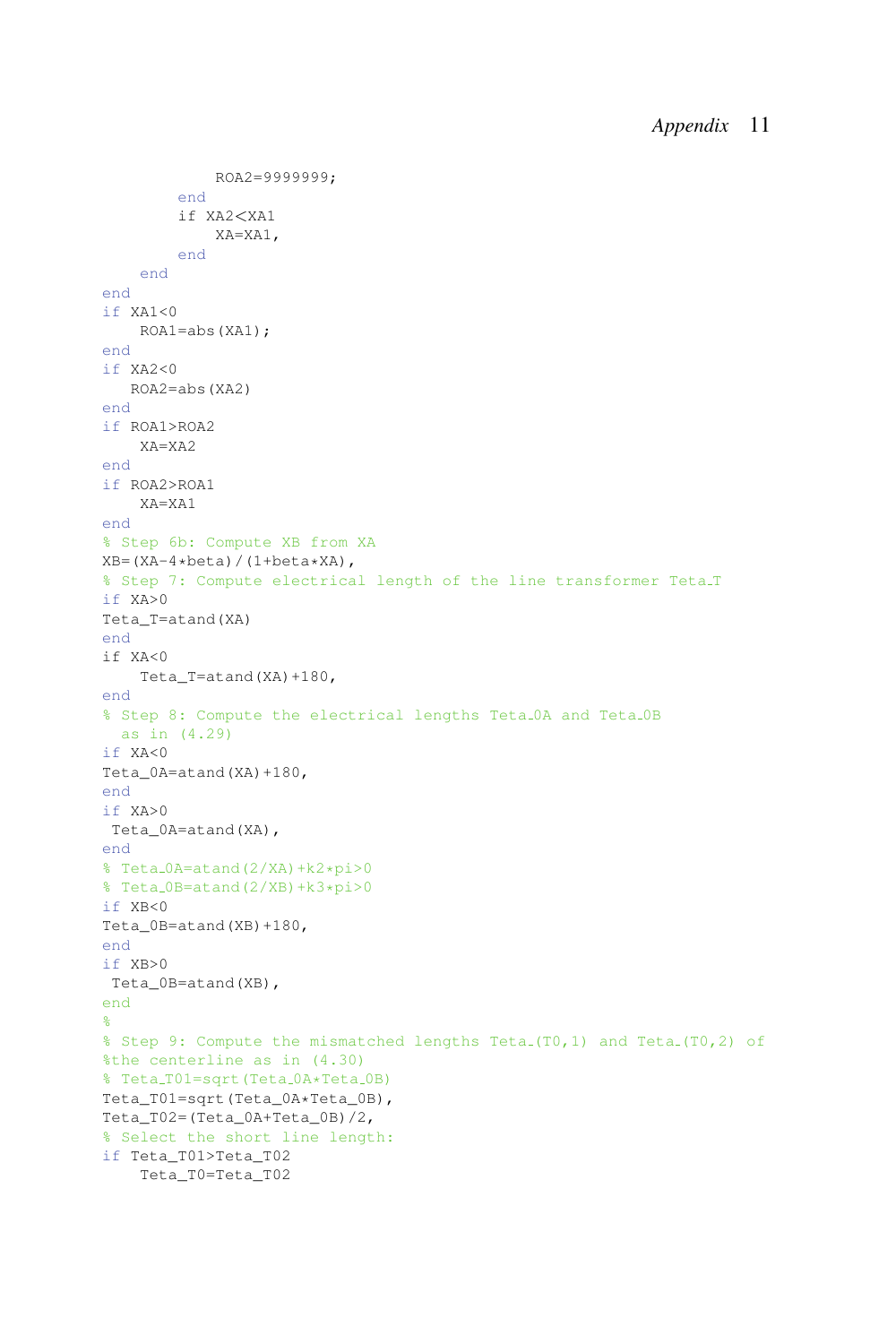```
end
 if Teta_T02>Teta_T01
     Teta_T0=Teta_T01
end
 %---------------------------------------------------------------
 % In order to use our analysis tool, compute the normalized
  delay length
 tau_n=Teta_T0/w0
 %---------------------------------------------------------------
 end; % End of positive Discriminant loop
 %---------------------------------------------------------------
 w1=0.9; w2=1.1; N=10001;
DW = (w2-w1) / (N-1);
w= w1;<br>k = -1%---------------------------------------------------------------
 W=zeros(1,N); DEL_FIA=zeros(1,N);
 RO21A_Ar=zeros(1,N); RO21B_Ar=zeros(1,N);
FI21A_Ar=zeros(1,N); FI21B_Ar=zeros(1,N);
 for i=1:N
    W(i) = w * f0a;% [ Zin ] =Zin_Loaded_TRL_X(w,z0,tau_n, XB);
 [ RO21B, FI21B ] = SPAR\_loaded_TRL(w, w0, XB, tau_n);[ RO21A, FI21A ] = SPAR Loaded TRI(w, w0, XA, tau n);FI21A_Ar(i)=FI21A; FI21B_Ar(i)=FI21B;
 RO21A_Ar(i)=20*log10(RO21A); RO21B_Ar(i)=20*log10(RO21B);
DEL_FIA(i)=FI21B-FI21A;
 %
    w = w + DW:
 end
 %
 figure
 plot(W,DEL_FIA,W,FI21A_Ar,W,FI21B_Ar)
xlabel('Normalized Angular Frequency w')
ylabel('Phase Shift DEL-FI=FI21B-FI21A')
 title ('Phase Performance of Loaded TRL for DEL-FI=FI21B-FI21A')
 legend('DEL-FI','FI21A','FI21B')
 %
 figure
plot(W,RO21A_Ar,W,RO21B_Ar)
xlabel('Normalized Angular Frequency w')
ylabel('TPG of State-A and State-B in dB')
title ('Gain Performance of LL-DPS')
 legend('TPG for State-A','TPG for State-B')
  % ---------------------------------------------------------------
 if Discriminant<0
    Attention='Discriminant is negative change CDa or w0'
 end
Program List 4.4. Computation of Scattering Parameters for PLL-DPS
 function [ RO21, FI21, RO11, FI11 ] = SPAR Parallel Loaded TRL(w, w0, Y,
   tau_n)
 % This function generates the scattering parameters of the loaded
```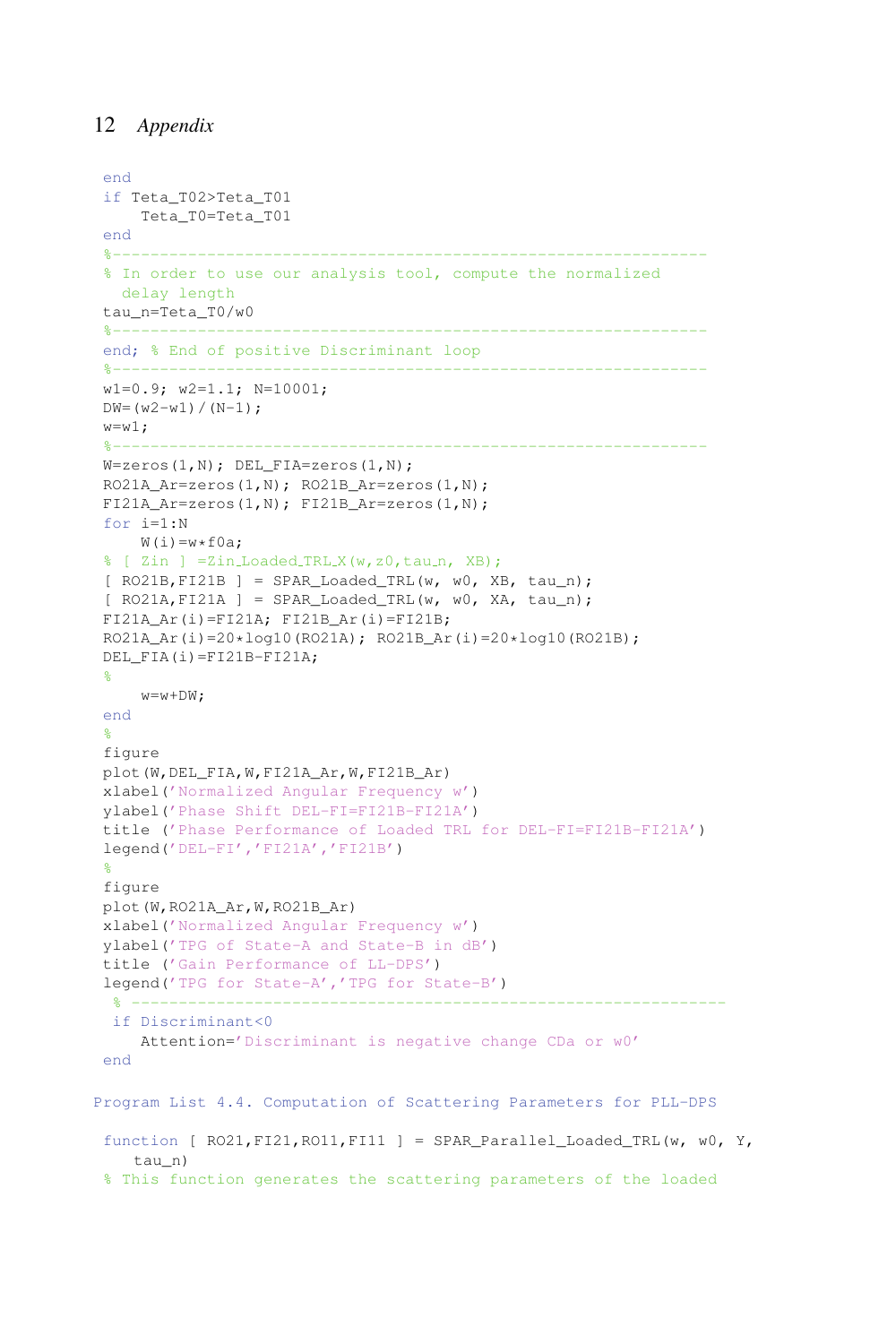```
% transmission line [X]-[TRL]-[X].
 % Developed by BS Yarman on June 10, 2018,Philadelphia,
                          Pennsylvania, USA
 % Inputs:
    % w: Normalized angular frequency
    % w0: Normalized angular frequency
    % Y: Normalized Parallel load of TRL
     % tau_n: normalized length of TRL
     % where Teta T0 is the length of the TRL in degree.
  % Output:
    % S11: Input Reflection Coefficient of the loaded TRL: [X-TRL-X]
    % S21: Transfer Scattering Parameter of the loaded TRL
     % RO11=abs(S11)
     % FI11=Phase of S11=atan2d(X11,R11)
     % RO21=abs(S21)
     % FI21=Phase of S21=atan2d(X21,R21)
     % ---------------------------------------------------------------
 j=sqrt(-1);
 % Step 1: Compute mu=tan (w0*tau_n)
mu=tan(w0*tau_n);
% Step 2: Compute length of TRL asTeta=w*tau_n
Teta=w*tau_n;
% Step 3: Compute S21T
S21T=cos(Teta)-j*sin(Teta);
% Step 4: Compute S11L and S21L
qL=2+j*Y;S11L=(-1)*i*Y/\alpha L;
S21L=2/qL;%---------------------------------------------------------------
% Step 5: Compute S11 and S21 of Y-TRL-Y
% S21=[S21Lˆ2 ][S21T ]/(1-S21Tˆ2S11Lˆ2)
 %---------------------------------------------------------------
S11 = (-1)*i*(2*Y-mu*Y*Y)/(2*(1-mu*Y)+i*(2*mu+2*Y-mu*Y*Y));R11=real(S11); X11=imaq(S11); FI11=atan2d(X11,R11);
S21=S21L*S21L*S21T/(1-S21T*S21T*S11L*S11L);
R21=real(S21); X21=imag(S21); FI21=atan2d(X21, R21);
%------------------
% Step 6: Generate {RO11, F11},{RO21,FI21}
RO11 = abs(S11);RO21 = abs(S21);
% error1=RO21*RO21-(1-RO11*RO11);
% error2=2*FI21-(180+2*FI11);
  end
Program List 4.5. Main PLL DPS Example 4.3.m
% Main PLL DPS Example 4 3.m
clc
close all
clear
% This program designs a Parallel Loaded-Line DPS with
% Impedance Transforming Lines
```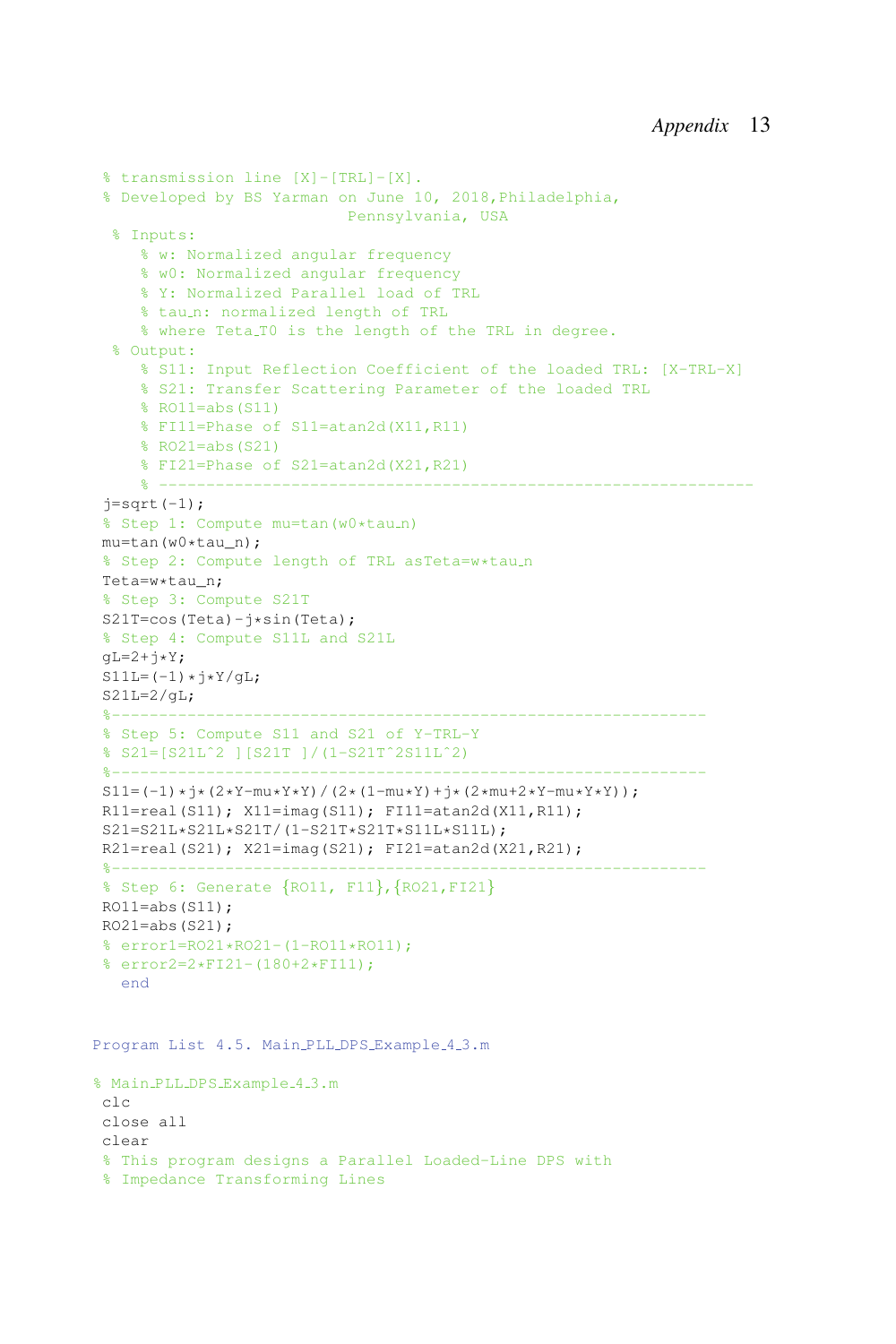```
% This program is developed by BS Yarman,Philladelphia,
 USA June 10, 2018.
% Inputs:
% R: Termination resistors
% and normalization numbers for the scattering parameters
% ZT: Characteristic impedance of the transforming line ZT
% f0a: Actual Design Frequency
% DEl-Teta0: Desired Phase Shift between the switching states
% which is specified at the design frequency f0a
% w0: Normalized Angular Frequency at f0a
% CDa: Actual Reverse Biased Capacitance CDa of the switching Diodes
% Computational Steps
% Step 1a: Normalize ZT
% 7T = ZT/R% Step 1b: Normalize CDa
% CD=R*w0a*CDa=RX2XpiXf0aXCDa
% Step 1c: Compute the major design parameter beta
% beta=1/2 tan((Del-Teta0)/2)
% Step 2: Compute the normalized load susceptance YL=w*CD
\& YL=w+CD
% Step 3: Compute the coefficients \{aY, bY, cY\} as in (4.40q)% aY=1+beta*YL;
% bY=3*beta;
% cY=4*beta*YL+1
% Step 4:DELY=bY*bY-4*aY*cY;
%
% Step 5:Check if DELY>0.If yes, continue with the following steps.
% If not, vary the design parameters w0 or CD until you end up with a
% positive discriminant.
% Step 6: Compute the loading reactance XA of State-A
\text{YA}(1,2)=(-bY+/-sqrt(DELY))/2aY% % Step 8: Compute the electrical lengths Teta OA and Teta OB
 as in (4.29)
\text{\$ Teta(0A)=atand(2YA)+kA*pi>0}\text{#} Teta (0B) = at and (2/YB) + \text{kB} \text{+} \text{kb} \text{+} \text{kb}% Step 9: Compute the mismatched lengths?T01 and Teta T02 of the
  centerline
% as in (4.30)
% Teta_T0, 1=sqrt(Teta_0A*Teta_0B)
% Teta_T0, 2=(Teta_(0_A) +Teta_(0_B)) /2
% Step 10: Analyze the phase shift performance of the designed Series
% Loaded-Line-Digital Phase Shifter (SLL-DPS) using MatLab both for
% Teta(T0,1) and Teta(T0,2), plot the results and identify the
 best value
% for Teta_T0 out of \{Teta(T0,1),Teta(T0,2)\}.
%---------------------------------------------------------------
R=50, ZT=50, Z0=50,
f0a=3e9,
CDa=2.8e-12,
w0=1.
Del_Teta=-22.5,% in degree
%---------------------------------------------------------------
% Step 1a: Normalize ZT
```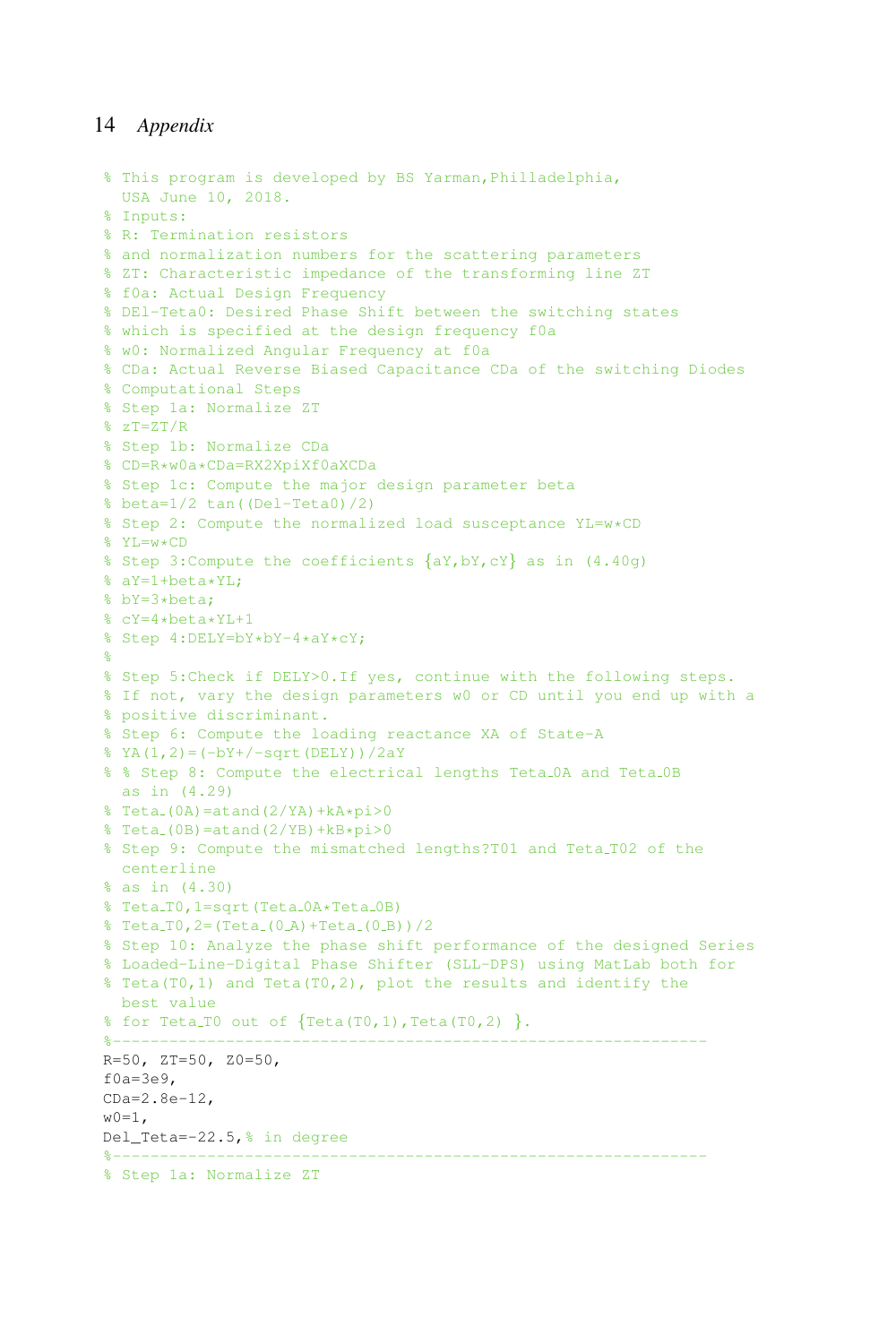```
zT=ZT/R,
% Step 1b: Normalize CDa
w0a=2*pi*f0a,
% CD=R*w0a*CDa=RX2XpiXf0aXCDa
CD=R*w0a*CDa,
% Step 1c: Compute the major design parameter
% beta=(1/2)* tan((Teta_0)/2)beta=tand(Del_Teta/2)/2,
% Step 2: Compute the normalized load susceptance YL
YL=w0*CD,
% Step 3: Compute the coefficients{aY,bY,cY}
aY=1+beta*YL,
bY=+3*beta,
cY=4*beta*YL+1,
% Step 4: Compute the discriminant DELY
DELY=bY*bY-4*aY*cY,
% Step 5: Check if ? a>0.
%If yes, continue with the following steps.
% If not, vary the design parameters CD until you end up with
                          positive discriminant DELY.
if DELY<0
    Attention='Negative Discriminator: ChangeCDa'
end
if DELY>0
% Step 6a: Compute the loading reactance YA of State-A
YA1=(-bY-sqrt(DELY))/2/aY,
YA2=(-bY+sqrt(DELY))/2/aY,
ROA2=abs(YA2),
ROA1=abs(YA1)
if YA1>0
    YA=YA1,
    ROA1=9999999;
    if YA2>0
        if YA1>YA2
            YA=YA2,
            ROA2=9999999;
        end
        if YA2<YA1
            YA=YA1,
        end
    end
end
if YA1<0
   ROA1=abs(YA1);
end
if YA2<0
  ROA2=abs(YA2)
end
if ROA1>ROA2
    YA=YA2
end
if ROA2>ROA1
    YA=YA1
```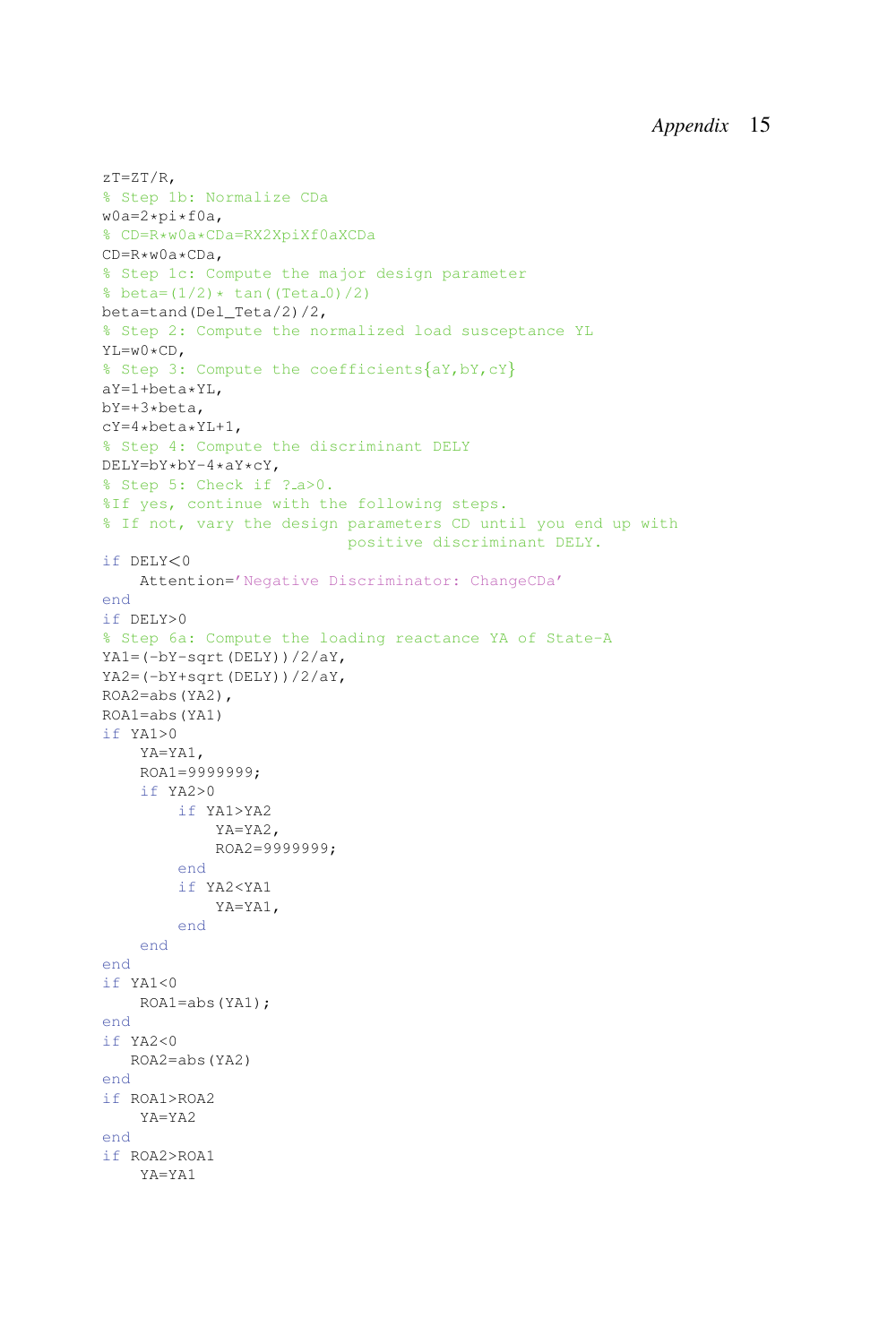```
end
% Step 6b: Compute YB from YA
YB=(YA+4*beta) / (1-beta*YA),
YB2=(YL*YA-1)/(YA+YL),
% Step 7: Compute electrical length of the line transformer Teta T
if YA<0
Teta_T=-atand(1/YA)
end
if YA>0
    Teta_T=-atand(1/YA)+180,
end
% Step 8: Compute the electrical lengths Teta 0A and Teta 0B
                        as in (4.29)
if YA<0
Teta_0A=atand(2/YA)+180,
end
if YA>0
Teta_0A=atand(2/YA),
end
\% Teta_0A=atand(2/YA)+kA*pi>0
\% Teta_0B=atand(2/YB)+kB*pi>0
if YB<0
Teta0B=atand(2/YB)+180,
end
if YB>0
Teta_0B=atand(1/YB),
end
\approx% Step 9: Compute the mismatched lengths Teta (T0,1) and Teta (T0,2) of
%the centerline as in (4.30)
% Teta_T01=sqrt(Teta_0A*Teta_0B)
Teta_T01=sqrt(Teta_0A*Teta_0B),
Teta_T02=(Teta_0A+Teta_0B)/2,
% Select the short line length:
if Teta_T01>Teta_T02
    Teta_T0=Teta_T02
end
if Teta_T02>Teta_T01
   Teta_T0=Teta_T01
end
%---------------------------------------------------------------
% In order to use our analysis tool, compute the normalized delay
                           lengths
% as
tau_n=pi*Teta_T0/w0/180
tau_nT=pi*Teta_T/w0/180
                                           %---------------------------------------------------------------
end; % End of positive Discriminant loop
%---------------------------------------------------------------
w1=0.9; w2=1.1; N=10001;
DW = (w2-w1) / (N-1);
w= w1;%---------------------------------------------------------------
```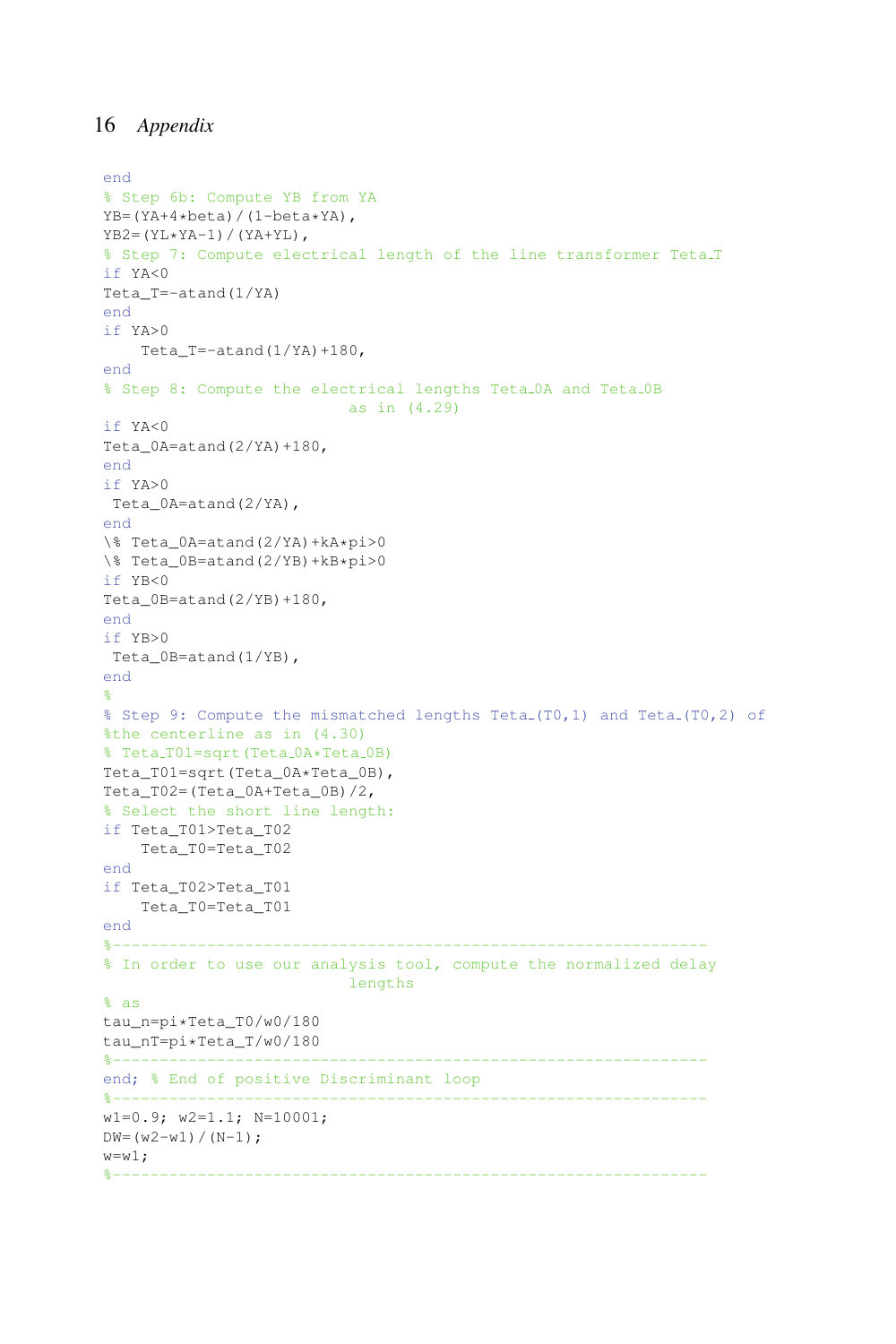```
W =zeros(1,N); DEL FIA=zeros(1,N);
RO21A_Ar=zeros(1,N); RO21B_Ar=zeros(1,N);
FI21A Ar=zeros(1,N); FI21B Ar=zeros(1,N);
 for i=1:N
    W(i) = w * f0a;YL=w*CD;
    muT=tan(w*tau_nT);
    YB=(YL+muT)/(1-YL*muT);YA=-1/muT;
 [ RO21B,FI21B,RO11B,FI11B ] = SPAR_Parallel_Loaded_TRL(w, w0, YB,
    tau n) :
 [ RO21A,FI21A,RO11A,FI11A ] = SPAR_Parallel_Loaded_TRL(w, w0, YA,
    tau n) :
FI21A Ar(i) = FI21A; FI21B Ar(i) = FI21B;RO21A Ar(i)=20*log10(RO21A); RO21B Ar(i)=20*log10(RO21B);
DEL_FIA(i)=FI21B-FI21A;
 %
    w=w+DW;end
 \approxfigure
plot(W,DEL_FIA,W,FI21A_Ar,W,FI21B_Ar)
xlabel('Normalized Angular Frequency w')
ylabel('Phase Shift DEL-FI=FI21B-FI21A')
title ('Phase Performance of PLL-DPS with TRL Transformer: Teta-T')
legend('DEL-FI','FI21A','FI21B')
 %
figure
plot(W,RO21A_Ar,W,RO21B_Ar)
xlabel('Normalized Angular Frequency w')
ylabel('TPG of State-A and State-B in dB')
title ('Gain Performance of PLL-DPS with Transfermer Teta-T')
legend('TPG for State-A','TPG for State-B')
  %---------------------------------------------------------------
 if DELY<0
    Attention='Discriminant is negative change CDa or w0'
 end
Program List 4.6. Main PLL DPS Example 4 4.m
% Main PLL DPS Example 4 4.m
clc
close all
clear
 %----------------------------------------------------------------
%Design of PLL-DPS with Parallel Resonant Circuits
 % This algorithm designs a PLL-DPS with parallel resonant circuits.
%In this circuit, we employed PIN diodes as switching elements
%with reverse biased capacitors CD.
% However, the same configuration can be implemented using MOS devices
% perhaps as MMIC.
% Inputs:
```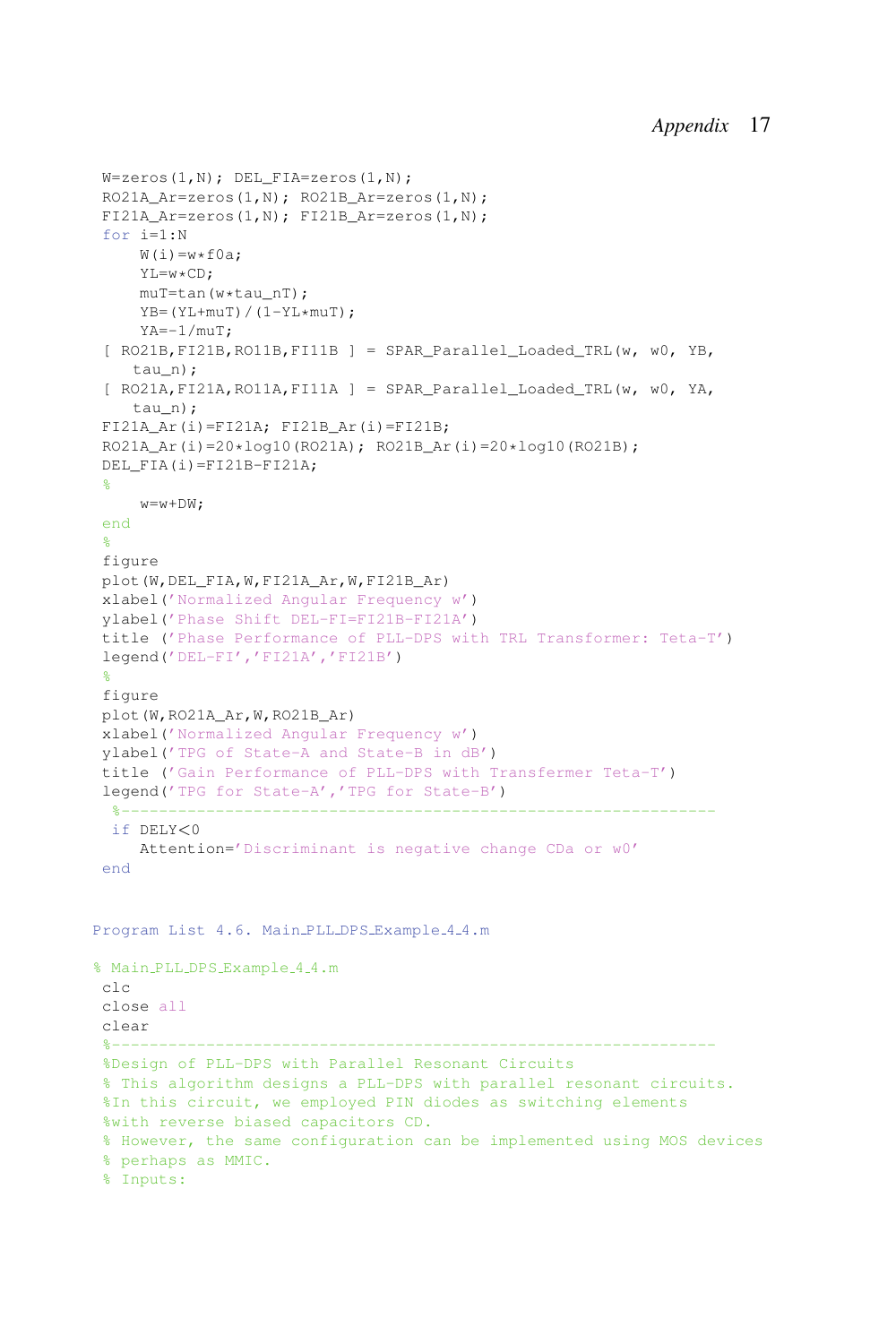```
% f0a: Actual Center Frequency (ACF) of the designy
% w0: Normalized Angular Frequency (NAF) of the design
% Del Teta: Digital Phase Shift at w0
% CD: Reverese biase capacitance
% Computational Steps:
% ---------------------------------------------------------------
% Inputs:
R = 50;f0a=3e9w0=1Del Teta=-22.5,
CDa=1006e-15,
% Step 1a: Compute the major design parameter
beta_Y=tand(Del_Teta/2),
% Step 1b: Compute the normalized value of CD
w0a=2*pi*f0a,
CD=w0a*R*CDa,
% Step 2: Compute the effective capacitor C of State-A
C=-2*(beta_Y)/w0,% Step 3: Compute Normalized value of the auxiliary or
  tuning capacitor CA
CA=(C+sqrt(C*C+4*CD*C))/2,% Step 4: Compute the actual value of CA
 CAa=CA/2/pi/f0a/R,
% Step 5: Compute the switch capacitor C_T
 CT=CA*CD / (CA+CD),
% Step 6a: Compute the normalized value of the shunt inductor LA from
% the resonance condition of State-B
LA=1/w0/w0/CT,
% Step 6b: Compute the actual value of LALAa=R*LA/2/pi/f0a,
% Step 7: Compute the length of the centralline Teta T0
Teta_T0=atand(2/w0/C)
if Teta_T0<0
    Teta_T0=Teta_T0+180
end
\mathbf{Q}%---------------------------------------------------------------
w1=0.5; w2=2.1; N=10001;
DW = (w2-w1) / (N-1);
w= w1;tau n=pi*Teta T0/w0/180
%---------------------------------------------------------------
W =zeros(1, N); DEL_FIA=zeros(1, N);
RO21A_Ar=zeros(1,N); RO21B_Ar=zeros(1,N);
FI21A_Ar=zeros(1,N); FI21B_Ar=zeros(1,N);
for i=1:N
   W(i) = w * f0a;YA = (w * w * LA * CA - 1) / w / w / LA;YB = (w * w * LA * CT-1)/w/w/LA;[ RO21B,FI21B,RO11B,FI11B ] = SPAR_Parallel_Loaded_TRL(w, w0, YB,
   tau n) :
[ RO21A, FI21A, RO11A, FI11A ] = SPAR Parallel Loaded TRI(w, w0, YA,tau_n);
```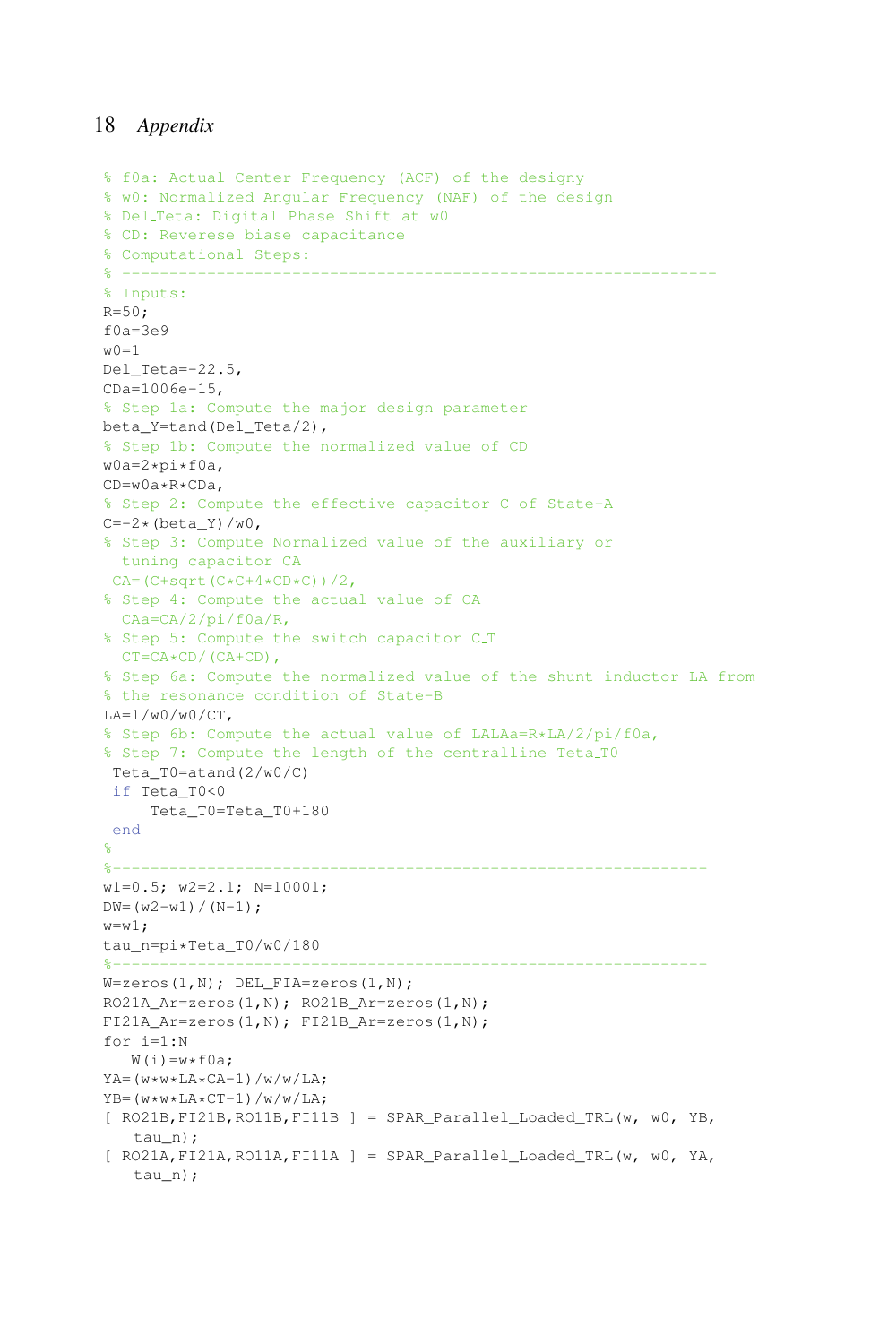```
FI21A Ar(i) = FI21A; FI21B Ar(i) = FI21B;RO21A_Ar(i)=20*log10(RO21A); RO21B_Ar(i)=20*log10(RO21B);
DEL_FIA(i)=FI21B-FI21A;
\approxw=w+DW:
end
%
figure
plot(W,DEL_FIA,W,FI21A_Ar,W,FI21B_Ar)
xlabel('Normalized Angular Frequency w')
ylabel('Phase Shift DEL-FI=FI21B-FI21A')
title ('Phase Performance of PLL-DPS with L//C Shunt Loads')
legend('DEL-FI','FI21A','FI21B')
%
figure
plot(W,RO21A_Ar,W,RO21B_Ar)
xlabel('Normalized Angular Frequency w')
ylabel('TPG of State-A and State-B in dB')
title ('Gain Performance of LL-DPS')
legend ('TPG for State-A','TPG for State-B')
Program List 4.7. Main PLL DPS Example 4.5.m
% Main PLL DPS Example 4 5.m
clc
close all
clear
%----------------------------------------------------------------
%Design of Perfectly Matched PLL-DPS with effective loading inductor L
% in State-B
% This algorithm designs a Perfectly Matched PLL-DPS with loaded with
% effective inductor in State-B.
% In this circuit, we employed PIN diodes as switching elements
% with reverse biased capacitors CD.
% However, the same configuration can be implemented using MOS devices
% perhaps as MMIC.
% Inputs:
% f0a: Actual Center Frequency (ACF) of the design
% w0: Normalized Angular Frequency (NAF) of the design
% Del Teta: Digital Phase Shift at w0 which must be a negative quantity
% CD: Reverese biase capacitance
% Computational Steps:
% ---------------------------------------------------------------
% Inputs:
R = 50;f0a=3e9w0=1Del_Teta=-22.5,
CDa=1006e-15,
% Step 1a: Compute the major design parameter
beta_Y=tand(Del_Teta/2),
```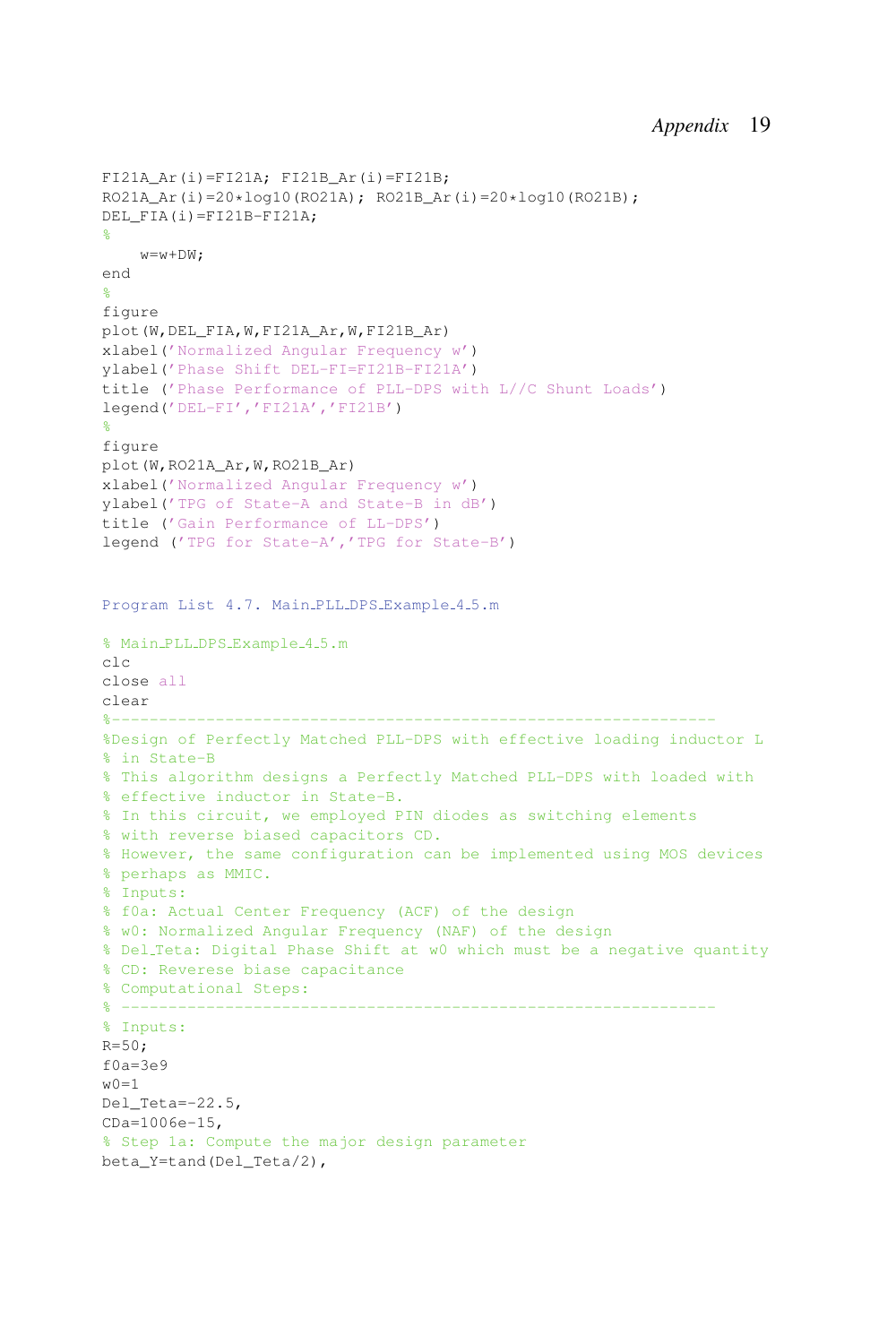```
% Step 1b: Compute the normalized value of CD
w0a=2*pi*f0a,
CD=w0a*R*CDa,
% Step 2: Compute the effective inductor L of State-B
L=-1/beta_Y/w0/2,
if L < 0L=-Lend
% Step 3: Compute Normalized value of the auxiliary or tuning
  capacitor CA
Discriminant=1+4*w0*w0*L*CD
CA=(1+sqrt(Discriminant))/2/w0/w0/L,
% Step 4: Compute the actual value of CA
CAa=CA/2/pi/f0a/R,
% Step 5: Compute the switch capacitor C_T
CT=CA*CD / (CA+CD),
% Step 6a: Compute the normalized value of the shunt inductor LA from
% the resonance condition of State-B
LA=1/w0/w0/CA,
% Step 6b: Compute the actual value of LA
LAa=R*LA/2/pi/f0a,
% Step 7: Compute the length of the central line Teta T0
% Teta_T0=-atand(1/beta_Y)
Teta_T0=-atand(2*w0*L)+180
% ---------------------------------------------------------------
w1=0.5; w2=2.1; N=10001;
DW = (w2-w1) / (N-1);
w = w1;
tau_n=pi*Teta_T0/w0/180
% ---------------------------------------------------------------
W =zeros(1, N); DEL FIA=zeros(1, N);RO21A_Ar=zeros(1,N); RO21B_Ar=zeros(1,N);
FI21A Ar=zeros(1,N); FI21B Ar=zeros(1,N);
for i=1:N
   W(i) = w * f0a;
YA=(w*w*LA*CA-1)/w/LA;
YB=(w*w*LA*CT-1)/w/LA;[ RO21B,FI21B,RO11B,FI11B ] = SPAR_Parallel_Loaded_TRL(w, w0, YB,
   tau n);
[ RO21A,FI21A,RO11A,FI11A ] = SPAR_Parallel_Loaded_TRL(w, w0, YA,
   tau n):
FI21A_Ar(i)=FI21A; FI21B_Ar(i)=FI21B;RO21A_Ar(i)=20*log10(RO21A); RO21B_Ar(i)=20*log10(RO21B);
DEL_FIA(i)=FI21B-FI21A;
%
    w=w+DW;end
\frac{6}{5}figure
plot(W,DEL_FIA,W,FI21A_Ar,W,FI21B_Ar)
xlabel('Normalized Angular Frequency w')
ylabel('Phase Shift DEL-FI=FI21B-FI21A')
title ('Phase Performance of PLL-DPS with L//C Shunt Loads')
```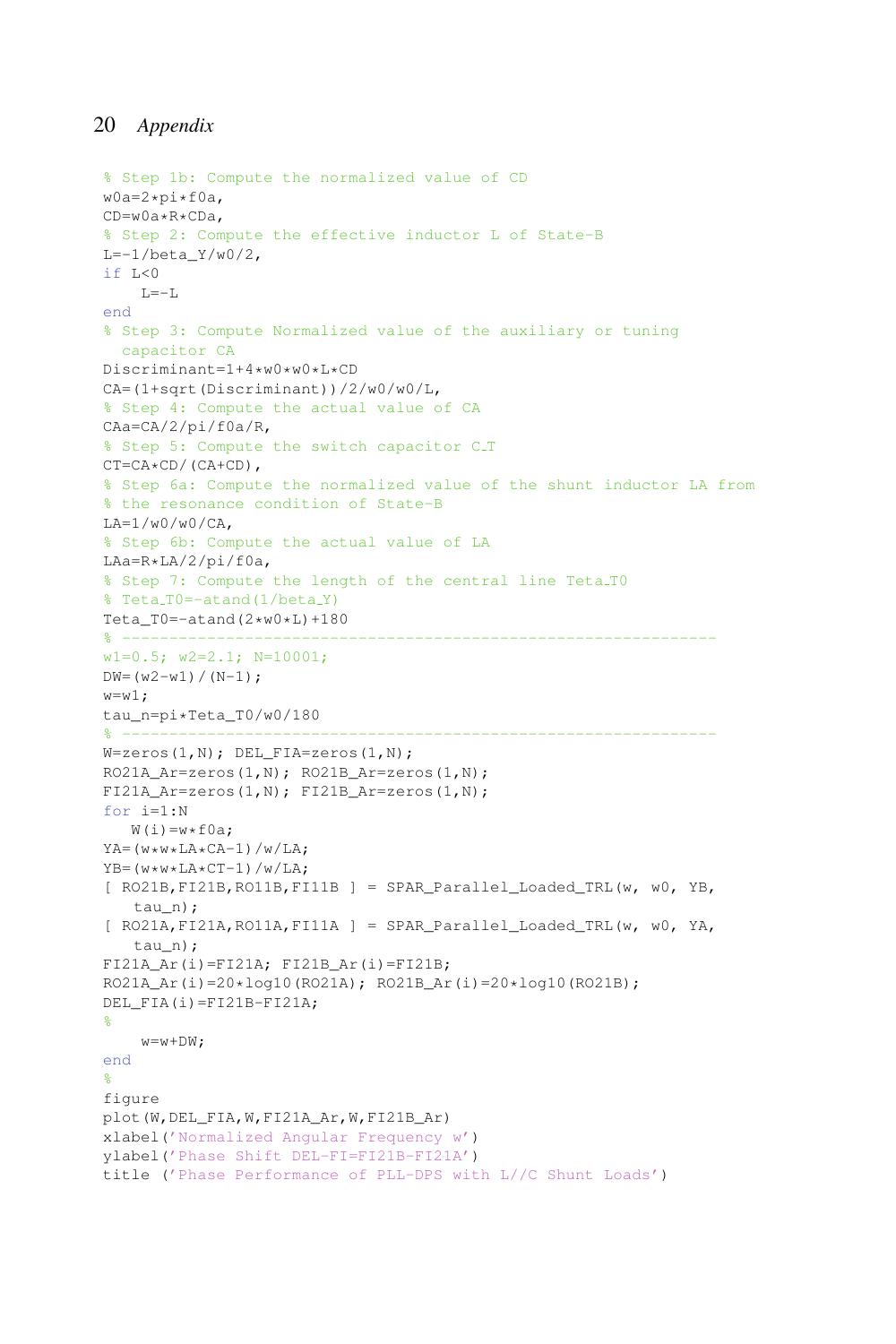```
legend('DEL-FI','FI21A','FI21B')
%
figure
plot(W,RO21A_Ar,W,RO21B_Ar)
xlabel('Normalized Angular Frequency w')
ylabel('TPG of State-A and State-B in dB')
title ('Gain Performance of LL-DPS')
legend('TPG for State-A','TPG for State-B')
```
**Program List 5.1:** Main\_Lowpass\_T\_with\_Classical\_Formulas.m

```
% Main_Lowpass_T_with_Classical_Formulas.m
% December 7, 2018
% Developed by BS Yarman, Vanikoy, Istanbul, Turkey
% It should be noted that the formulas used in this program is valid
  for the values of teta between 0 and 90 degree.
% Exact 90 is not possible
clc, clear
close all
teta=input('Enter negative value for the phase
shift teta=')
while teta==0
 stop= 'Attention teta=0. Phase can never be zero degree. Therefore,
    change teta and re-run the program again.'
    break
end
 while teta==-180
   stop= 'Attention teta=-180. Phase can never be -180 degree.
   Therefore, change teta and re-run the program again.'
   break
end
while teta>0
stop1='Attention: teta is positive. For a Lowpass Symmterric
T-Section teta must be negative quantity.'
stop2='Please enter a negative value for teta and re-run the program'
     break
end
% Phase teta is proper. Then, start Computations
if teta>-180
if teta<0
w0=1;mu=tand(teta)
eta=tand(90-teta)
[ L1,L2,L,C] = mu_Based_Components_of_Lowpass_T
( w0,teta )
\frac{1}{6} L=(1-sqrt(1+mu*mu))/w0/mu;
\text{C=2*L}/(1+\text{W0*W0*L*L});% -----------------------------------------------
[ La,Ca ] = Components_of_Lowpass_T_Section
( w0, teta )
Error_L=La-L
Error_C=Ca-C
% -----------------------------------------------
```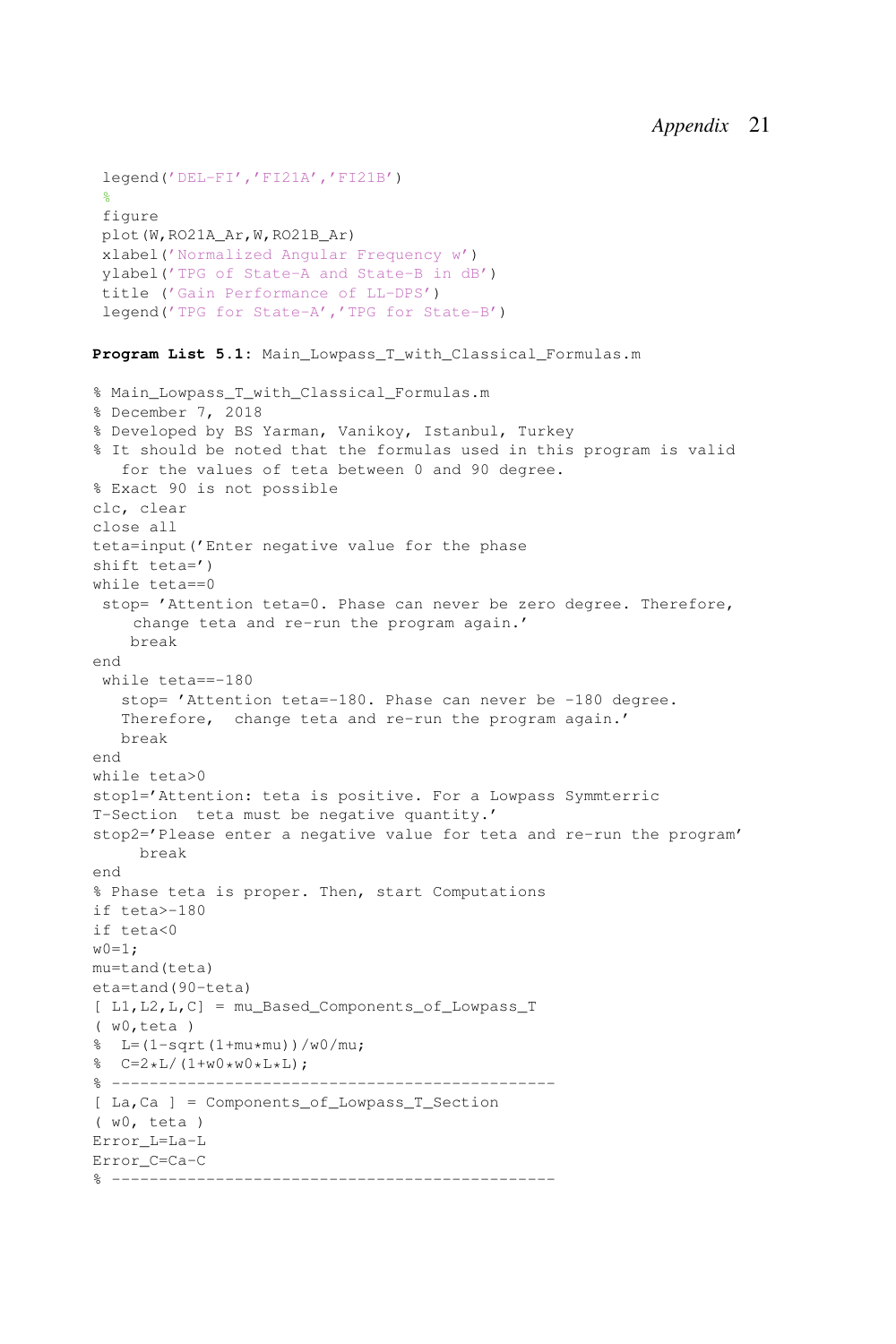```
w=0; N=1000; w1=0; w2=2; DW= (w2-w1) /N;
FRI(1:(N+1))=zeros;
for i=1:N+1WA(j)=w;% -----------------------------------------------
[ S11, S21, RO11, F11, RO21, F21 ] = S Par Lowpass T
( w,La,Ca );
  F21A(j)=F21;RO21A(j) = RO21;% -----------------------------------------------
     w = w + DW\cdotend
% -----------------------------------------------
% Phase of S21
figure
plot(WA,F21A)
title('Phase variation of a "Lowpass T-Section" with classical
    formulation')
legend('F21A with classical computations')
xlabel('Normalized Angular Frequency')
ylabel('Phase of S21')
% Amplitude of S21
figure
plot(WA,RO21A)
title('Amplitude variation of a "Lowpass T-Section" with classical
    formulation')
legend('RO21A:Computations with classical formulation')
xlabel('Normalized Angular Frequency')
ylabel('Amplitude of S21')
% -----------------------------------------------
end
end
```
Program List 5.2: function Components of Lowpass T Section

```
function [ L,C ] = Components_of_Lowpass_T_Section
( w0, teta )
% This function generates the component values for a lowpass T-Section
% Developed by BS Yarman: December 6, 2018; Vanikoy, Istanbul, Turkey
% Developed by BS Yarman. December 7, 2018, Vanikoy, Istanbul, Turkey
% Inputs:
% teta: Negative value of teta
% w0: Normalized angular frequency
% Outputs:
% L: Series arm inductor
% C: Shunt arm capacitor
% -----------------------------------------------
eta=tand(90-teta);
L = (eta + sqrt(1 + eta * eta)) / w0;C=2*L/(1+w0*w0*L*L);End
```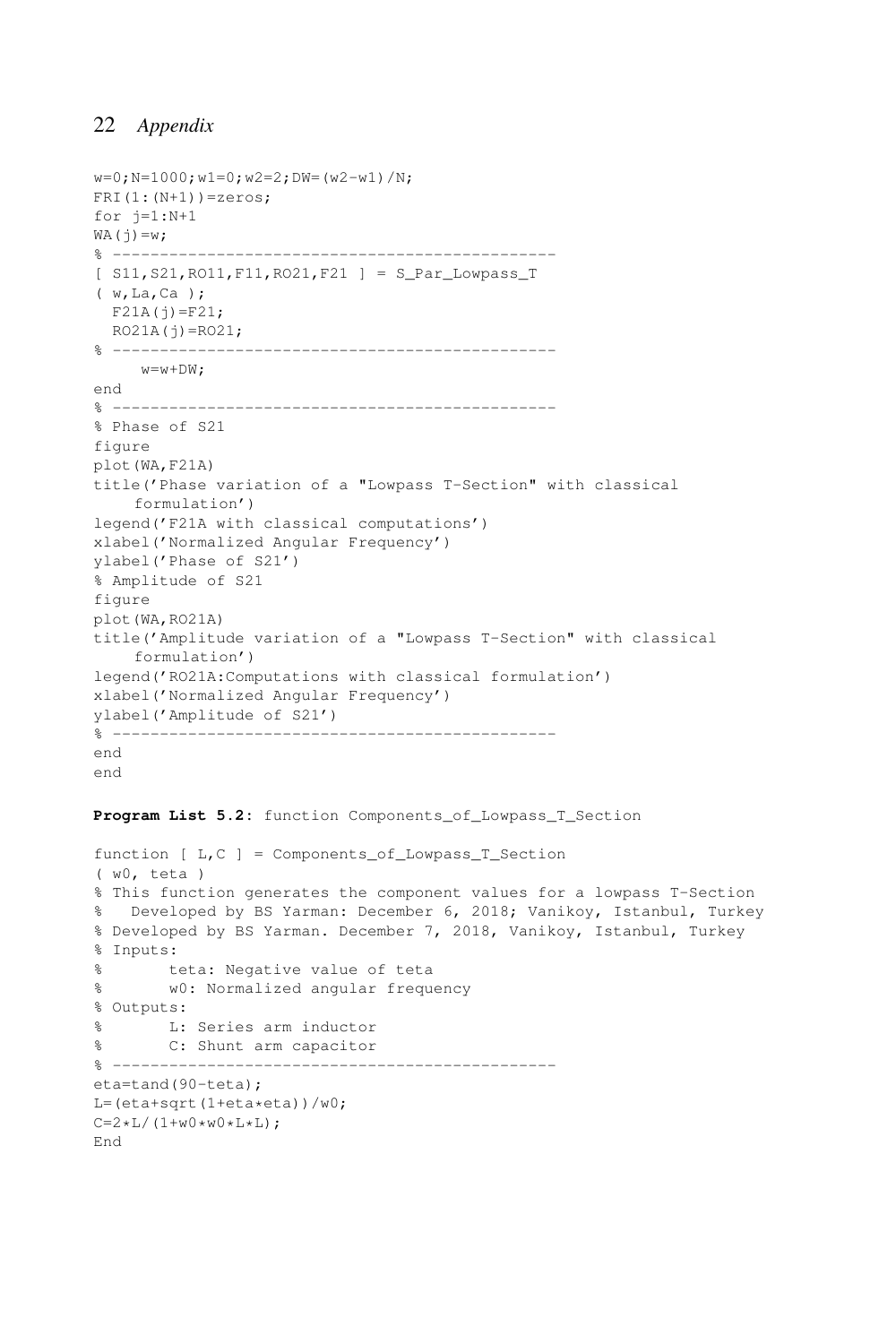```
Program List 5.3: function S Par Lowpass T ( w, L,C )
function [ SI1, S21, RO11, F11, RO21, F21] = S ParLowpass_T ( w,L,C )
%This function generates the S-Parameters of Lowpass T Section from the
     computed
% series arm inductor L and the shunt capacitor C
% Developed by BS Yarman: December 7, 2018, Vanikoy, Istanbul
% -----------------------------------------------
dr=2*(1-w*w*L*C);dx=w*(2*L+C-w*w*L*L*C);j=sqrt(-1);D=dr+i\star dx;
N11 = j * ((1+w*w * L * L) * w * C-2*wk L);S11=N11/D; R11=real(S11); X11=imag(S11);F11=atan2d
(X11,R11);
S21=2/D; R21=real(S21); X21=imag(S21);F21=atan2d
(X21,R21);
RO11 = abs(S11);RO21 = abs(S21);End
Program List 5.4: For a Lowpass Symmetrical-T Section \mu = \tan(\theta)based component values
function [ L1,L2,La_mu,Ca_mu ] = mu_Based_
Components_of_Lowpass_T( w0,teta )
% In this function component values of a symmetric Lowpass T is
    computed
% Input phase teta is defined as a negative angle mu=tand(teta);
% Solution of equation (5.13e) for inductor L(1,2)
L1=(1/w0)*(1/mu + sqrt(1+1/mu^2));
L2 = (1/w0) * (1/mu - sqrt(1+1/mu^2));
% -----------------------------------------------
if L1>0
    La_mu=L1;
end
if L2>0
     La_mu=L2;
end
if teta==-90
     L1=1/w0; L2=1/w0;
     La_{mu=1/w0;}end
% -----------------------------------------------
Ca_mu=2*La_mu/(1+w0*w0*La_mu*La_mu);
End
Program List 5.5: Main_Alternative_Lowpass_T.m
% Main Alternative Lowpass T.m
```

```
% Developed by BS Yarman
```

```
% December 7, 2018, Vanikoy, Istanbul, Turkey
```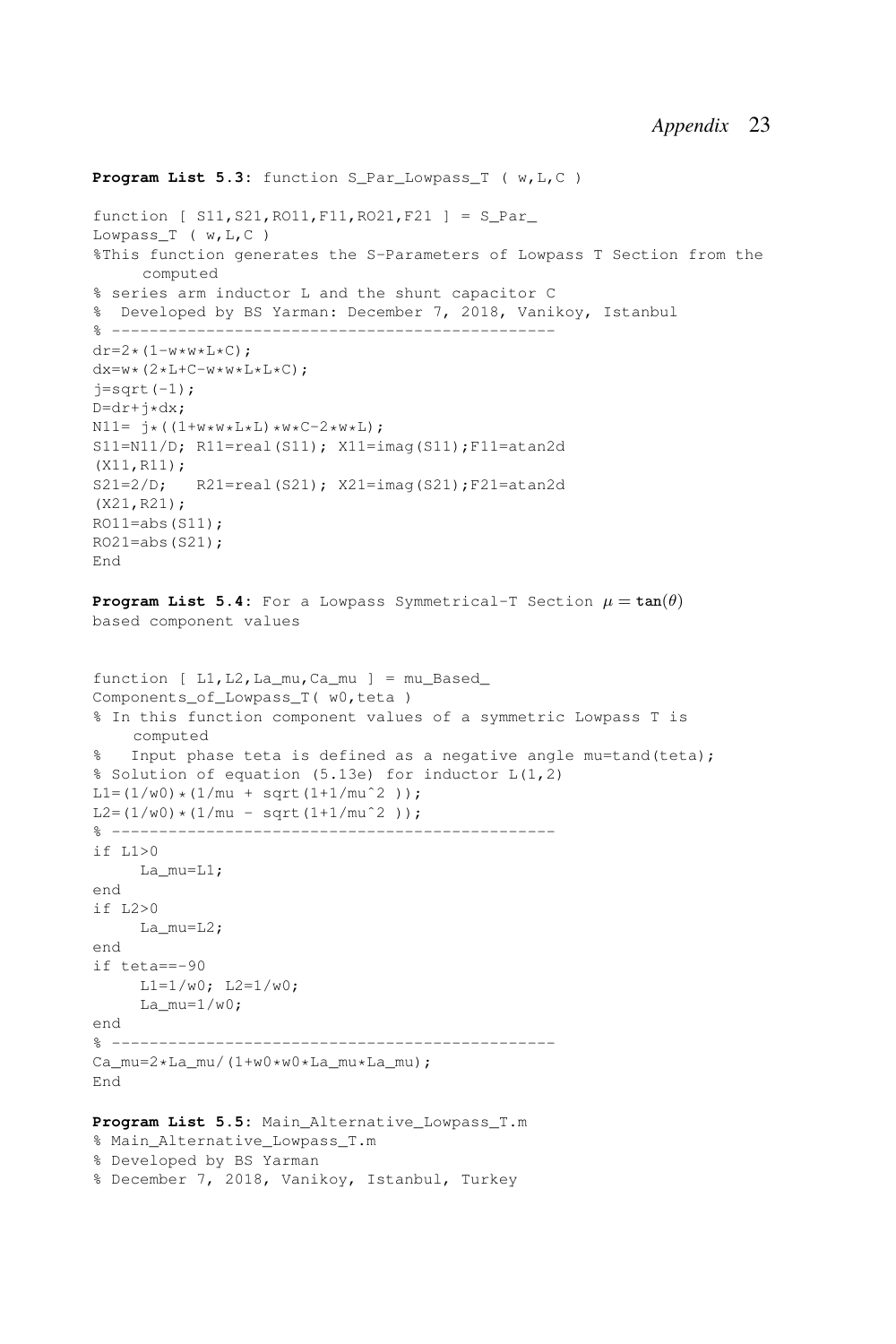```
% Computations with alternative formulas
% December 7, 2018
% -----------------------------------------------
clc; close all
% Inputs:
teta=input('T-Section Phase Shift Teta in Degree=')
w0=0.5:
% Alternative way to generate inductor L
L = \tanh(teta/2)/w0;
C=2*L/(1+w0*w0*L*L);% -----------------------------------------------
w=0; N=1000; w1=0; w2=2; DW= (w2-w1)/N;
FRI(1:(N+1))=zeros;
for i=1:N+1WA(j)=w;% -----------------------------------------------
[S11,S21,RO11,F11,RO21,F21 ] = S_Par_Lowpass_T
( w,L,C );
F21A(j)=F21;RO21A(j) = RO21;% -----------------------------------------------
F11A(j)=F11;RO11A(j) = RO11;% -----------------------------------------------
w=w+DW;end
% -----------------------------------------------
% Phase of S21
figure
plot(WA,F21A)
title('Phase variation F21A of a Lowpass
T-Section')
legend('Using alternative formulas-F21')
xlabel('Normalized Angular Frequency')
ylabel('Phase of S21')
% Amplitude of S21
figure
plot(WA,RO21A)
title('Amplitude variation RO21A of a Lowpass
T-Section')
legend('Using alternative formulas-RO21')
xlabel('Normalized Angular Frequency')
ylabel('Amplitude of S21')
% -----------------------------------------------
figure
plot(WA,F11A)
title('Phase variation F11A of a Lowpass
T-Section')
legend('Using alternative formulas-F11')
xlabel('Normalized Angular Frequency')
ylabel('Phase of S11')
% Amplitude of S11
figure
```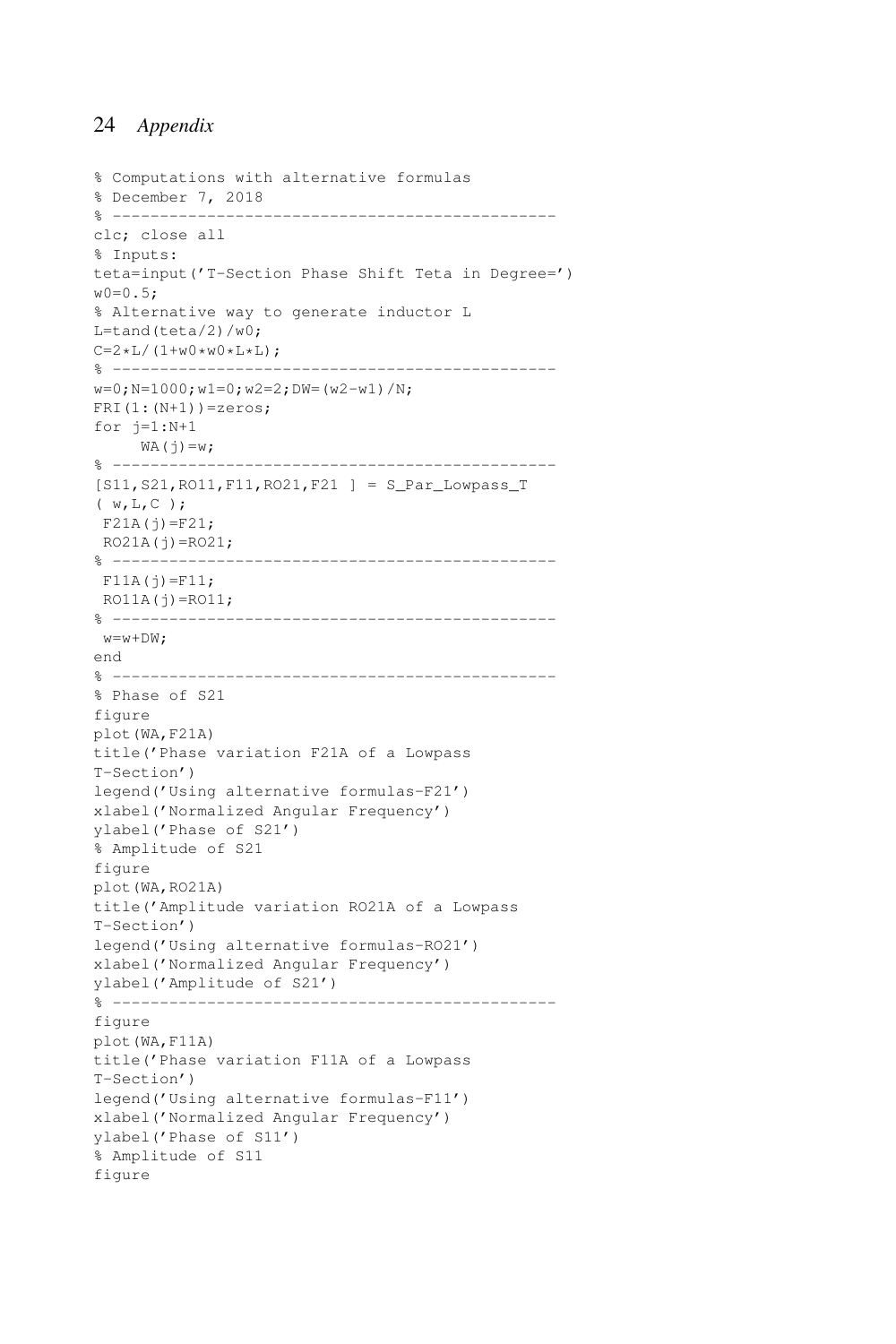```
plot(WA,RO11A)
title('Amplitude variation RO11A of a Lowpass
T-Section')
legend('Using alternative formulas-RO11')
xlabel('Normalized Angular Frequency')
ylabel('Amplitude of S11')
```

```
Program List 5.5: Main Highpass T with Classical Formulas.m
```

```
% Main_Highpass_T_with_Classical_Formulas.m
% January 6, 2019
% Developed by BS Yarman, Vanikoy, Istanbul, Turkey
clc, clear
close all
teta=input('Enter positive value for the phase shift
teta=')
w0=1:
[ L,C ] = AlternativeComponents of Highpass T
Section( w0, teta );
[ La,Ca,C1,C2 ] = mu_Based_Components_of_Highpass_
T( w0, teta )
Error_C=C-Ca
Error_L=L-La
% -----------------------------------------------
w=0; N=5000; w1=0; w2=2; DW= (w2-w1) /N;
FRI(1:(N+1))=zeros;
for j=1:N+1WA(j)=w;% -----------------------------------------------
[ S21,RO21,F21 ] = S_Par_Highpass_T ( w,L,C );
  F21A(i) = F21:
  RO21A(j) = RO21;% -----------------------------------------------
    w= w+DW:
end
% -----------------------------------------------
% Phase of S21
figure
plot(WA,F21A)
title('Phase variation of a "Highpass T-Section" ')
legend('F21A with classical computations')
xlabel('Normalized Angular Frequency')
ylabel('Phase of S21')
% Amplitude of S21
figure
plot(WA,RO21A)
title('Amplitude variation of a "Highpass
T-Section" ')
legend('RO21A')
xlabel('Normalized Angular Frequency')
ylabel('Amplitude of S21')
```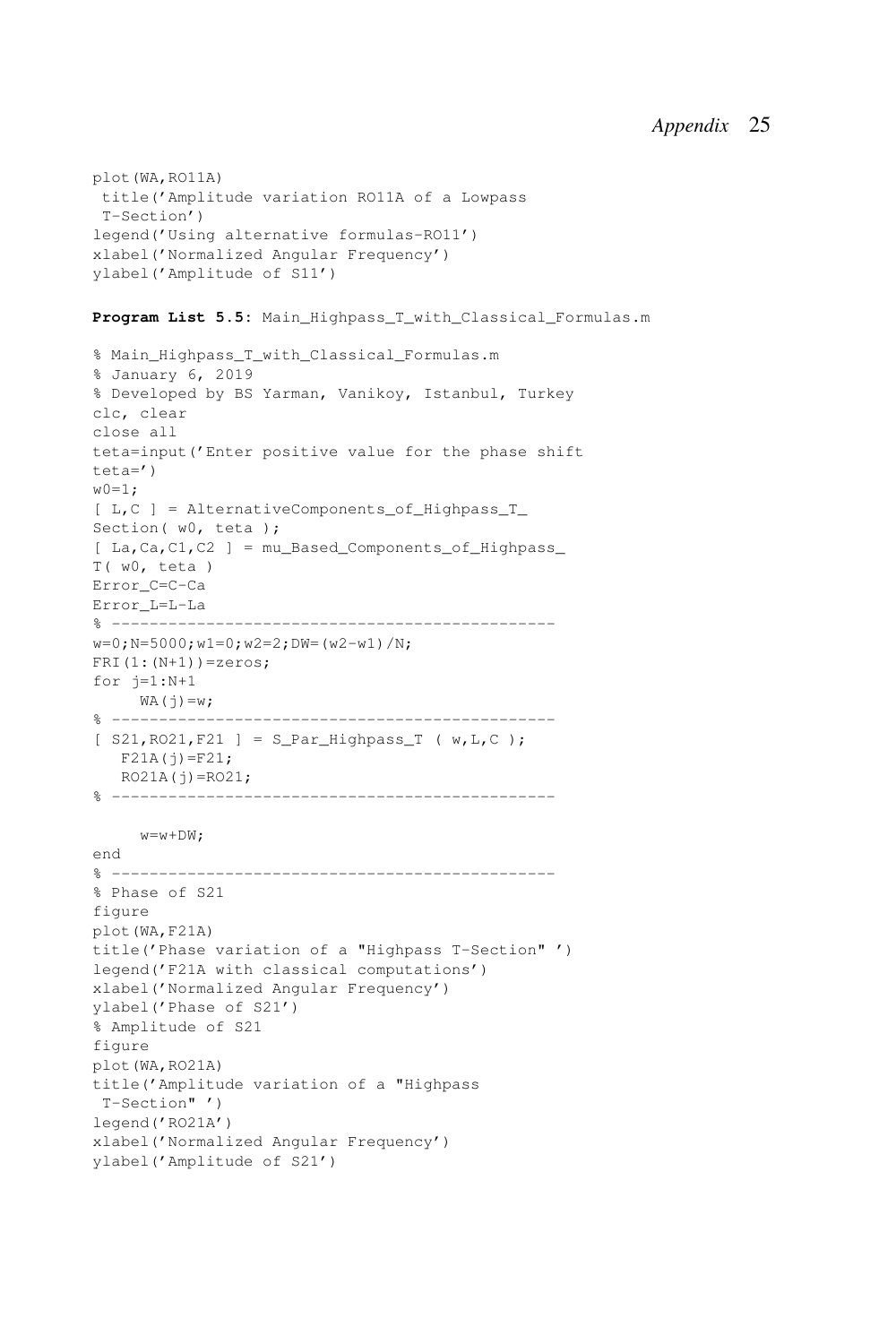Program List 5.6: function mu Based Components of Highpass T function  $[ La, Ca, C1, C2 ] = mu_Based\_Components_of$ 

```
Highpass_T( w0, teta )
% This function generates the component values for
a lowpass T-Section
% Developed by BS Yarman: December 6, 2018;
  Vanikoy, Istanbul, Turkey
% Developed by BS Yarman. December 7, 2018, Vanikoy,
 Istanbul, Turkey
% Inputs:
       teta: Positive angle at w0
% w0: Normalized angular frequency
% Outputs:
% C: Series arm Capacitor
% L: Shunt arm Inductor
\frac{6}{6} -------
mu=tand(teta);
if teta==90
    C1 = 1/w0;C2 = 1/w0:
    Ca=1/w0;
end
C1 = (1/w0/mu) * (1 + sqrt(mu *mu + 1));
if C1>0Ca=C1;
end
C2 = (1/w0/mu) * (1-sqrt(mu*mu+1));if C2>0
    Ca=C2;
end
La=(1/w0/w0)*(1+w0*w0*Ca*Ca)/2/Ca;
```

```
End
```
**Program List 5.7:** AlternativeComponents\_of\_Highpass\_T\_Section

```
function [L, C] = AlternativeComponents of
Highpass_T_Section( w0, teta )
% This function generates the component
values for a lowpass T-Section
% Developed by BS Yarman: December 6, 2018;
Vanikoy, Istanbul, Turkey
% Developed by BS Yarman. December 7, 2018,
Vanikoy, Istanbul, Turkey
% Inputs:
% teta: Positive angle at w0
% w0: Normalized angular frequency
% Outputs:
% C: Series arm Capacitor
% L: Shunt arm Inductor
% -----------------------------------------------
C = (1/w0) / \tanh(\text{teta}/2);
```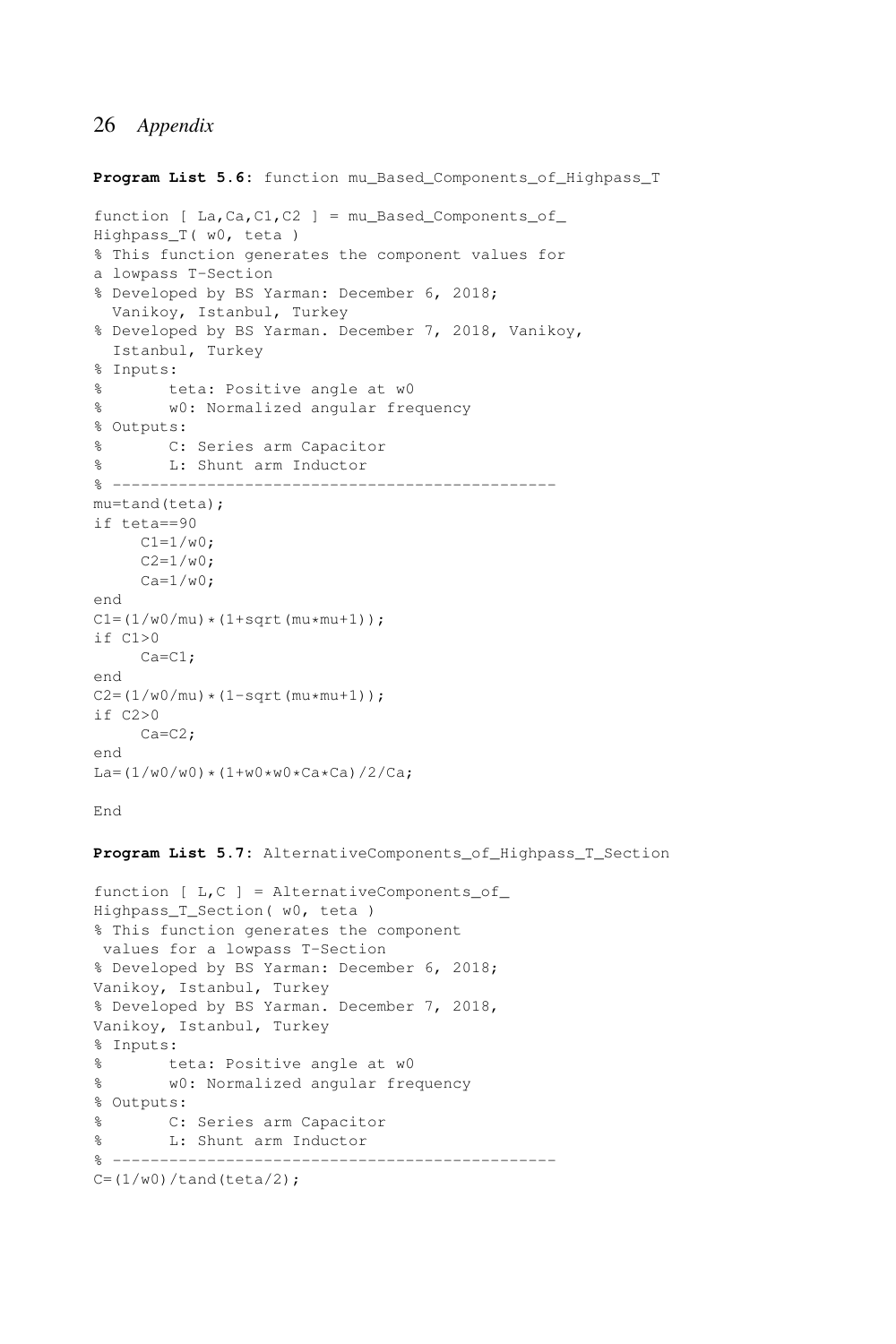```
L = (1/w0/w0) * (1+w0*w0*C*C)/2/C;end
Program List 5.8: Main_Lowpass_PI_Section.m
% Main_Lowpass_PI_Section.m
% January 12, 2019
% Developed by BS Yarman, Vanikoy, Istanbul, Turkey
% It should be noted that the formulas used in this program is valid
 for the values of teta between 0 and -180 degree.
% Exact 90 is possible
clc, clear
close all
teta=input('Enter negative value for the phase
shift teta=')
while teta==0
stop= 'Attention teta=0. Phase can never be zero
degree. Therefore, change teta and re-run the
 program again.'
break
end
while teta==-180
   stop= 'Attention teta=-180. Phase can never be
    -180 degree. Therefore, change teta and re-run
    the program again.'
 break
end
while teta>0
stop1='Attention: teta is positive. For a Lowpass
Symmetric PI-Section teta must be negative
 quantity.'
stop2='Please enter a negative value for teta and
re-run the program'
  break
end
% Phase teta is proper. Then, start Computations
if teta>-180
if teta<0
w0=input('Enter the normalized angular frequency
w0 = ')
mu=tand(teta)
eta=tand(90-teta)
% -----------------------------------------------
[ Ca,La,error ] = eta_Based_Components_of_Lowpass_
PI( w0,teta )
% -----------------------------------------------
w=0; N=1000; w1=0; w2=2; DW=(w2-w1)/N;
FRI(1:(N+1))=zeros;
for j=1:N+1WA(j)=w;% -----------------------------------------------
[ S11,S21,RO11,F11,RO21,F21 ] = S_Par_Lowpass_PI
```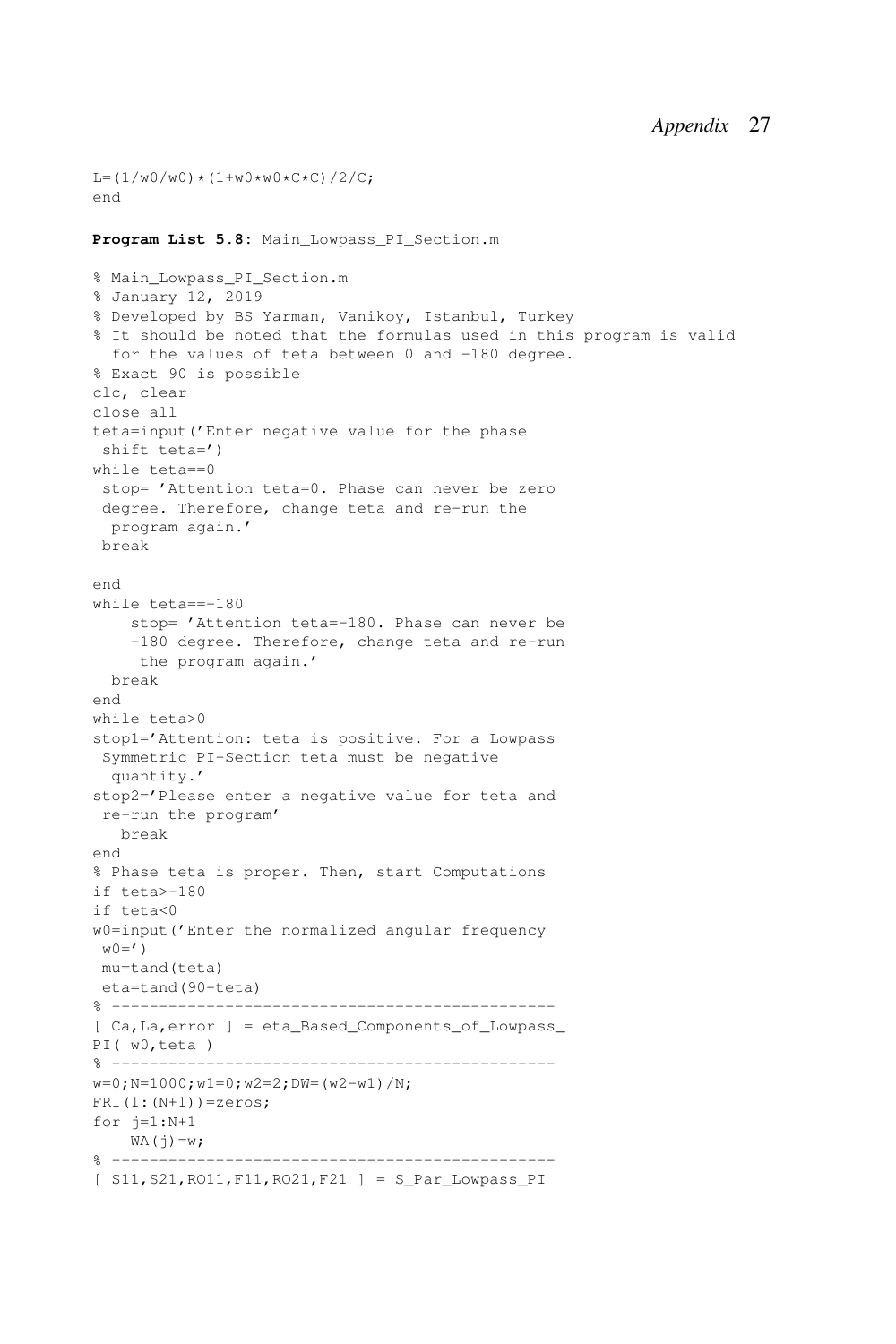```
( w,La,Ca );
 F21A(j)=F21;RO21A(i) = RO21;
% -----------------------------------------------
 w=w+DW:
end
% -----------------------------------------------
% Phase of S21
figure
plot(WA,F21A)
title('Phase variation of a "Lowpass PI-Section"
with classical formulation')
legend('F21A with classical computations')
xlabel('Normalized Angular Frequency')
ylabel('Phase of S21')
% Amplitude of S21
figure
plot(WA,RO21A)
title('Amplitude variation of a "Lowpass PI-
Section" with classical formulation')
legend('RO21A:Computations with classical
formulation')
xlabel('Normalized Angular Frequency')
ylabel('Amplitude of S21')
end
end
```
Program List 5.9: function eta Based Components of

```
Lowpass_PI
function [ C, L, error ] = eta_Based_Components_of_Lowpass_PI( w0,teta )
% In this function teta must be a negative quantity
% In this function component values of a symmetric
Lowpass pi is computed
% Input phase teta is defined as a negative
quantity
if teta>=0
   stop='Attention: teta is positive. It must be a
    negative quantity'
    C='teta is positive. It must be negative'
   L='teta is positive. It must be negative'
   error='teta is positive. It must be negative'
end
if teta<0
eta=tand(90-teta);
% -------------------------------
C = (1/w0) * (eta + sqrt(1 + eta * eta)));
L=2*C/(1+w0*w0*C*C);C1=1/w0*tand(abs(teta/2));
error=norm(C-C1);
end
% -----------------------------------------------
end
```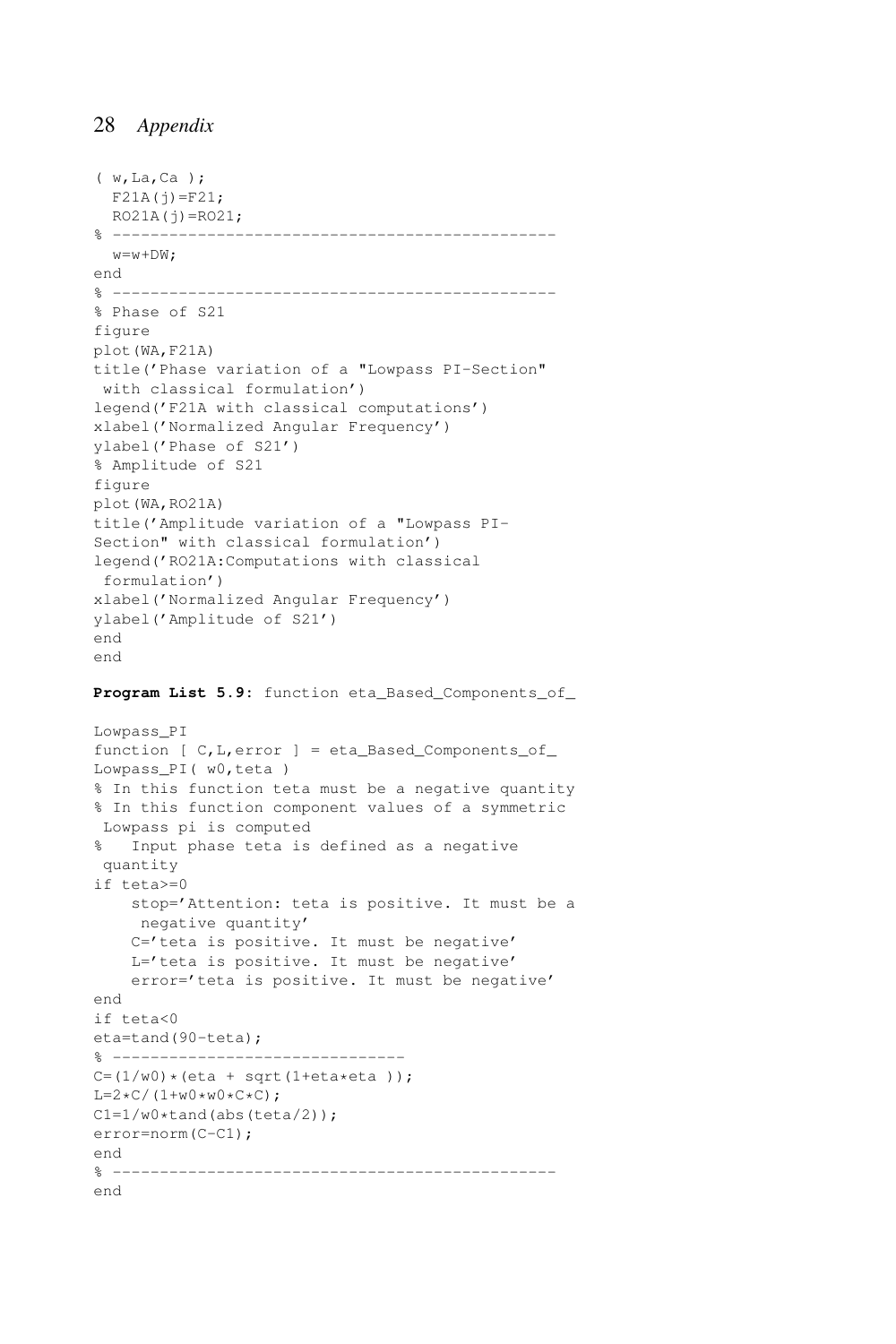```
Program List 5.10: function S Par Lowpass PI
```

```
( w,L,C )
function [ S11,S21,RO11,F11,RO21,F21 ] = S_Par_
Lowpass_PI( w,L,C )
% This function generates the S-Parameters of
Lowpass T Section from the
% computed series arm inductor L and the shunt
capacitor C
% Developed by BS Yarman: December 7, 2018,
Vanikoy, Istanbul
% S11=-((1+w0ˆ2 Lˆ2 )jw0C-2jw0L)/(2(1-w0ˆ2 LC)+jw0
(2L+C-w0ˆ2 Lˆ2 C) )
\frac{1}{2} S 21=2/(2(1-w0^2 LC)+jw0(2L+C-w0^2 L^2 C) )=2/
(d_r+jd_x) = \rho_2 1 e^{(j\theta_2 1 (w0))}% -----------------------------------------------
dr=2*(1-w*w*L*C);dx=w*(2*C+L-w*w*C*C*L);j=sqrt(-1);D=dr+i*dx;N11 = j*( (1+w*w*C*C) *w*L-2*w*C);S11=N11/D; R11=real(S11); X11=imag(S11); F11=atan2d
(X11,R11);
S21=2/D; R21=real(S21); X21=imag(S21);F21=atan2d
(X21,R21);
RO11=abs(S11);RO21 = abs(S21):
 end
```
#### Program List 5.11: Main Highpass PI Section.m

```
% Main_Highpass_PI_Section.m
% January 18, 2019
% Developed by BS Yarman, Vanikoy, Istanbul, Turkey
% It should be noted that the formulas used in this
program is valid for
% the values of teta between 0 and +180 degree.
% Exact 90 is possible
clc, clear
close all
teta=input('Enter positive value for the phase
shift teta=')
while teta==0
stop= 'Attention teta=0. Phase can never be zero
degree. Therefore, change teta and re-run the
program again.'
    break
 end
  while teta==180
    stop= 'Attention teta=180. Phase can never be
    -180 degree. Therefore, change teta and re-run
   the program again.'
    break
```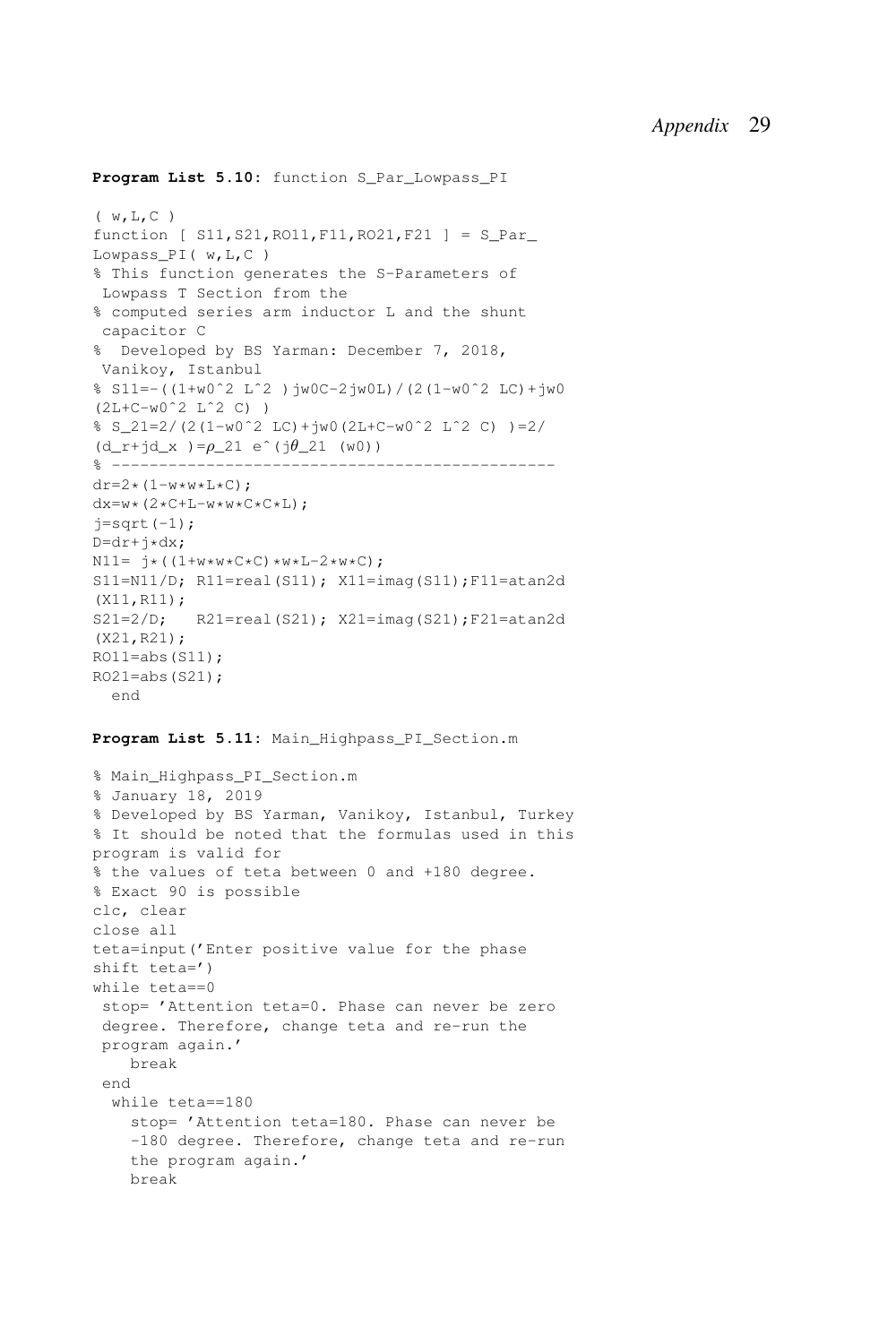```
end
while teta<0
stop1='Attention: teta is negative. For a Highpass
Symmetric PI-Section teta must be positive
quantity.'
stop2='Please enter a positive value for teta and
re-run the program'
     break
end
% Phase teta is proper. Then, start Computations
if teta<180
if teta>0
w0=input('Enter the normalized angular frequency
W() = 'mu=tand(teta)
eta=tand(90-teta)
% -------------------------------------------------
[ Ca,La,error ] = eta_Based_Components_of_Highpass_
PI( w0,teta )
% -------------------------------------------------
w=0; N=1000; w1=0; w2=2; DW= (w2-w1) /N;
FRI(1:(N+1))=zeros;
for i=1:N+1WA(j)=w;% -------------------------------------------------
[ S11,S21,RO11,F11,RO21,F21 ] = S_Par_Highpass_PI
(w,La,Ca );
  F21A(j)=F21;RO21A(j) = RO21;% -------------------------------------------------
  w=w+DW;end
% -------------------------------------------------
% Phase of S21
figure
plot(WA,F21A)
title('Phase variation of a "highpass PI-Section"
with classical formulation')
legend('F21A with classical computations')
xlabel('Normalized Angular Frequency')
ylabel('Phase of S21')
% Amplitude of S21
figure
plot(WA,RO21A)
title('Amplitude variation of a "Highpass
PI-Section" with classical formulation')
legend('RO21A:Computations with classical
formulation')
xlabel('Normalized Angular Frequency')
ylabel('Amplitude of S21')
% -----------------------------------------------------
end
end
```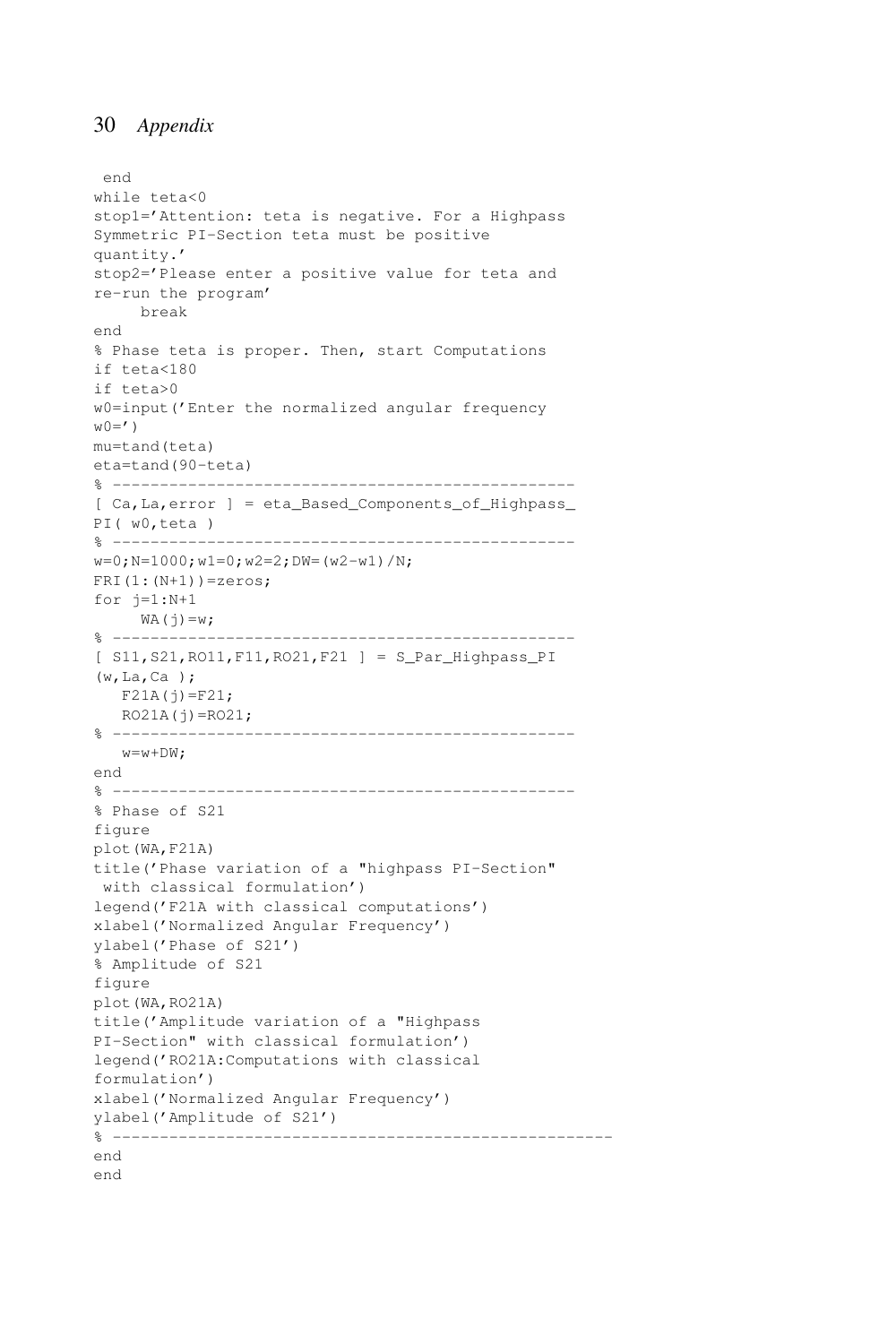```
Program List 5.12: Function eta Based Components of Highpass PI
function [ C, L, error ] = eta Based Components of
Highpass_PI( w0,teta )
% In this function teta must be a positive quantity
% In this function component values of a symmetric
% Highpass pi is computed
% Input phase teta is defined as a positive quantity
if teta<=0
   stop='Attention: teta is positive. It must be a
  negative quantity'
  C='teta is positive. It must be positive'
   L='teta is positive. It must be positive'
   error='teta is positive. It must be negative'
end
if teta>0
eta=-tand(90+teta);
% -------------------------------
L = (1/w0) * (1/tand(teta/2));
C = (1/w0/w0) * (1+w0*w0*L*L)/2/L;LI=(1/w0)*(eta + sqrt(1+eta*eta));
error=norm(L-L1);
end
% -------------------------------------------------
End
```
#### **Program List 5.13:** Function S\_Par\_Highpass\_PI

```
function [ SI1, S21, R011, F11, R021, F21 ] = S_{Par} Highpass_PI( w, L, C )
% This function generates the S-Parameters of
% Lowpass T Section from the
% computed series arm inductor L and the shunt capacitor C
% Developed by BS Yarman: December 7, 2018, Vanikoy, Istanbul
% S11=-((1+w0ˆ2 Lˆ{}2 )jw0C-2j?L)/(2(1-w0ˆ2 LC)+jw0
(2L+C-w0ˆ2 Lˆ2 C) )
% S_21=2/(2(1-w0ˆ2 LC)+jw0(2L+C-w0ˆ2 Lˆ2 C) )=2/
(d r+jd x )=\rho 21 e^(j\theta 21 (w0))
% -------------------------------------------------
dr=1-w*w*(2*L*C+L*L);dx=2*w*L*(1-w*w*L*C);j=sqrt(-1);D=dr+j*dx;N11 = -(1+w*w*L*(L-2*C));
S11=N11/D; R11=real(S11); X11=imag(S11); F11=atan2d
(X11,R11);
S21=-j*2*w*w*v*L*L*C/D; R21=real(S21); X21=imag
(S21);F21=atan2d(X21,R21);
RO11 = abs(S11);RO21 = abs(S21);
```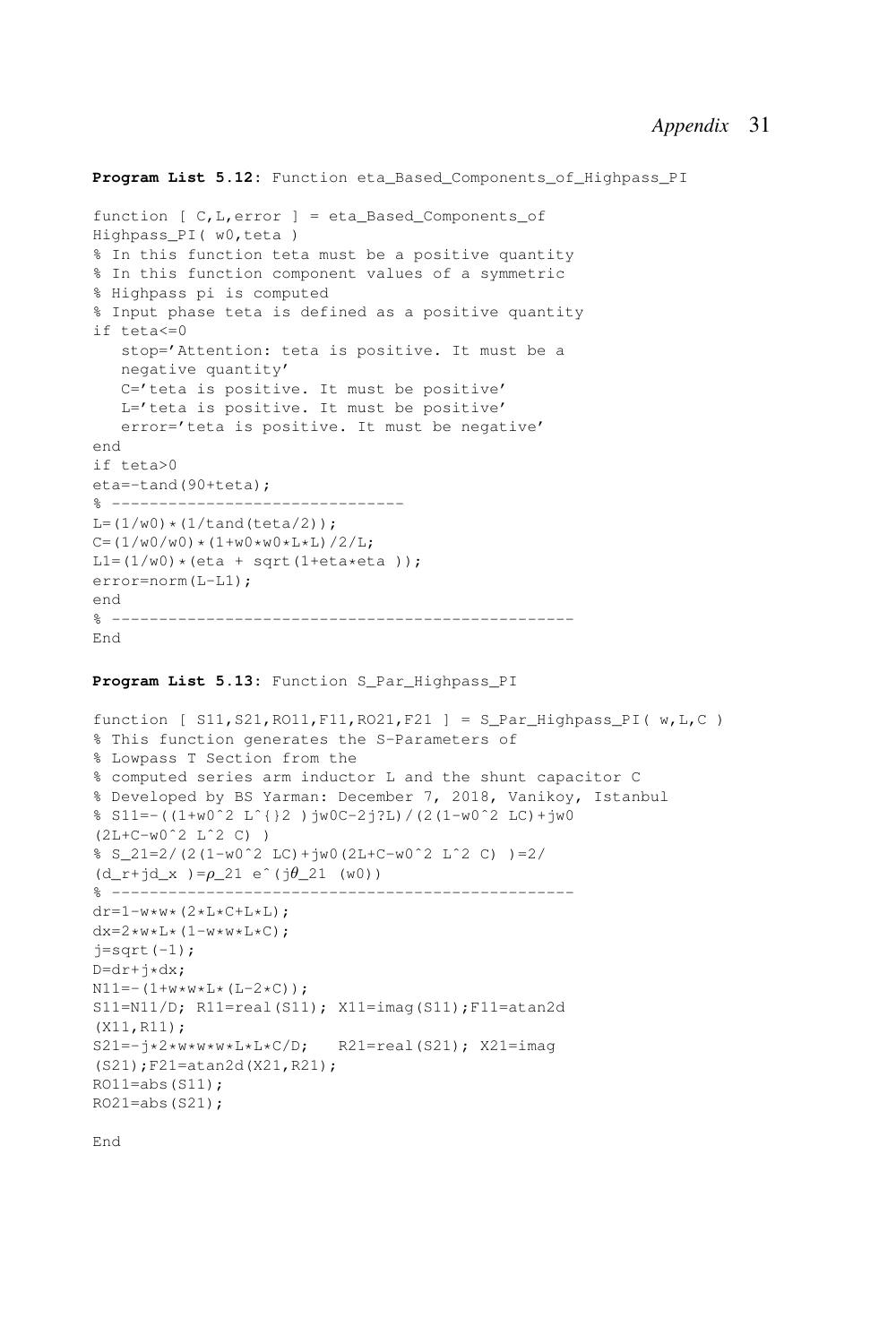## **Appendix 6: MatLab Programs for Chapter 6**

```
Program List 6.1: Main Lowpass TSection DPS.m
% Main Program: Main Lowpass TSection DPS.m
% February 20, 2019
% Developed by BS Yarman, Vanikoy, Istanbul
% Enter Positive value
%--------------------------------------------------------------------
clc; close all
% Inputs:
teta=input('Alternative Formulas to Design Lowpass T Section. Enter
positive value for Teta in Degree=')
w(0=1;% Alternative way to generate inductor L
L=tand(teta/2)/w0;\° C=
2*L/(1+w0*w0*L*L):
%--------------------------------------------------------------------
% Component Values
CD1=1/(w0^2*L);CD2=CD1;
DEN=2;
Delta=sqrt(C*C+4*C*CD2);
CA=(C)/DEN+Delta/DEN;
CT=CA*CD2/(CA+CD2);
LA=1/w0/w0/CT;
j=sqrt(-1);w=0;N=1000;w1=0;w2=2;DW=(w2-w1)/N;
FRI(1:(N+1))=zeros;
for i=1:N+1
   WA(i)=w;%----------------
% State A:
\frac{6}{6} ---------
z = i * w * L;
ya=1/j/w/LA+j*w*CA;[ S11a, S21a, RO11a, F11a, RO21a, F21a ] = S_{\text{par\_LPT\_DPS}} (za, ya);
   F21A(i)=F21a;RO21A(i) = RO21a;F11A(i)=F11a;RO11A(i) = RO11a;% ------------------
% State-B
% ------------------
  zb=j*w*L+1/j/w0/CD1;
  yb=1/j/w/LA+j*w*CT;[ S11b, S21b, RO11b, F11b, RO21b, F21b ] = S_Par_LPT_DPS (zb, yb);
   F21B(i)=F21b;RO21B(i)=RO21b;F11B(i)=F11b;RO11B(i)=RO11b;%--------------------------------------------------------------------
```

```
w=w+DW;
```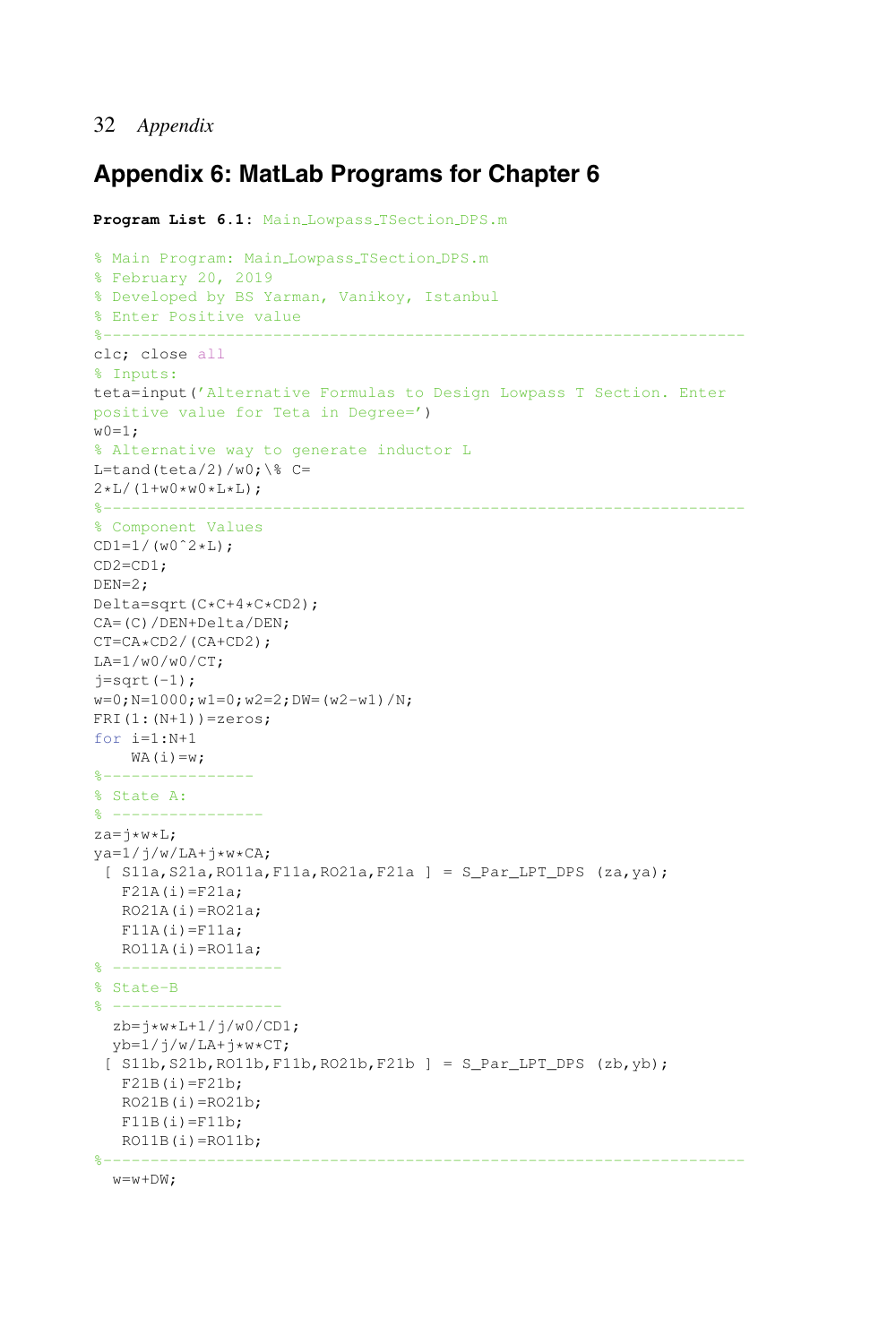end %-------------------------------------------------------------------- Plot State AB LPT DPS(WA,F21A,RO21A, F11A,RO11A,F21B,RO21B, F11B,RO11B)

#### **Program List 6.2:** S\_Par\_LPT\_DPS

```
function [ S11, S21, RO11, F11, RO21, F21 ] = S_Par_LPT_DPS (z, y)%This function generates the S-Parameters of a Lowpass T Section
% Phase Shifter from the series arm impedance Z(jw) and
% the shunt arm admittance Y(jw)
% computed series arm inductor L and the shunt capacitor C
% Developed by BS Yarman: Feb 20, 2019, Vanikoy, Istanbul
% See Equations (5.9)
%--------------------------------------------------------------------
D=z*z*y+2*z*y+2*z+y+2;S11= ((1-z*z)*y-2*z)/D;S21=2/D;R11=real(S11); X11=imag(S11);F11=atan2d(X11,R11);
R21=real(S21); X21=imaq(S21);F21=atan2d(X21,R21);
RO11 = abs(S11):
RO21 = abs(S21);
end
Program List 6.3: function Plot_State_AB_LPT_DPS
function Plot_State_AB_LPT_DPS(WA,F21A,RO21A, F11A,RO11A,
F21B,RO21B, F11B,RO11B)
figure
plot(WA,F21A,WA,F21B)
title('State A and State B: Phase variations F21A and F21B of
a Lowpass T-Section')
legend('F21A','F21B')
xlabel('Normalized Angular Frequency')
ylabel('Phase of S21A and S21B')
% Amplitude of S21
figure
plot(WA,RO21A,WA,RO21B)
title('State-A and State-B: Amplitude variation RO21A and RO21B of a
Lowpass T-Section')
legend('RO21A','RO21B')
xlabel('Normalized Angular Frequency')
ylabel('Amplitude of S21A and S21B')
%--------------------------------------------------------------------
figure
plot(WA,F11A, WA, F11B)
title('State-A and State-B: Phase variation F11A and F11B of a
Lowpass T-Section')
legend('F11A')
xlabel('Normalized Angular Frequency')
ylabel('Phase of S11A and S11B')
% Amplitude of S11
figure
plot(WA,RO11A, WA, RO11B)
```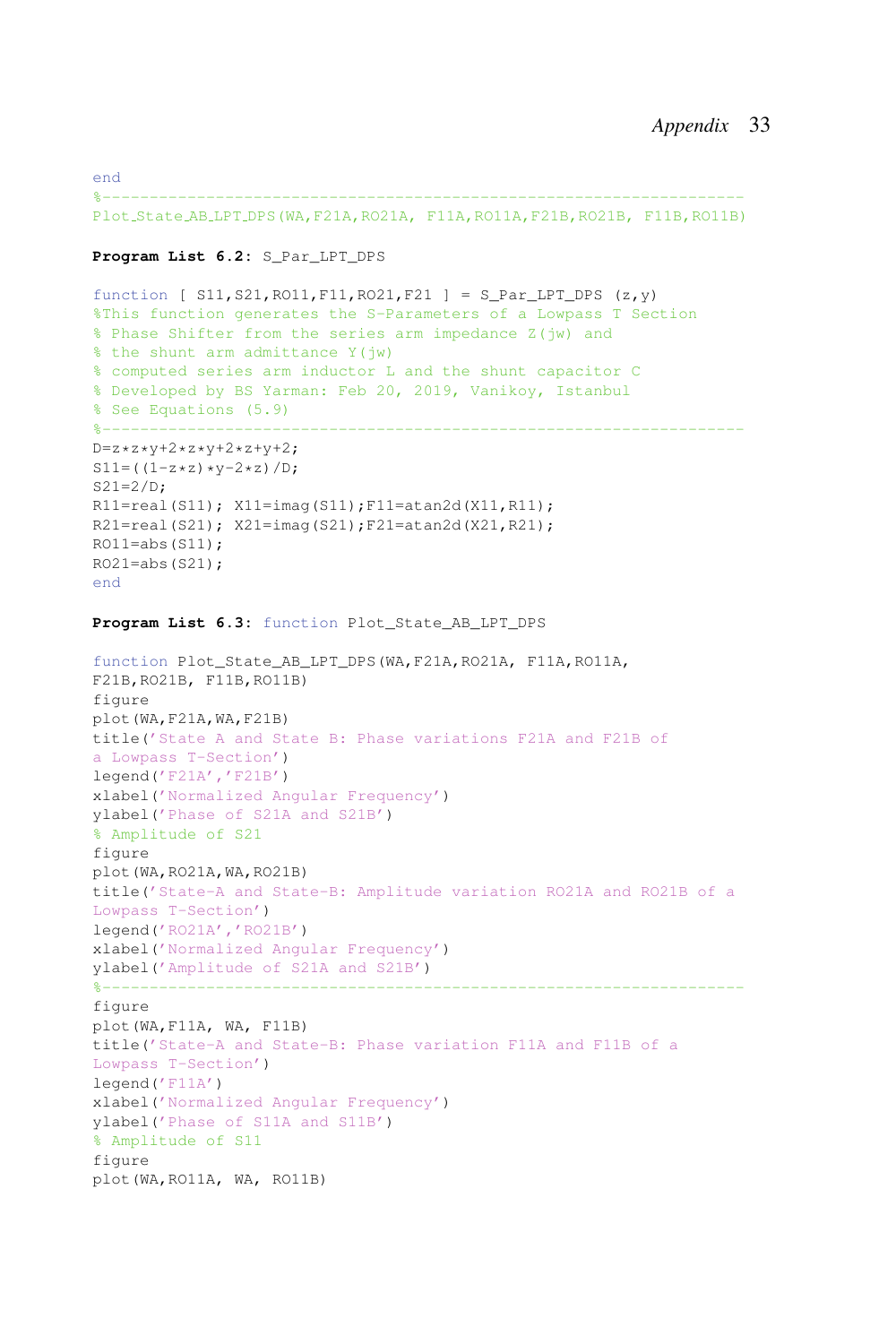```
title('State-A and State-B: Amplitude variation RO11A and RO11B of a
Lowpass T-Section')
legend('RO11A','RO11B')
xlabel('Normalized Angular Frequency')
ylabel('Amplitude of S11A and S11B')
```
#### end

```
Program List 6.4: Main Program: Main Example 6.3.m
```

```
% Main Program: Main_Example_6_3.m
% February 22, 2019
% Developed by BS Yarman, Vanikoy, Istanbul
% This program evaluates the lossy performance of a LPT-DPS for a
specified
% center actual frequency f0 in Hz.
%--------------------------------------------------------------------
clc; close all
% Inputs:
teta=input('Alternative Formulas to Design Lowpass T Section. Enter
positive value for Teta in Degree=')
% Inputs
f0a=input('Enter the actual center frequency in Hz f0a =')
w0=input('At f0a, enter the normalized angular frequency w0 = ')
R=input ('Enter the normaliziation Resistor R =')
%--------------------------------------------------------------------
% Compute the normalized element values of LPT-DPS
% Alternative way to generate inductor L
L=tand(abs(teta)/2)/w0;
C=2*L/(1+w0*w0*L*L);%--------------------------------------------------------------------
% Component Values and their related resistive losses:
CD1=1/(w0^2*L); % See equation (6.2d) of Chapter 6
% ASSUMPTION 1:
% It is assumed that the series loss Ron of a forward biased diode is
% equal to the on channel resistor of an CMOS Switch
% [see Equation (6.1) of Chapter 6].
[ RF1, rf1 ] =Channel Resistance of a CMOS(CD1, R, f0a);
% ASSUMPTION 2:
% Reverse biased resistive loss of a diode is the "Percent RVS"
amount of
% its reverse baised impedance at w0
Percent_RVS=100;
rr1=1/w0/CD1/Percent_RVS;
CD2=CD1;
 [ RF2, rf2 ] =Channel Resistance of a CMOS(CD2, R, f0a);
rr2=1/w0/CD2/Percent_RVS;
%
DEN=2;Delta=sqrt(C*C+4*C*CD2);
CA=(C)/DEN+Delta/DEN;
CT=CA*CD2/(CA+CD2);
LA=1/w0/w0/CT;
```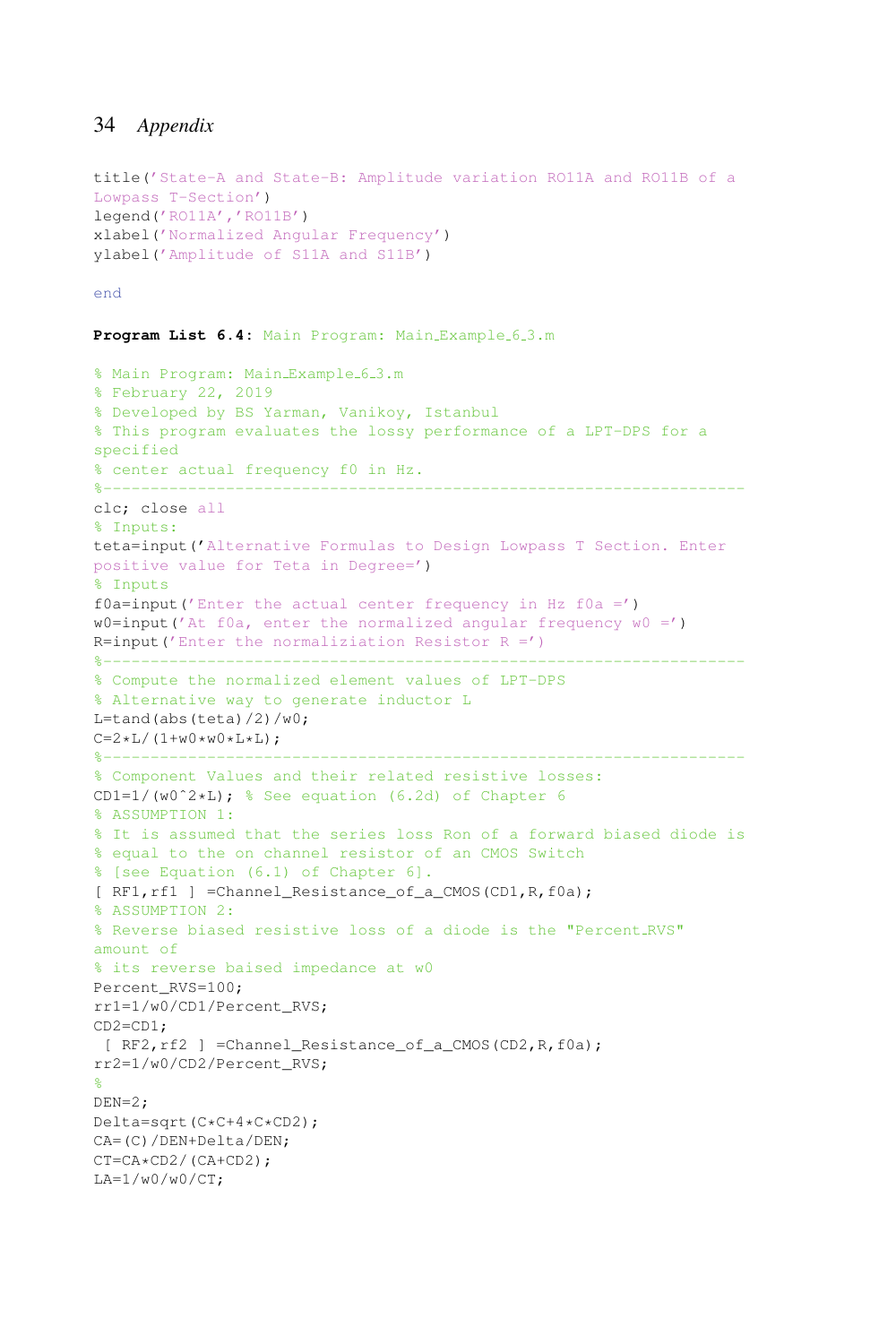```
%--------------------------------------------------------------------
% Loss Computations for both State-A and State-B:
% Assumption 3: Loss of an inductor is Percent L amount of its impedance
% value at w0.
% Assumption 4: Connectivity loss of an inductor is "Percent S"amount of
% its impedance value at w0.
% Assumption 5: Conductive loss of a Capacitor is "Percent C" amount of
its
% admittance value at w0.
Percent_S=100;
Percent_L=10;
Percent_C=100;
%--------------------------------------------------------------------
% Resistive loss of the series arms in State-A:
rL=w0*L/Percent_L;
rs=w0*L/Percent_S;
ra=rL+rf1+rs;
%--------------------------------------------------------------------
% Conductive loss of the Shunt arm in State-A:
rLA=w0*LA/Percent_L;
GCA=w0*CA/Percent_C;
GA=GCA+rLA/(rLA*rLA+w0*w0*LA*LA)+(w0*w0*rf2*CA*CA)
/(1+w0*w0*rf2*rf2*CA*CA);
% Resistive loss of the series arms in State-B:
rb=rL+rr1+rs;
%--------------------------------------------------------------------
% Conductive loss of the Shunt arm in State-:
%--------------------------------------------------------------------
GB=GCA+rLA/(rLA*rLA+W0*w0*LA*LA)+(w0*w0*rf2*CT*CT)/(1+w0*w0*rr2*rr2*CT*CT);%--------------------------------------------------------------------
j=sqrt(-1);w=0; N=2000; w1=0; w2=2; DW= (w2-w1) /N;
FRI(1:(N+1))=zeros;
for i=1:N+1
    WA(i)=w;% ----------------
% State A:
% ----------------
za=ra+j*w*L;
ya=GA+1/j/w/LA+j*w*CA;
 [ S11a,S21a,RO11a,F11a,RO21a,F21a ] = S_Par_LPT_DPS (za,ya);
    F21A(i)=F21a;RO21A(i)=20*log10(RO21a);F11A(i)=F11a;RO11A(i) = 20 * log10(RO11a);% ------------------
% State-B
% ------------------
  zb=rb+j*w*L+1/j/w0/CD1;
  vb=GB+1/j/w/LA+j*w*CT;
  [ S11b, S21b, R011b, F11b, R021b, F21b ] = S_\text{Par\_LPT\_DPS} (zb, yb);
```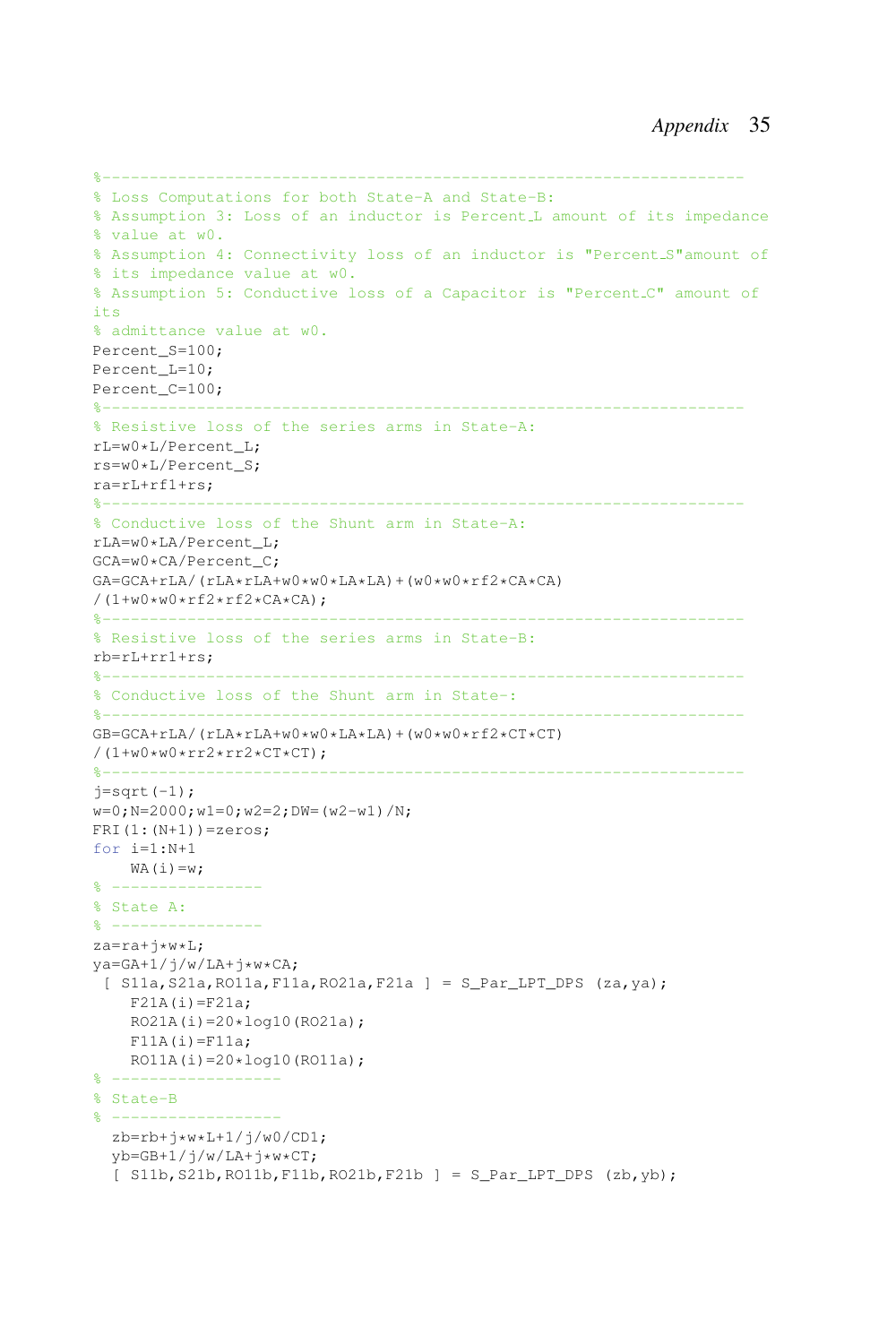```
F21B(i)=F21b;RO21B(i)=20*log10(RO21b);
F11B(i)=F11b;
RO11B(i)=20*log10(RO11b);
```

```
%--------------------------------------------------------------------
DEL FI21(i)=F21A(i)-F21B(i);
   w=w+DW;
```
end

```
%--------------------------------------------------------------------
```
Plot\_State\_AB\_LPT\_DPS(WA,F21A,RO21A, F11A,RO11A,F21B, RO21B,F11B,RO11B,DEL\_FI21)

#### Program List 6.5: Channel Resistance of a CMOS

```
function [ Ron, ron ] = Channel_Resistance_of_a_CMOS(Coff, R, f0)
% This function generates the on forward biased channel resistance of a
% 0.180um CMOS switch manufactured by TSMC
% February 22, 2019, Vanikoy, Istanbul, Turkey
% Developed by BS Yarman
% Inputs:
% Coff: Normalized value of the Inductor L
% f0=Actual operating frequency (Normalization frequency)
% R: Actual terminatons resistors (Normalization Resistor)
% Output:
% Ron: Actual value of the channel resistor
% ron: Normalized Value of the channel resistor
%--------------------------------------------------------------------
[ Coff_Actual ] =ActualValues_of_a_Capacitor(Coff,R,f0);
\text{Ron} (?) x C_D1 (Farad)=672 x 10(-15)Ron=672e-15/Coff_Actual;
ron=Ron/R;
```

```
end
```
**Program List 6.6:** function ActualValues\_of\_a\_Capacitor

```
function [ C_actual ] = ActualValues_of_a_Capacitor(C,R,f0)
% February 22, 2019, Vanikoy, Istanbul, Turkey
% Developed by BS Yarman
% Inputs:
% C: Normalized value of the capacitor C
% f0=Actual operating frequency (Normalization frequency)
% R: Actual terminatons resistors (Normalization Resistor)
% Output:
% C actual: Actual value of the capacitor
%--------------------------------------------------------------------
C_actual=C/2/pi/f0/R;
end
```
#### **Program List 6.7:** function ActualValues\_of\_an\_Inductor

function  $\lceil$  L actual  $\rceil$  =ActualValues of an Inductor(L,R,f0)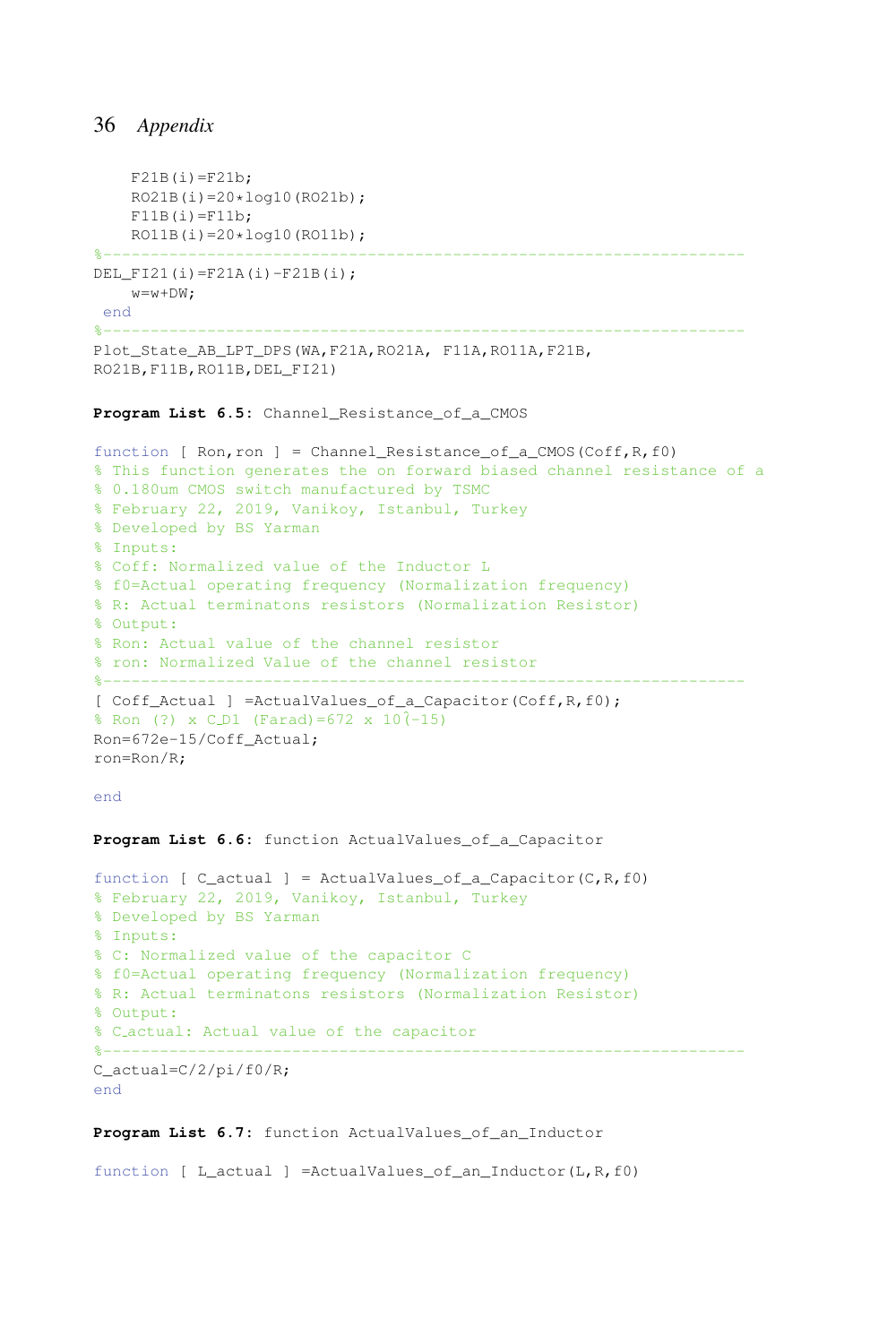```
% February 22, 2019, Vanikoy, Istanbul, Turkey
% Developed by BS Yarman
% Inputs:
% L: Normalized value of the Inductor L
% f0=Actual operating frequency (Normalization frequency)
% R: Actual terminatons resistors (Normalization Resistor)
% Output:
% L actual: Actual value of the Inductor
%--------------------------------------------------------------------
L_actual=L*R/2/pi/f0;
```
#### end

# **Appendix 7: MatLab Programs for Chapter 7**

```
Program List 7.1: Main Program: Main_Lowpass_PI_Section_DPS.m
% Main Program: Main_Lowpass_PI_Section_DPS.m
% February 24, 2019
% Developed by BS Yarman, Vanikoy, Istanbul
% Enter Positive value
% ---------------------------------------------------------------------
clc; close all
% Inputs:
teta=input('Alternative Formulas to Design Lowpass T Section. Enter
positive value for Teta in Degree=')
% Inputs w0=1;
ra=0;rb=0; GA=0;GB=0;
% ---------------------------------------------------------------------
% Alternative way to generate inductor L
C = \tanh(teta/2)/w0;
L=2*C/(1+w0*w0*C*C);% ---------------------------------------------------------------------
% Component Values
CD1=1/(w0^2*L);CD2=CD1;
Delta=sqrt(C*C+4*C*CD2);
CA=C/2+Delta/2;
CT=CA*CD2/(CA+CD2);
LA=1/w0/w0/CT;j=sqrt(-1);w=0; N=2000; w1=0; w2=2; DW= (w2-w1) /N;
FRI(1:(N+1))=zeros;
for i=1:N+1
   WA(i)=w;\frac{9}{8} -----------------
% State A:
% ----------------
za=ra+j*w*L;
ya = GA + 1/j/w/LA + j*w*CA;[ S11a, S21a, RO11a, F11a, RO21a, F21a ] = S_{Par\_LP\_PI\_DPS} (za, ya);
  F21A(i)=F21a;RO21A(i)=20*log10(RO21a);
```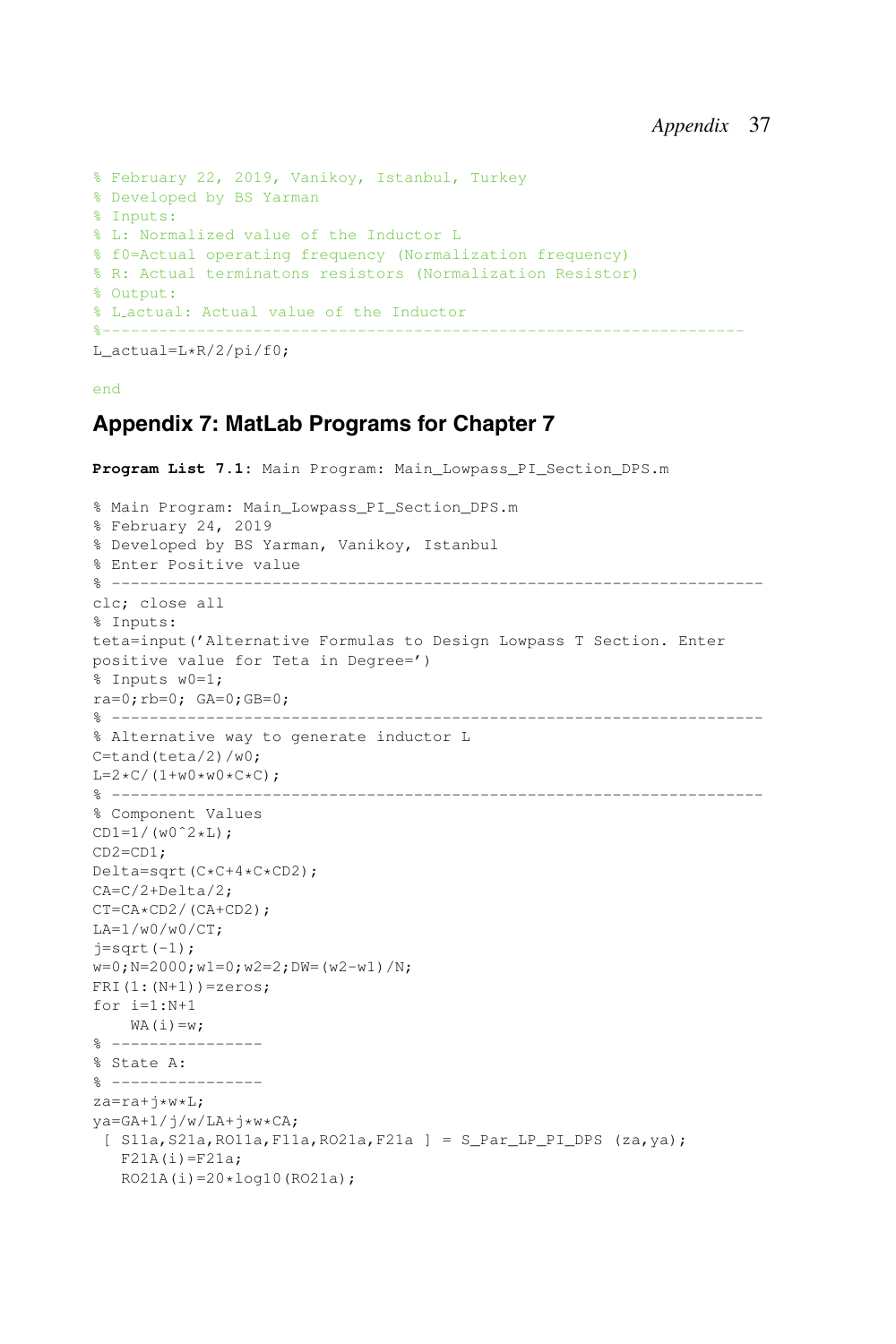```
F11A(i)=F11a;RO11A(i) = 20 * log10(RO11a);% ------------------
% State-B
% ------------------
  zb=rb+i*w*L+1/j/w0/CD1;vb=GB+1/j/w/LA+j*w*CT;
  [ S11b, S21b, RO11b, F11b, RO21b, F21b ] = S_Par_LP_PI_DPS (zb, yb);
    F21B(i)=F21b:
   RO21B(i)=20*log10(RO21b);
   F11B(i)=F11b;RO11B(i)=20*log10(RO11b);% -------------------------------------------------------------------
DEL FI21(i)=F21A(i)-F21B(i);
   w=w+DW;
end
% -------------------------------------------------------------------
Plot_State_AB_LP_PI_DPS(WA,F21A,RO21A, F11A,RO11A,F21B
RO21B, F11B,RO11B,DEL_FI21)
```
#### Program List 7.2: function S Par LP PI DPS

```
function [ S11, S21, R011, F11, R021, F21 ] = S Par LP PI DPS (z, y)% This function generates the S-Parameters of a Lowpass T Section
% Phase Shifter from the series arm impedance Z(jw) and
% the shunt arm admittance Y(jw)
% computed series arm inductor L and the shunt capacitor C
% Developed by BS Yarman: Feb 20, 2019, Vanikoy, Istanbul
% See Equations (5.9)
% -----------------------------------------------------------------
% D=zyˆ2+2zy+2y+z+2 of S11 = N11/D and S21=2/D
% N11=z(1-yˆ2)-2y of S11 = N11/D
D=z* y*y+2*z*y+2*y+z+2;S11= ((1-y*y)*z-2*y)/D;S21=2/D:
R11=real(S11); X11=imag(S11);F11=atan2d(X11,R11);
R21=real(S21); X21=imag(S21);F21=atan2d(X21,R21);
RO11 = abs(S11);RO21 = abs(S21);
end
Program List 7.3: Main Program: Main_Example_7_2.m
% Main Program: Main_Example_7_2.m
```
% February 24, 2019 % Developed by BS Yarman, Vanikoy, Istanbul % This program evaluates the lossy performance of a LPT-DPS for a specified % center actual frequency f0 in Hz. % ----------------------------------------------------------------- clc; close all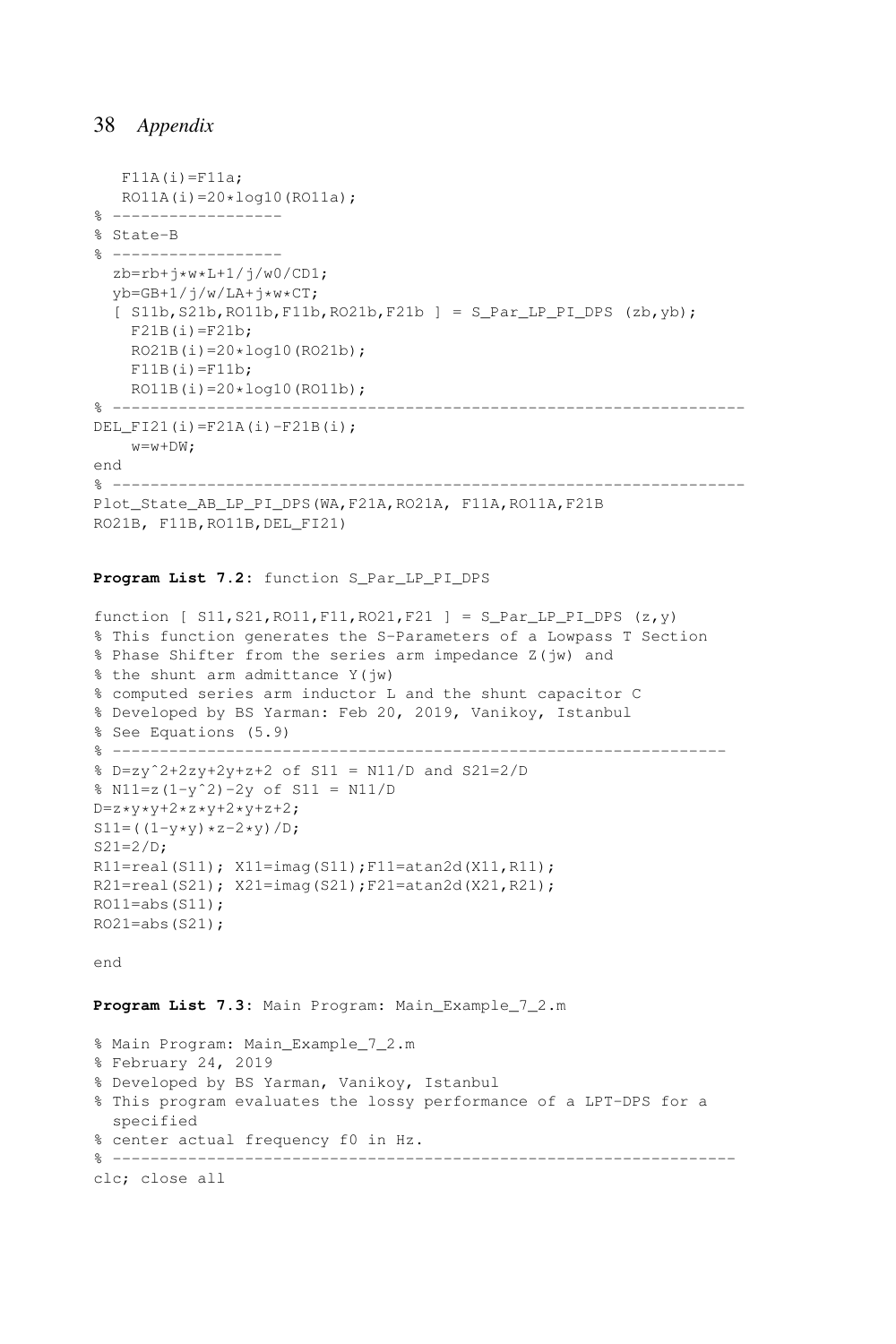```
% Inputs:
teta=input('Alternative Formulas to Design Lowpass T Section. Enter
positive value for Teta in Degree=')
% Inputs
f0a=input('Enter the actual center frequency in Hz f0a =')
w0=input('At f0a, enter the normalized angular frequency w0 = ')
R=input('Enter the normaliziation Resistor R =')
% -------------------------------------------------------------------
% Compute the normalized element values of LPT-DPS
% Alternative way to generate inductor L
C=tand(abs(teta)/2)/w0;
L=2*C/(1+w0*w0*C*C);% --------------------------------------------------------------------
% Component Values and their related resistive losses:
CD1=1/(w0^2*L); % See equation (6.2d) of Chapter 6
% ASSUMPTION 1:
% It is assumed that the series loss Ron of a forward biased diode is
% equal to the on channel resistor of an CMOS Switch
% [see Equation (6.1) of Chapter 6].
[ RF1,rf1 ] =Channel_Resistance_of_a_CMOS(CD1,R,f0a);
% ASSUMPTION 2:
% Reverse biased resistive loss of a diode is the "CrDEL_D: Cronicel
 Delta"
% amount of its reverse baised impedance at w0.
CrDel D=100;
rr1=1/w0/CD1/CrDel_D;
CD2=CD1;
[ RF2,rf2 ] =Channel_Resistance_of_a_CMOS(CD2,R,f0a);
rr2=1/w0/CD2/CrDel_D;
%
DEN=2;Delta=sqrt(C*C+4*C*CD2);
CA=(C)/DEN+Delta/DEN;
CT=CA*CD2/(CA+CD2);
LA=1/w0/w0/CT;
% --------------------------------------------------------------------
% Loss Computations for both State-A and State-B:
% Assumption 3: Loss of an inductor is CrDEL_L amount of its impedance
% value at w0.
% Assumption 4: Connectivity loss of an inductor is "CrDEL_S" amount of
% its impedance value at w0.
% Assumption 5: Conductive loss of a Capacitor is "CrDEL_C" amount of
% its admittance value at w0.
CrDel S=100;
CrDEL_L=10;
CrDel_C=100;
% ---------------------------------------------------------------------
% Resistive loss of the series arms in State-A:
rL=w0*L/CrDEL_L;
rs=w0*L/CrDel_S;
ra=rL+rf1+rs;
% -------------------------------------------------------------------
% Conductive loss of the Shunt arm in State-A:
```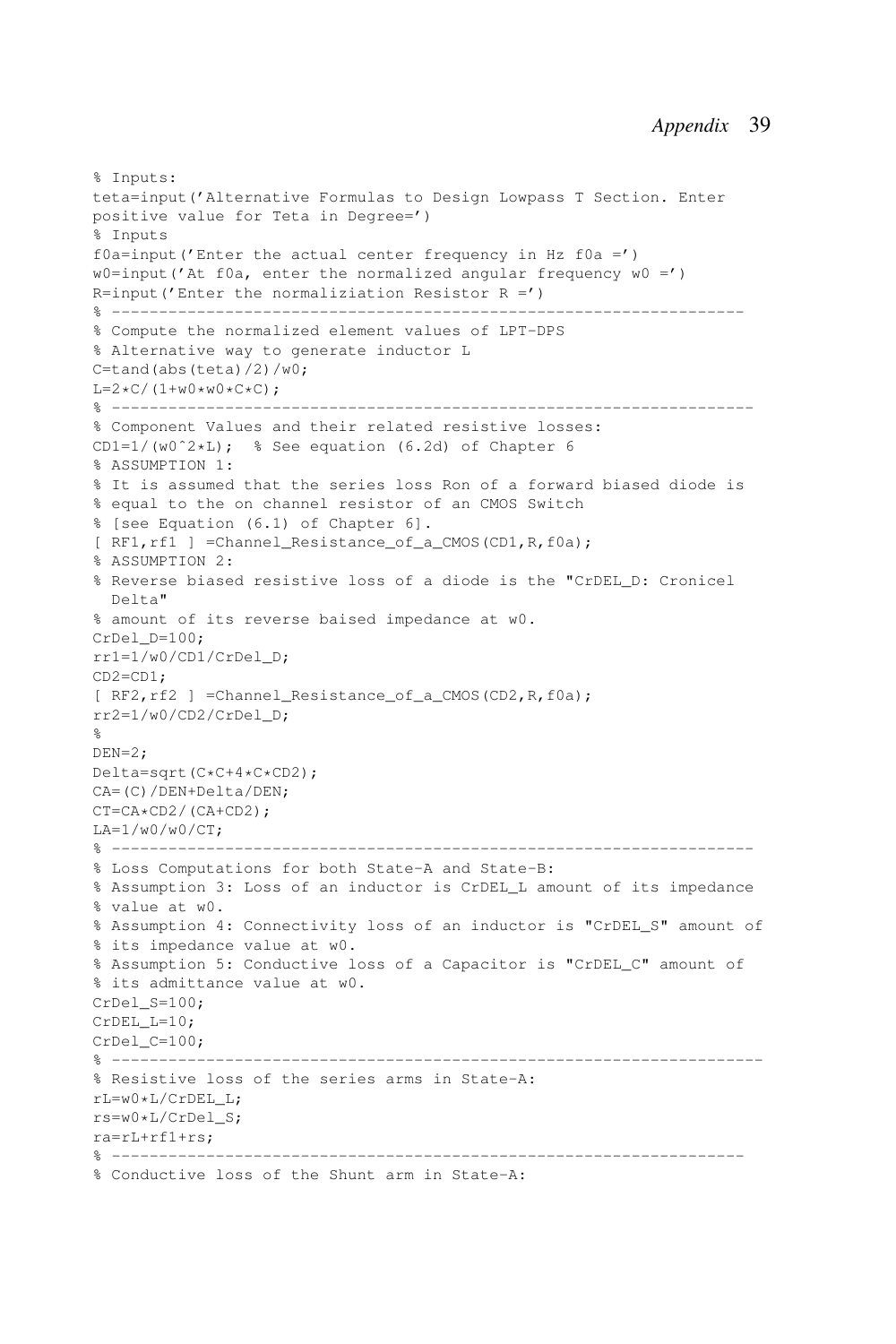```
rLA=w0*LA/CrDEL_L;
GCA=w0*CA/CrDel_C;
GA=GCA+rLA/(rLA*rLA+W0*w0*LA*LA)+(w0*w0*rf2*CA*CA)/(1+w0*w0*rf2*rf2\starCA\starCA) ;
% -------------------------------------------------------------------
% Resistive loss of the series arms in State-B: rb=rL+rr1+rs;
% --------------------------------------------------------------------
% Conductive loss of the Shunt arm in State-:
% ---------------------------------------------------------------------
GB = GCA + rLA / (rLA * rLA + w0 * w0 * LA * LA) + (w0 * w0 * rf2 * CT * CT) / (1 + w0 * w0 * rr2 * rr2 * CT * C')CT);
% --------------------------------------------------------------------
i=sart(-1):
w=0; N=2000; w1=0; w2=2; DW= (w2-w1)/N;
FRI(1: (N+1)) =zeros;
for i=1:N+1
   WA(i)=w;% ----------------
% State A:
% ----------------
za=ra+j*w*L;
ya = GA + 1/j/w/LA + j*w*CA;[ S11a, S21a, RO11a, F11a, RO21a, F21a ] = S Par LP PI DPS (za, ya);
  F21A(i)=F21a; RO21A(i)=20*log10(RO21a);F11A(i)=F11a;RO11A(i) = 20 * log10(RO11a);% ------------------
  % State-B
  % ------------------
  zb=rb+j*w*L+1/j/w0/CD1;vb=GB+1/j/w/LA+j*w*CT;
  [ S11b,S21b,RO11b,F11b,RO21b,F21b ] = S_Par_LP_PI_DPS (zb,yb);
  F21B(i)=F21b;RO21B(i)=20*log10(RO21b);
 F11B(i)=F11b;
  RO11B(i)=20*log10(RO11b);% -----------------------------------------------------------------
DEL_FI21(i)=F21A(i)-F21B(i);
     w=w+DW;
end
% ------------------------------------------------------------------
Plot_State_AB_LP_PI_DPS(WA,F21A,RO21A, F11A,RO11A,F21B,RO21B, F11B,
    RO11B,DEL_FI21)
[CD1a] = ActualValues_of_a_Capacitor(CD1,R,f0a)
[CAa] = ActualValues_of_a_Capacitor(CA,R,f0a)
[LAa] = ActualValues_of_an_Inductor(LA,R,f0a)
[La] = ActualValues_of_an_Inductor(L,R,f0a)
% -------------------------------------------------------------------
ra_actual=ra*R
rb_actual=rb*R
% -------------------------------------------------------------------
GA_actual=GA/R; RA_actual=1/GA_actual
GB_actual=GB/R; RB_actual=1/GB_actual
```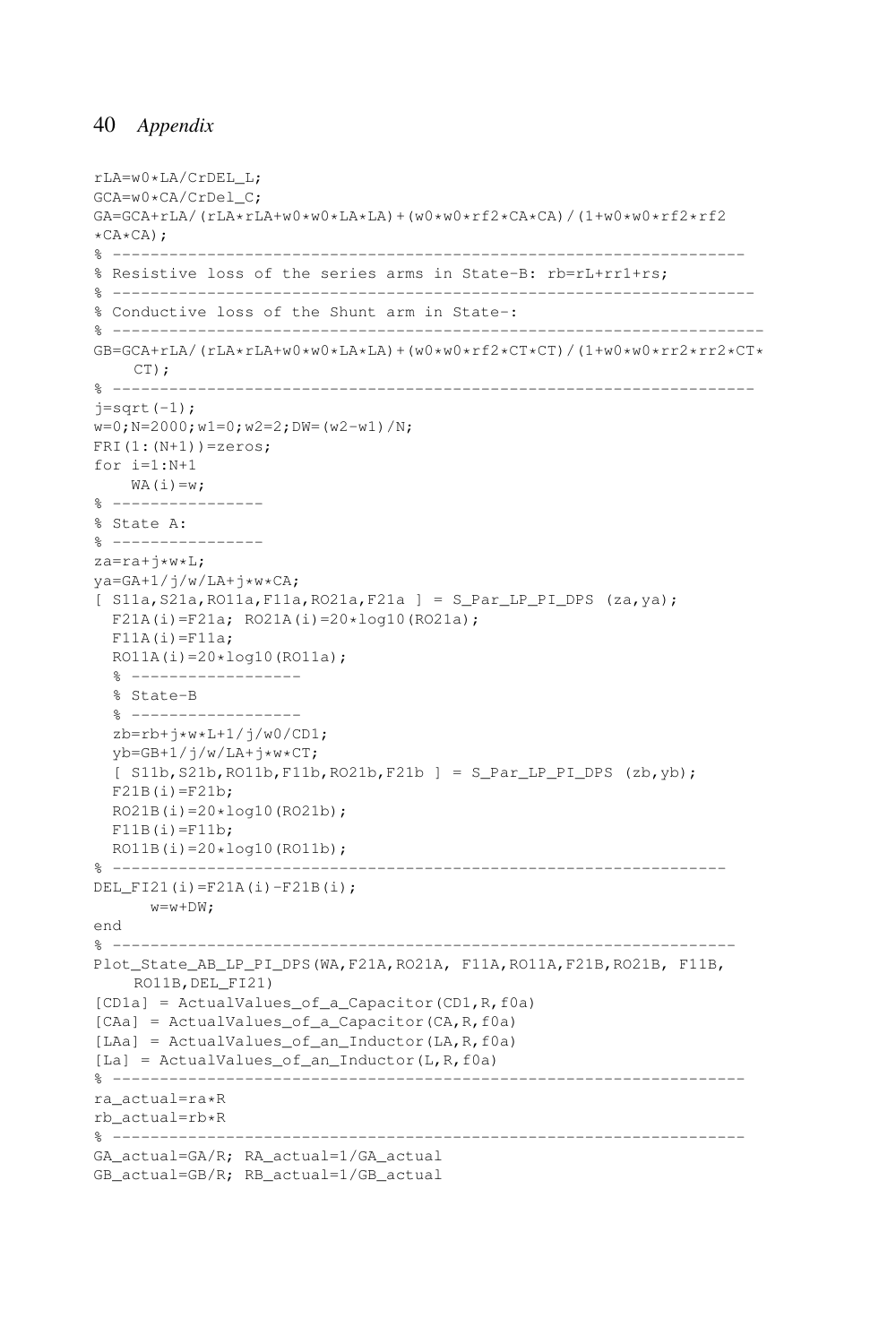#### **Program List 7.4:** function Plot\_State\_AB\_LP\_PI\_DPS

```
function Plot_State_AB_LP_PI_DPS(WA,F21A,RO21A, F11A,RO11A,F21B,RO21B,
F11B, RO11B, DEL FI21)
figure
plot(WA,F21A,WA,F21B,WA,DEL_FI21)
title('State A and State B: Phase variations F21A and F21B of a
Lowpass PI-Section') legend('F21A','F21B','DEL-FI21')
xlabel('Normalized Angular Frequency')
ylabel('Phase of S21A and S21B')
% Amplitude of S21
figure
plot(WA,RO21A,WA,RO21B)
title('State-A and State-B: Amplitude variation RO21A and RO21B of a
Lowpass PI-Section')
legend('RO21A in dB','RO21B in dB')
xlabel('Normalized Angular Frequency')
ylabel('Amplitude of S21A and S21B in dB')
% --------------------------------------------------------------
figure
plot(WA,F11A, WA, F11B)
title('State-A and State-B: Phase variation F11A and F11B of a Lowpass
PI-Section') legend('F11A')
xlabel('Normalized Angular Frequency')
ylabel('Phase of S11A and S11B')
% Amplitude of S11
figure
plot(WA,RO11A, WA, RO11B)
title('State-A and State-B: Amplitude variation RO11A and RO11B of a
Lowpass PI-Section')
legend('RO11A in dB','RO11B in dB')
xlabel('Normalized Angular Frequency')
ylabel('Amplitude of S11A and S11B in dB')
```
end

# **Appendix 8: MatLab Programs for Chapter 8**

```
Program List 8.1. Main_Highpass_TSection_DPS.m
% Main Program: Main Highpass TSection DPS.m
% February 20, 2019
% Developed by BS Yarman, Vanikoy, Istanbul
% Enter Positive value
%----------------------------------------------------------------------
clc; close all
% Inputs:
teta=input('Alternative Formulas to Design Lowpass T Section. Enter
                     positive value for Teta in Degree=')
% Inputs
w0=1;ra=0;rb=0; GA=0;GB=0;
 %---------------------------------------------------------------------
 % Computation of the ideal component values of an Highpass T-Section
```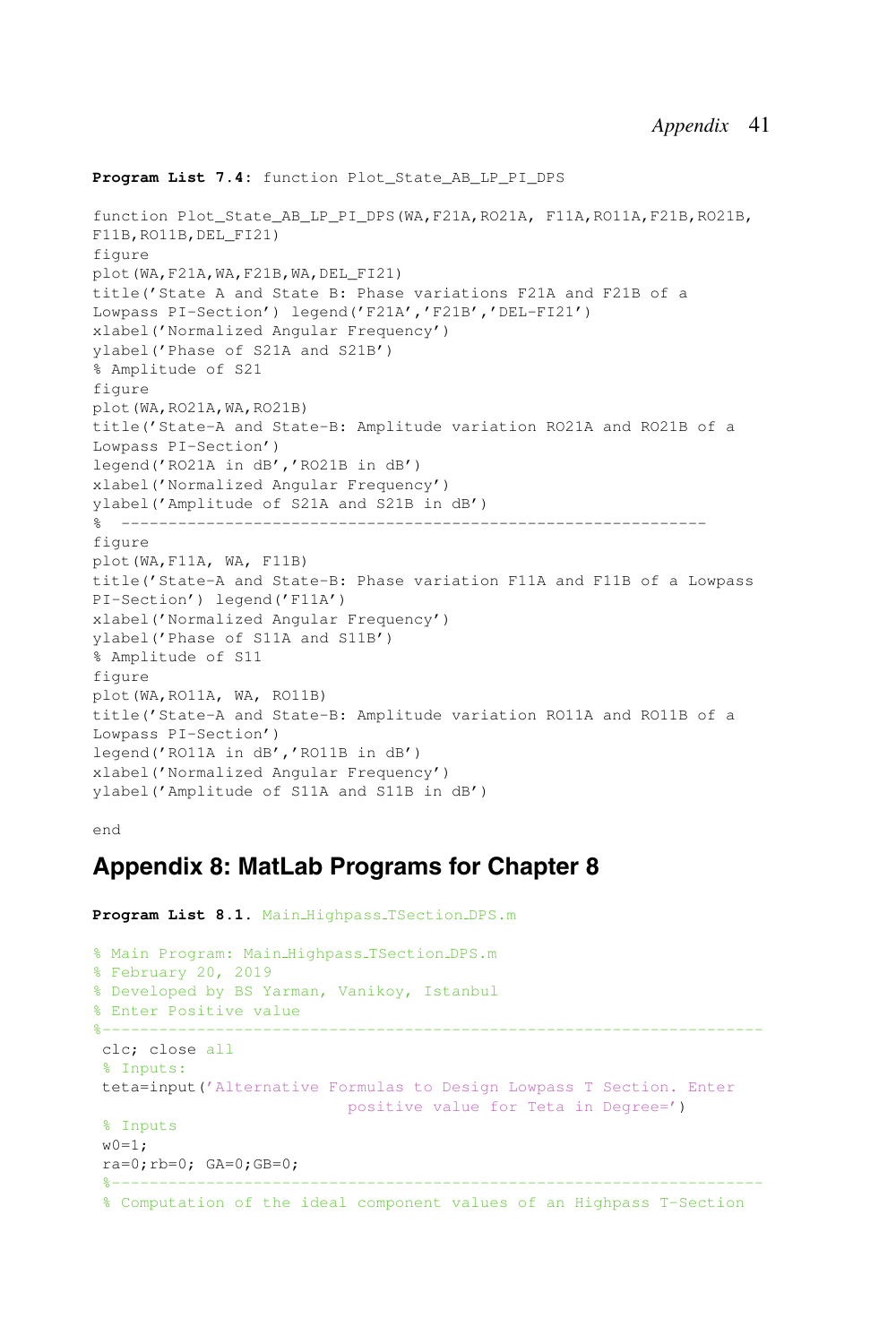```
C=tand(90-teta/2)/w0;
L=(1+w0∗w0∗C
∗C)/2/C;
%--------------------------------------------------------------------
% Component Values
CD1=C;
CD2=CD1;
% Delta=1+4*w0*w0*L*CD2
% CA=(1+sqrt(Delta))/2/w0/w0/L
Delta=1+4*w0*w0*L*CD2;
CA=(1+sqrt(Delta))/2/w0/w0/L;
% HPT State-A: D1 is revered biased; D2 is reversed biased
CT=CA*CD2/(CA+CD2);
LA=1/w0/w0/CA:
j=sqrt(-1);w=0; N=2000; w1=0; w2=2; DW=(w2-w1)/N;
FRI(1:(N+1))=zeros;
for i=1:N+1
   WA(i)=w;\frac{8}{6} ---------
% State A:
% ---------
za=ra+1/j/w/CD1;
va = GA + 1/j/w/LA + i*w*CT;[ S11a,S21a,RO11a,F11a,RO21a,F21a ] = S_Par_HPT_DPS ( za,ya );
  F21A(i)=F21a;RO21A(i)=20*log10(RO21a);F11A(i)=F11a;
  RO11A(i)=20*log10(RO11a);% ------------------
% State-B
\frac{6}{5} --
zb=rb;
vb=GB+1/j/w/LA+j*w*CA;
 [ S11b, S21b, RO11b, F11b, RO21b, F21b ] = S_{Par_{HPT_{DPS} ( zb, yb )}}F21B(i)=F21b;
  RO21B(i)=20*log10(RO21b);
  F11B(i)=F11b;RO11B(i)=20*log10(RO11b);%------------------
DEL_FI21(i)=F21A(i)-F21B(i);
   w=w+DW;end
%---------------------------------------------------------------------
Plot_State_AB_HPT_DPS(WA,F21A,RO21A, F11A,RO11A,F21B,RO21B, F11B,RO11B
   ,DEL_FI21)
```
#### Program List 8.2. S Par HPT DPS

function [ S11,S21,RO11,F11,RO21,F21 ] = S\_Par\_HPT\_DPS ( z,y )

```
% This function generates the S-Parameters ofa Lowpass T Section
% Phase Shifter from the series arm impedance Z(jw) and
```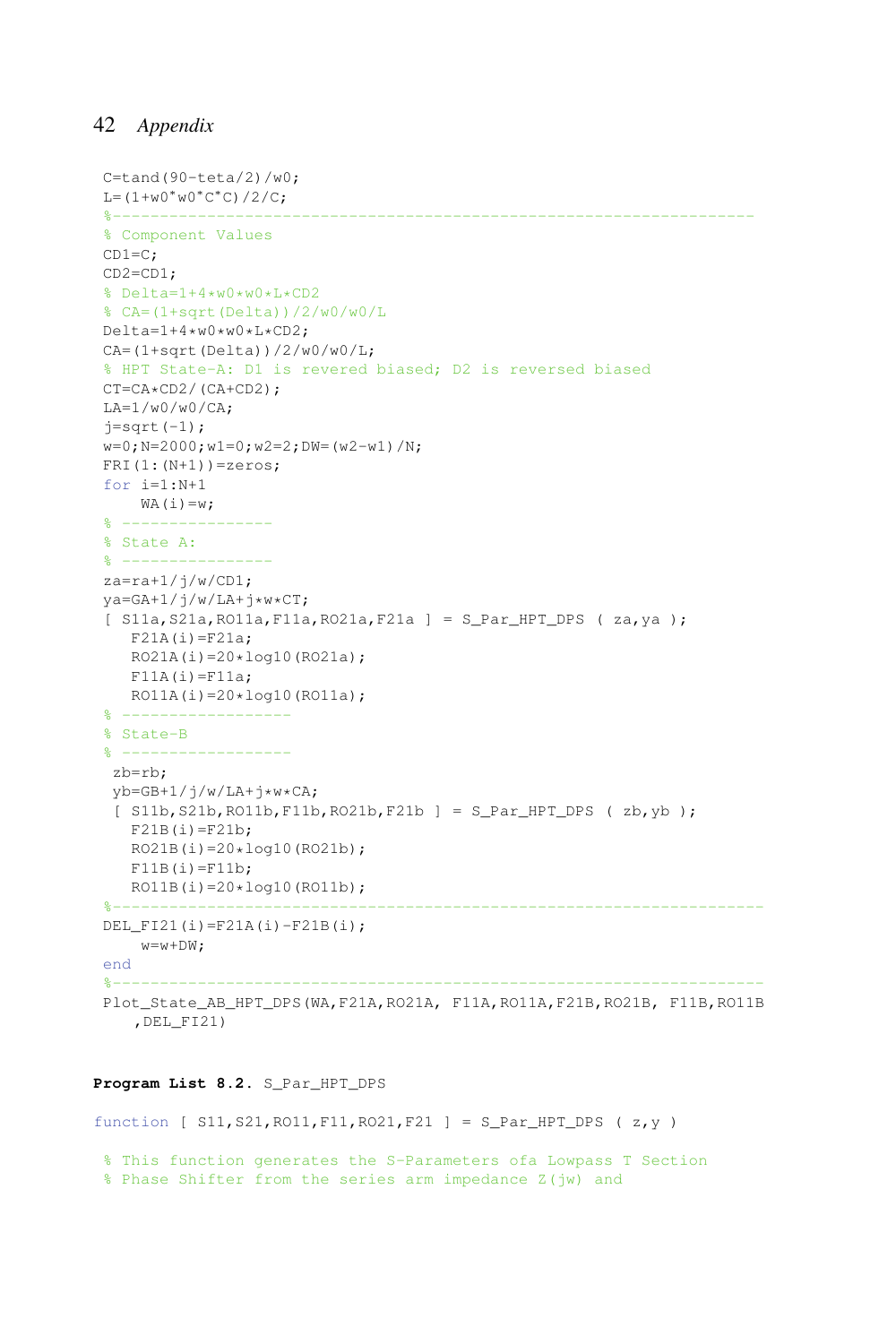```
% the shunt arm admittance Y(jw)
 % computed series arm inductor L and the shunt capacitor C
 % Developed by BS Yarman: Feb 20, 2019,Vanikoy, Istanbul
 % See Equations (5.9)
 %--------------------------------------------------------------------
 D=z*z*y+2*z*y+2*z+y+2;S11= ((1-z*z)*y-2*z)/D;S21=2/D;R11=real(S11); X11=imag(S11);F11=atan2d(X11,R11);
 R21=real(S21); X21=imag(S21);F21=atan2d(X21,R21);
 RO11 = abs(S11);RO21 = abs(S21);
  end
Program List 8.3. function Plot_State_AB_HPT_DPS
function Plot State AB_HPT_DPS(WA,F21A,RO21A, F11A,RO11A,F21B,RO21B,
    F11B,RO11B,DEL_FI21)
 figure
 plot(WA,F21A,WA,F21B,WA,DEL_FI21)
 title('State A and State B: Phase variations F21A and F21B
                             of a Highpass T-Section')
 legend('F21A','F21B','DEL-FI21')
 xlabel('Normalized Angular Frequency')
 ylabel('Phase of S21A and S21B')
 % Amplitude of S21
 figure
 plot(WA,RO21A,WA,RO21B)
 title('State-A and State-B: Amplitude variation RO21A and RO21B
                              of a Highpass T-Section')
 legend('RO21A in dB','RO21B in dB')
 xlabel('Normalized Angular Frequency')
 ylabel('Amplitude of S21A and S21B in dB')
 %---------------------------------------------------------------------
 figure
 plot(WA,F11A, WA, F11B)
 title('State-A and State-B: Phase variation F11A and F11B
                             of a Highpass T-Section')
 legend('F11A')
 xlabel('Normalized Angular Frequency')
 ylabel('Phase of S11A and S11B')
 % Amplitude of S11
 figure
 plot(WA,RO11A, WA, RO11B)
 title('State-A and State-B: Amplitude variation RO11A and RO11B
                            of a Highpass T-Section')
 legend('RO11A in dB','RO11B in dB')
 xlabel('Normalized Angular Frequency')
 ylabel('Amplitude of S11A and S11B in dB')
```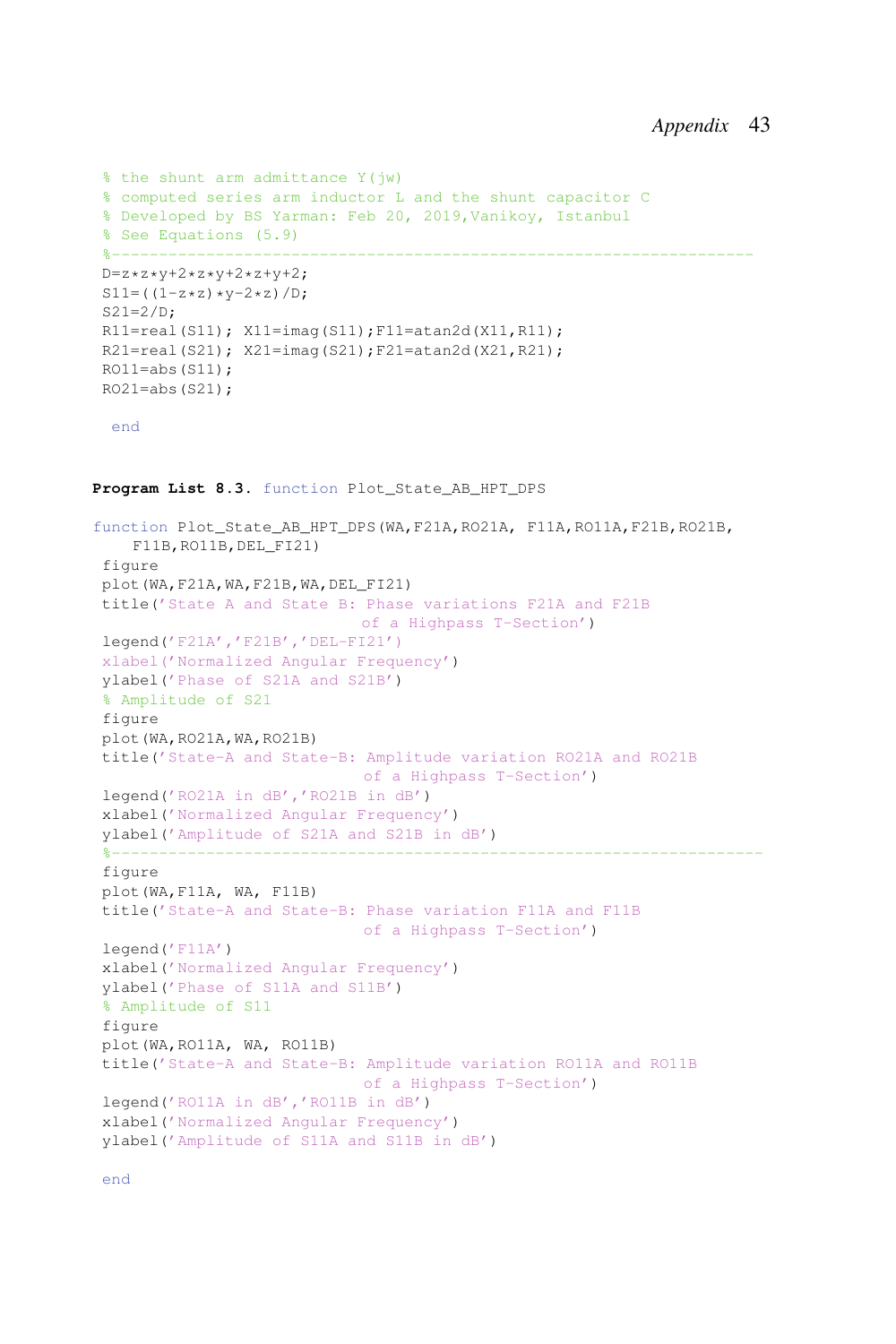```
Program List 8.4. Main Program: Main Example 8.3.m
 % Main Program: Main Example 8.3.m
 % March 3, 2019
 % Developed by BS Yarman, Vanikoy, Istanbul
 % This program evaluates the lossy performance of a Highpass
                           T-Section DPS
 % for a specified actual center frequency f0 in Hz.
 % -------------------------------------------------------------------
 clc; close all
 % Inputs:
teta=input('Design of a Lossy Highpass T Section DPS. Enter positive
                                value for Teta in Degree=')
 % Inputs
 f0a=input('Enter the actual center frequency in Hz f0a =')w0=input('At f0a, enter the normalized angular frequency w0 =')
 R=input('Enter the normaliziation Resistor R=')
 %--------------------------------------------------------------------
 % Compute the normalized element values of LPT-DPS
 % Compute the ideal component values C & L of a higpass T-Section
 C = \tanh(90 - \teta) / w0;L=(1+w0*w0*C*C)/2/C;%---------------------------------------------------------------------
 % Compute the unknown Component Values
 CD1=C;
CD2=CD1;
Delta=1+4*w0*w0*L*CD2;
CA=(1+sqrt(Delta))/2/w0/w0/L;%
 % HPT State-A: D1 is revered biased; D2 is reversed biased
CT=CA*CD2/(CA+CD2);
LA=1/w0/w0/CA;%-------------------------------------------------------------------
 % Component Values and their related resistive losses:
 CD1=C; % See equation (6.2d) of Chapter 6
 % ASSUMPTION 1:
 % It is assumed that the series loss Ron of a forward biased diode is
 % equal to the on channel resistor of an CMOS Switch
 % [see Equation (6.1) of Chapter 6].
 [ RF1,rf1 ] =Channel_Resistance_of_a_CMOS( CD1,R,f0a );
 % ASSUMPTION 2:
 % Reverse biased resistive loss of a diode is the "Percent RVS"
                          amount of its reverse baised impedance at w0
CrDel D=100;
 rr1=1/w0/CD1/CrDel_D;
CD2=CD1;
 [ RF2, rf2 ] =Channel Resistance of a CMOS( CD2, R, f0a );
rr2=1/w0/CD2/CrDel_D;
 %
 %--------------------------------------------------------------------
 % Loss Computations for both State-A and State-B:
 % Assumption 3: Loss of an inductor is Percent L amount of
 its impedance
```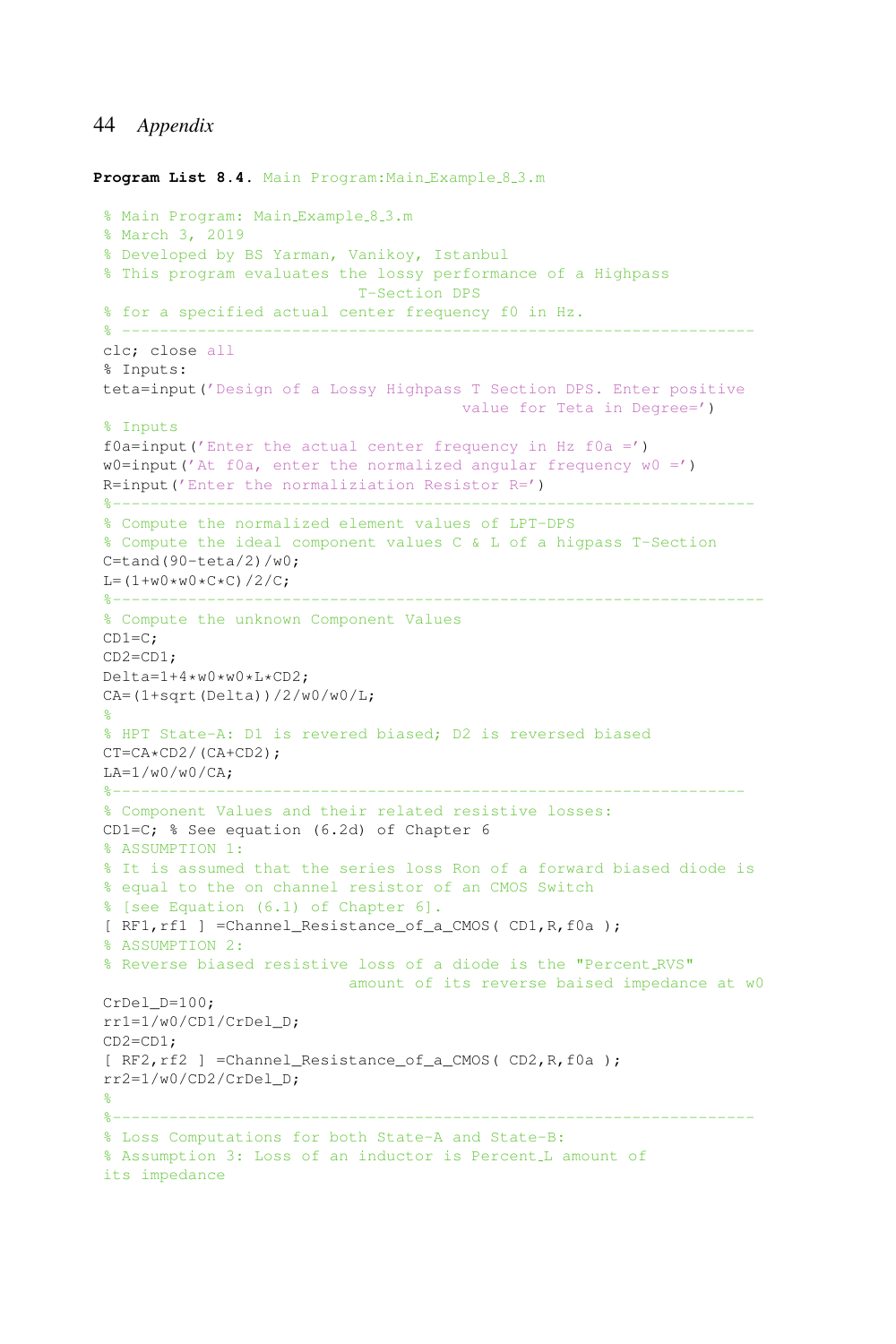```
% value at w0.
% Assumption 4: Connectivity loss of an inductor is "Percent S"
                           amount of its impedance value at w0.
% Assumption 5: Conductive loss of a Capacitor is "Percent C" amount
                                  of its admittance value at w0.
CrDel S=100;
CrDEL_L=10:
CrDel_C=100;
%-------------------------------------------------------------------
% Resistive loss of the series arms in State-A:
rL=w0*L/CrDEL_L;
rs=w0*L/CrDel_S;
ra=rr1;
%--------------------------------------------------------------------
% Conductive loss of the Shunt arm in State-A:
rLA=w0*LA/CrDEL_L;
GCA=w0*CA/CrDel_C;
GA=GCA+rLA/(rLA*rLA+w0*w0*LA*LA)+(w0*w0*rr2*CT*CT)/(1+w0*w0*rr2*rr2*
CT*CT;<br>*------
%---------------------------------------------------------------------
% Resistive loss of the series arms in State-B:
rh=rf1%---------------------------------------------------------------------
% Conductive loss of the Shunt arm in State-:
%---------------------------------------------------------------------
GB=GCA+rLA/(rLA*rLA+w0*w0*LA*LA)+(w0*w0*rf2*CA*CA)/(1+w0*w0*rf2*rf2
*CA*CA) ;<br>\frac{8}{6}-------
%---------------------------------------------------------------------
j=sqrt(-1);w=0; N=2000; w1=0; w2=2; DW= (w2-w1) /N;
FRI(1:(N+1))=zeros;
for i=1:N+1
   WA(i)=w;\frac{6}{8} ---------
% State A:
% ----------------
za=ra+1/j/w/CD1;ya=GA+j*w*(CT/(1+w*w*rr2*rr2*CT*CT)-LA/(rLA*rLA+w*w*LA*LA));
[ S11a,S21a,RO11a,F11a,RO21a,F21a ] = S_Par_HPT_DPS ( za,ya );
  F21A(i)=F21a;RO21A(i)=20*log10(RO21a);F11A(i)=F11a;RO11A(i)=20*log10(R011a);% -% State-B
% ------------------
zb=rb;
 vb=GB++j*w*(CA/(1+w*w*rr2*rr2*CA*CA)-LA/(rLA*rLA+w*w*LA*LA));
 [ S11b,S21b,RO11b,F11b,RO21b,F21b ] = S_Par_HPT_DPS ( zb,yb );
   F21B(i)=F21b:
   RO21B(i)=20*log10(RO21b);
   F11B(i)=F11b;
```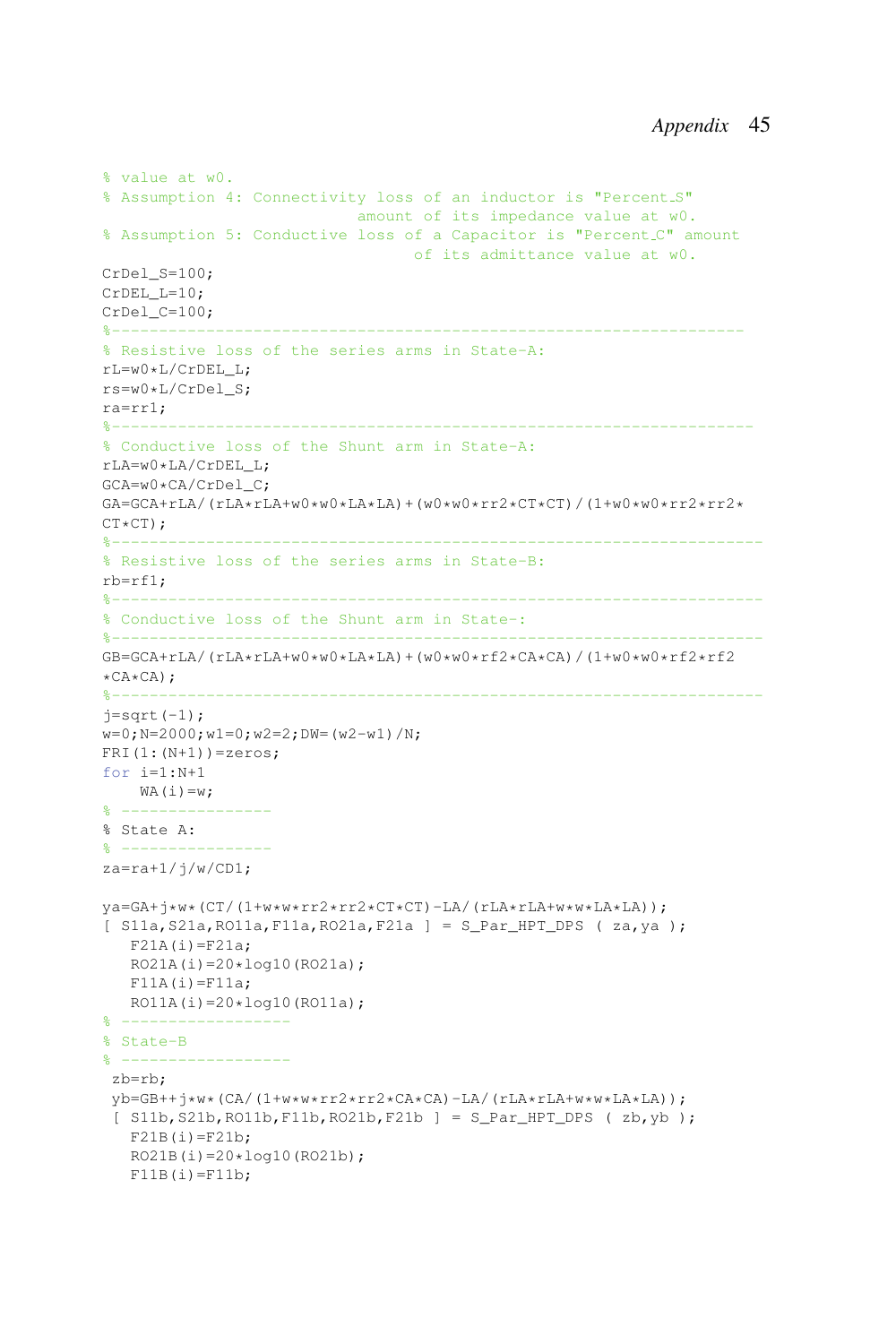```
RO11B(i)=20*log10(RO11b);%---------------------------------------------------------------------
DEL FI21(i)=F21A(i)-F21B(i);
   w=w+DW;end
%---------------------------------------------------------------------
Plot State AB_HPT_DPS(WA,F21A,RO21A, F11A,RO11A,F21B,RO21B,F11B,RO11B,
   DEL_FI21)
[CD1a] = ActualValues of a Capacitor( CD1,R, f0a )[ CAa ] = ActualValues_of_a_Capacitor( CA,R,f0a )
[ LAa ] =ActualValues_of_an_Inductor( LA,R,f0a )
[ La ] =ActualValues_of_an_Inductor( L,R,f0a )
%---------------------------------------------------------------------
ra_actual=ra*R
rb_actual=rb*R
%---------------------------------------------------------------------
GA_actual=GA/R; RA_actual=1/GA_actual
GB_actual=GB/R; RB_actual=1/GB_actual
```
Program List 8.5. Channel Resistance of a CMOS

```
function [ Ron,ron ] = Channel_Resistance_of_a_CMOS( Coff,R,f0 )
% This function generates the on forward biased channel
 resistance of a
% 0.180um CMOS switch manufactured by TSMC
% February 22, 2019, Vanikoy, Istanbul, Turkey
% Developed by BS Yarman
% Inputs:
% Coff: Normalized value of the Inductor L
% f0=Actual operating frequency (Normalization frequency)
% R: Actual terminatons resistors (Normalization Resistor)
% Output:
% Ron: Actual value of the channel resistor
% ron: Normalized Value of the channel resistro
%-------------------------------------------------------------------
[ Coff_Actual ] =ActualValues_of_a_Capacitor( Coff,R,f0 );
% Ron (?)×C_D1 (Farad)=672×10(−15)
Ron=672e-15/Coff_Actual;
ron=Ron/R;
```
end

#### Program List 8.6. ActualValues of a Capacitor

```
function [ C_{\text{actual}} ] = \text{Actual}ues_of_a_Capacitor( C, R, f0)
% February 22, 2019, Vanikoy, Istanbul,Turkey
% Developed by BS Yarman
 % Inputs:
 % C: Normalized value of the capacitor C
 % f0=Actual operating frequency(Normalization frequency)
 % R: Actual terminatons resistors(Normalization Resistor)
 % Output:
 % C actual: Actual value of the capacitor
```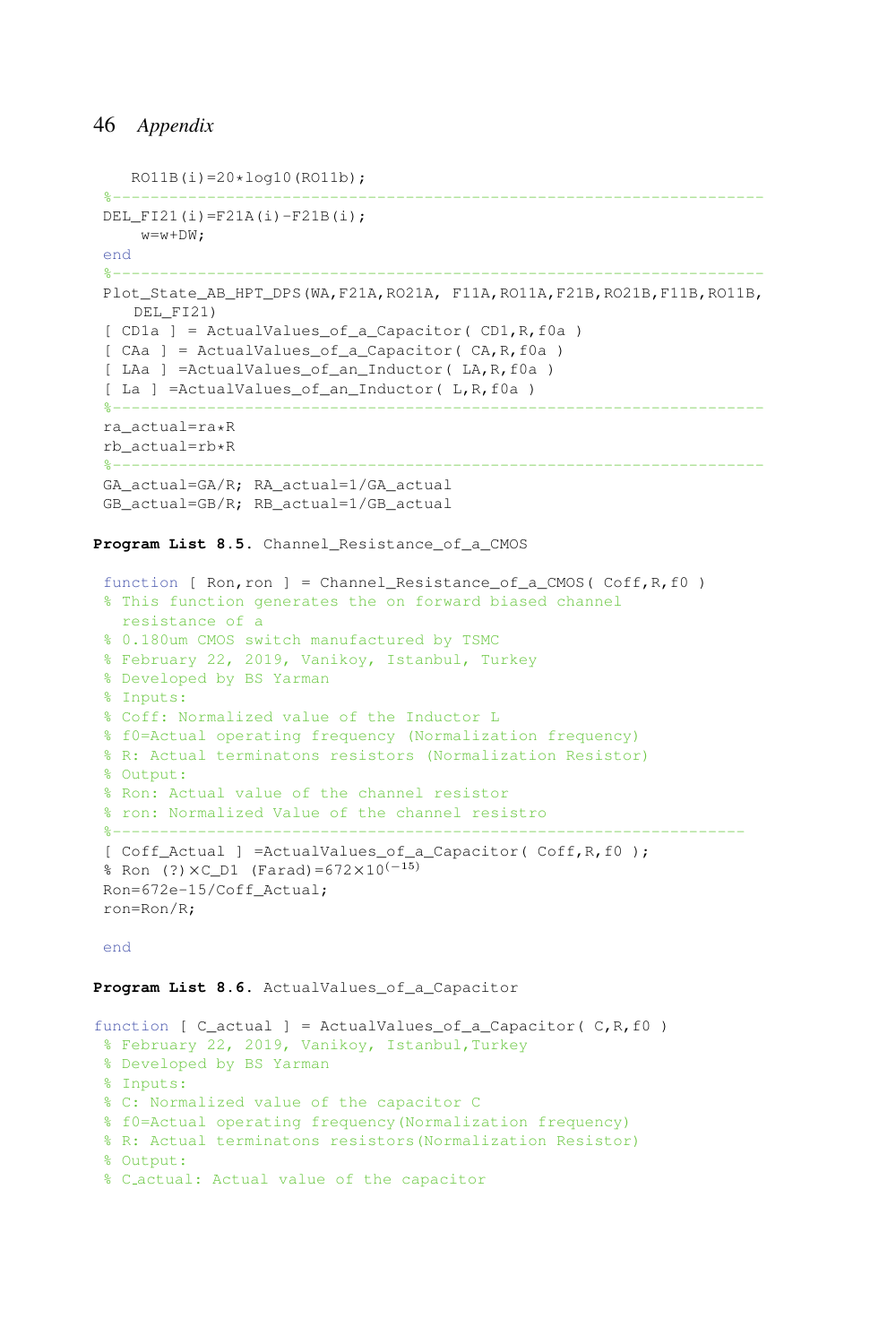```
%-------------------------------------------------------------------
C<sub>actual</sub>=C/2/pi/f0/R;end
```
Program List 8.7. ActualValues of an Inductor

```
function [ L_actual ]=ActualValues_of_an_Inductor( L,R,f0 )
% February 22, 2019, Vanikoy, Istanbul,Turkey
% Developed by BS Yarman
% Inputs:
% L: Normalized value of the Inductor L
% f0=Actual operating frequency (Normalization frequency)
% R: Actual terminatons resistors (Normalization Resistor)
% Output:
% L actual: Actual value of the Inductor
 %--------------------------------------------------------------------
L actual=L*R/2/pi/f0;
end
```
# **Appendix 9: MatLab Program for Chapter 9**

In this appendix, we present the MatLab programs specifically developed for the chapter under consideration.

```
Program List 9.1. Main Program Main SS-DPS Example1.m
% Main Program Main_SS-DPS_Example1.m
% January 20, 2018, Vanikoy
% Developed by BS Yarman
% This program computes the element values of SS-DPS for D_Teta=45
 degree
% at w0=1.
% Inputs:
% Del_Teta_w0
% Output:
% Del_Teta_w
% -----------------------------------------------------------------
clc; close all;clear
Del_Teta_w0=input('Del_Teta_w0 in degree=')
N=1001;
w1=1e-8; w2=2; DW=(w2-w1)/(N-1);
w= w1;
% Component values:
% -----------State-A:-------------------------------------------
Lp1=tand(Del_Teta_w0/4)
Cp2=Lp1
% -----------State-B:-------------------------------------------
Cp1=1/tand(Del_Teta_w0/4)
Lp2=Cp1
% ------------------------------------------------------------------
%
for i=1:N
```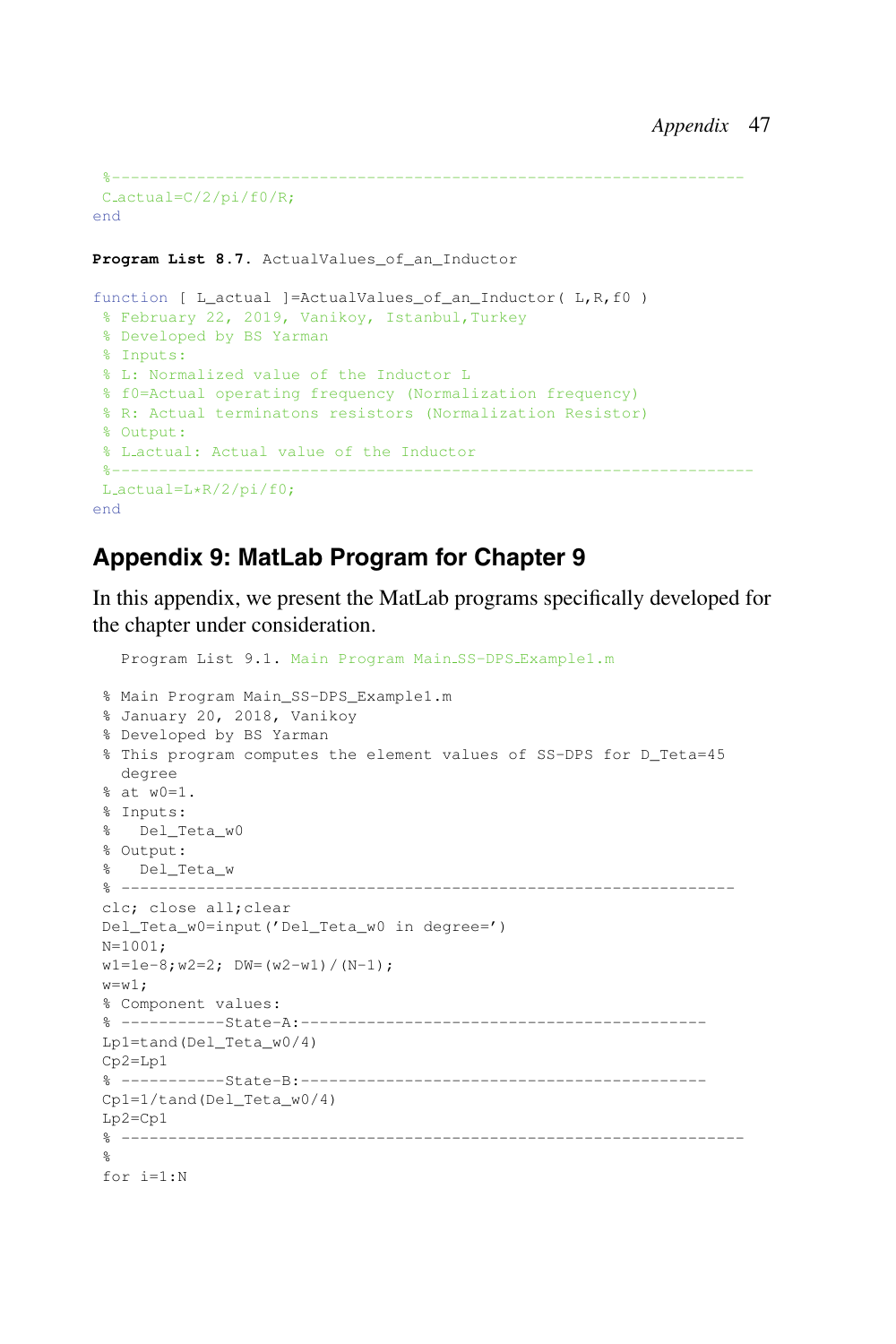```
W(i) = w;Teta_B(i)=2*atand(1/(w*Cp1));
     Teta_A(i)=-2*atand(w*Lp1);
    Del_Teta_w=2∗(atand(1/(w∗Cp1))+atand(w∗Lp1));
    Del_Teta(i)=Del_Teta_w;
     w=w+DW;end
 figure
 plot(W,Del_Teta)
 title ('Phase Variation of SS-DPS')
 xlabel('Normalized Angular Frequency w')
ylabel('Teta-B-Teta-A)')
 % -----------------------------------------------------------------
figure
 plot(W,Teta_B, W,Teta_A)
 legend('Teta-B','Teta-A')
 title('Teta-B and Teta-A versus W')
xlabel('Normalized Angular Frequency')
ylabel('Teta-B, Teta-A')
Program List 9.2. Main Program Main SS DPS Example2.m
 % Main Program Main_SS_DPS_Example2.m
 % January 21, 2018, Vanikoy
 % Developed by BS Yarman
 % This program computes the normalized element values of SS-DPS
 % for D_Teta=45,90,135 and 180 and plots the results
 % -----------------------------------------------------------------
 clc; close all;clear
 w \cap = 1.
 Del_Teta_1=45;Del_Teta_2=90; Del_Teta_3=180; Del_Teta_4=135;
 [ Lp145, Cp145, Lp245, Cp245, W, Del_Teta_45 ] = SS_DPS_Net_Phase_Shift(w0,
    Del_Teta_1);
 [ Lp190, Cp190, Lp290, Cp2, W, Del_Teta_90 ] = SS_DPSNet_Phase_Shift(W0,Del_Teta_2);
 [ Lp1180,Cp1180,Lp2180,Cp2180,W,Del_Teta_180 ] =
    SS_DPS_Net_Phase_Shift(w0,Del_Teta_3);
 [ Lp1135, Cp1135, Lp2135, Cp2135, W, Del Teta 135 ] =SS_DPS_Net_Phase_Shift(w0,Del_Teta_4);
 figure
 plot(W,Del_Teta_45,W,Del_Teta_90,W,Del_Teta_135,W,Del_Teta_180);
 legend('SS-DPS 45','SS-DPS 90','SS-DPS135','SS-DPS 180')
 %------------------------------------------------------------------
 z(1)=abs((45-50.29)/45)*100; y(1)=50.29;
 z(2)=abs((90-97.15)/90)*100; y(2)=97.15;
 z(3)=abs((135-139.8)/135)*100;y(3)=139.8;
 z(4)=abs((180-180)/180)*100; y(4) = 180;
 Teta(1)=45;Teta(2)=90;Teta(3)=135;Teta(4)=180;
 x=Teta;
 %------------------------------------------------------------------
 figure
plot(Teta,z)
 title('Phase Perturbation eps-teta versus Teta over an octave
```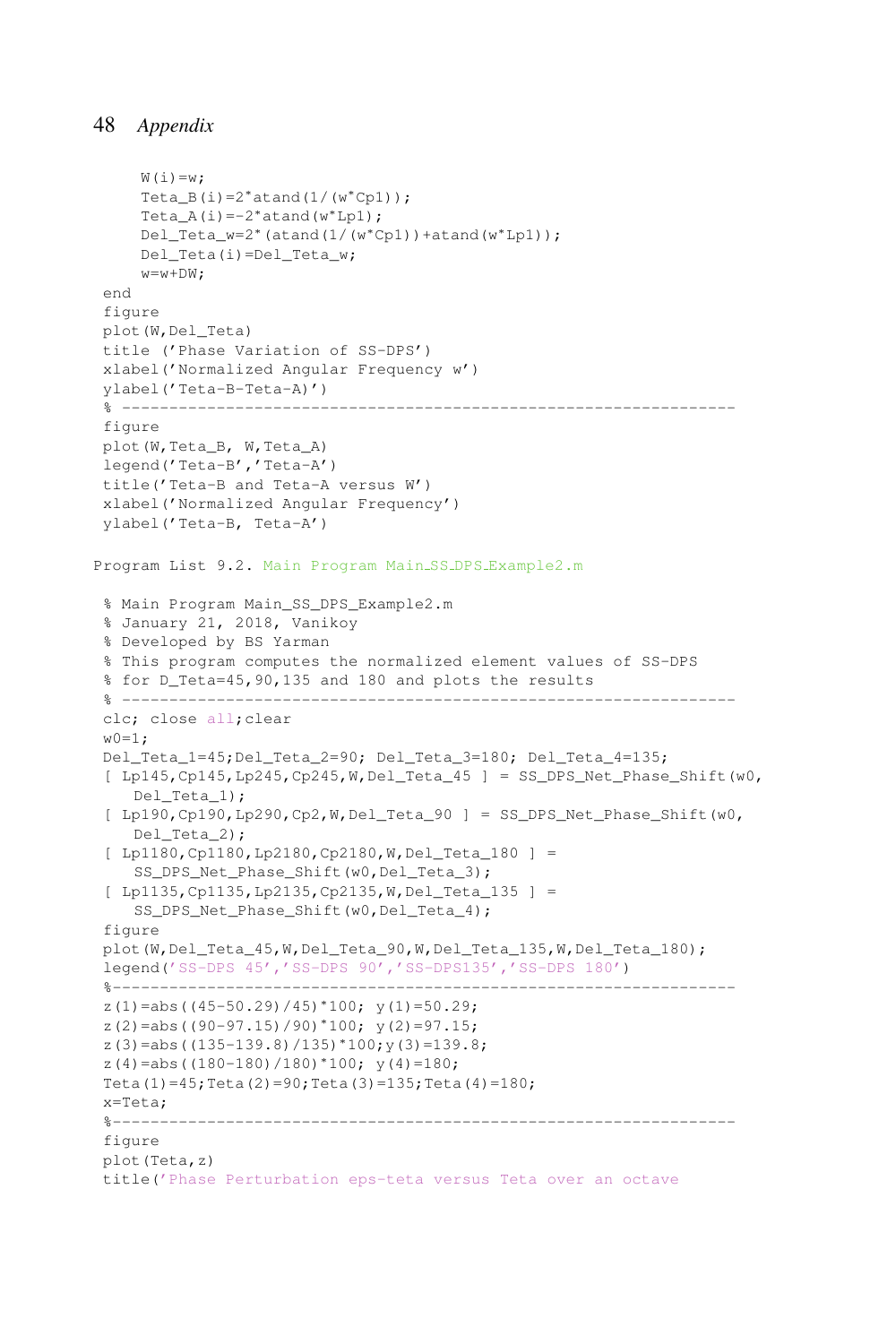```
0.6 \le w \le 1.2')xlabel('Teta in Degree')
 ylabel('Perturbation in Percent (%)')
 %------------------------------------------------------------------
 % 3D Plot of Perturbation
 figure
plot3(x,y,z)
Program List 9.3. Main Program:Main SS DPS Example3.m
 % Main Program: Main_SS_DPS_Example3.m
 % January 25, 2018, Vanikoy
 % Developed by BS Yarman
 % This program computes the scattering parameters for Example 3.
 %
 % -----------------------------------------------------------------
 clc; close all;clear
 % Basic Design
Teta1=45; foa=10e9;R=100
mu1=tand(Teta1/2);
L1=mu1;C1=L1;
Teta2=135;
mu2=tand(Teta2/2);
C2 = 1/mu2;L2=C2;%----------------
 % Actual Element Values
R=100; f0a=10e9;
 [ L1a ] = Actual_Inductor(L1, R, f0a);
 [ L2a ] = Actual\_Inductor(L2, R, f0a);[ C1a ] = \text{Actual\_Capacitor}(C1, R, f0a);[ C2a ] = \text{Actual Capacity}(C2, R, f0a);Lagging_Section=[L1a C1a]
Leading_Section=[L2a C2a]
Program List 9.4. Main Program:Main SS DPS Example4.m
 % Main Program: Main_SS_DPS_Example4.m
clc; clear; close all
 % This program developed by BS Yarman, January 30, 2018, Vanikoy
 % -----------------------------------------------------------------
 % Inputs:
 % Enter target phase shift:
Teta=45;
 % For the 0.18u process, select the optimum OFF mode capacitor Coff1
    for S1
 Cofflag=90e-15;% Select normalization resistor R
R=100;% Specify the actual center frequency
f0a=10e9;
 % Enter vector K=[k2 k4]; where k2 is the multiplier for Coff2a and
 % k4 is the multiplier for Coff4a
```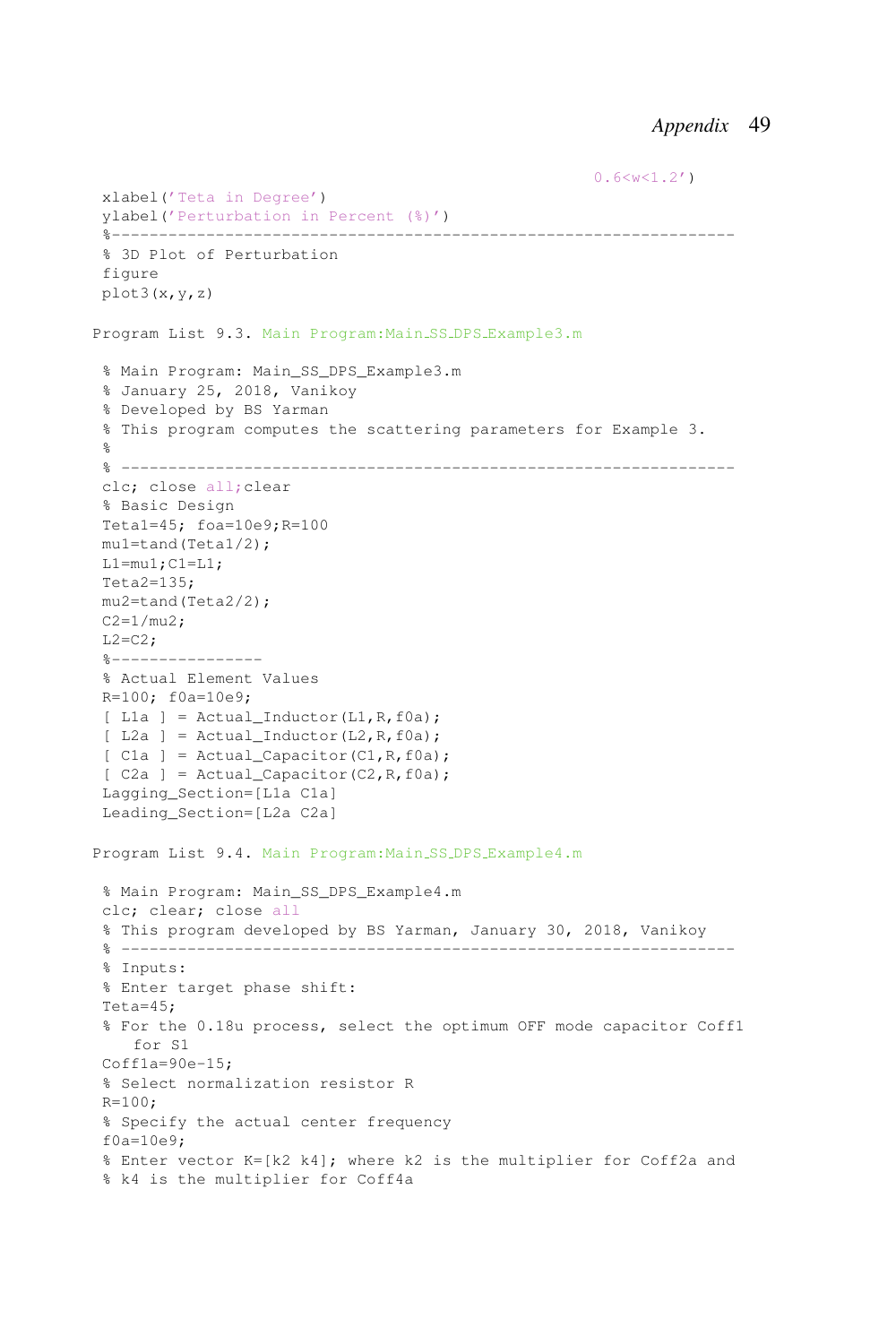```
K=[0.9 0.6];
k2=K(1); k4=K(2);% ------------------------------------------------------------------
% This program implements the practical design algorithm.
% Part I: Basic Symmetrical Lagging & Leading Section (SLLS) Design:
 [ L1, C1, L1a, C1a, L2, C2, L2a, C2a ] = Basic_SLLS(Teta, f0a, R);% ------------------------------------------------------------------
% Part II: Design of NMOS switches for 0.18u process technology
\approx% Design of S1:
% Select optimim choice for Coff1a:
[ Coff1, Ron1, Ron1a ] = NMOS_Switch_Design(Coff1a, R, f0a);
% Design of S2:
Coff2a_max=C2a; Coff2a=k2∗Coff2a_max;
[CGff2, Ron2, Ron2a] = NMOS Switch Design(Coff2a,R,fla);% Design Design of S3:
Coff3a=Coff1a;
 [ Coff3, Ron3, Ron3a ] = NMOS_Switch_Design(Coff3a, R, f0a);
% Design of S4:
Coff4a_max=C1a; Coff4a=k4*Coff4a_max;
 [ Coff4, Ron4, Ron4a ] = NMOS_Switch_Design(Coff4a, R, f0a);
% Part III: Computation of the elements of SSS-DPS
Lp1=L1/(1+L1*Coff1);Cp1=C2-Coff2;
%
Lp2=L2/(1+L2*Coff3);Cp2=C1-k4∗Coff4;
% Part IV: Computations of actual elements
[ Lp1a ] = Actual_Inductor(Lp1, R, f0a);
 [ Lp2a ] = Actual_Inductor(Lp2, R, f0a);
%
[ Cp1a ] = Actual_Capacitor(Cp1, R, f0a);
 [ Cp2a ] = Actual Capacity(Cp2,R,fla);Normalized_Component_Values= [Lp1 Cp1 Lp2 Cp2]
Actual_Component_Values=[Lp1a Cp1a Lp2a Cp2a]
Program List 9.5. function Basic SLLS
function [ L1, C1, L1a, C1a, L2, C2, L2a, C2a ] = Basic_SLLS(Teta, f0a, R)
% This function designs a basic symmetrical Lagging & Leading Lattice
   Section
% Developed by BS Yarman January 30, 2018
% Basic SLLS Design
% Inputs:
% Teta: Target Phase Shift in Degree
% f0a: Actual center frequency of the design
% R: Normalization resistor (It may be chosen as 100 ohms)
% Output:
% L1,C1, L2, C2: Normalized element values of Basic SLLS
% L1a,C1a,L2a,C2a:Actal element values of Basic SLLS
mu=tand(Teta/4);
% Normalized element values
L1=mu;C1=L1;
```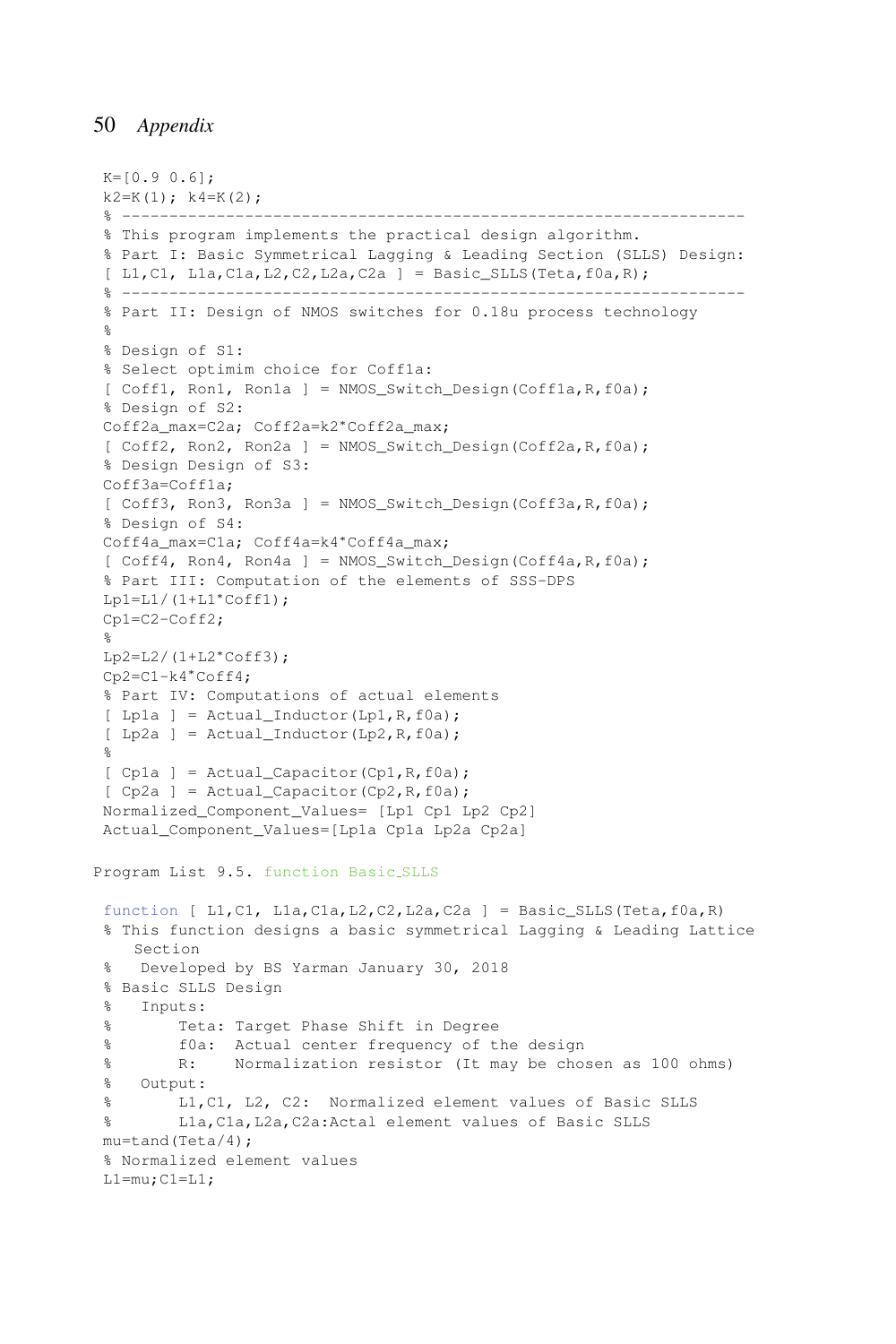```
C2=1/L1; L2=C2;8 - - - - - - - - - - -% Actual Element Values
[ L1a ] = Actual_Inductor(L1, R, f0a);
 [ L2a ] = Actual_Inductor(L2, R, f0a);
[ C1a ] = \text{Actual Capacity}(C1,R,f0a);[ C2a ] = Actual_Capacitor(C2,R, f0a);End
Program List 9.6. function NMOS Switch Design
 function [ Coffn, Ron, Rona ] = NMOS_Switch_Design(Coffa,R,f0a)
 % This function designs an NMOS switch with normalized element values
 % Develeoped by BS Yarman, January 29, 2018
 % Inputs:
 % Coffa: optimum value of the OFF State Capacitor of NMOS
        in Farad
 % R: Normalization Resistor (For symmetrical Lattice it is
        100 ohms)
 % f0a: Actual Center Frequency
 % Outputs:
% Coffn: Normalized OFF State Capacitor
% Ron: Normalized ON State resistor
% Rona: Actual ON state resistor.
% Step 1: Normalization
 Coffn=2∗pi∗f0a∗R
∗Coffa;
 % Computation of the normalized value of the channel resistor Ron1
% when NMOS is ON state
Rona=672∗1e-15/Coffa;
Ron=672∗1e-15/Coffa/R;
end
Program List 9.7. function Actual Inductor
 function [ La ] = Actual_Inductor(Ln, R, f0a)
La=Ln∗R/2/pi/f0a;
end
Program List 9.8. function Actual Capacitor
 function [ Ca ] = Actual_Capacitor(Cn,R,f0a)
Ca=Cn/R/2/pi/f0a;
end
Program List 9.9. Main Program:Main SS DPS Example5.m
 % Main Program: Main_SS_DPS_Example5.m
clc; clear;close all
 % This program developed by BS Yarman, February 5, 2018, Vanikoy
```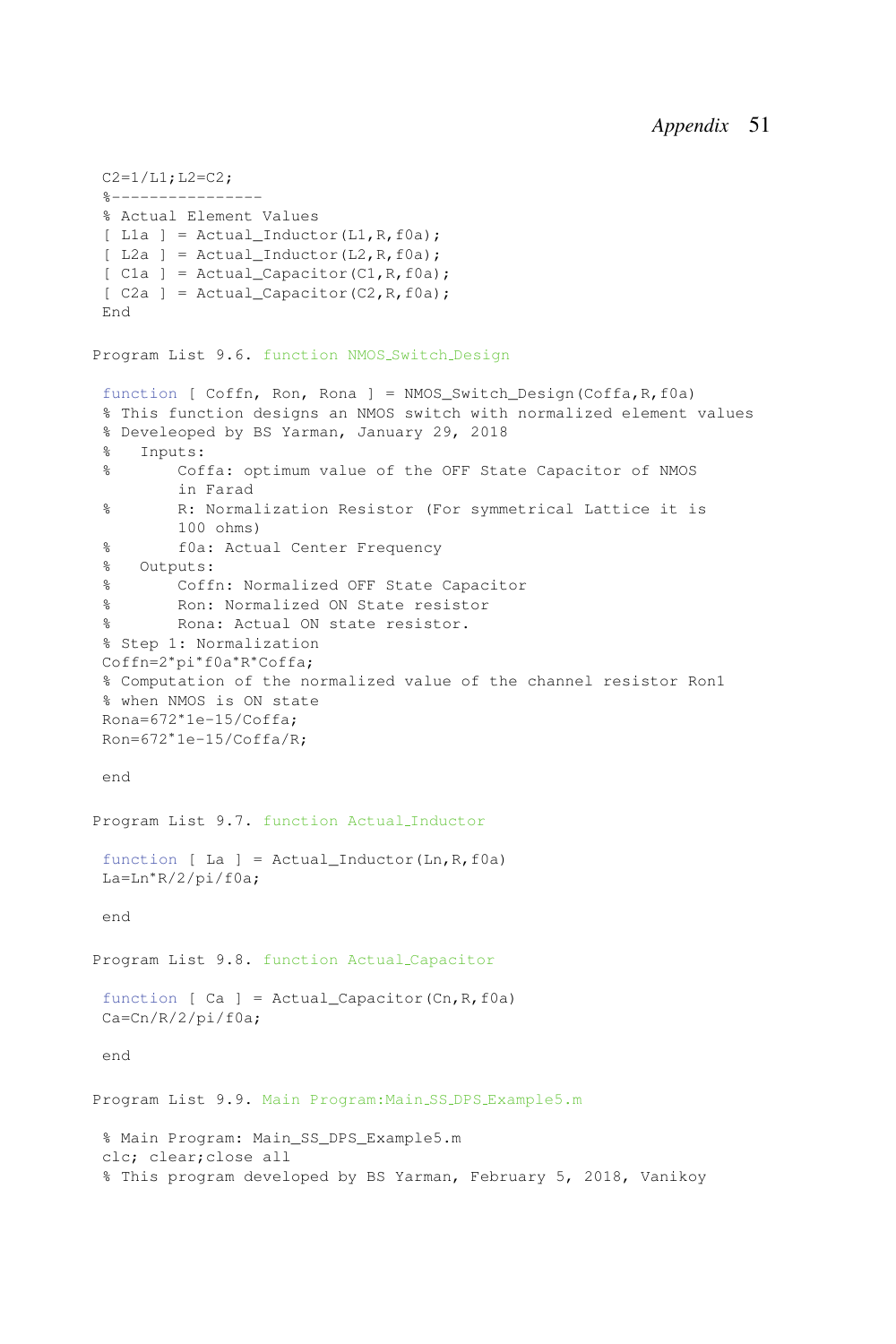```
% -----------------------------------------------------------------
 % Inputs:
% Enter target phase shift:
Teta=45;
% For the 0.18u process, select the optimum OFF mode capacitor Coff1
    for S1
Cof f_opt=90e-15;% Select normalization resistor R
R=100:
% Specify the actual center frequency
f0a=10e9;
% Enter vector K=[k2 k4]; where k2 is the multiplier for Coff2a and
% k4 is the multiplier for Coff4a
K=[1 1];k2=K(1); k4=K(2);% -----------------------------------------------------------------
 [ NCV,ACV,Ron,Coffn,Rona,Coffa ] = SSS_DPS_Design(Teta, R, f0a,
    Coff_opt,K)
Ron1=Ron(1); Ron4=Ron(4); Lp1=NCV(1); Cp1=NCV(2); Lp2=NCV(3); Cp2=NCV(3)(4);
Coff2=Coffn(2); Coff3=Coffn(3);% -----------------------------------------------------------------
w1=0; w2=2; N=101; dw=(w2-w1)/(N-1);w= w1;for i=1:N
    W(i) = w;
 [ FI21B,ILB,VSWR ] = SSS_DPS_State_B(w,Ron1,Ron4,Lp1,Lp2,Cp1,Cp2,
                     Coff2, Coff3);
Phase B(i)=FI21B;
Insertion Loss B(i)=ILB;
w=w+dw;end
figure
plot(W,Phase_B)
xlabel('Normalized Angular Frequency w')
ylabel(' Phase of State-B in Degree')
title('Phase versus normalized angular frequency for State-B')
figure
plot(W,Insertion_Loss_B)
xlabel('Normalized Angular Frequency w')
ylabel(' Gain of State-B in Degree')
title('Gain versus normalized angular frequency for State-B')
Program List 9.10. function SSS_DPS_State_B
function [ FI21B,ILB,VSWR ] = SSS_DPS_State_B(w,Ron1,Ron4,Lp1,Lp2,Cp1,
   Cp2,Coff2,Coff3)
% Simple Single Symmetrical Lattice Digital Phase Shifter in State-B
 % Developed by BS Yarman, February 4, 2018, Vanikoy
% Computations for State-B: SSS Lattice is a Leading Symmetrical
   Section
 % % -----------------------------------------------------------------
```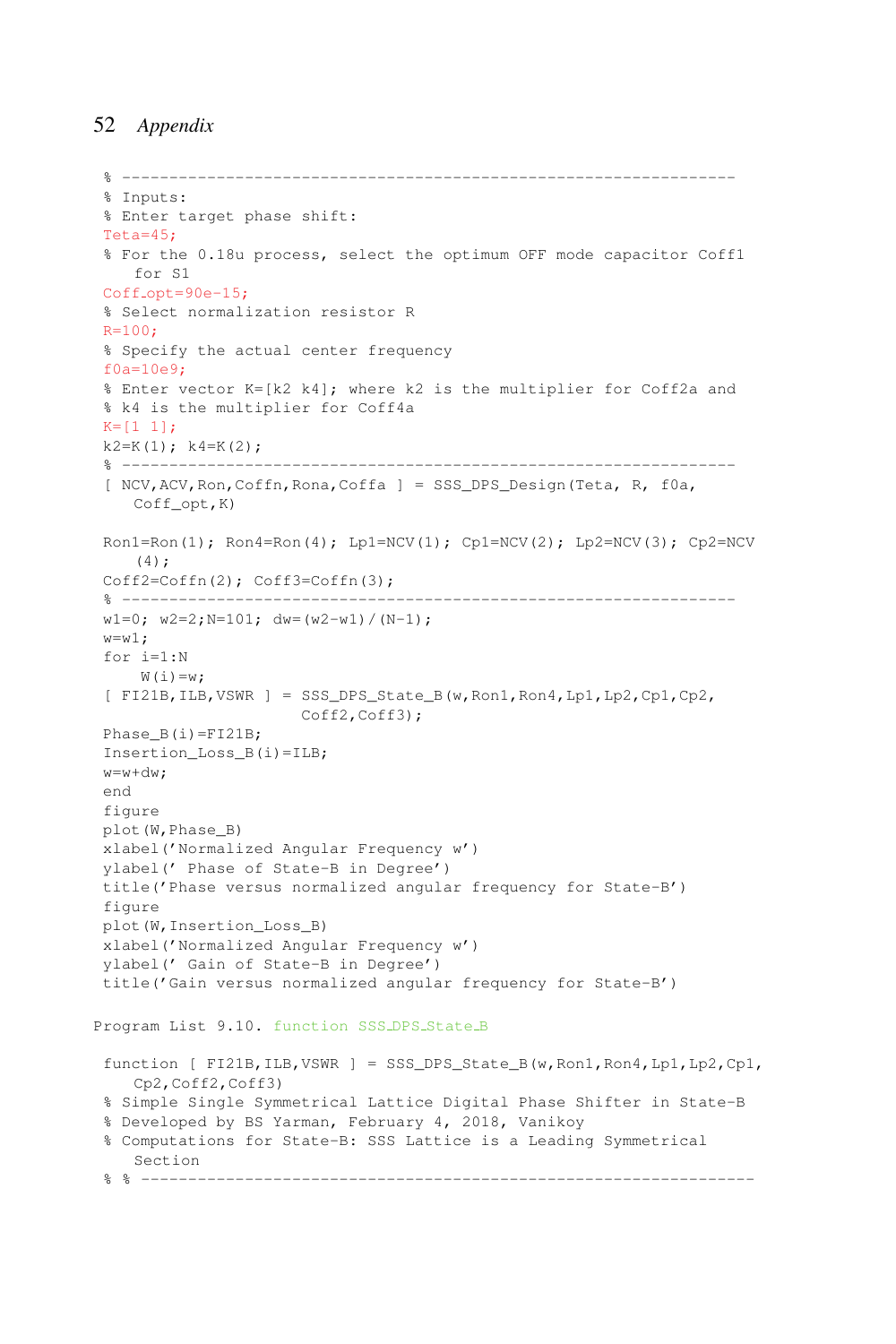```
% Inputs:
 % Lp1,Lp2
 % Cp1,Cp2
 % Ron1, Ron4 (Normalized values)
 % Coff2,Coff3 (Normalized values)
 % Output:
 % FI21B: Phase of S21B in degree
 % ILB: Insertion Loss in dB. ILB=20log10 ( |S21B| ) in dB
 % -----------------------------------------------------------------
 DaB=Ron1∗Ron1+w∗w
∗Lp1∗Lp1;
 RaB=w∗w
∗Ron1∗Lp1/DaB;
XaB=w∗Ron1∗Ron1∗Lp1/DaB-1/w/(Cp1+Coff2);
zaB=complex(RaB,XaB);
 %
DbB=1+(w∗Ron4∗Cp2)∗(w∗Ron4∗Cp2);
RbB=Ron4/DbB;
 XbB=Lp2/(1-w∗w
∗Lp2∗Coff3)-w∗Ron4∗Ron4∗Cp2/DbB;
zbB=complex(RbB,XbB);
 % -----------------------------------------------------------------
 [ FI21B, VSWR, ILB ] = S Par SLS(zaB, zbB);
end
Program List 9.11. S_Par_SLS
function [ FI21B, VSWR, ILB ] = S Par SLS(zaB, zbB)
 % This function generates the scattering parameters of a symmetrical
 % Lattice defined by means of its series and cross arm impedances zaB
    and
 % zbB
 % This function is developed by BS Yarman, Feb 5, 2018
 % Inputs:
 % Complex series arm impedance zaB
 % Complex cross arm impedance zbB
 % Output:
 % FI21B: Phase of S21B
 % ILB: 20log10( |S21B| ) insertion loss in dB
 % VSWR: Voltage Standing Wave Ratio
 % -----------------------------------------------------------------
S11B=(zaB*zbB-1.0)/(zaB*zbB+zaB+zbB+1.0);S21B=(zbB-zaB)/(zaB∗zbB+zaB+zbB+1.0); R21B=real(S21B);X21B=imag(S21B);
ro21B=abs(S21B);
ILB=20∗log10(ro21B);
FI21B=atan2d(X21B,R21B);
ro11B=abs(S11B);
VSWR = (1 + \text{rollB}) / (1 - \text{rollB});
end
Program List 9.12. function SSS DPS Component Values
```
function [ NCV,ACV,RON,COFF, RONA, COFFA ] = SSS\_DPS\_Component\_Values (Teta,R, Coffa,f0a)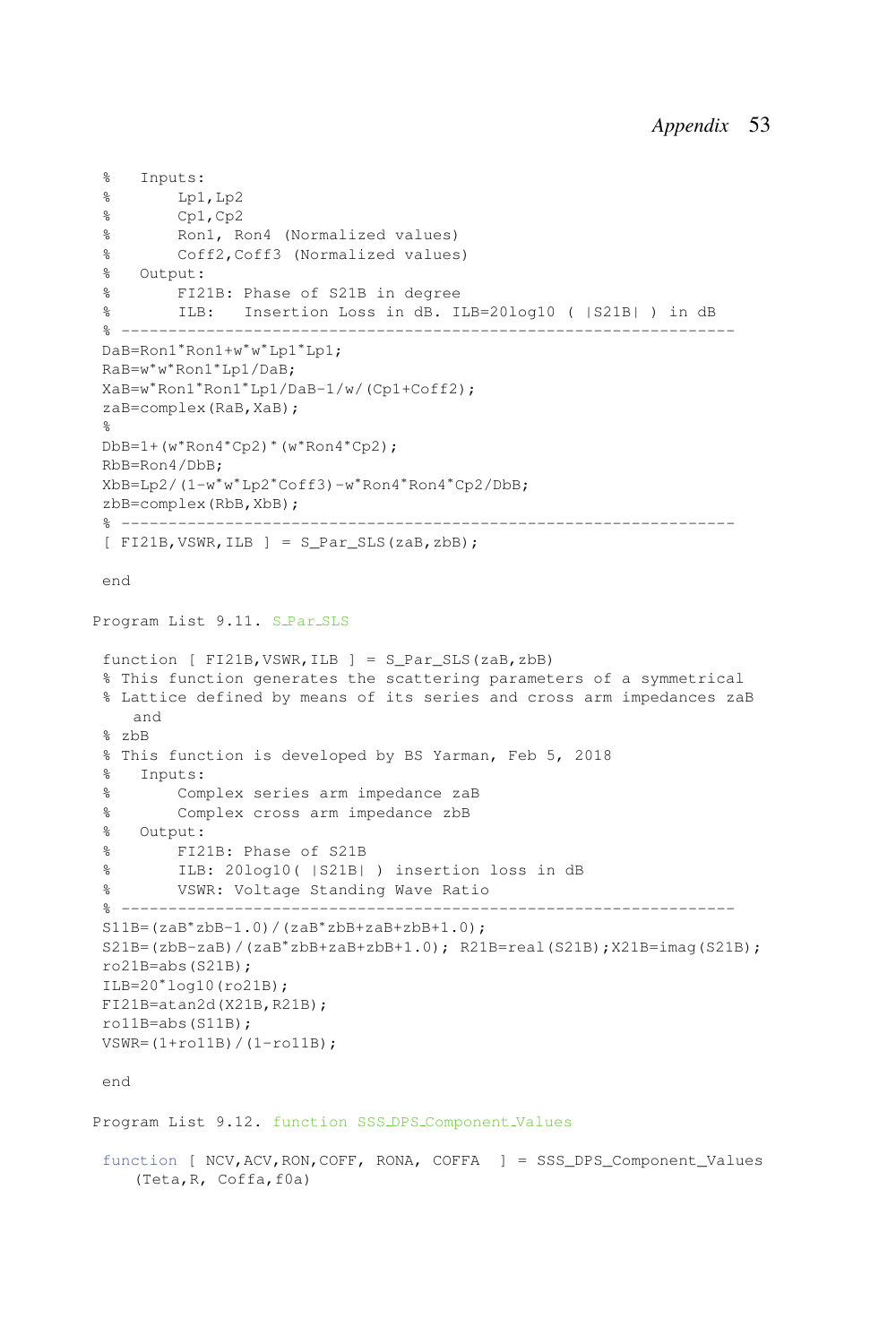```
% This function generates the estimated component values of an SSS-DPS
% Unit.
% In this function, Cp1 & Cp2 "ComponentValue-Control vector
 K=[k2 \ k4]"
% is automatically generated from the selected optimum off state
 capacitor
% Coff opt and from the basic component values of basic symmetrical
% LC sections. That is from C1 and C2.k2=Coff opt/C2, k4=Coff opt/C1
 and
% Cp1=C2-k2*C2=C2(1-k2), Cp2=C1(1-k4).
% In this function the purpose is that "to the optimum value of switch
% capacitors when possible.
% Developed By B.S. Yarman, January 29, 2018
% Inputs:
% Teta: Target phase Shift in degree at w0=1.
% R : Normalization resistor for S-Parameters. It may be R=100 ohm.
% Coff: Optimum OFF state capacitor of NMOS switch in Farad
% fo0 : Actual Center Frequency in Hz.
% K : OFF State Capacitor Control Vector with two enrees K=[k2 k4]
% Outputs:
% (Lp1,Cp1): Series arm inductor and capacitor
% (Lp2,Cp2): Cross arm inductor and capacitor
% NCV: Normalized Component Values as a vector [Lp1, Cp1, Lp2, Cp2]
%
% -----------------------------------------------------------------
% Part I: Define Basic SSS-DPS Cell
[ L1, C1, L2, C2 ] = Basic_SSS_DPS_Design(Teta);
% Compute the normalized value of the actual optimum OFF state
                            capacitor
Coffn=2∗pi∗f0a∗Coffa∗R;
 %-----------------------------------------------------------------
% Part II: Generate the switch parameters for the optimum values of
% OFF state capacitor Coff.
k2=K(1); k4=K(2);% ---- Design Switch S1:-------
[ Coff1, Ron1, ∼ ] = NMOS_Switch_Design(Coffa,R,f0a);
% ---- Switch S2:---------------
Coff2_max=C2;
% Compute the control number k2 automatically
k2=Coffn/Coff2_max;
Coff2=k2∗Coff2_max;
[ Coff2a ] = Actual_Capacitor(Coff2, R, f0a);
[ ∼, Ron2, ∼ ] = NMOS_Switch_Design(Coff2a,R,f0a);
% ---- Design Switch S3: ----------------------------
Coff3=Coff1;
Ron3=Ron1;
% ---- Design Switch S4: ---------
Coff4_max=C1;
k4=Coffn/Coff4_max;
Coff4=k4∗Coff4_max;
[ Coff4a ] = Actual_Capacitor(Coff4, R, f0a);[ ∼, Ron4, ∼ ] = NMOS_Switch_Design(Coff4a,R,f0a);
 %-----------------------------------------------------------------
```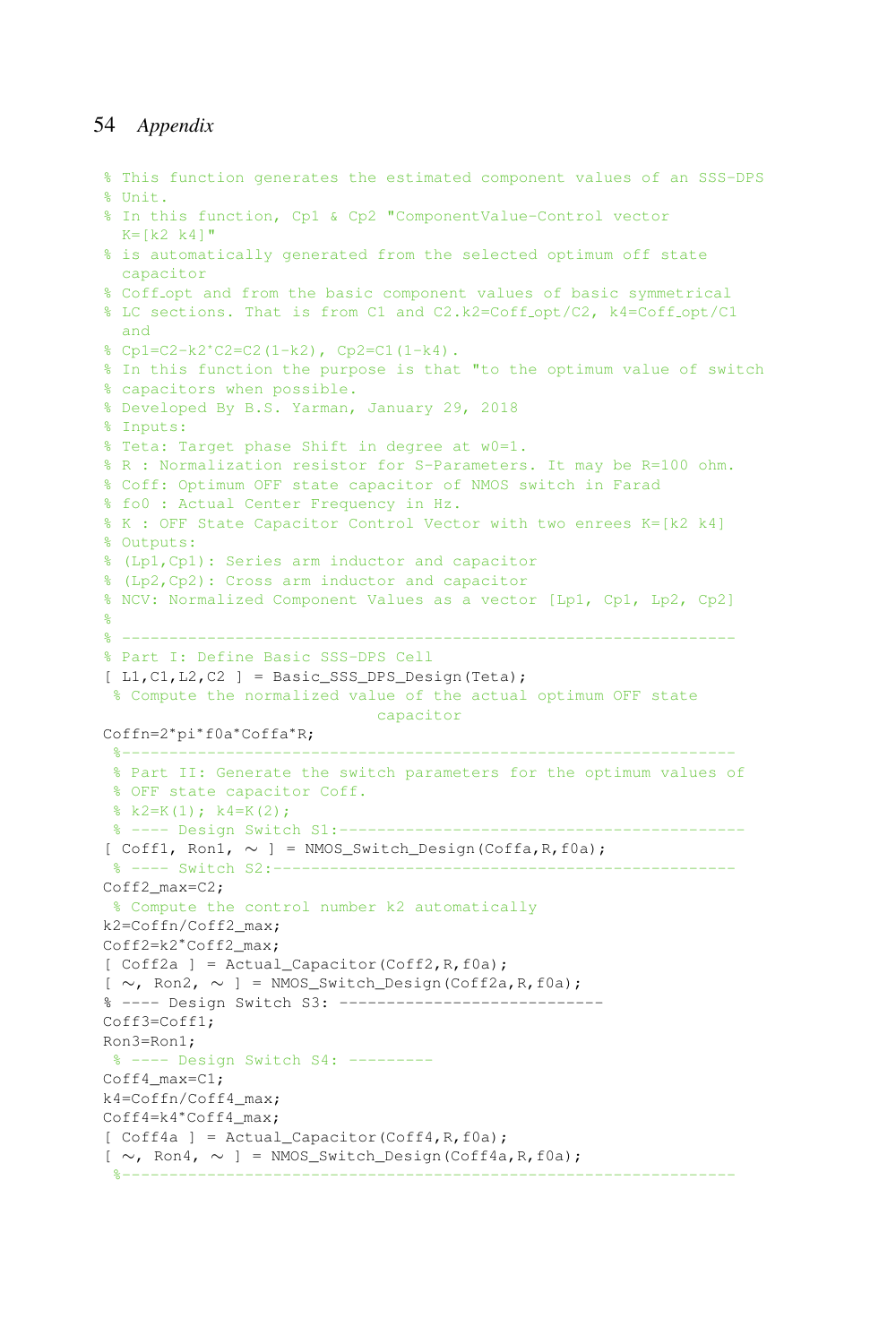```
% Part III: Compute the series armcomponents values:
Cp1=C2-Coff2;
  % Check S2 if it is okay:
 if Cp1<0
  % k2=1; % if Cp1 is negative, then set C2=Coff2, k2=1 case.
    Cp1=0;Coff2=C2:
     [ Coff2a ] = Actual_Capacitor(Coff2, R, f0a);
     [CGff2, Ron2, Ron2a] = NMOS Switch Design(Coff2a,R,fla);end
Lp1=L1/(1+L1*Coff1);
 % Part IV: Compute the cross arm component values
Cp2=C1-Coff4:
 if Cp2<0
     % k4=1; % if Cp2 is negative, then set C1=Coff4, k4=1 case.
    Cp2=0;Coff4=C1;
     [ Coff4a ] = Actual_Capacitor(Coff4, R, f0a);
     [CGff4, Ron4, Ron4a] = NMOS_Swich\_Design(Coff4a, R, f0a);end
 Lp2=L2/(1+L2*Coff3);% Computation of Actual Compenet Values ACV
 [Lp1a] = ActualInductor(Lp1,R,f0a);[ Cp1a ] = Actual_Capacitor(Cp1, R, f0a);
 ^{\circ}[p2a] = \text{Actual\_Inductor}(Lp2, R, f0a);[ Cp2a ] = Actual_Capacitor(Cp2, R, f0a);%-----------------------------------------------------------------
NCV=[Lp1 Cp1 Lp2 Cp2];
ACV=[Lp1a Cp1a Lp2a Cp2a];
  %-----------------------------------------------------------------
 % Generate the ON state resistor vector:
RON=[Ron1 Ron2 Ron3 Ron4]; RONA=R*RON;
COFF=[Coff1 Coff2 Coff3 Coff4]; COFFA= Actual_Capacitor(COFF,R,f0a);
 end
Program List 9.13. function UnevenTeta Basic SLLS
  function [ L1,C1, L1a,C1a,L2,C2,L2a,C2a ] = UnevenTeta_Basic_SLLS(
   Del_Teta,TetaB,f0a,R)
  % This function designa a basic symmetrical Lagging & Leading
   Lattice Section
 % Developed by BS Yarman Feb 15, 2018
  % Basic SLLS Design
  % Inputs:
     % Del Teta: Target Phase Shift in Degree
     % TetaB: Phase Shift of Leading Symmetrical Section
     % f0a: Actual center frequency of the design
     % R: Normalization resistor (It may be chosen as 100 ohms)
  % Output:
     % L1,C1, L2, C2: Normalized element values of Basic SLLS
     % L1a,C1a,L2a,C2a:Actal element values of Basic SLLS
```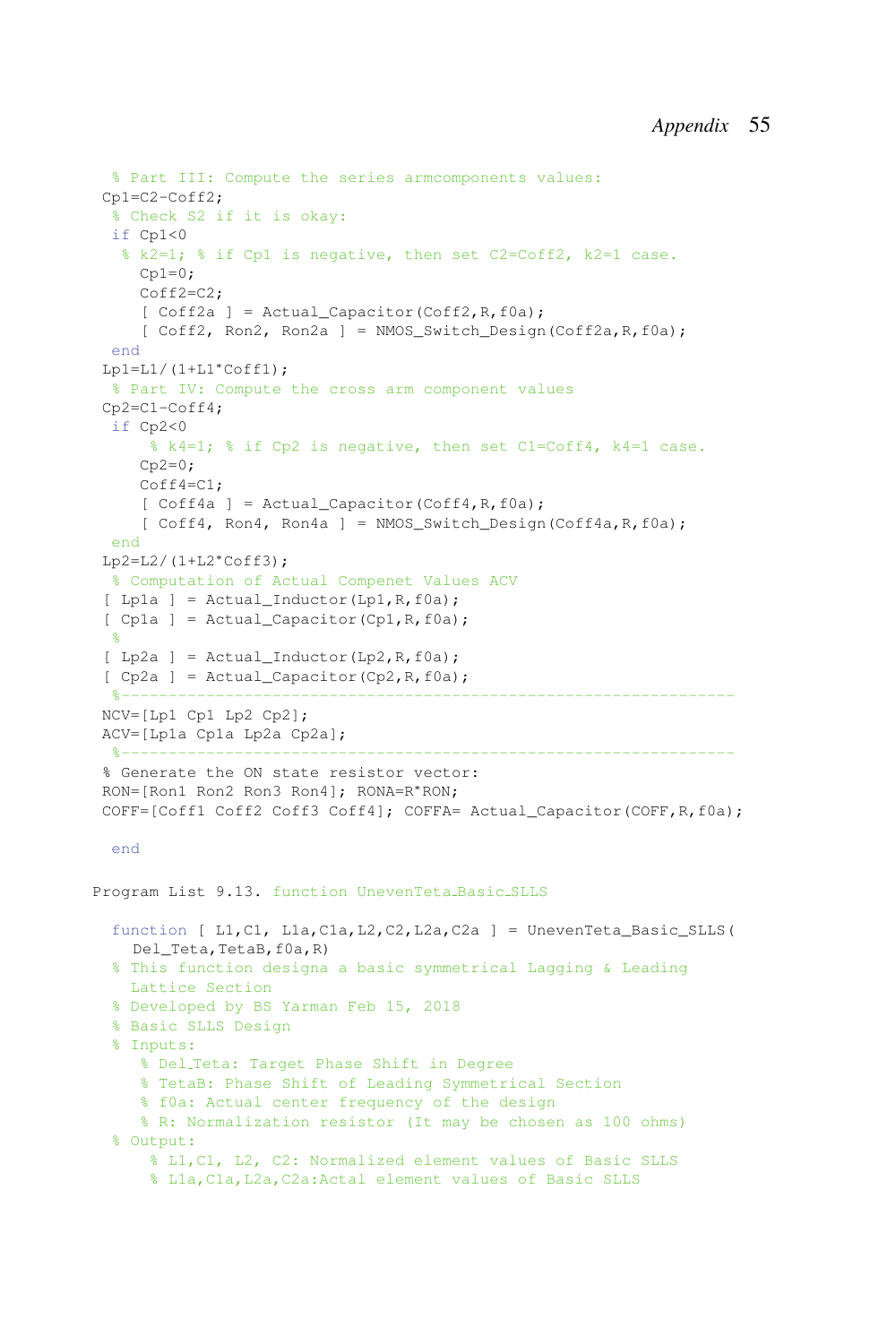```
%-----------------------------------------------------------------
  % Note: TetaA is the absolute value of the phase of "State-A".
  % Stae-A phase is the lagging state which yields a negative phase.
 % Teta=TetaB+TetaA. Therefore, it is given by
  % TetaA=Teta-TetaB where TetaB is a positive leading phase.
  % TetaA/2 and TetaB/2 must vary between 0 and 90 degree. Therefore
   TetaA &
  % TetaB must be less than 180 degree.
  %-----------------------------------------------------------------
  % Step 1: For Specified Del Teta and TetaB Determine TetaA
 TetaA=Del_Teta-TetaB;
 % Step 2: Generate Major Design Parameters (MDP) for the Basic
   Design muA=tand(TetaA/2);
 muB=tand(TetaB/2);
 % Step 3: Compute the Normalized Component Values (NCV) of the
   Basic Design
 L1=muA;C1=L1;C2=1/muB; L2=C2;%------------------------------------------------------------------
 % Step 3: Compute the Actaul Component Values (ACV) of the Basic
                         Design
 [ L1a ] = Actual_Inductor( L1, R, f0a);
 [ L2a ] = Actual_Inductor( L2, R, f0a);
 [ C1a ] = Actual_Capacitor(C1,R, f0a);[ C2a ] = Actual_Capacitor(C2, R, f0a);%-----------------------------------------------------------------
 end
Program List 9.14. function UnevenPhase DPS Component Values
 function [ Lp1,Cp1,Lp2,Cp2,RON,COFF,RONA, COFFA ] =
   UnevenPhase_DPS_Component_Values(Teta,TetaB, R, Coffa,f0a)
  % This function generates the estimatedcomponent values of an SSS-DPS
  % Unit.
  % Developed By B.S. Yarman, Feb 7, 2018
  % Inputs:
     % Teta: Target phase Shift in degree at w0=1.
     % TetaB: Un-evenly distributed phase of state-B at w=1
     % TetaA: Unevenly distributed phase of State-A. TetaA=Teta-TetaB
     % R: Normalization resistor for S-Parameters. It may be R=100 ohm.
     % Coffa: Actual Optimum value of the "OFF state capacitor" of NMOS
      switch in Farad
     % f0a : Actual Center Frequency in Hz.
  % K : OFF State Capacitor Control Vector with two entrees K=[k2 k4]
  % Note: k2=1, k4=1 corresponds to the ideal values of switch
       capacitor.
  % Ideal situation may yield big values. Therefore, k2 and k2
       must be equal or
  % less than 1.Cp1=C2-k2*Coff max>0.k2 may be selected as
      k2 = C2/Coff_opt
  % Similarly Cp2=C1-k4*Coff4_max,Coff4_max=C1. k4=Coff_opt/Coff4_max
  \frac{6}{6}
```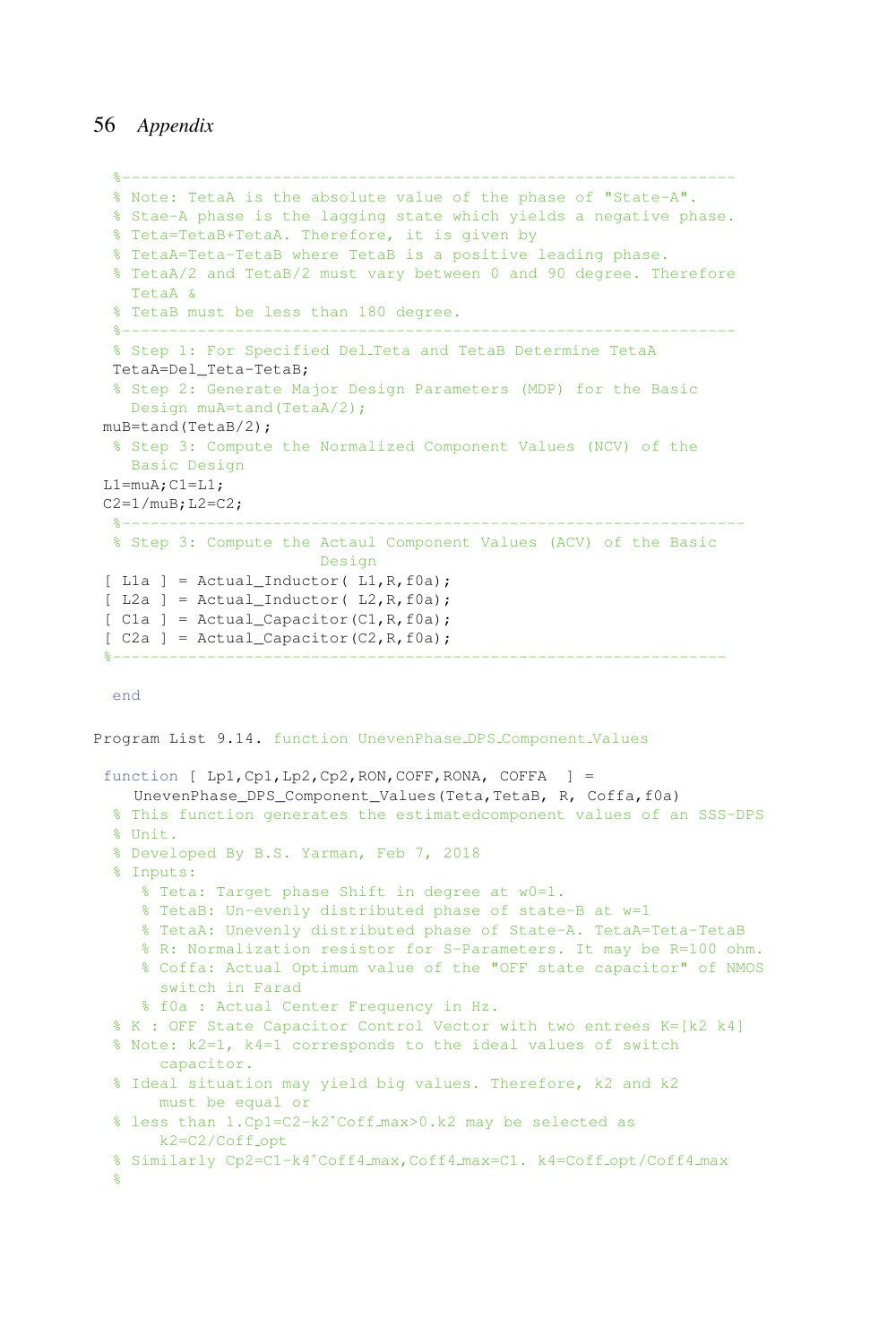```
% Outputs:
    % (Lp1,Cp1): Series arm inductor and capacitor
     % (Lp2,Cp2): Cross arm inductor and capacitor
 %-----------------------------------------------------------------
 % Part I: Define Basic SSS-DPS Cell
 [ L1,C1,∼,∼,L2,C2,∼,∼ ]=UnevenTeta_Basic_SLLS(Teta,TetaB,f0a,R);
  % Compute the normalized value of the optimum OFF state capacitance
  of
  % NMOS
 Coffn=2∗pi∗f0a∗Coffa∗R;
 %-----------------------------------------------------------------
 % Part II: Generate the switch parameters for the optimumvalues of
 % OFF state capacitor Coff.
 k2=K(1); k4=K(2);% ---- Design Switch S1:---------------------------------------
Coff1a=Coffa;
[ Coff1, Ron1, Ron1a ] = NMOS_Switch_Design(Coff1a, R, f0a);
 % ---- Design Switch S2:------------------------
   Set the maximum OFF state capacitance ofS2:
Coff2_max=C2;
k2=Coffn/Coff2_max;
Coff2=k2∗Coff2_max;
[ Coff2a ] = Actual_Capacitor(Coff2, R, f0a);
[ ∼, Ron2, Ron2a ] = NMOS_Switch_Design(Coff2a,R,f0a);
% ---- Design Switch S3:-----
Coff3=Coff1;
Coff3a=Coff1a;
Ron3=Ron1;
Ron3a=Ron1a;
% ---- Design Switch S4:---------------------------------------
Coff4_max=C1;
k4=Coffn/Coff4_max;
Coff4=k4∗Coff4_max;
[ Coff4a ] = Actual Capacitor(Coff4, R,f0a);
Ron4=672∗1e-15/Coff4a/R;
[ Coff2, Ron4, Ron4a ] = NMOS_Switch_Design(Coff4a, R, f0a);
 %-----------------------------------------------------------------
% Part III: Compute the series arm components values:
Cp1=C2-Coff2;
if Cp1<0
    Cp1=0; k2=0; endLp1=L1/(1+L1*Coff1);% Part IV: Compute the cross arm component values
Cp2=C1-Coff4;
if Cp2<0
    Cp2=0; k4=0; end
Lp2=L2/(1+L2∗ Coff3);
%-----------------------------------------------------------------
% Generate the ON state resistor vector:
RON=[Ron1 Ron2 Ron3 Ron4];
RONA=[Ron1a Ron2a Ron3a Ron4a];
COFF=[Coff1 Coff2 Coff3 Coff4];
COFFA=[Coff1a Coff2a Coff3a Coff4a];
 end
```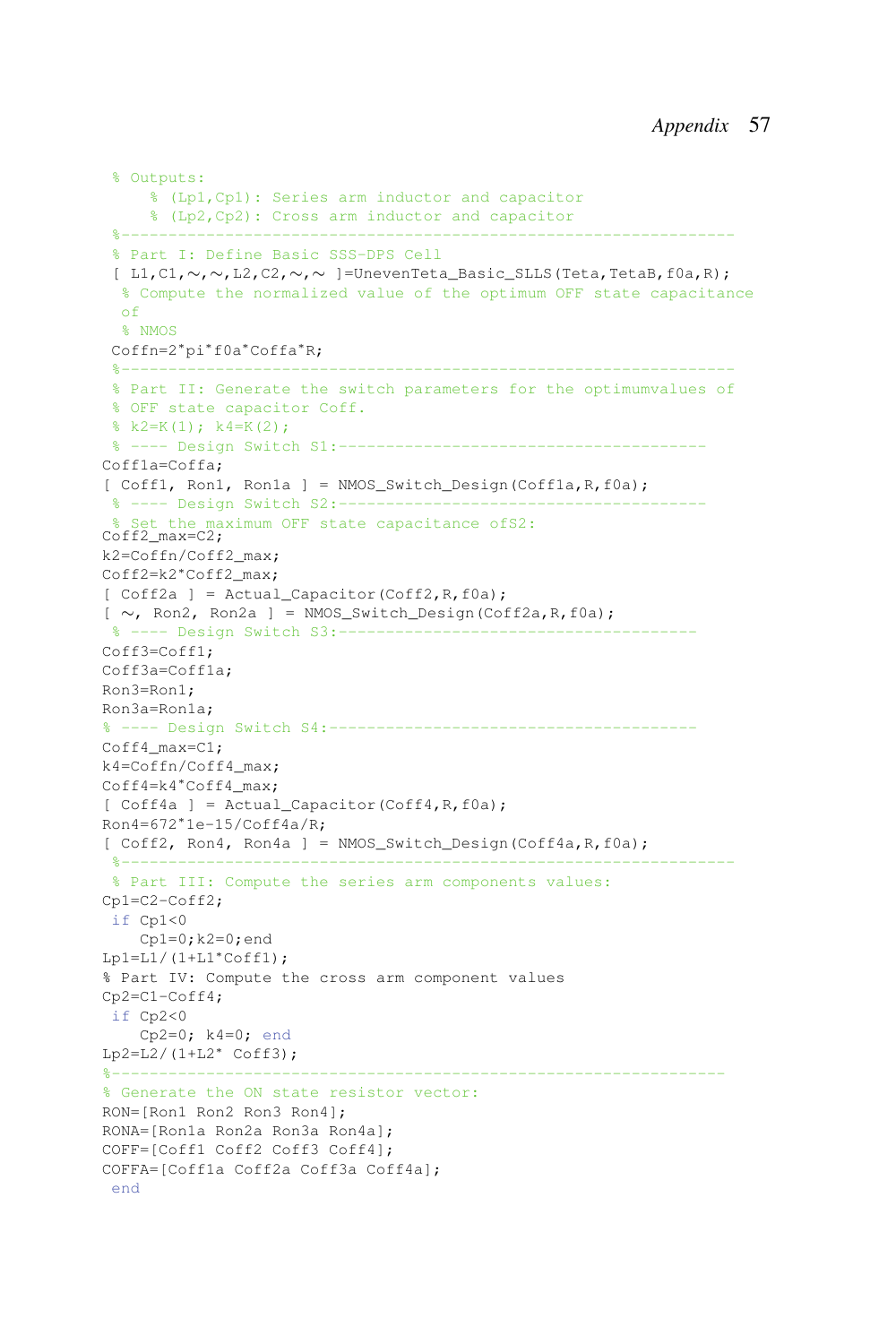```
% Main Program: Main SS DPS Example6.m
clc; clear;close all
% This program is developed by BS Yarman, February 7, 2018, Vanikoy
% -----------------------------------------------------------------
% Inputs:
% Enter target phase shift:
Del_Teta=input('Enter Del_Teta=')
% For the 0.18u process, select the optimum OFF mode capacitor Coff1
for S1
Coff opt=90e-15;
% Select normalization resistor R
R=100;
% -----------------------------------------------------------------
TetaB=input('Enter TetaB=')
% Specify the actual center frequency
f0a=input('Enter Actual Center Frequency f0a=')
\approx% Computational Steps:
% Step 1: Design SSS_DPS for unevenly distributed phase-shift
 Del Teta,
% TetaB and TetaA. User specify Del_Teta and TetaB. TetaA=Del_TetaB>0
%
[ Lp1,Cp1,Lp2,Cp2,Ron,Coffn,RONA, COFFA ] =
   UnevenPhase_DPS_Component_Values(Del_Teta,TetaB, R, Coff_opt,f0a)
%
Ron1=Ron(1); Ron2=Ron(2); Ron3=Ron(3); Ron4=Ron(4);Coff1=Coffn(1); Coff2=Coffn(2); Coff3=Coffn(3); Coff4=Coffn(4);
% -----------------------------------------------------------------
w1=1e-9; w2=2; N=10001; dw=(w2-w1)/(N-1);
w = w1;
for i=1:N
   W(i) = w;[ FI21A,GainA,VSWRA ] = SSS_DPS_State_A(w,Ron2,Ron3,Lp1,Lp2,Cp1,Cp2,
   Coff1,Coff4);
[ FI21B,GainB,VSWRB ] = SSS_DPS_State_B(w,Ron1,Ron4,Lp1,Lp2,Cp1,Cp2,
   Coff2, Coff3);
Phase_A(i)=FI21A;
Phase B(i)=FI21B;
GainA_dB(i)=GainA;
GainB dB(i)=GainB;
Phase_Shift(i)=FI21B-FI21A;
w=w+dw;end
Plot_3S_DPS(W,Phase_A,Phase_B,Phase_Shift,GainA_dB,GainB_dB)
NCV=[Lp1 Cp1 Lp2 Cp2]
[Lp1a] = ActualInductor(Lp1,R,f0a);[ Cp1a ] = Actual_Capacitor(Cp1,R, f0a);[ Lp2a ] = Actual Inductor(Lp2,R,f0a);
[ Cp2a ] = Actual_Capacitor(Cp2,R, f0a);L_3SDPS=[Lp1a Lp2a]
C_3SDPS=[Cp1a Cp2a]
```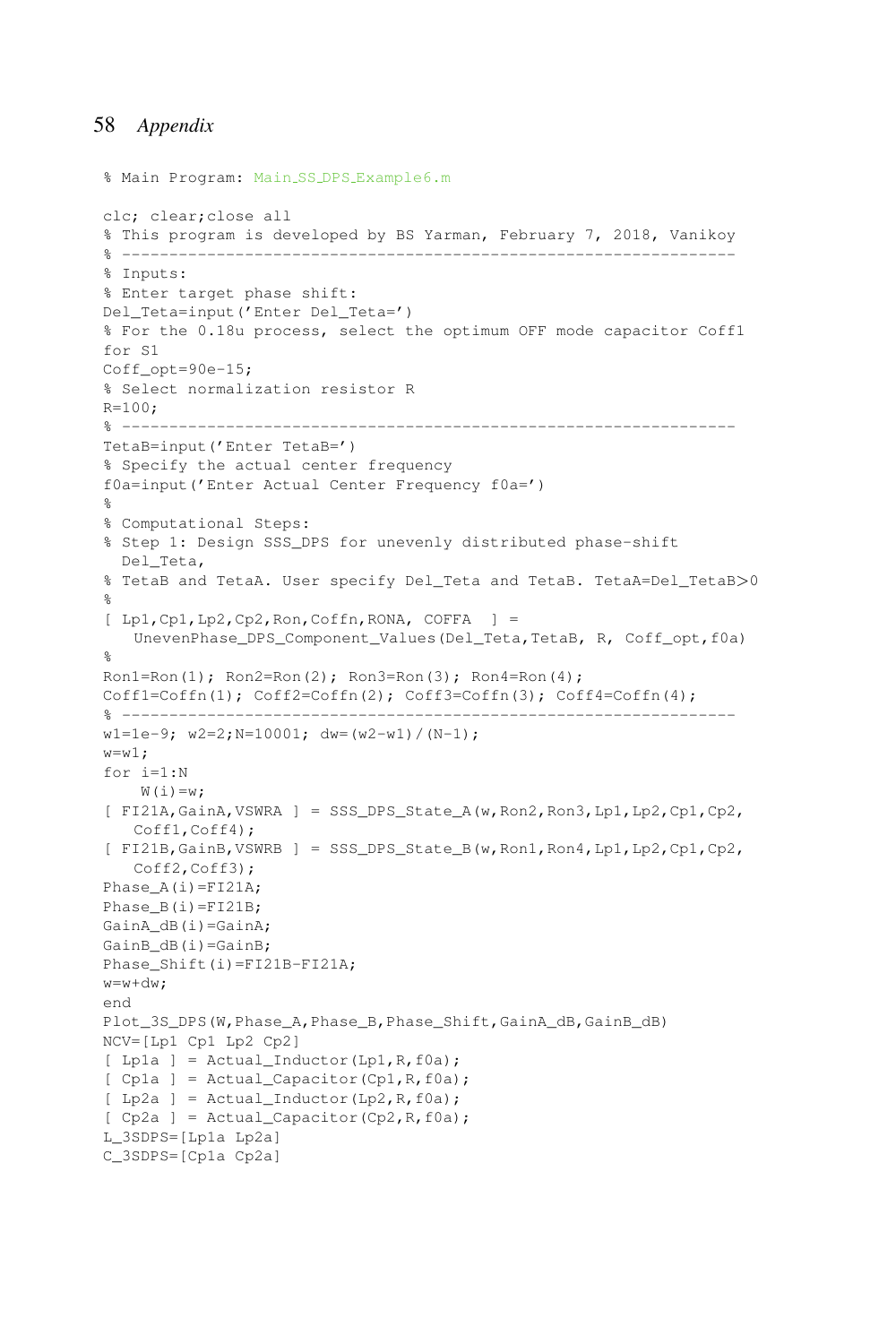```
Program List 9.15. Main Program: Main SSS DPS Example7.m
 % Main Program: Main SSS DPS Example7.m
clc; clear;close all
% This program is developed by BS Yarman, February 15, 2018, Vanikoy
 % -----------------------------------------------------------------
% Inputs:
% Enter target phase shift:
Del Teta=input ('Enter a positive phase-shift for Del Teta=')
% For the 0.18u process, select the optimum OFF mode capacitor
Coff1 for S1 Coff opt=90e-15;
% Select normalization resistor R
R=100;
 %-----------------------------------------------------------------
TetaB=input('Enter a positive phase-shift for TetaB=')
 % Specify the actual center frequency
w0=input('Enter Center Frequency w0=')
f0a=input('Enter Actual Center Frequency f0a=')
 %
% Computational Steps:
 % Step 1: Design SSS DPS for unevenly distributed phase-shift Del Teta,
 % TetaB and TetaA. User specify Del_Teta and TetaB. TetaA=TetaA=
   Del Teta-TetaB>0
 %
 [ Lp1, Cp1, Lp2, Cp2, Ron, Coffn, RONA, COFFA ] =UnevenPhase_DPS_Component_Values(w0, Del_Teta,TetaB, R, Coff_opt,
    f0a)
 %
Ron1=Ron(1); Ron2=Ron(2); Ron3=Ron(3); Ron4=Ron(4);
Coff1=Coffn(1); Coff2=Coffn(2); Coff3=Coffn(3); Coff4=Coffn(4);
 % -----------------------------------------------------------------
w1=-5; w2=5; N=10001; dw=(w2-w1)/(N-1);
w= w1:
for i=1:N
    W(i) = w;
 [ FI21A,GainA,VSWRA ] = SSS_DPS_State_A(w,Ron2,Ron3,Lp1,Lp2,Cp1,Cp2,
    Coff1,Coff4);
 [ FI21B,GainB,VSWRB ] = SSS_DPS_State_B(w,Ron1,Ron4,Lp1,Lp2,Cp1,Cp2,
    Coff2,Coff3);
Phase_A(i)=FI21A;
Phase B(i)=FI21B;
GainA_dB(i)=GainA;
GainB_dB(i)=GainB;
Phase Shift(i)=FI21B-FI21A;
w=w+dw;end
Plot 3S DPS(W, Phase A, Phase B, Phase Shift, GainA dB, GainB dB)
NCV=[Lp1 Cp1 Lp2 Cp2]
[Lp1a] = ActualInductor(Lp1,R,f0a);[ Cp1a ] = Actual_Capacitor(Cp1, R, f0a);
 [ Lp2a ] = Actual_Inductor(Lp2, R, f0a);
 [ Cp2a ] = Actual_Capacitor(Cp2,R, f0a);L_3SDPS=[Lp1a Lp2a]
C_3SDPS=[Cp1a Cp2a]
```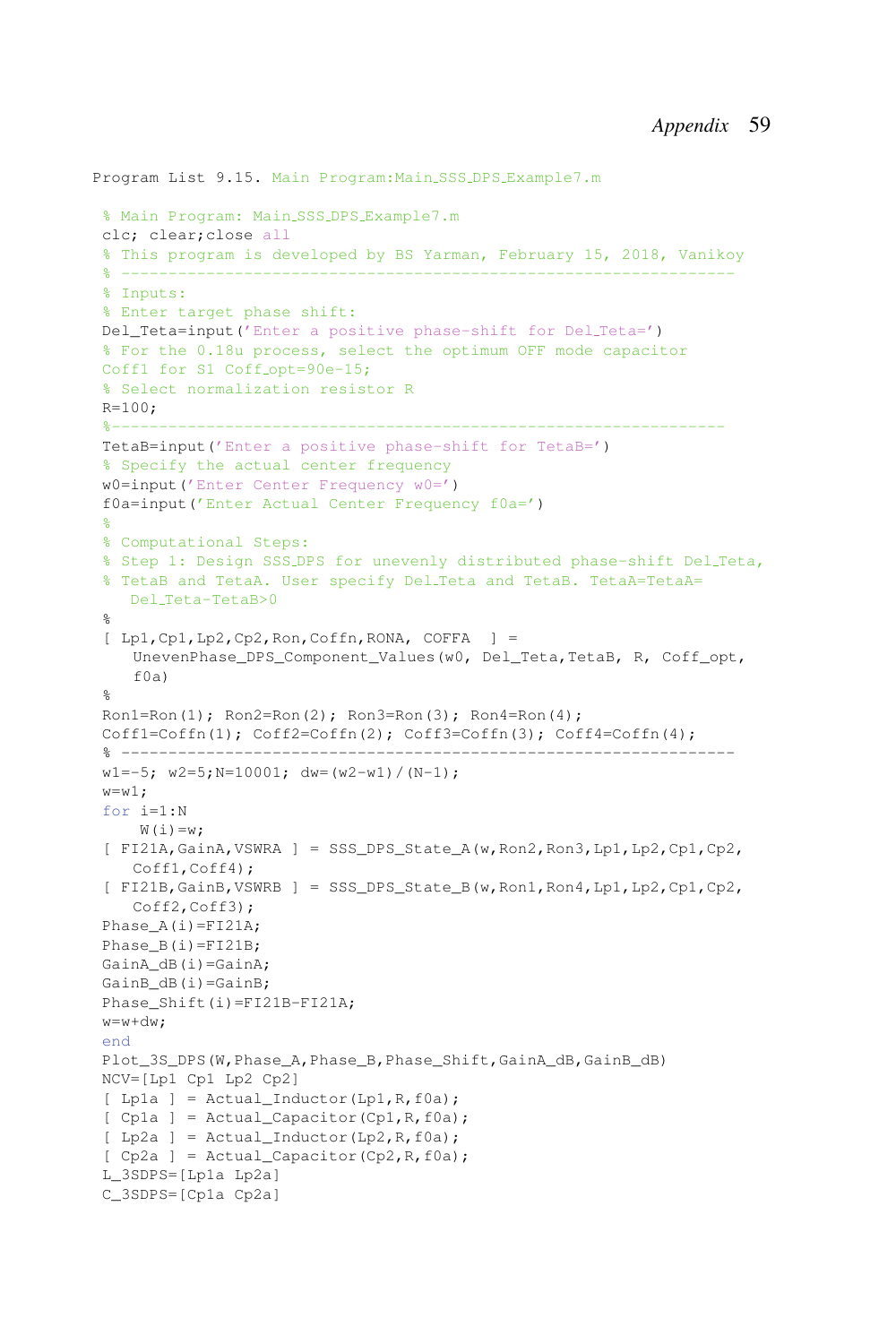```
Program List 9.16. Main Program:Main SSS DPS Example7.m
 % Main Program: Main SSS DPS Example7.m
clc; clear;close all
% This program is developed by BS Yarman,February 15, 2018, Vanikoy
 %-----------------------------------------------------------------
 % Inputs:
 % Enter target phase shift:
 Del Teta=input ('Enter a positive phase-shift for Del Teta=')
 % For the 0.18u process, select the optimumOFF mode capacitor
  Coff1 for S1
Coff opt=90e-15;
 % Select normalization resistor R
R=100:
 %-----------------------------------------------------------------
TetaB=input('Enter a positive phase-shift for TetaB=')
 % Specify the actual center frequency
w0=input('Enter Center Frequency w0=')
f0a=input('Enter Actual Center Frequency f0a=')
 %
 % Computational Steps:
 % Step 1: Design SSS DPS for unevenly distributed phase-shift Del Teta,
 % TetaB and TetaA. User specify Del Teta and TetaB.
   TetaA=TetaA=Del Teta-TetaB>0
 %
 [ Lp1,Cp1,Lp2,Cp2,Ron,Coffn,RONA, COFFA ] =
    UnevenPhase_DPS_Component_Values(w0, Del_Teta,TetaB, R, Coff_opt,
    f0a)
 \mathsf{R}^{\mathsf{D}}Ron1=Ron(1); Ron2=Ron(2); Ron3=Ron(3); Ron4=Ron(4);
 Coff1 = Coffn(1); Coff2 = Coffn(2); Coff3 = Coffn(3); Coff4 = Coffn(4);%-----------------------------------------------------------------
 w1=-5; w2=5; N=10001; dw=(w2-w1)/(N-1);
 w=w1:
 for i=1:N
    W(i) = w;[ FI21A,GainA,VSWRA ] = SSS_DPS_State_A(w,Ron2,Ron3,Lp1,Lp2,Cp1,Cp2,
    Coff1,Coff4);
 [ FI21B, GainB, VSWRB ] = SSS DPS State B(w, Ron1, Ron4, Lp1, Lp2, Cp1, Cp2,
    Coff2, Coff3);
 Phase A(i) = FI21A;Phase_B(i)=FI21B;
 GainA_dB(i)=GainA;
 GainB_dB(i)=GainB;
Phase_Shift(i)=FI21B-FI21A;
w=w+dw;
 end
 Plot_3S_DPS(W,Phase_A,Phase_B,Phase_Shift,GainA_dB,GainB_dB)
NCV=[Lp1 Cp1 Lp2 Cp2]
 [ Lp1a ] = Actual_Inductor(Lp1, R, f0a);
 [ Cp1a ] = Actual_Capacitor(Cp1,R, f0a);[ Lp2a ] = Actual_Inductor(Lp2, R, f0a);
 [ Cp2a ] = Actual_Capacitor(Cp2, R, f0a);
```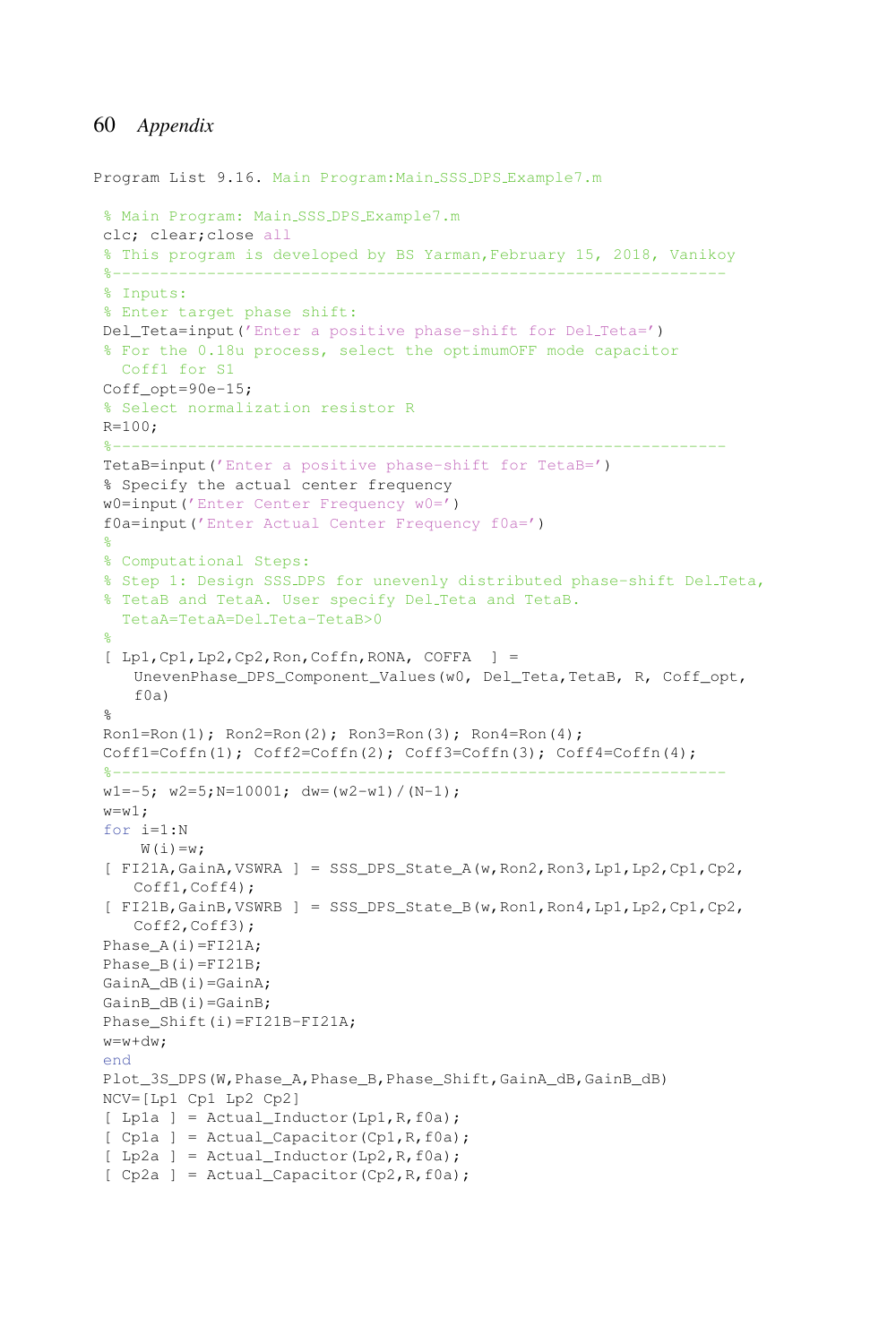```
L_3SDPS=[Lp1a Lp2a]
C_3SDPS=[Cp1a Cp2a]
Program List 9.17. Main Program:Main SSS DPS Example6.m
 % Main Program: Main SSS DPS Example6.m
 clc; clear;close all
% This program is developed by BS Yarman,February 15, 2018, Vanikoy
 %-----------------------------------------------------------------
% Inputs:
 % Enter target phase shift:
Del_Teta=input('Enter Del Teta=')
 % For the 0.18u process, select the optimum OFF mode capacitor
  Coff1 for S1
Coff opt=90e-15;
 % Select normalization resistor R
R=100;
 %-----------------------------------------------------------------
TetaB=input('Enter TetaB=')
 % Specify the normalized and actual center frequency
 w0=input('Enter w0=')
 f0a=input('Enter Actual Center Frequency f0a=')
 \approx% Computational Steps:
 % Step 1: Design SSS DPS for unevenly distributed phase-shift Del Teta,
 % TetaB and TetaA. User specify Del_Teta and TetaB. TetaA=Del_TetaB>0
 %
 [ Lp1, Cp1, Lp2, Cp2, Ron, Coffn, RONA, COFFA ] =UnevenPhase_DPS_Component_Values(w0, Del_Teta,TetaB, R, Coff_opt,
    f(0a);
 %
 Ron1=Ron(1); Ron2=Ron(2); Ron3=Ron(3); Ron4=Ron(4);
 Coff1 = Coffn(1); Coff2 = Coffn(2); Coff3 = Coffn(3); Coff4 = Coffn(4);% ------------------------------
 w1=-5; w2=5; N=10001; dw=(w2-w1)/(N-1);
 w= w1;
 for i=1:N
    W(i) = w;[ FI21A, GainA, VSWRA ] = SSS DPS State A(w,Ron2,Ron3,Lp1,Lp2,Cp1,Cp2,
    Coff1,Coff4);
 [ FI21B,GainB,VSWRB ] = SSS_DPS_State_B(w,Ron1,Ron4,Lp1,Lp2,Cp1,Cp2,
    Coff2, Coff3);
 Phase_A(i)=FI21A;
 Phase B(i)=FI21B;
GainA_dB(i)=GainA;
GainB dB(i)=GainB;
Phase Shift(i)=FI21B-FI21A;
 w=w+dw:
 end
Plot_3S_DPS(W,Phase_A,Phase_B,Phase_Shift,GainA_dB,GainB_dB)
NCV=[Lp1 Cp1 Lp2 Cp2]
 [ Lp1a ] = Actual_Inductor(Lp1, R, f0a);
 [ Cp1a ] = Actual_Capacitor(Cp1, R, f0a);
 [p2a] = \text{Actual\_Inductor}(\text{Lp2}, R, f0a);
```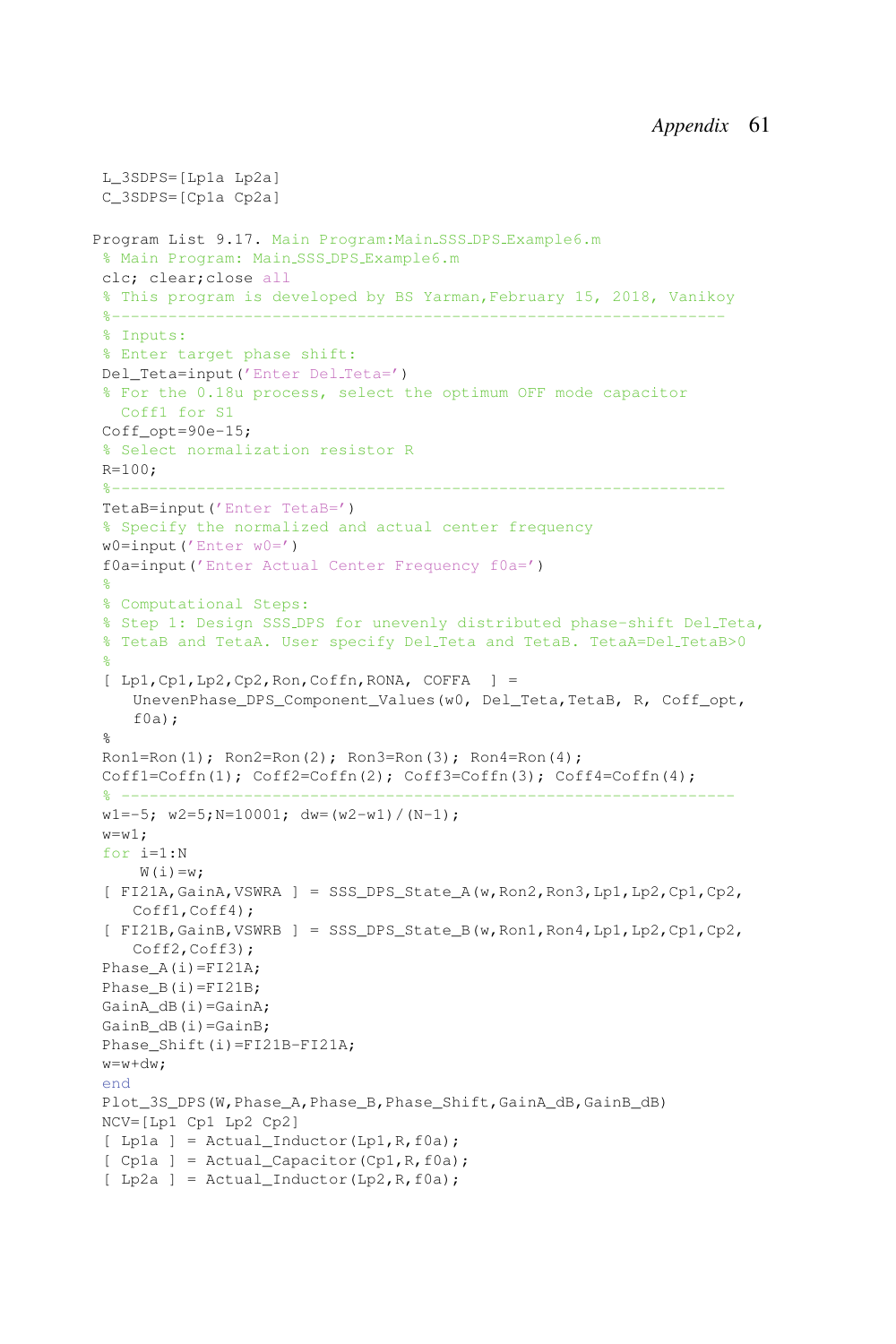```
[ Cp2a ] = Actual Capacity(Cp2,R,fla);L_3SDPS=[Lp1a Lp2a]
C_3SDPS=[Cp1a Cp2a]
Program List 9.18. Main Negative FI21B.m
% Main Negative FI21B.m
% This program generates the componentvalues of a 3S-DPS employing
% lossy switches. Therefore, effect of thelossy switches is
 minimized on
% the component values.
% This program is developed by BS Yarman,on April 10, 2018, Vanikoy,
% Istanbul.
% Algorithm to design 3S-DPS with arbitrary selection of
% State-B Phase TetaB in degree
% Inputs:
% w0: Normalized angular frequency,
% TetaA=FI21A(w0): Phase of State-A at w=w0,in degree
% TetaB=FI21B(w0): Phase of State-B at w=w0,in degree
% C off1a: Off-Mode Capacitor of Switch 1 (S1,)
% C off2a: Off-Mode Capacitor of Switch 2 (S2),
% C off4a: Off-Mode Capacitor of Switch 4 (S4),
% R.a: Actual Normalization Resistor
% Algorithm to design 3S-DPS with arbitrary selection of State-B
  Phase ? B
% Inputs:
% w0: Normalized angular frequency,
% TetaA=FI21A(w0): Phase of State-A at w=w0,
% TetaB=FI21B(w0): Phase of State-B at w=w0,
% C off1a: Off-Mode Capacitor of Switch 1 (S1),
% C off2a: Off-Mode Capacitor of Switch 2 (S2),
% C off4a: Off-Mode Capacitor of Switch 4 (S4),
% R_a: Actual Normalization Resistor
 %-----------------------------------------------------------------
clc, clear, close all
 %-----------------------------------------------------------------
TetaB=input('Enter Negative values for TetaB in degree=')
TetaA=input('Enter positive value of TetaA in degree=')
f0a=input('Enter Actual Center Freuency f0a=')
w0=input('Enter Normalized Angular Center Frequency w0=')
Coffa=input('Enter Coffa=')
Coff1a=Coffa;
Coff2a=Coffa;
Coff3a=Coffa;
Coff4a=Coffa;
Ra = 100:
 %-----------------------------------------------------------------
% Computational Steps:
% Step-1: Normalized the actual capacitances
wa=2∗pi∗f0a;
Coff1=wa∗Ra∗Coff1a;
Coff2=wa∗Ra∗Coff2a;
Coff3=wa∗Ra∗Coff3a;
```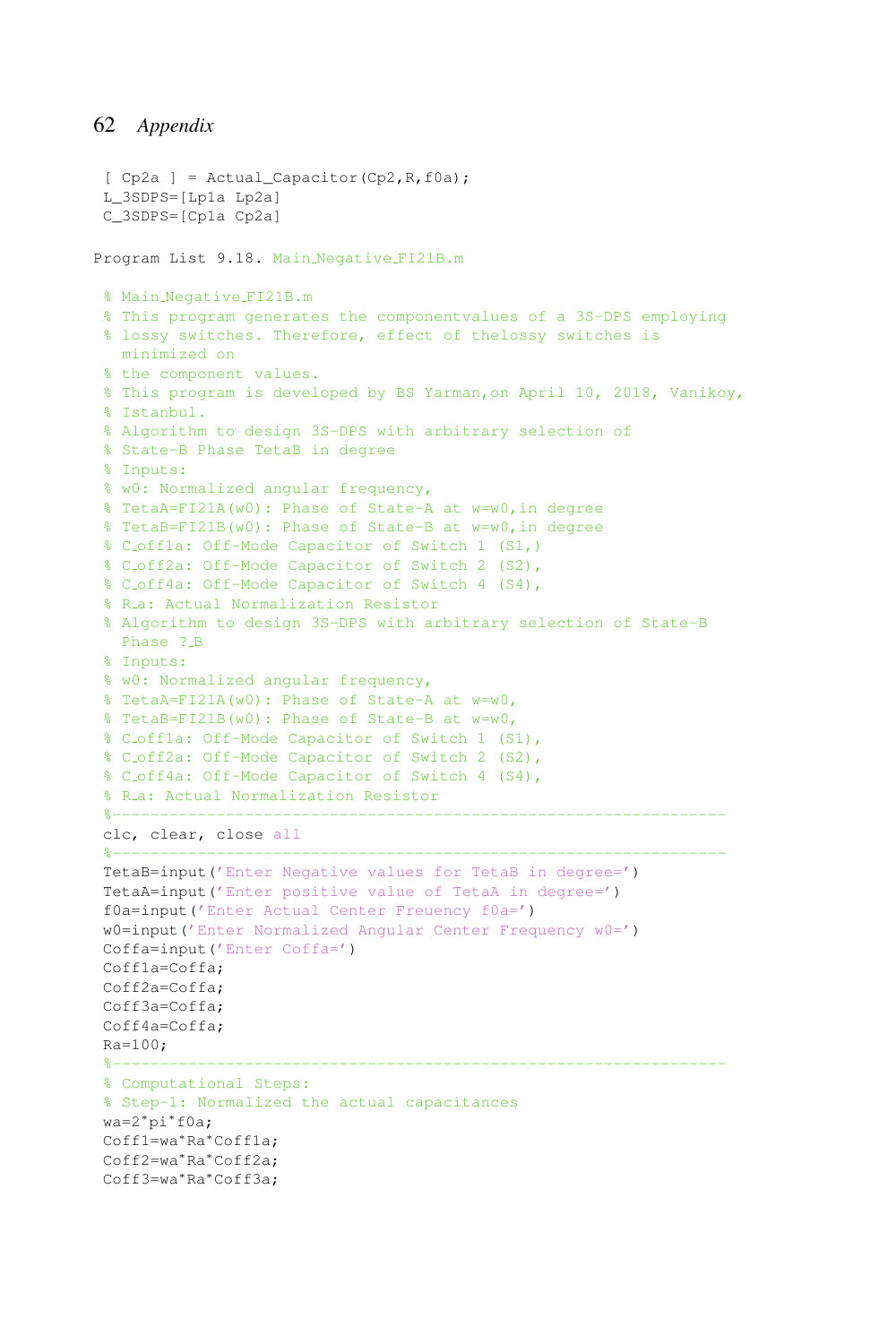```
Coff4=wa∗Ra∗Coff4a;
%-----------------------------------------------------------------
% Step-2: Compute the actual ON-State channel resistors and
% their normalized values
Ron1a=672e-15/Coff1a;
Ron2a=672e-15/Coff2a;
Ron3a=672e-15/Coff3a;
Ron4a=672e-15/Coff4a;
% Normalized on-channel resistors
Ron1=Ron1a/Ra;
Ron2=Ron2a/Ra;
Ron3=Ron3a/Ra;
Ron4=Ron4a/Ra;
%-----------------------------------------------------------------
% Step-3: Design of Reference State-A using Lagging Section
  (L1 and C1).
% Compute the major design parameters:muA,L1, Lp1 and Cp2 as follows.
 muA=tand(TetaA/2);
L1=muA/w0:
C1 = L1;Lp1=L1/(1+w0*w0*LI*Coff1);%-----------------------------------------------------------------
% Step-4: Compute RaB and beta as follows.
RaBD=Ron1∗Ron1+w0∗w0∗Lp1∗Lp1;
RaB=(w0∗w0∗Ron1∗Lp1∗Lp1)/RaBD;
beta=(w0∗Ron1∗Ron1∗Lp1)/RaBD;
%-----------------------------------------------------------------
% Step-5: Solve equation (57)to determine XaB
gammaB=tand(TetaB);
$ It should be noted that tand(FI21)=tand[FI21(+/-)180)].
  Therefore, solution
% Xab may yield either FI21B or FI21B (+/-)180.
% gammaB=abs(gammaB);
Discriminant=1-gammaB∗gammaB∗(RaB∗RaB-1);
XaB1=(1+sqrt(Discriminant))/(gammaB);
XaB2=(1-sqrt(Discriminant))/(gammaB);
if XaB1<0;XaB=XaB1;end
if XaB2<0;XaB=XaB2;end
%-----------------------------------------------------------------
% Step-6: Compute Cp1 as in (63)
Cp1=1/w0/(beta-XaB)-Coff2;
if Cp1<0; Cp1=0; C2=Coff2;end
% Design Switch 2:
if Cp1==0
Coff2a=Coff2/2/pi/f0a/Ra;
Ron2a=672e-15/Coff2a;
Ron2=Ron2a/Ra;
end
%-----------------------------------------------------------------
% Step 7: Compute RbB and XbB as in (64)
DenRaB=RaB∗RaB+XaB∗XaB;
RbB=RaB/DenRaB;
XbB=-XaB/DenRaB;
```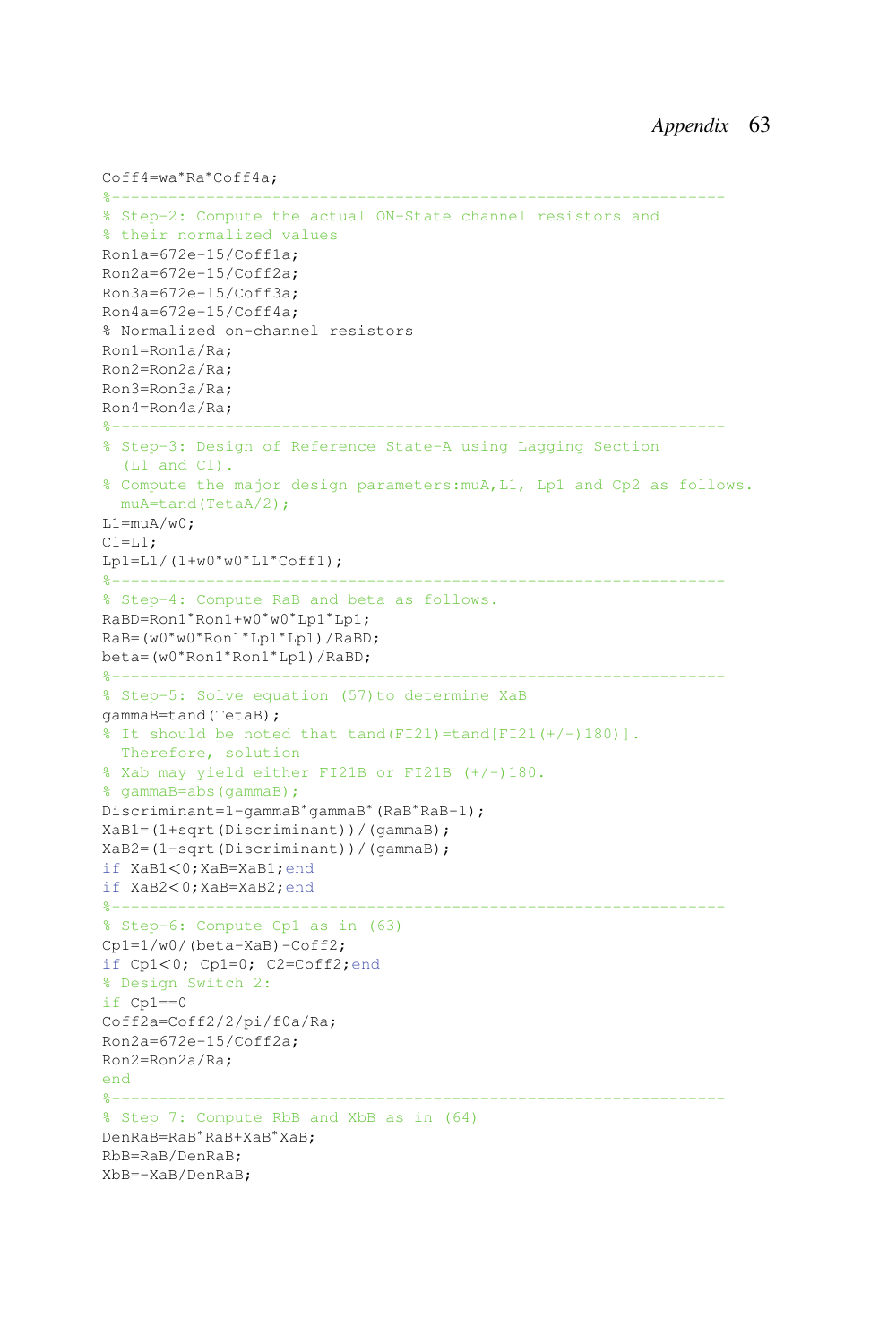```
%-----------------------------------------------------------------
% Step 8a: Compute Cp2 as in (65c)
Cp2a=(1/w0/Ron4)∗sqrt((Ron4-RbB)/RbB);
% Step 8b: Check if Cp2 is negative
if (Ron4-RbB) < 0Cp2a=0;end
if Cp2a<0
   Cp2a=0;end
if Cp2a==0
   Coff4=C1;
   Coff4a=Coff4/2/pi/f0a/Ra;
   Ron4a=672e-15/Coff4a;
   Ron4=Ron4a/Ra;
end
%-----------------------------------------------------------------
% Step 8b
Cp2b=C1-Coff4;
if Cp2b<0
   Cp2b=0;end
if Cp2b==0
   Coff4=C1;Coff4a=Coff4/2/pi/f0a/Ra;
   Ron4a=672e-15/Coff4a;
   Ron4=Ron4a/Ra;
end
%-----------------------------------------------------------------
Cp2 = (Cp2b + Cp2a)/2;%-----------------------------------------------------------------
% Step 9: Compute Lp2
Lp2=XbB/(1+w0*XbB*Coff3);
%-----------------------------------------------------------------
% Step 10: Compute the actual component values.
[ Lp1a ] = Actual_Inductor(Lp1, Ra, f0a);
[ Cp1a ] = Actual_Capacitor(Cp1, Ra, f0a);
[ Lp2a ] = Actual_Inductor(Lp2,Ra,f0a);
[ Cp2a ] = Actual_Capacitor(Cp2,Ra,f0a);%
%-----------------------------------------------------------------
% Step 11: Normalized and actual component values of 3S-DPS in
vector form.
NCV=[Lp1 Cp1 Lp2 Cp2]
L_3SDPS=[Lp1a Lp2a]
C_3SDPS=[Cp1a Cp2a]
%-----------------------------------------------------------------
% Step 12: Plot the results
w1=-5; w2=5; N=10001; dw=(w2-w1)/(N-1);
w= w1;for i=1:N
   W(i) = w;
```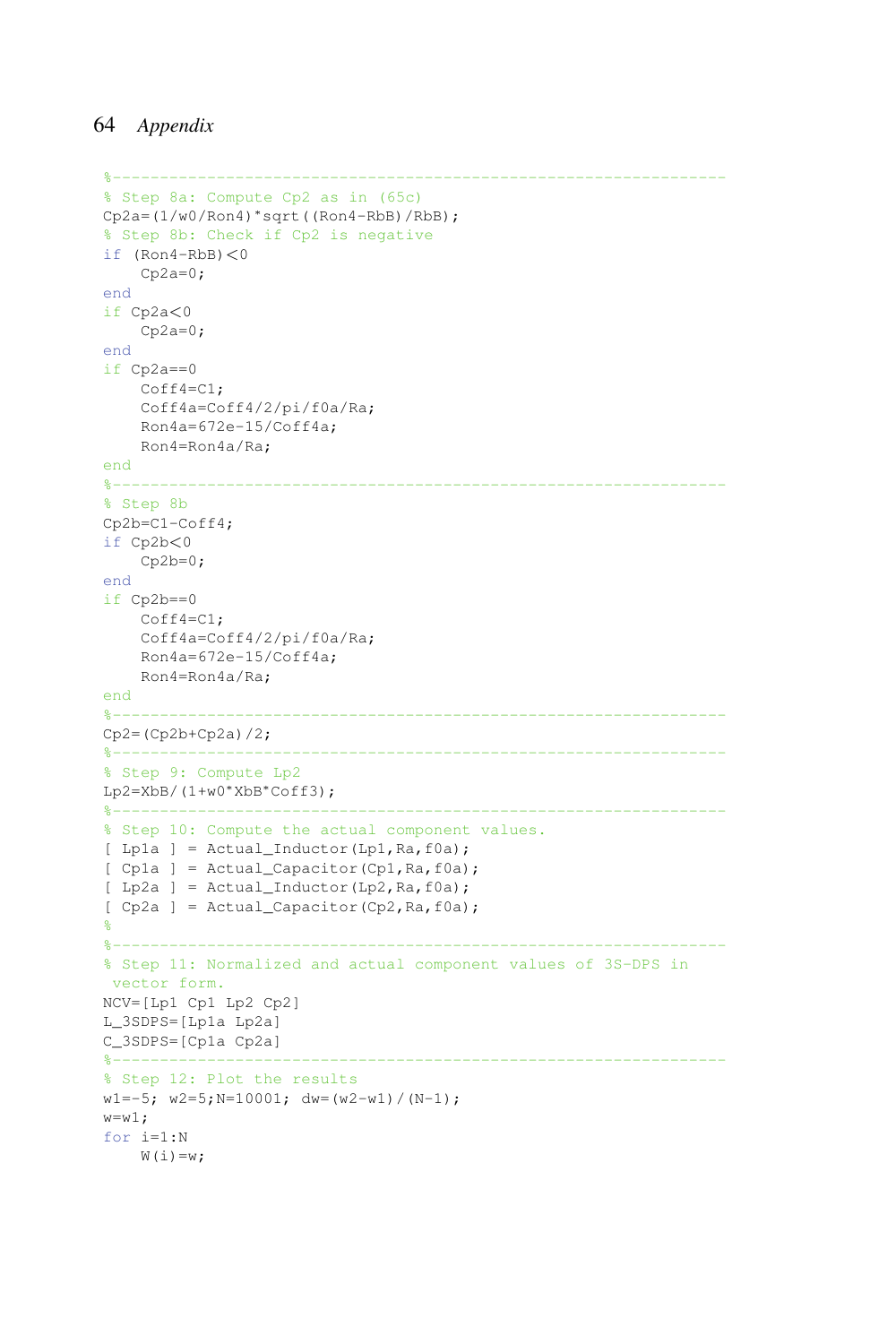```
[ FI21A, GainA, VSWRA ] = SSS DPS State A(w,Ron2,Ron3,Lp1,Lp2,Cp1,Cp2,
   Coff1,Coff4);
 [ FI21B,GainB,VSWRB ] = SSS_DPS_State_B(w,Ron1,Ron4,Lp1,Lp2,Cp1,Cp2,
    Coff2,Coff3);
Phase_A(i)=FI21A;
Phase B(i) = FI21B;GainA dB(i)=GainA;
GainB_dB(i)=GainB;
Phase Shift(i)=FI21B-FI21A;
w=w+dw:
end
Plot_3S_DPS(W,Phase_A,Phase_B,Phase_Shift,GainA_dB,GainB_dB)
 %-----------------------------------------------------------------
Program List 9.19. Main SSS DPS Example7C.m
 % Main_SSS_DPS_Example7C.m
 % This program generates the component values of a 3S-DPS employing
    th\alpha% lossy switches for Example 7. Therefore, effect of the lossy
    switches is
 % minimized on the computations.
 % This program is developed by BS Yarman, on April 12, 2018, Vanikoy,
 % Istanbul.
 % Algorithm 4 to design 3S-DPS with arbitrary selection of
% State-B Phase at w0 is designated by TetaB=FI21B(w0)>0 which is
   positive
% in degree
 % Inputs:
 % w0: Normalized angular frequency,
% TetaA=FI21A(w0)>0: Phase of State-A at w=w0,in degree
 % TetaB=FI21B(w0)>0: Phase of State-B at w=w0,in degree
 % C_off1a: Off-Mode Actual Capacitor of Switch 1 (S1),
 % C_off2a: Off-Mode Actual Capacitor of Switch 2 (S2),
 % C_off4a: Off-Mode Actual Capacitor of Switch 4 (S4),
 % Ra=100 ohm: Actual Normalization Resistor
 % Algorithm-4 to design 3S-DPS with arbitrary selection of State-B
   Phase
 % FI21B(w0)=TetaB>0
 % -----------------------------------------------------------------
clc, clear, close all
 % -----------------------------------------------------------------
TetaB=-10
TetaA=55f0a=8e9w(0=1).
 \mathbf{Q}% Note: In this program KFLAG=-1 results in good design. In other
    words,
 % XaB is negative. gammaB=tand(TetaB)>0
KFT.AG=+1Cofflag=25e-15;Coff2a=90e-15;
```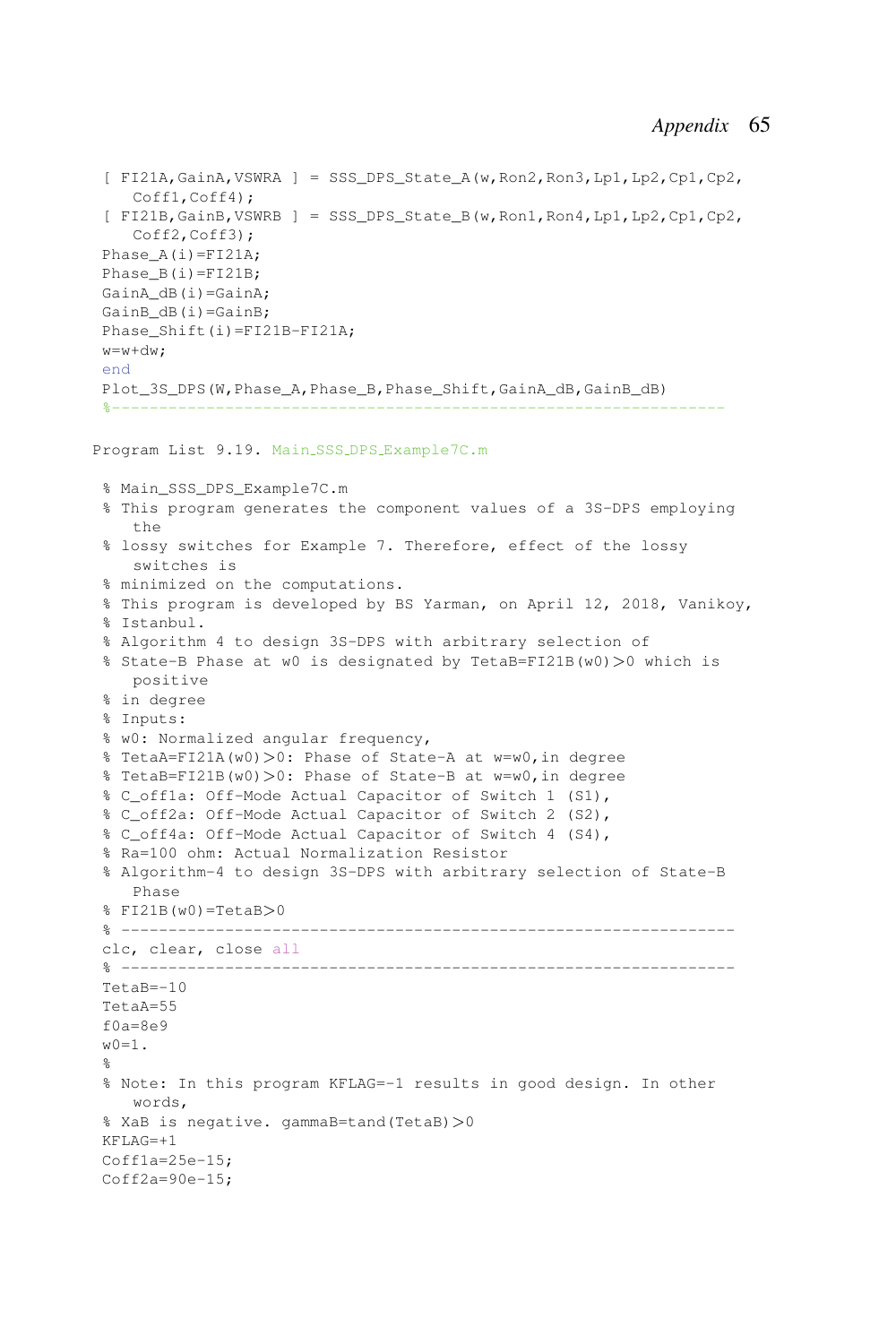```
Coff3a=90e-15;Coff4a=90e-15;Ra=100;
% -----------------------------------------------------------------
% Computational Steps:
% Step-1: Normalized the actual capacitances
wa=2∗pi∗f0a;
Coff1=wa∗Ra∗Coff1a;
Coff2=wa∗Ra∗Coff2a;
Coff3=wa∗Ra∗Coff3a;
Coff4=wa∗Ra∗Coff4a;
% -----------------------------------------------------------------
% Step-2a: Compute the actual ON-State channel resistors and
% their normalized values
Ron1a=672e-15/Coff1a;
Ron2a=672e-15/Coff2a;
Ron3a=672e-15/Coff3a;
Ron4a=672e-15/Coff4a;
% Step 2b: Normalized on-channel resistors
Ron1=Ron1a/Ra;
Ron2=Ron2a/Ra;
Ron3=Ron3a/Ra;
Ron4=Ron4a/Ra;
% -----------------------------------------------------------------
% Step-3: Design of Reference State-A using Lagging Section
         (L1 and C1).
% Compute the major design parameters: muA,L1,C1 and Lp1 as follows.
muA=tand(TetaA/2);
L1=muA/w0;C1 = L1;Lp1=L1/(1+w0*w0*L1*Coff1);% -----------------------------------------------------------------
% Step-4: Compute RaB and beta as follows.
RaBD=Ron1∗Ron1+w0∗w0∗Lp1∗Lp1;
RaB=(w0∗w0∗Ron1∗Lp1∗Lp1)/RaBD;
beta=(w0∗Ron1∗Ron1∗Lp1)/RaBD;
% -----------------------------------------------------------------
% Step-5: Solve equation (9.61)to determine XaB
% Note that TetaB=FI21B(w0)
% Step 5a: Compute gammaB
gammaB=tand(TetaB);
% It should be noted that tand(FI21)=tand[FI21(+/-)180)]. Therefore,
   solution
% Xab may yield either FI21B or FI21B (+/-)180.
% gammaB=abs(gammaB);
% Step 5b: Discriminant
Discriminant=1-gammaB∗gammaB∗(RaB∗RaB-1);
% Step 5c: Compute XaB1
XaB1=(1+sqrt(Discriminant))/(gammaB);
% Step 5d: Compute Xab2
XaB2=(1-sqrt(Discriminant))/(gammaB);
% -----------------------------------------------------------------
% Step 5e: Select negative XaB<0
```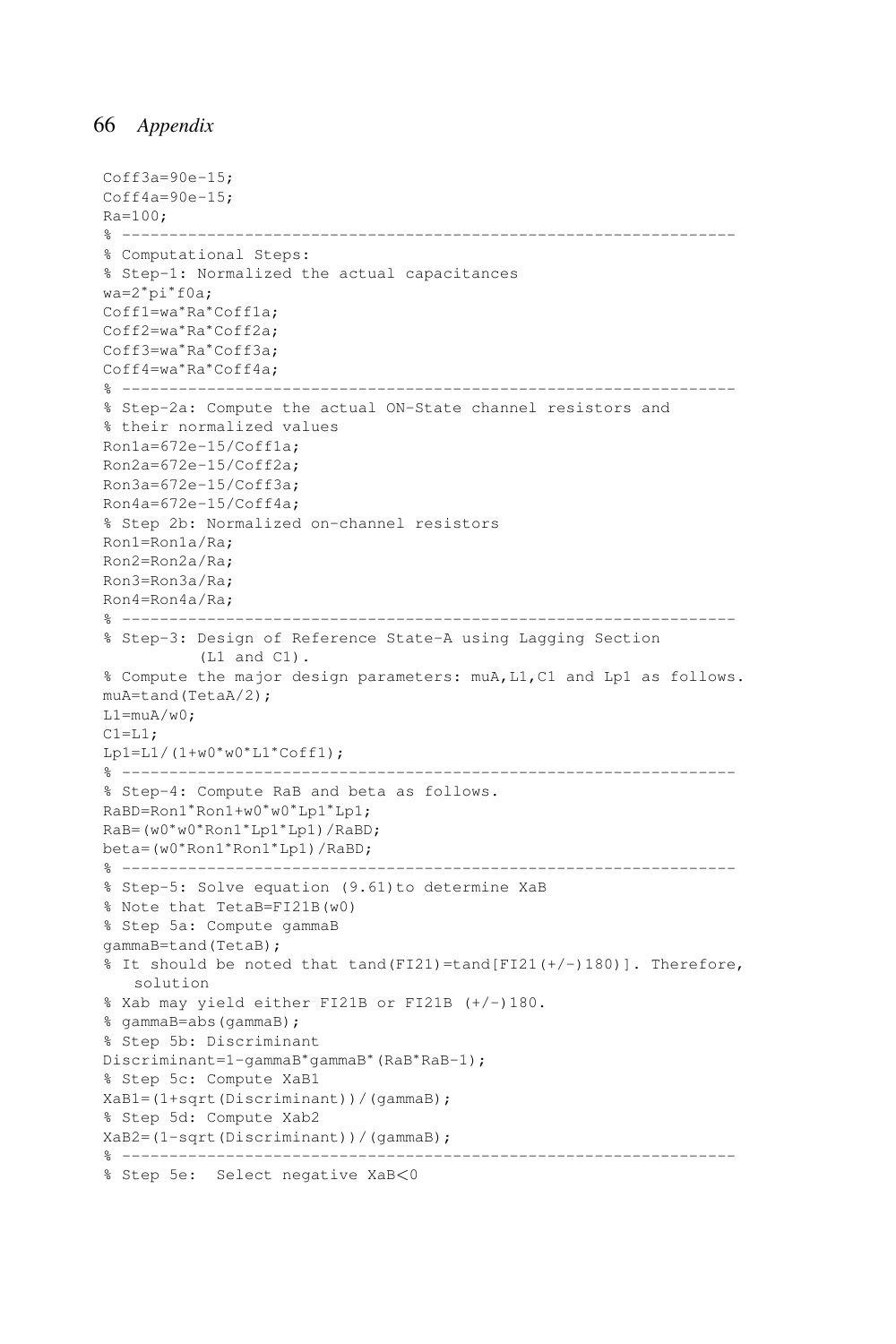```
if KFLAG==-1
if XaB1<0;XaB=XaB1;end
if XaB2<0;XaB=XaB2;end
end
% -----------------------------------------------------------------
% Computations with positive XaB>0
if KFLAG==+1
if XaB1>0;XaB=XaB1;end
ifxsxs XaB2>0;XaB=XaB2;end
end
% -----------------------------------------------------------------
% Step-6: Compute Cp1 as in (9.63)
Cp1=1/w0/(beta-XaB)-Coff2
if Cp1<0; Cp1=0;
C2=Coff2;end
% Design Switch 2:
if Cp1==0
Coff2a=Coff2/2/pi/f0a/Ra;
Ron2a=672e-15/Coff2a;
Ron2=Ron2a/Ra;
end
% -----------------------------------------------------------------
% Step 7: Compute RbB and XbB as in (9.64)
DenRaB=RaB∗RaB+XaB∗XaB;
% Step 7a: Compute RbB
RbB=RaB/DenRaB;
% Step 7b: Compute XbB
XbB1=-XaB/DenRaB
XbB2=-1/XaB
XbB=input('Enter XbB=')
% -----------------------------------------------------------------
% Step 8a: Compute Cp2 as in (9.65c)
Cp2_I=(1/w0/Ron4)∗sqrt((Ron4-RbB)/RbB)
% Step 8b: Check if Cp2 is negative
if (Ron4-RbB)<0;Cp2_I=0;end
if Cp2_I<0;Cp2_I=0;end
% -----------------------------------------------------------------
% Step 8b
Cp2_II=C1-Coff4
if
Cp2_II<0;Cp2_II=0;end
% if Cp2b==0
% Coff4=C1;
% Coff4a=Coff4/2/pi/f0a/Ra;
% Ron4a=672e-15/Coff4a;
% Ron4=Ron4a/Ra;
% end
% -----------------------------------------------------------------
Cp2=input('Enter Cp2=')
if Cp2==0
    Coff4=C1;
    Coff4a=Coff4/2/pi/f0a/Ra;
    Ron4a=672e-15/Coff4a;
```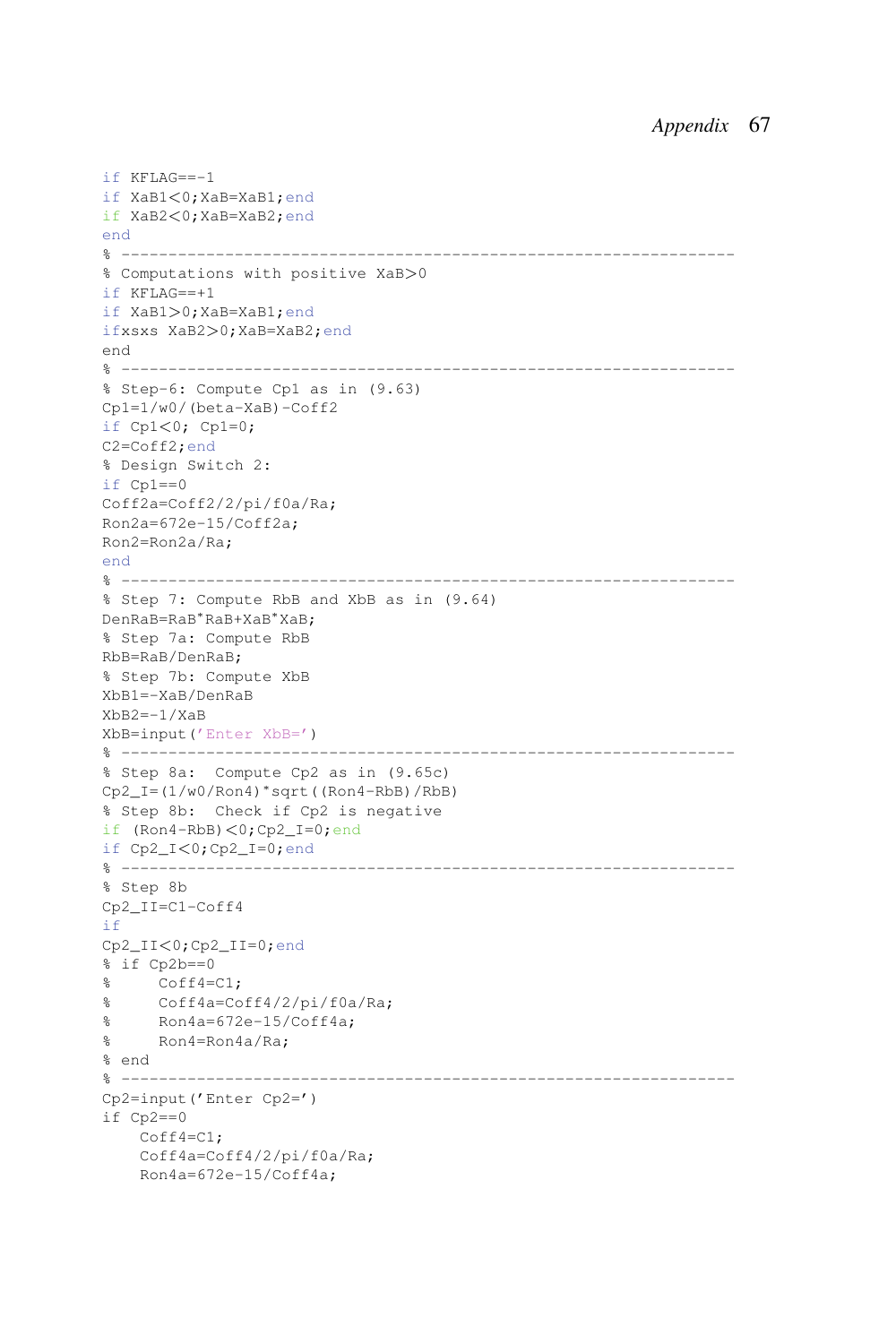```
Ron4=Ron4a/Ra;
 end
 % -----------------------------------------------------------------
 % Step 9: Compute Lp2
Lp2=XbB/(1+w0∗XbB∗Coff3);
                               % -----------------------------------------------------------------
 % Step 10: Compute the actual component values.
 [ Lp1a ] = Actual_Inductor(Lp1, Ra, f0a);
 [ Cp1a ] = Actual_Capacitor(Cp1,Ra,f0a);[ Lp2a ] = Actual_Inductor(Lp2, Ra, f0a);
 [ Cp2a ] = Actual_Capacitor(Cp2,Ra,f0a);%
 % -----------------------------------------------------------------
 % Step 11: Normalized and actual component values of 3S-DPS in vector
   form.
NCV=[Lp1 Cp1 Lp2 Cp2]
 L_3SDPS=[Lp1a Lp2a]
C_3SDPS=[Cp1a Cp2a]
 % -----------------------------------------------------------------
 % Step 12: Plot the results
 w1=0; w2=2; N=10001; dw=(w2-w1)/(N-1);
 w=x_1 1 \cdotfor i=1:N
    W(i) = w;[ FI21A, GainA, VSWRA ] = SSS DPS State A(w, Ron2, Ron3, Lp1, Lp2, Cp1, Cp2,
    Coff1,Coff4);
 [ FI21B,GainB,VSWRB ] = SSS_DPS_State_B(w,Ron1,Ron4,Lp1,Lp2,Cp1,Cp2,
    Coff2, Coff3);
 Phase_A(i)=FI21A;
 Phase B(i) = FI21B;GainA dB(i)=GainA;
 GainB_dB(i)=GainB;
Phase Shift(i)=FI21B-FI21A;
 w = w + dw:
end
Plot_3S_DPS(W, Phase_A, Phase_B, Phase_Shift, GainA_dB, GainB_dB)
 % -----------------------------------------------------------------
Program List 9.20. Main SSS DPS Example8.m
 % Main_SSS_DPS_Example8.m
 % This program is written by BS Yarman on April 28, 2018
 % Vanikoy, Istanbul
 clc,close all
 % Inputs:
 Ra=100; % Actual Normalization Resistor (ANR)
 f0a=8e9, % Actual Center Frequency (ACF) in Hertz.
 w0=1.0, % Normalized Angular Center Frequency (NACF)
 % -------------------------------------------------------
 Coff1a=25e-15, % Actual OFF-MODE Capacitor of S1 in Farad
 Coff2a=90e-15, % Actual OFF-MODE Capacitor of S2 in Farad
 Coff3a=90e-15, % Actual OFF-MODE Capacitor of S3 in Farad
```

```
Coff4a=90e-15, % Actual OFF-MODE Capacitor of S4 in Farad
```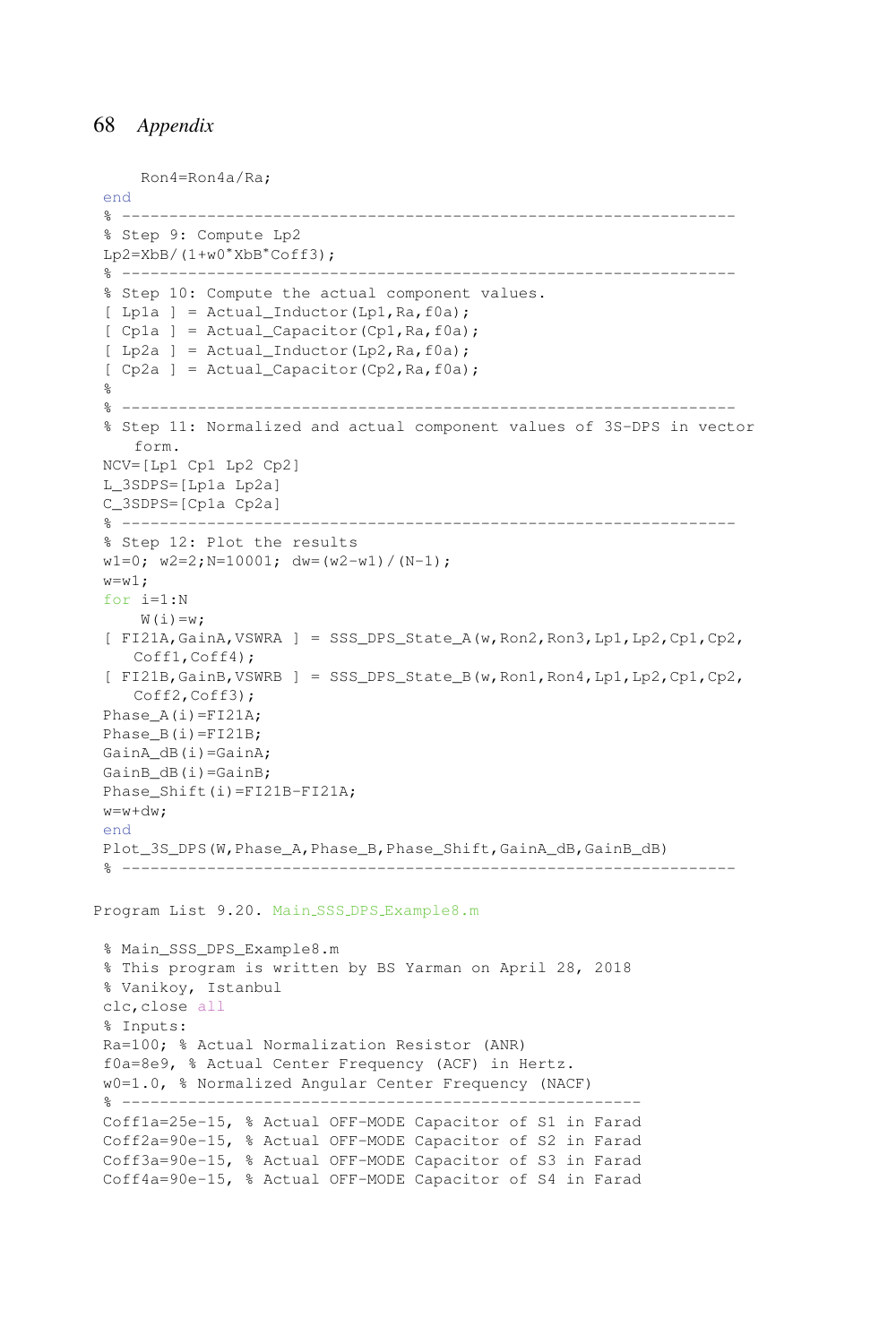```
% -------------------------------------------------------
TetaA=55, % Phase of State-A: FI21A=-TetaA
TetaB=10, % Phase of State-B: FI21B=-TetaB
% Del_Teta=FI21B-FI21A=-35-(-55)=-35+80
% -----------------------------------------------------------------
% Step 1: Compute muA and muB:
muA=tand(TetaA/2)
muB=tand(TetaB/2)
% -----------------------------------------------------------------
% Step 2: Compute the normalized value of Coff1 and Ron1
% ----------------------------------
Coff1=2∗pi∗f0a∗Ra∗Coff1a
Ron1a=672e-15/Coff1a, Ron1=Ron1a/Ra
% ----------------------------------
Coff2=2∗pi∗f0a∗Ra∗Coff2a
Ron2a=672e-15/Coff2a, Ron2=Ron2a/Ra
% -----------------------------------
Coff3=2∗pi∗f0a∗Ra∗Coff3a
Ron3a=672e-15/Coff1a, Ron3=Ron3a/Ra
% -----------------------------------
Coff4=2∗pi∗f0a∗Ra∗Coff4a
Ron4a=672e-15/Coff4a, Ron4=Ron4a/Ra
% -----------------------------------
% Step 3: Compute Lp1
Lp1=muA/(1+w0∗w0∗muA∗Coff1)
% Step 4: Compute eta=w0∗Ron1∗Ron1∗Lp1/(Ron1∗Ron1+Lp1∗Lp1)
eta=w0∗Ron1∗Ron1∗Lp1/(Ron1∗Ron1+Lp1∗Lp1)
% Step 5: Check if eta>muB
if eta>muB
    attention='Design Parameters are GOOD'
end
    if eta<muB
    attention='Design Parameters are NO GOOD. Go back to Input-step
    and reduce coff1a or increase w0'
    end
if eta>muB
% Step 6: Compute the imaginary part X_bB of the cross-arm impedance
   Z bB as in (9.66q)% and compute the imaginary part X_aB of the series-arm impedance
   Z aB as in (9.66k).
XbB=-1/muB
XaB=-1/XbB
% Step 7: Compute the cross-arm inductor Lp2 as in (9.66i)and series-
   arm
% capacitors Cp1:
% Step 7a: Cross-Arm Inductors Lp2:
Lp2=XbB/(1+w0∗XbB∗Coff3)
% Check if Lp2 is positive. If not re-design S3
if Lp2<0
    Coff3_max=1/w0/abs(XbB)
    Coff3=input('Re-Design S3 Coff3=')
    Coff3a=Coff3/2/pi/f0a/Ra
```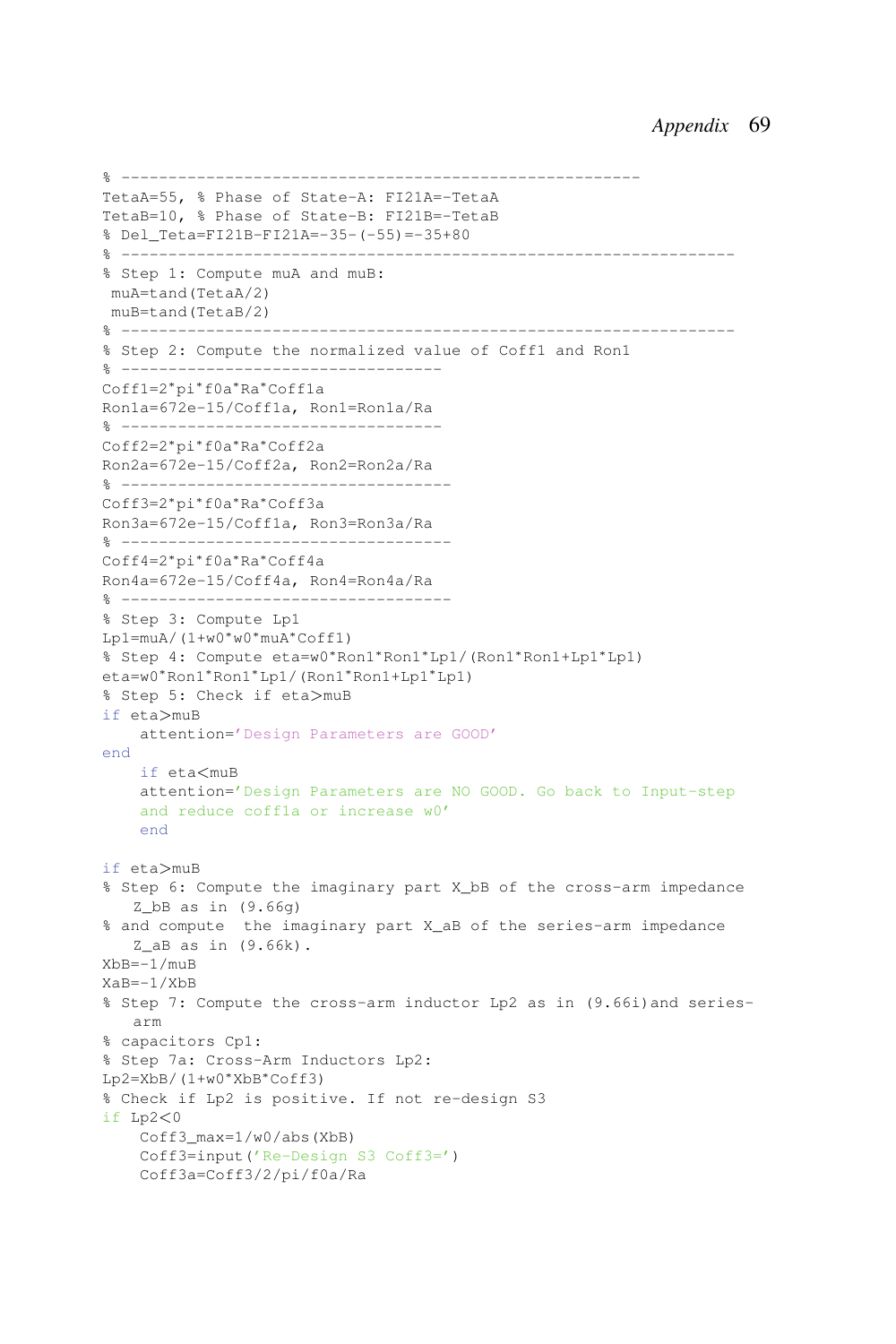```
Ron3a=672e-15/Coff3a
   Ron3=Ron3a/Ra
end
% Step 7b: Compute Series-Arm capacitors Cp1:
Cp1=1/w0/(eta-muB)-Coff2
% Check if Cp1 is positive. If not Set Cp1=0 and re-design S2
if Cp1<0Cp1=0Cp1a=0Attention='Cp1 is negative. Therefore S2 is re-designed
   Coff2=1/w0/(eta-XaB)'
   Coff2=1/w0/(eta-XaB)
   Coff2a=Coff2/2/pi/f0a/Ra
   Ron2a=672e-15/Coff2a
   Ron2=Ron2a/Ra
end
% Step 8: Compute the realizable value of the cross-arm capacitor Cp2
Cp2=muA-Coff4
if Cp2<0
   Cp2=0Cp2a=0Attention='Cp2 is negative. Therefore S4 is re-designed Coff4=muA'
    Coff4_max=muA
   Coff4=input('Enter new normalized value for Coff4=')
    Coff4a=Coff4/2/pi/f0a/Ra
Ron4a=672e-15/Coff4a, Ron4=Ron4a/Ra
end
% -----------------------------------------------------------------
% Step 9: Electric Performance Analysis
w1=0; w2=2; N=10001; dw=(w2-w1)/(N-1);
w = w1;
for i=1:N
   W(i) = w;Fa(i)=w*foa;[ FI21A,GainA,VSWRA ] = SSS_DPS_State_A(w,Ron2,Ron3,Lp1,Lp2,Cp1,Cp2,
   Coff1,Coff4);
[ FI21B,GainB,VSWRB ] = SSS_DPS_State_B(w,Ron1,Ron4,Lp1,Lp2,Cp1,Cp2,
   Coff2, Coff3);
Phase A(i) = FI21A;Phase_B(i)=FI21B;
GainA dB(i)=GainA;
GainB_dB(i)=GainB;
Phase_Shift(i)=FI21B-FI21A;
w=w+dw;
end
% -----------------------------------------------------------------
Plot 3S DPS(W, Phase A, Phase B, Phase Shift, GainA dB, GainB dB)
figure
plot(Fa,Phase_Shift)
title('DEL-FI=45 at F=8 GHz')
xlabel('Actual Frequencies')
ylabel('Phase-Shift=FI21B-FI21A')
legend('Del-FI=45 Degree')
```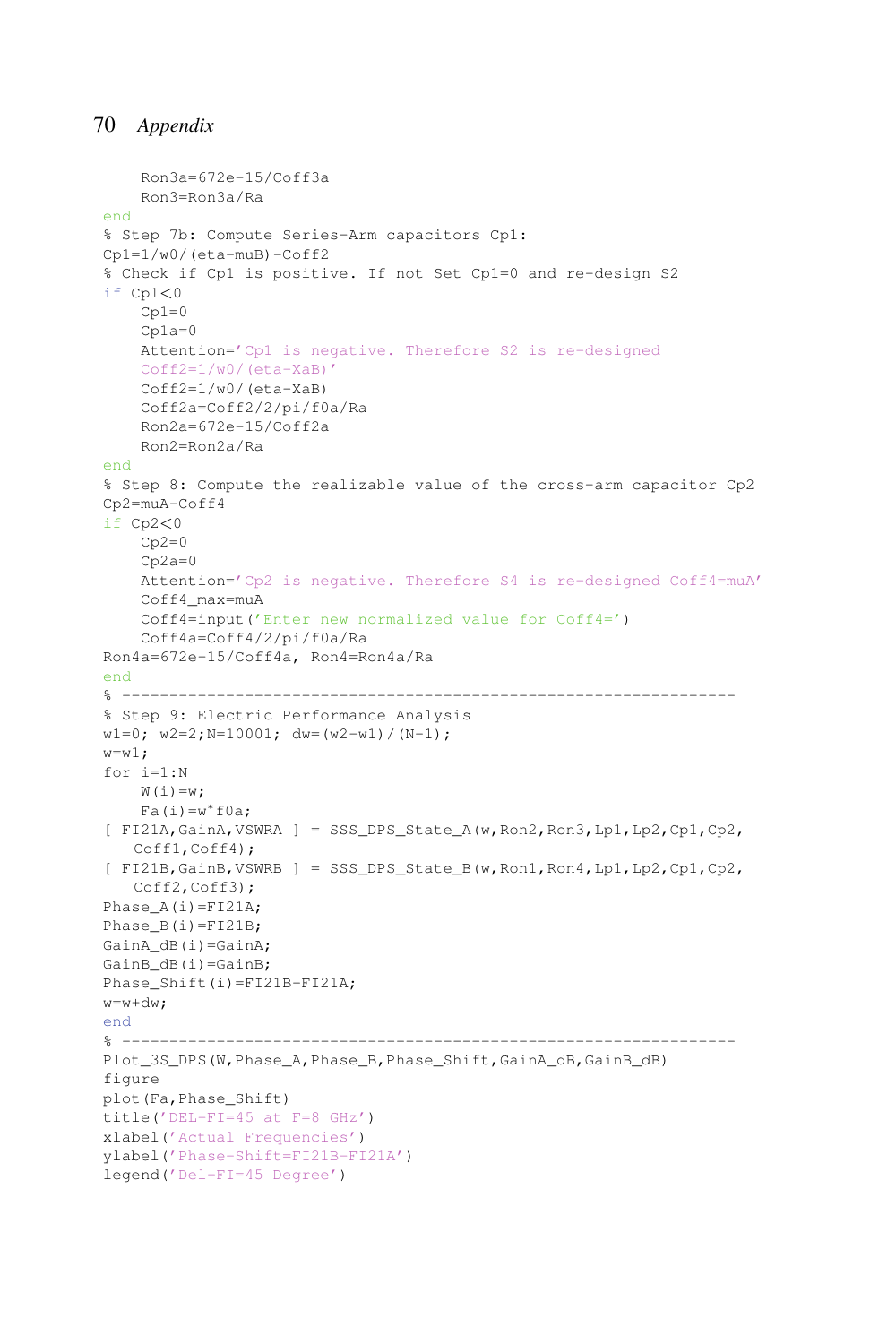```
% -----------------------------------------------------------------
figure
plot(Fa,GainB_dB,Fa,GainA_dB)
title('DEL-FI=45 at F=8 GHz')
legend('GainB','GainA')
xlabel('Actual Frequencies')
ylabel('GainB and GainA')
% -----------------------------------------------------------------
NCV=[Lp1 Cp1 Lp2 Cp2]
[ Lp1a ] = Actual_Inductor(Lp1, Ra, f0a);
[ Cp1a ] = Actual_Capacitor(Cp1, Ra, f0a);
[ Lp2a ] = Actual_Inductor(Lp2, Ra, f0a);
[ Cp2a ] = Actual_Capacitor(Cp2,Ra,f0a);L_3SDPS=[Lp1a Lp2a]
C_3SDPS=[Cp1a Cp2a]
                      % -----------------------------------------------------------------
end
% -----------------------------------------------------------------
```
# **Appendix 10: Program Lists for Chapter 10**

```
Program List 10.1. Main Example 10.1.m
% Main Program: Main_Example_10_1.m
% March 5, 2019
% Developed by BS Yarman, Vanikoy, Istanbul
% This program evaluates the lossy performance of a Highpass T-Section
DPS
% for a specified actual center frequency f0 in Hz.
%---------------------------------------------------------------------
clc; close all
% Inputs:
Teta_A=input('Design of 360 Degree T Section DPS. Enter Phase of
State-A (Lowpass-T): Teta-A in Degree=')
Teta_B=input('Design of 360 Degree T Section DPS. Enter Phase of
    State-B(Highpass-T): Teta-B in Degree=')
% Inputs
f0a=input('Enter the actual center frequency in Hz f0a =')
w0=input('At f0a, enter the normalized angular frequency w0 =')
R=input ('Enter the normaliziation Resistor R =')
%--------------------------------------------------------------------
% Compute the normalized element values of T-360 Degree-DPS
LL=tand(abs(TetaA)/2)/w0;
CL=(2*LL)/(1+w0*w0*LL*LL);%----------------------------------------------------------------------
%Ideal Highpass T-Section: See Equations (10.2a) and (10.2b)
CH=tand(90-Teta_B/2)/w0;
LH = (1+w0*w0*CH*CH)/2/CH/w0/w0;
```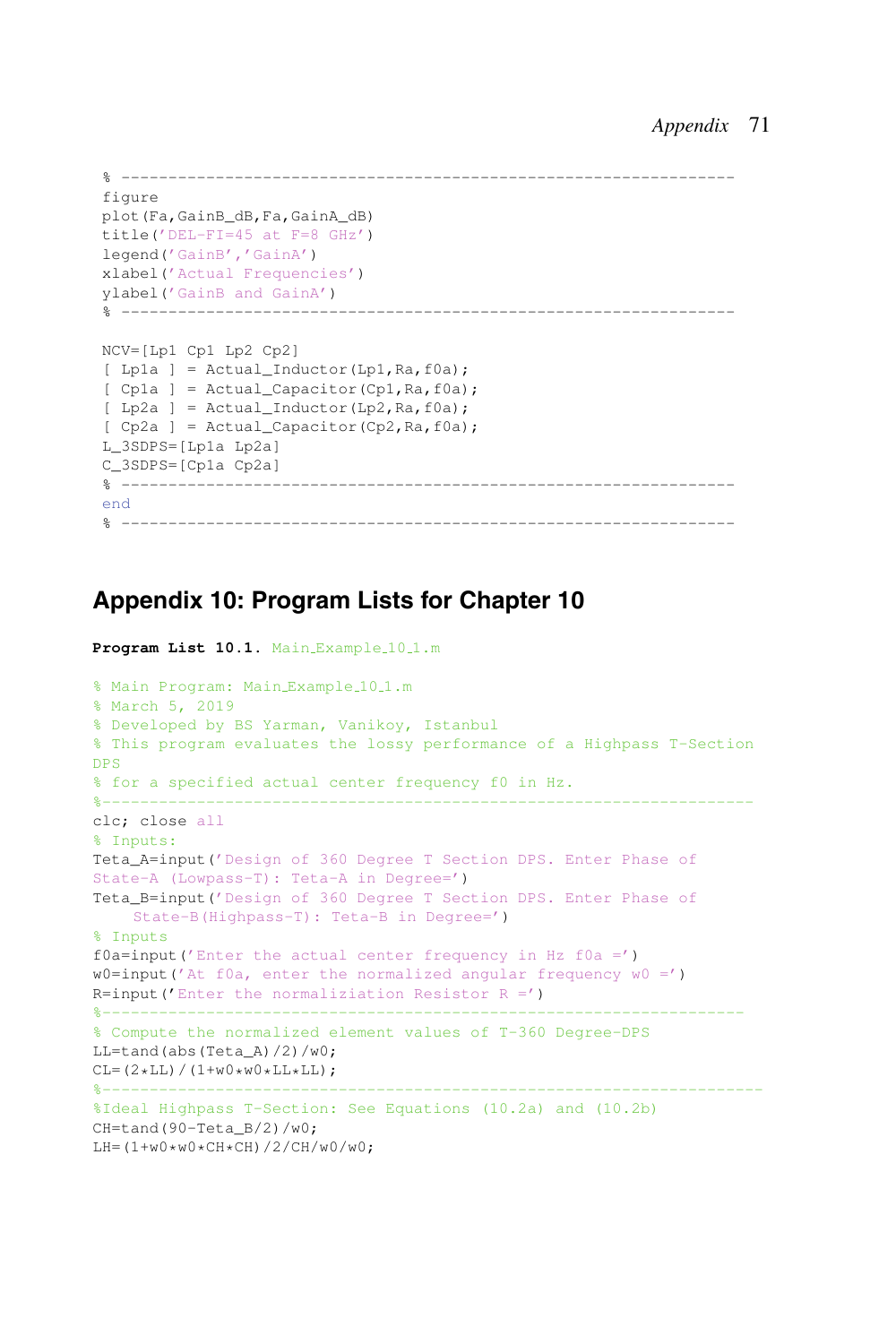```
[CD1, L1, LA, CA, CT, CAa, LAa, CD1a, L1a, CTa] = T360 DPS(Teta A, Teta B, f0a
    ,w0,R);
%----------------------------------------------------------------------
j=sqrt(-1);w=0; N=2000; w1=0; w2=5; DW= (w2-w1) /N;
FRI(1:(N+1))=zeros;
WA(1:(N+1))=zeros;DEL_FI21(1:N+1)=zeros;
for i=1:N+1
WA(i)=w;& - - - - - - - -% State A:
% ----------------
za=j*w*L1;
ya=ikw*CA+1/j/w/LA;[ S11a, S21a, RO11a, F11a, RO21a, F21a ] = S_{\text{Par}} T_{\text{Section}} (za, ya);
    F21A(i)=F21a;RO21A(i)=20*log10(RO21a);F11A(i)=F11a;RO11A(i)=20*log10(RO11a);% ------------------
% State-B
% ------------------
zb=j*w*L1+1/j/w/CD1;
yb=j*w*CT+1/j/w/LA;[ S11b,S21b,RO11b,F11b,RO21b,F21b ] = S_Par_T_Section (zb,yb);
   F21B(i)=F21b;
  RO21B(i)=20*log10(RO21b);
  F11B(i)=F11b;RO11B(i)=20*log10(RO11b);% --------------------------------------------------------------------
 DEL_FI21(i)=F21B(i)-F21A(i);
     w=w+DW;end
% -------------------------------------------------------------------
Plot_State_AB_T360_DPS(WA,F21A,RO21A, F11A,RO11A,F21B,RO21B, F11B,RO11B
    ,DEL_FI21)
Program List 10.2. Main Example 10.2.m
% Main Program: Main_Example_10_2.m
% March 3, 2019
% Developed by BS Yarman, Vanikoy, Istanbul
% This program evaluates the lossy performance of a Highpass T-Section
DPS
% for a specified actual center frequency f0 in Hz.
% ---------------------------------------------------------------------
clc; close all
% Inputs:
Teta_A=input('Design of 360 Degree T Section DPS. Enter Phase of
State-A(Lowpass-T): Teta-A in Degree=')
Teta_B=input('Design of 360 Degree T Section DPS. Enter Phase of
State-B(Highpass-T): Teta-B in Degree=')
```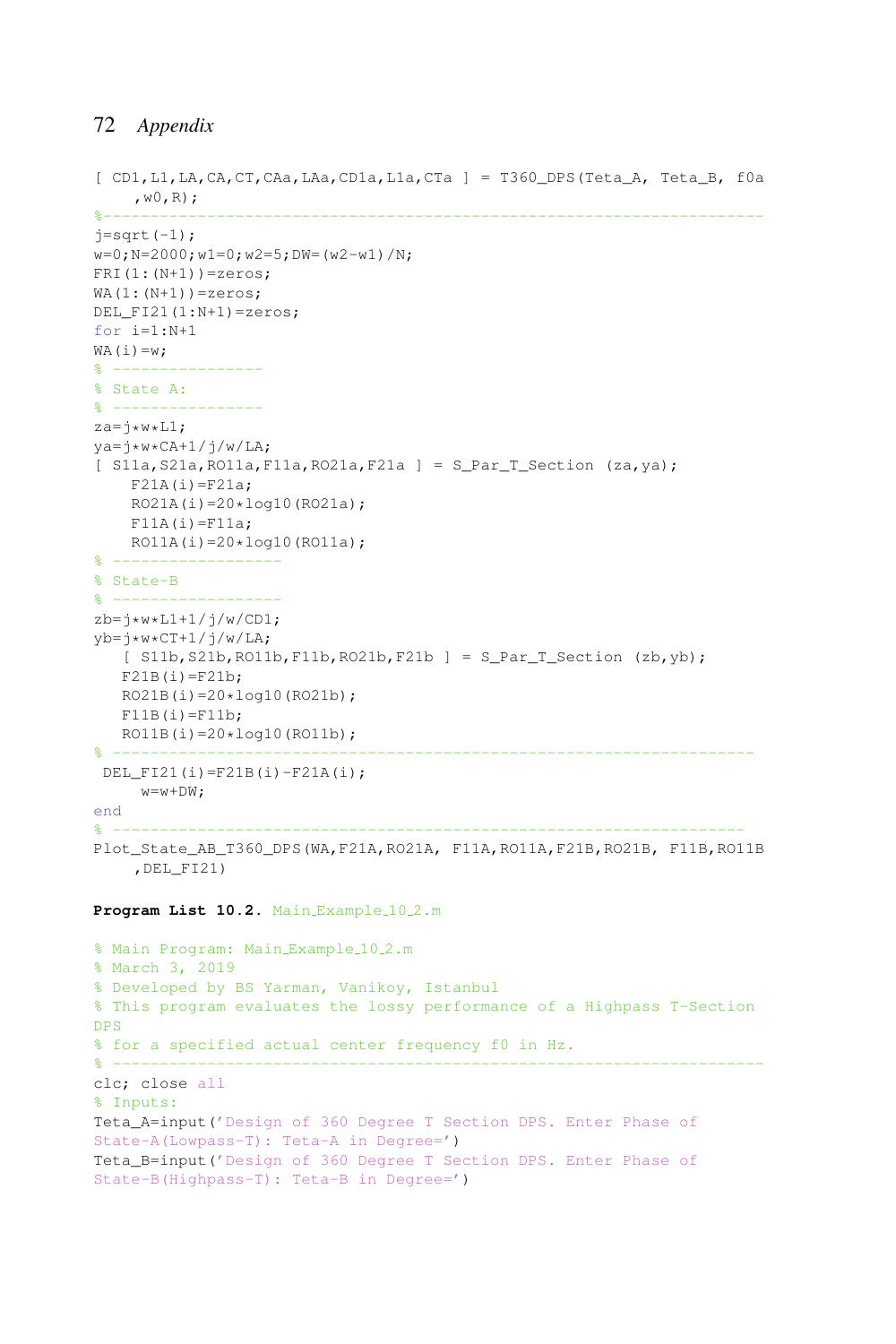```
% Inputs
f0a=input('Enter the actual center frequency in Hz f0a =')
w0=input('At f0a, enter the normalized angular frequency w0 = ')
R=input ('Enter the normaliziation Resistor R =')
% ---------------------------------------------------------------------
% Compute the normalized element values of T-360 Degree-DPS
[CD1, L1, LA, CA, CT, CAa, LAa, CD1a, L1a, CTa] = T360 DPS(Teta A, Teta B, f0a
    ,w0,R)
% ---------------------------------------------------------------------
% ASSUMPTION 1:
% It is assumed that the series loss Ron of a forward biased diode is
% equal to the on channel resistor of an CMOS Switch
% [see Equation (6.1) of Chapter 6].
[ RF1,rf1 ] =Channel_Resistance_of_a_CMOS(CD1,R,f0a);
% ASSUMPTION 2:
% Reverse biased resistive loss of a diode is the "Percent RVS" amount
\alphaf
% its reverse baised impedance at w0
CrDel_D=100;
rr1=1/w0/CD1/CrDel_D;
CD2=CD1;
[ RF2,rf2 ] =Channel_Resistance_of_a_CMOS(CD2,R,f0a);
rr2=1/w0/CD2/CrDel_D;
%
% ---------------------------------------------------------------------
% Loss Computations for both State-A and State-B:
% Assumption 3: Loss of an inductor is Percent L amount of its impedance
% value at w0.
% Assumption 4: Connectivity loss of an inductor is "Percent S"
amount of
% its impedance value at w0.
% Assumption 5: Conductive loss of a Capacitor is "Percent C" amount
of its
% admittance value at w0.
CrDel S=100:
CrDEL_L=10;
CrDel_C=100;
% ---------------------------------------------------------------------
% Resistive loss of the series arms in State-A:
rL1=w0*L1/CrDEL_L;
rLA=w0*LA/CrDEL_L;
rs=w0*L1/CrDel_S;
ra=rf1;
% ---------------------------------------------------------------------
% Conductive loss of the Shunt arm in State-A:
GCA=w0*CA/CrDel_C;
% GCA=0;GA=0;
GA=GCA+rLA/(rLA*rLA+w0*w0*LA*LA);
% ---------------------------------------------------------------------
% Resistive loss of the series arms in State-B:
rb=rr1;
% ---------------------------------------------------------------------
% Conductive loss of the Shunt arm in State-B:
```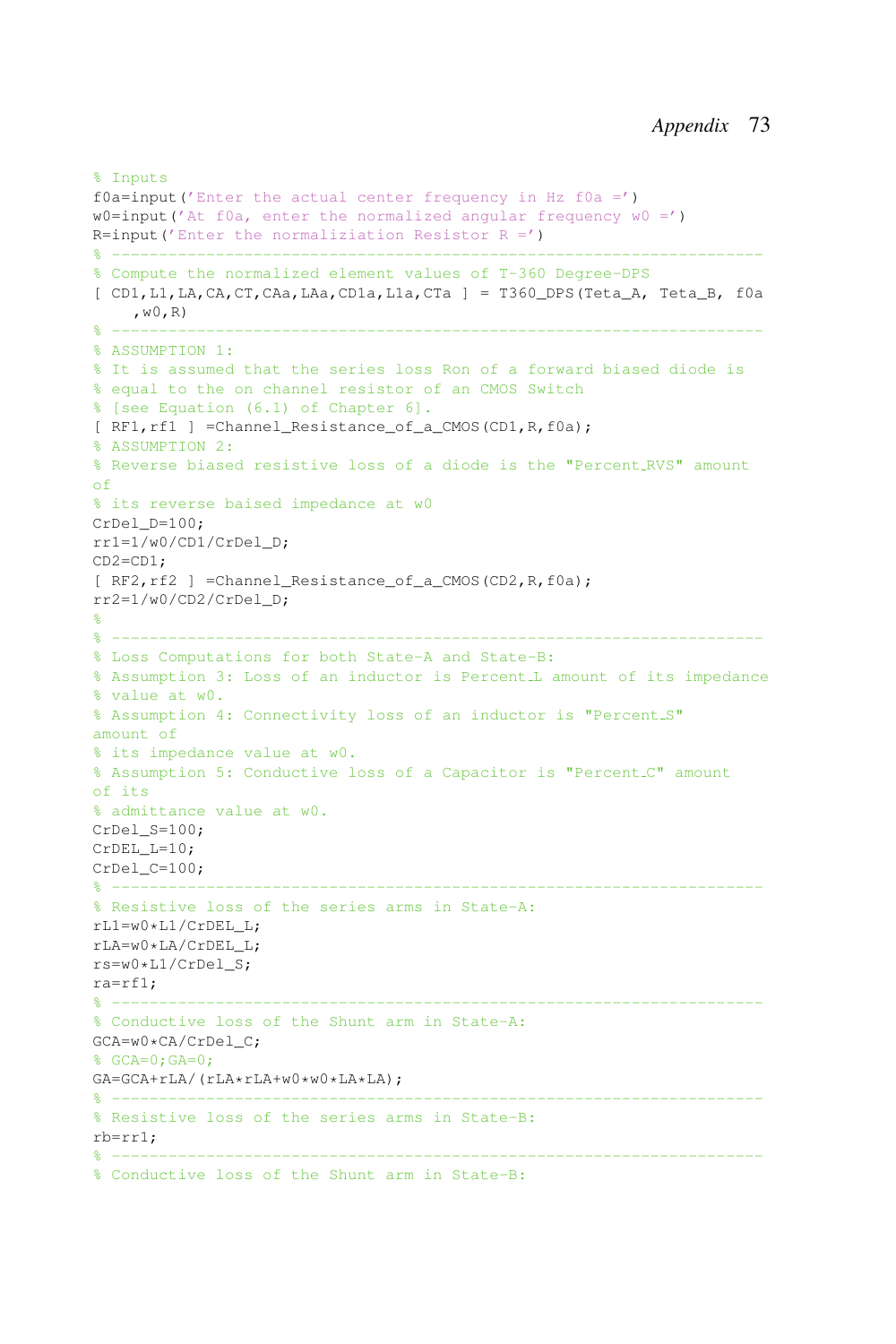```
% ---------------------------------------------------------------------
GB = GCA + rLA / (rLA * rLA + w0 * w0 * LA * LA) + (w0 * w0 * r r2 * CT * CT) / (1 + w0 * w0 * r r2 * cr2 * CT * C')CT):
% ---------------------------------------------------------------------
j=sqrt(-1);w=0; N=2000; w1=0; w2=2; DW=(w2-w1)/N;
FRI(1:(N+1))=zeros;
WA(1:(N+1))=zeros;DEL FI21(1:N+1)=zeros;
for i=1:N+1
   WA(i)=w;% ----------------
% State A:
% -----------
%za=ra+\rightarroww\starL1;
za=ra+j*w*L1;
\sqrt[8]{a} = G A + i * w * CA + 1 / i / w / L A;ya=GA+j*w*(CA/(1+w*w*rf2*rf2*CA*CA)-LA/(rLA*rLA+w*w*LA*LA));
[ S11a, S21a, RO11a, F11a, RO21a, F21a ] = S_{\text{Par}} T_{\text{Section}} (za, ya);
    F21A(i)=F21a;RO21A(i)=20*log10(RO21a);F11A(i)=F11a;RO11A(i)=20*log10(RO11a);
% ------------------
% State-B
zb=rb+j*w*L1+1/j/w/CD1;
yb=GB+j*w*(CT/(1+w*w*rr2*rr2*CT*CT)-LA/(rLA*rLA+w*w*LA*LA));
[ S11b, S21b, RO11b, F11b, RO21b, F21b ] = S_{\text{par\_T\_Section}} (zb, yb);
    F21B(i)=F21b;RO21B(i)=20*log10(RO21b);
    F11B(i)=F11b;RO11B(i)=20*log10(RO11b);
% ---------------------------------------------------------------------
DEL_FI21(i)=F21B(i)-F21A(i);
    w= w+DW:end
% ---------------------------------------------------------------------
Plot_State_AB_T360_DPS(WA,F21A,RO21A, F11A,RO11A,F21B,RO21B, F11B,RO11B
   ,DEL_FI21)
% ---------------------------------------------------------------------
ra_actual=ra*R
rb_actual=rb*R
% ---------------------------------------------------------------------
GA_actual=GA/R; RA_actual=1/GA_actual
GB_actual=GB/R; RB_actual=1/GB_actual
```
### **Program List 10.3.** Function T360\_DPS

```
function [ CD1,L1,LA,CA,CT,CAa,LAa,CD1a,L1a,CTa ] = T360_DPS(Teta_A,
    Teta_B, f0a,w0,R)
% This function generates the element values of an ideal 360 degree
Simple
% T-Section based Digital Phase Shifter
```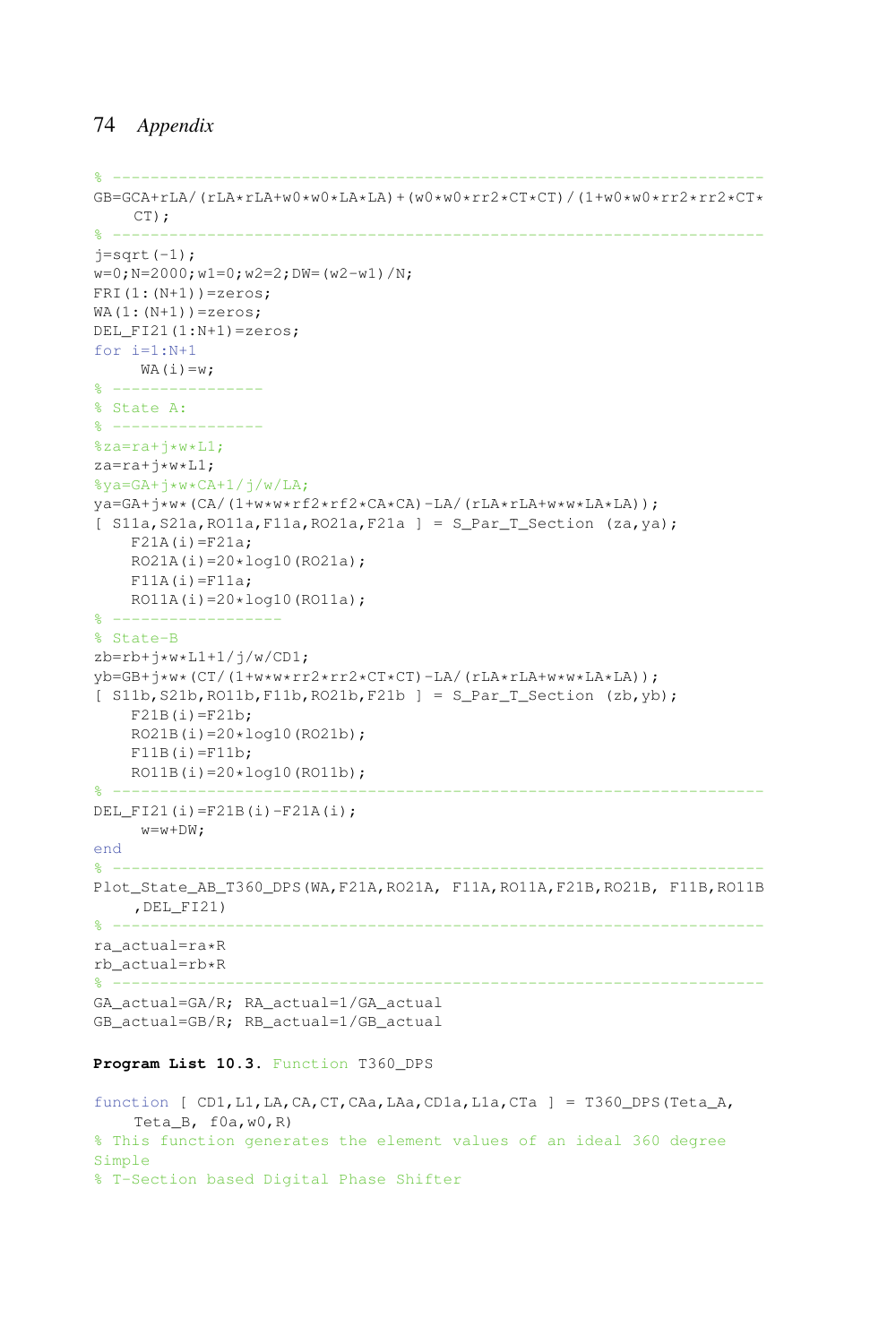```
% Inputs:
% Teta A: Desired phase shift of the Lowpass Based T-Section DPS
% Teta B: Desired phase shift of the Highpass Based T-Section DPS
% f0a: Actual centre frequency
% w0: Normalized angular frequency. It is selected as w0=1
% R: Port normalization number. It is usually, selected as R=50 ohms
% Outputs:
% CD1: Reverse Biased diode capacitance of the series arms.
% L1: Series arm inductor
% LA: Shunt arm inductor
% ---------------------------------------------------------------------
% Ideal Lowpass T-Section: See Equations (10.1a) and (10.1b)
LL=tand(abs(Teta_A)/2)/w0;
CL=(2*LL)/(1+w0*w0*LL*LL);% ---------------------------------------------------------------------
% Ideal Highpass T-Section: See Equations (10.2a) and (10.2b)
CH=tand(90-TetaB/2)/w0;
LH=(1+w0*w0*CH*CH)/2/CH;\frac{8}{6} ------------------------
% State-A: Series arm component computations
L1 = LL;
CD1=CH/(1+w0*w0*L1*CH);\frac{9}{2} ------------
% State B: Computation of CA: See Equation (10.4) & (10.5)
A=w0*w0*LH;
B=-(w0*w0*LH*CL+1);CD2=CD1;
C=Br<sub>CD2</sub>:
Delta=B*B-4*A*C;
CA=(-B+sqrt(Delta))/2/A;
% ---------------------------------------------------------------------
LA=1/(CA-CL)/W0/w0;CT=CA*CD2/(CA+CD2);
% ---------------------------------------------------------------------
CAa=CA/2/pi/f0a/R;
CD1a=CD1/2/pi/f0a/R;
LAa=R*LA/2/pi/f0a;
L1a=R*L1/2/pi/f0a;CTa=CT/2/pi/f0a/R;
```
#### end

Program List 10.4. Main Example 10.3.m

% Main Program: Main\_Example\_10\_3.m % March 11, 2019 % Developed by BS Yarman, Vanikoy, Istanbul % This program evaluates the lossy performance of a Highpass T-Section DPS % for a specified actual center frequency f0 in Hz.  $\frac{9}{6}$  --------------------clc; close all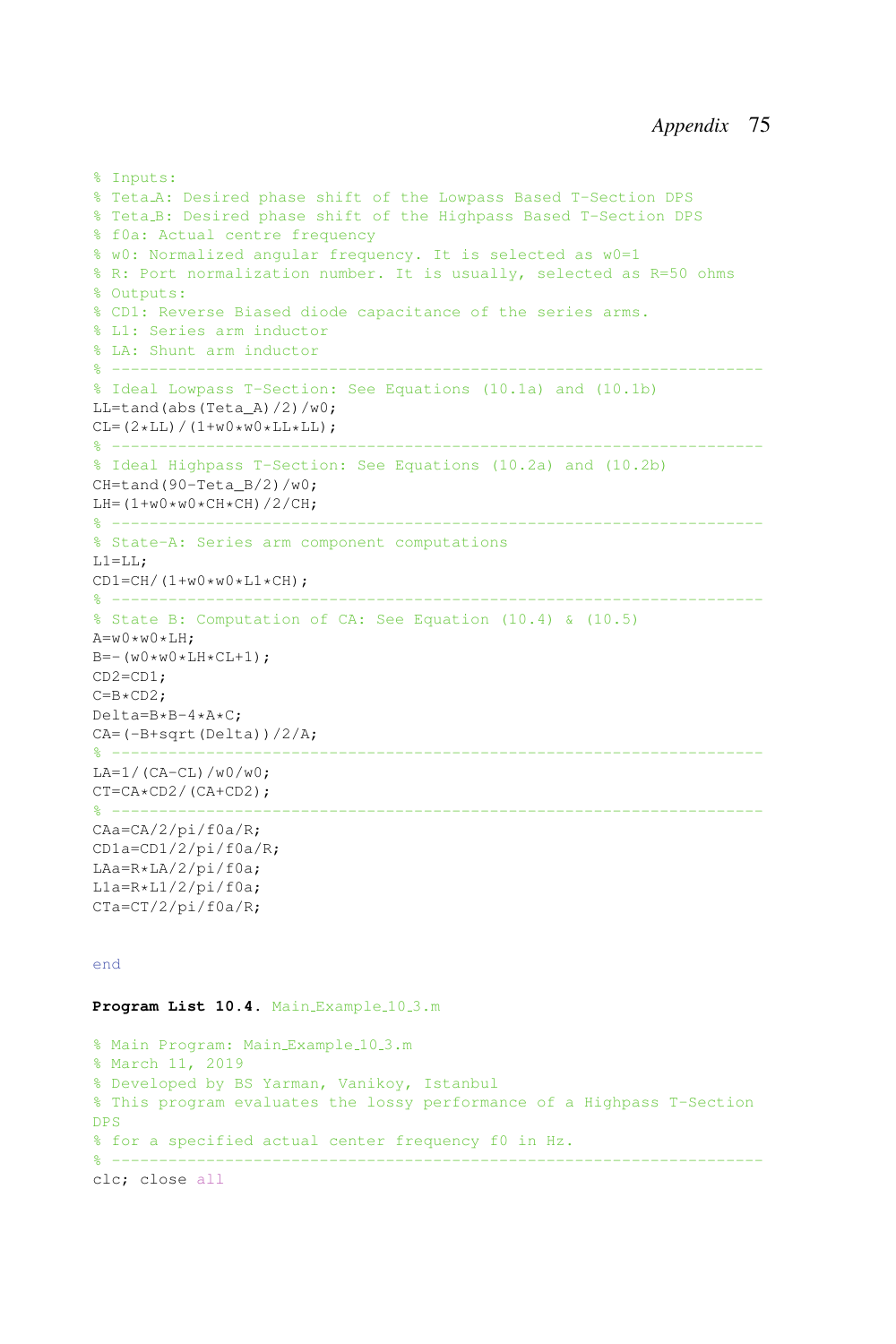```
% Inputs:
Teta_A=input('Design of 360 Degree T Section DPS. Enter Phase of
State-A(Lowpass-T): Teta-A in Degree=')
Teta_B=input('Design of 360 Degree T Section DPS. Enter Phase of
State-B(Highpass-T): Teta-B in Degree=')
% Inputs
f0a=input('Enter the actual center frequency in Hz f0a =')w0=input('At f0a, enter the normalized angular frequency w0 =')
R=input ('Enter the normaliziation Resistor R =')
% ---------------------------------------------------------------------
% Compute the normalized element values of T-360 Degree-DPS
[ CD1,L1,LA,CA,CT,CAa,LAa,CD1a,L1a,CTa ] = T360_DPS(Teta_A, Teta_B, f0a
   , \le 0 , \mathbb{R})% ---------------------------------------------------------------------
% ASSUMPTION 1:
% It is assumed that the series loss Ron of a forward biased diode is
% equal to the on channel resistor of an CMOS Switch
% [see Equation (6.1) of Chapter 6].
[ RF1,rf1 ] =Channel_Resistance_of_a_CMOS(CD1,R,f0a);
% ASSUMPTION 2:
% At w0, quality factor for inductors and capacitors
OL = 20;OC=20;% ---------------------------------------------------------------------
CD2=CD1;
[ RF,rf ] =Channel_Resistance_of_a_CMOS(CD1,R,f0a);
% ---------------------------------------------------------------------
% Series Arm Losses
rf1=rf;
rL1 = (w0 * L1)/OL;ra=rL1+rf1;
% Shunt arm losses
rf2=rf;
rLA=(w0*LA)/QL;GCA=(w0*CA)/QC;GCD1=(w0*CD1)/QC;
                              % ---------------------------------------------------------------------
j=sqrt(-1);
w=0; N=2000; w1=0; w2=2; DW=(w2-w1)/N;
FRI(1:(N+1))=zeros;
WA(1:(N+1))=zeros;DEL_F121(1:N+1)=zeros;
for i=1:N+1
    WA(i)=w;\frac{6}{2} ------
% State A:
\frac{6}{2} ---------
%za=ra+<i>j</i>*w*L1;za=ra+\rightarroww\starL1;
% Computation of shunt arm admittance ya
\sqrt{2TA} = r_f^2 + 1/(GCA + jw*CA)ZTA=rf+1/(GCA+<i>j</i> *w*CA);
```

```
YTA=1/ZTA;
```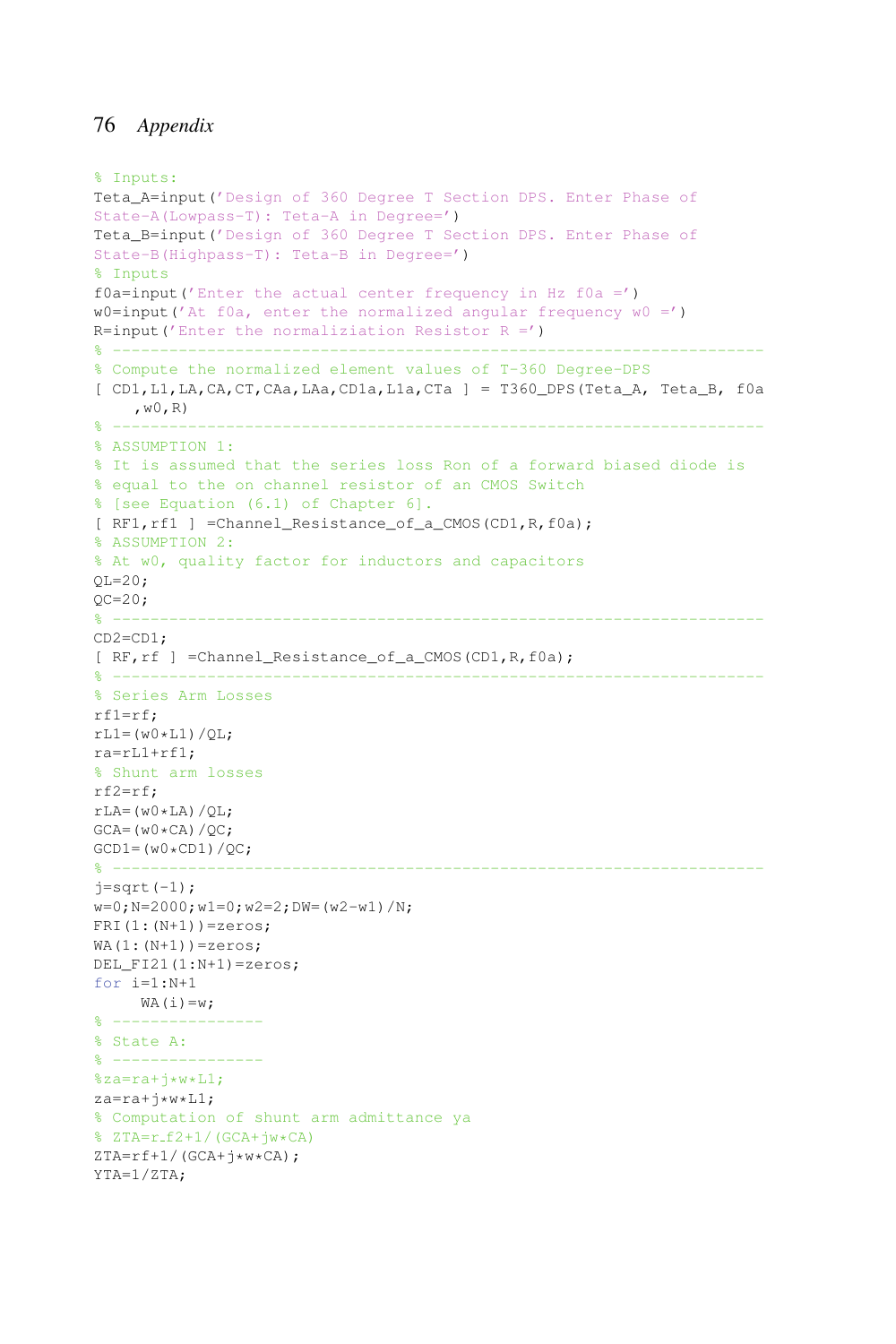```
\text{ya=1}/(\text{rLA+}+\text{w*LA})+\text{YTA};[ S11a, S21a, RO11a, F11a, RO21a, F21a ] = S_{\text{Par}} - S_{\text{B}} Section (za, ya);
    F21A(i)=F21a;
    RO21A(i)=20*log10(RO21a);F11A(i)=F11a;RO11A(i)=20*log10(RO11a);
% ------------------
% State-B
zb=(rL1+i*w*L1)+1/(GCD1+i*w*CD1);ZTB=1/(GCA+j*W*CA)+1/(GCD1+j*W*CD1);YTB=1/ZTB;
vb=1/(rLA+j*w*LA)+YTB;
  [ S11b, S21b, RO11b, F11b, RO21b, F21b ] = S_{\text{Par}} - S_{\text{ection}} (zb, yb);
      F21B(i)=F21b;RO21B(i)=20*log10(RO21b);F11B(i)=F11b;RO11B(i)=20*log10(RO11b);% ---------------------------------------------------------------------
DEL_FI21(i)=F21B(i)-F21A(i);
    w=w+DW;
end
% -------------------------------------------------------------------
Plot State AB T360 DPS(WA, F21A, RO21A, F11A, RO11A, F21B, RO21B, F11B, RO11B
    ,DEL_FI21)
% ---------------------------------------------------------------------
ra_actual=ra*R
rb_actual=rb*R
% ---------------------------------------------------------------------
GA_actual=GA/R; RA_actual=1/GA_actual
GB_actual=GB/R; RB_actual=1/GB_actual
```
### Program List 10.5. Function S<sub>-Par-T-Section</sub>

```
function [ S11, S21, RO11, F11, RO21, F21 ] = S_Par_T_Section (z,y)
%This function generates the S-Parameters of a T Section
% Phase Shifter from the series arm impedance Z(jw) and
% the shunt arm admittance Y(jw)
% ---------------------------------------------------------------------
% Developed by BS Yarman: Feb 20, 2019, Vanikoy, Istanbul
% See Equations (5.9)
% ---------------------------------------------------------------------
D=z*z*y+2*z*y+2*z+y+2;S11= ((1-z*z)*(y-2*z)/D;S21=2/D;R11=real(S11); X11=imag(S11); F11=atan2d(X11, R11);
R21=real(S21); X21=imag(S21);F21=atan2d(X21,R21);
RO11 = abs(S11);RO21 = abs(S21);end
```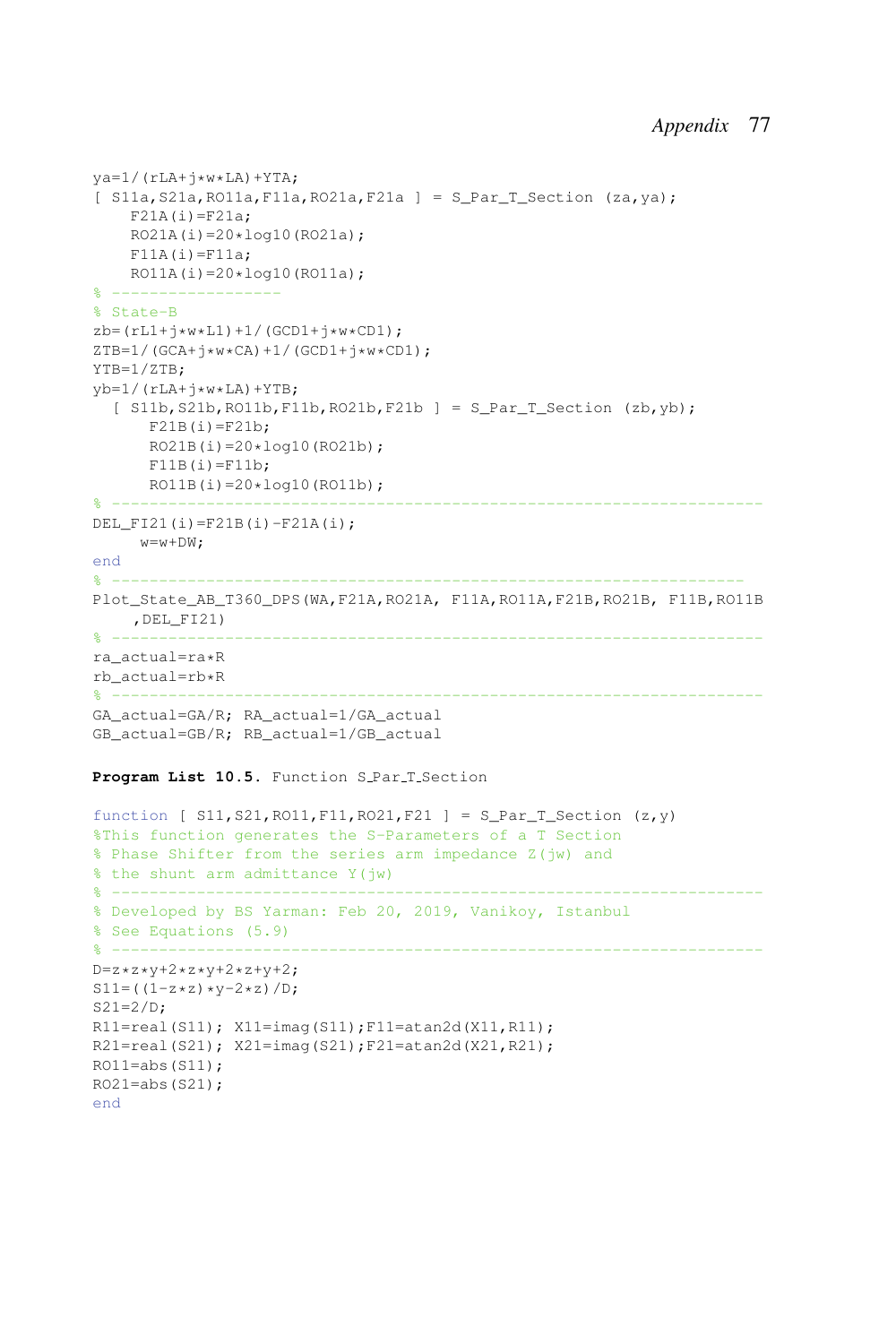#### **Program List 10.6.** function Plot State AB T360 DPS

```
function Plot_State_AB_T360_DPS(WA,F21A,RO21A, F11A,RO11A,F21B,RO21B,
    F11B,RO11B,DEL_FI21)
figure
plot(WA,F21A,WA,F21B,WA,DEL_FI21)
title('State A and State B: Phase variations F21A and F21B of a
360-T-Section')
legend('F21A','F21B','DEL-FI21')
xlabel('Normalized Angular Frequency')
ylabel('Phase of S21A and S21B')
% Amplitude of S21
figure
plot(WA,RO21A,WA,RO21B)
title('State-A and State-B: Amplitude variation RO21A and RO21B of a
360-T-Section')
legend('RO21A in dB','RO21B in dB')
xlabel('Normalized Angular Frequency')
ylabel('Amplitude of S21A and S21B in dB')
% -----------------------------------------------------------------
figure
plot(WA,F11A, WA, F11B)
title('State-A and State-B: Phase variation F11A and F11B of a
360-T-Section')
legend('F11A')
xlabel('Normalized Angular Frequency')
ylabel('Phase of S11A and S11B')
% Amplitude of S11
figure
plot(WA,RO11A, WA, RO11B)
title('State-A and State-B: Amplitude variation RO11A and RO11B of a
360-T-Section')
legend('RO11A in dB','RO11B in dB')
xlabel('Normalized Angular Frequency')
ylabel('Amplitude of S11A and S11B in dB')
```
#### end

## **Appendix 11: MatLab Programs for Chapter 11**

```
Program List 11.1. Main_Example_11_1.m
% Main Program: Main_Example_11_1.m
% March 26, 2019
% Developed by BS Yarman, Vanikoy, Istanbul
% This program evaluates the ideal performance of a Highpass
    PI-Section DPS
% for a specified actual center frequency f0 in Hz.
% ---------------------------------------------------------------------
clc; close all
% Inputs:
Teta_A=input('Design of 360 Degree PI Section DPS. Enter Phase of
State-A(Lowpass-PI): Teta-A in Degree=')
```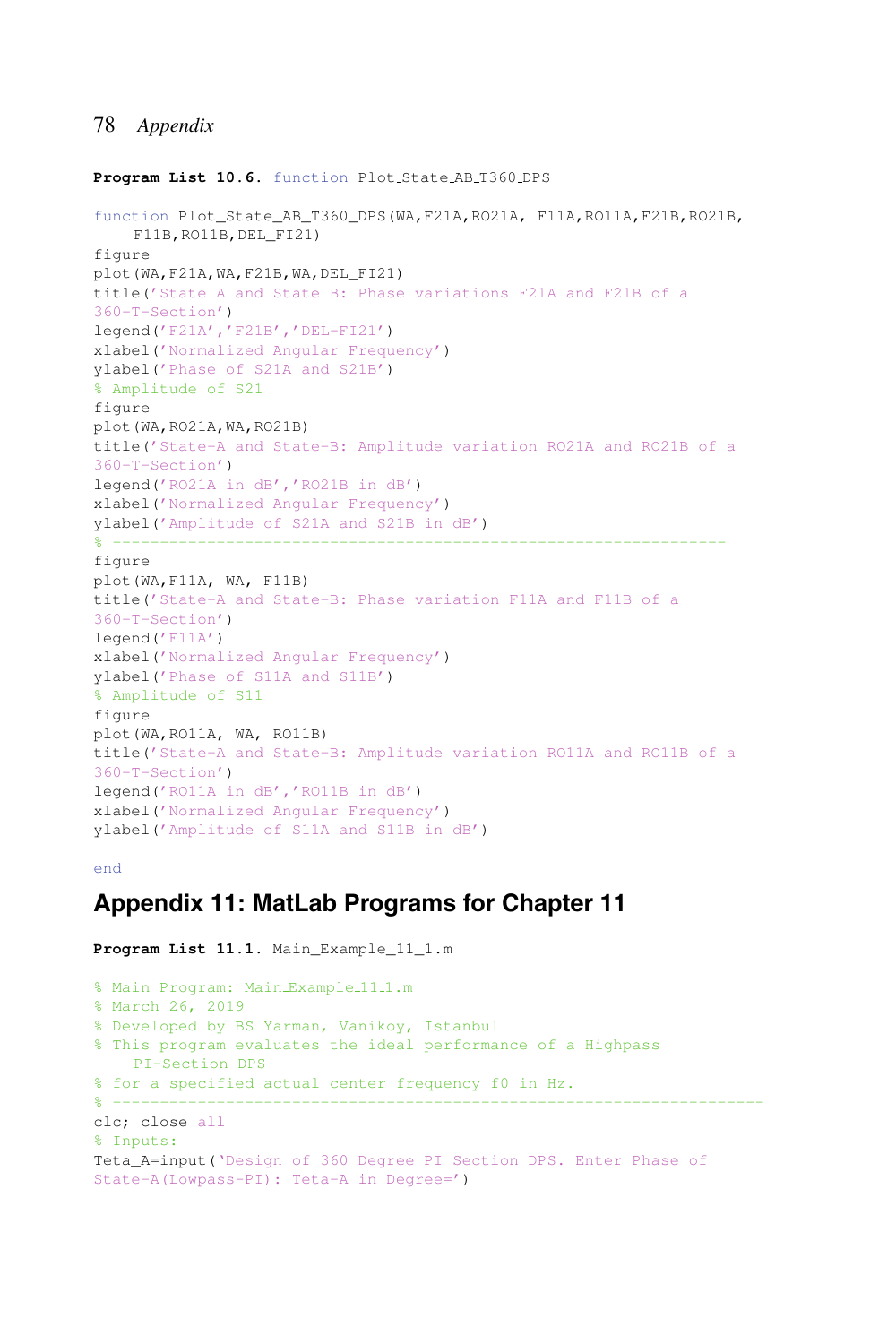```
Teta B=input ('Design of 360 Degree PI Section DPS. Enter Phase of
State-B(Highpass-PI): Teta-B in Degree=')
% Inputs
f0a=input('Enter the actual center frequency in Hz f0a =')
w0=input('At f0a, enter the normalized angular frequency w0 =')
R=input ('Enter the normaliziation Resistor R =')
% ---------------------------------------------------------------------
% Compute the normalized element values of PI-360 Degree-DPS
% Ideal Lowpass PI-Section: See Equations (11.1a) and (11.1b)
\text{CL}=(1/w0)*\tan(?A/2)>0CL=(1/w0)*tand(Teta A/2);% L L=L=(2C L)/(1+? 0ˆ2 C Lˆ2 )>0
LL=2*CL/(1+w0*w0*CL*CL):
L = L L;
% ---------------------------------------------------------------------
% Ideal Highpass PI-Section: See Equations (11.2a) and (11.2b)
% Ideal Highpass T-Section: See Equations (11.2a) and (11.2b)
% LH=(1/w0)*cotan(?B/2)>0LH=(1/w0)*\text{cotd}(Teta_B/2);
% CH=(1/(?0ˆ2 ))((1+?0ˆ2 LHˆ2)/(2LHˆ2 ))>0
CH = (1/w0/w0) * (1+w0*w0*LH*LH)/2/LH;% Compute ideal element values of 360 Degree PI Section Digital Phase
Shifter
[CD1,L,LA,CA,CT,CAa,LAa,CD1a,La,CTa] = PI_360_DPS(Teta_A, Teta_B, f0a,
    W(0,R);% ---------------------------------------------------------------------
j=sqrt(-1);
w=0; N=2000; w1=0; w2=5; DW= (w2-w1)/N;
FRI(1:(N+1))=zeros;
WA(1:(N+1))=zeros;DEL FI21(1:N+1)=zeros;
for i=1:N+1
   WA(i)=w;% ----------------
% State A:
% ----------------
za = j * w * L;ya=j*w*CA+1/j/w/LA;[ S11a, S21a, RO11a, F11a, RO21a, F21a ] = S Par PI Section ( za, ya );
   F21A(i)=F21a;RO21A(i)=20*log10(RO21a);F11A(i)=F11a;RO11A(i) = 20 * log10(RO11a);% ------------------
% State-B
% ------------------
zb = i *w * L + 1/j/w/CD1;yb=ikw*CT+1/j/w/LA;[ S11b, S21b, RO11b, F11b, RO21b, F21b ] = S Par PI Section ( zb, yb );
    F21B(i)=F21b;RO21B(i)=20*log10(RO21b);
    F11B(i)=F11b;RO11B(i)=20*log10(RO11b);
```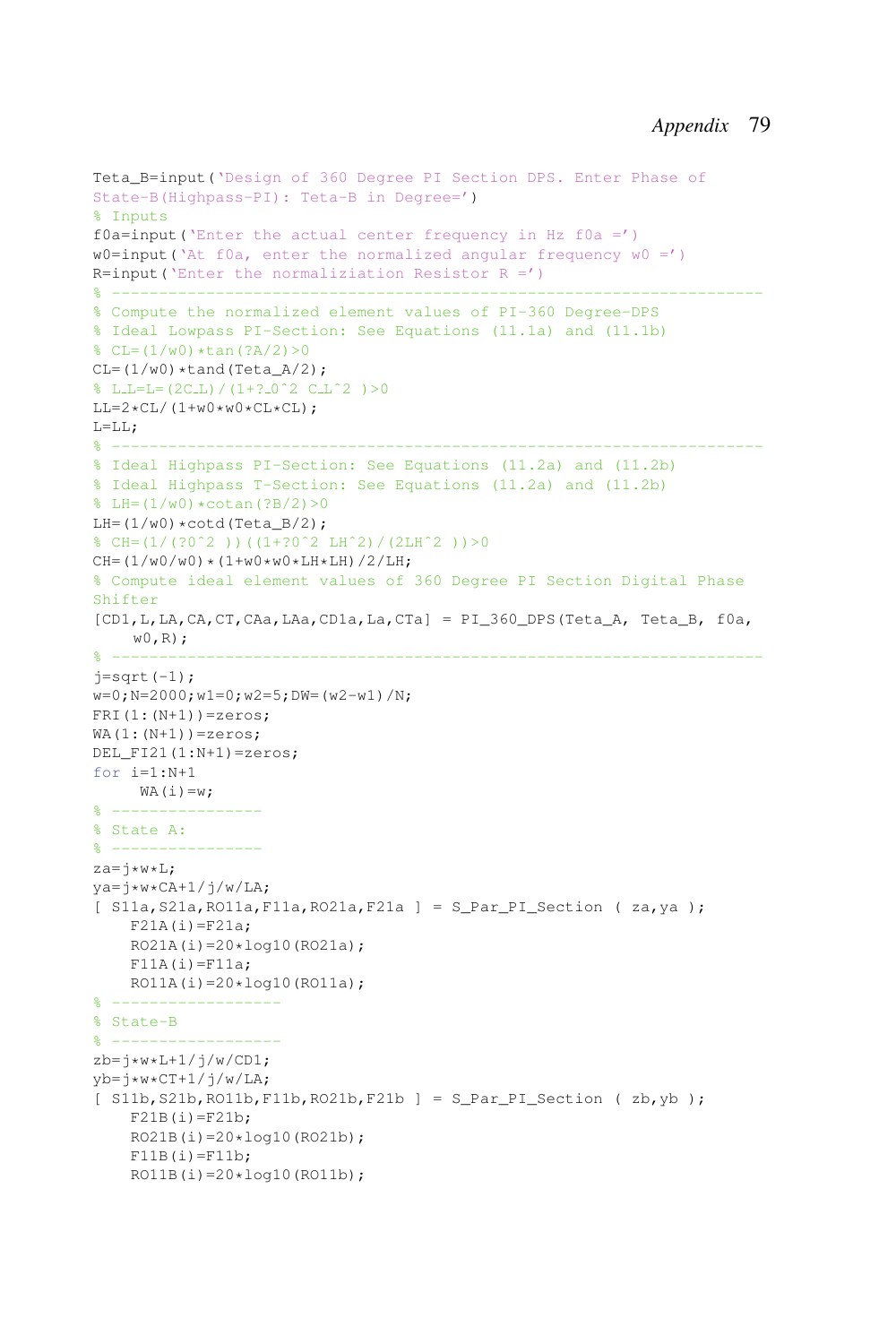```
% ---------------------------------------------------------------------
DEL_FI21(i)=F21B(i)-F21A(i);
   w=w+DW:
end
% ---------------------------------------------------------------------
Plot State AB PI 360 DPS(WA,F21A,RO21A, F11A,RO11A,F21B,RO21B, F11B,
    RO11B,DEL_FI21)
```
**Program List 11.2.** Main\_Example\_11\_2.m

```
% Main Program: Main_Example_11_2.m
% March 27, 2019
% Developed by BS Yarman, Vanikoy, Istanbul
% This program evaluates the lossy performance of a Highpass PI-Section
    DPS
% for a specified actual center frequency f0 in Hz.
% ---------------------------------------------------------------------
% In this program we used the approximate explicit formulas to
   compute the
% losses for both State-A and State-B
% ---------------------------------------------------------------------
clc; close all
% Inputs:
Teta A=input ('Design of 360 Degree PI Section DPS. Enter Phase of
    State-A(Lowpass-PI): Teta-A in Degree=')
Teta_B=input('Design of 360 Degree PI Section DPS. Enter Phase of
    State-B(Highpass-PI): Teta-B in Degree=')
% Inputs
f0a=input('Enter the actual center frequency in Hz f0a =')
w0=input('At f0a, enter the normalized angular frequency w0 =')
R=input ('Enter the normaliziation Resistor R =')
% ---------------------------------------------------------------------
% Compute the normalized element values of PI-360 Degree-DPS
[ CD1,L1,LA,CA,CT,CAa,LAa,CD1a,L1a,CTa ] = PI_360_DPS( Teta_A, Teta_B,
    f0a,w0,R )
% ---------------------------------------------------------------------
% ASSUMPTION 1:
% It is assumed that the series loss Ron of a forward biased diode is
% equal to the on channel resistor of an CMOS Switch
% [see Equation (6.1) of Chapter 6].
[ RF1, rf1 ] =Channel_Resistance_of_a_CMOS( CD1, R, f0a );
% ASSUMPTION 2:
% Reverse biased resistive loss of a diode is the "Percent RVS"
   amount of
% its reverse baised impedance at w0
CrDel_D=10;
rr1=1/w0/CD1/CrDel_D;
CD2=CD1;
[ RF2,rf2 ] =Channel_Resistance_of_a_CMOS( CD2,R,f0a );
rr2=1/w0/CD2/CrDel_D;
%
% ---------------------------------------------------------------------
% Loss Computations for both State-A and State-B:
```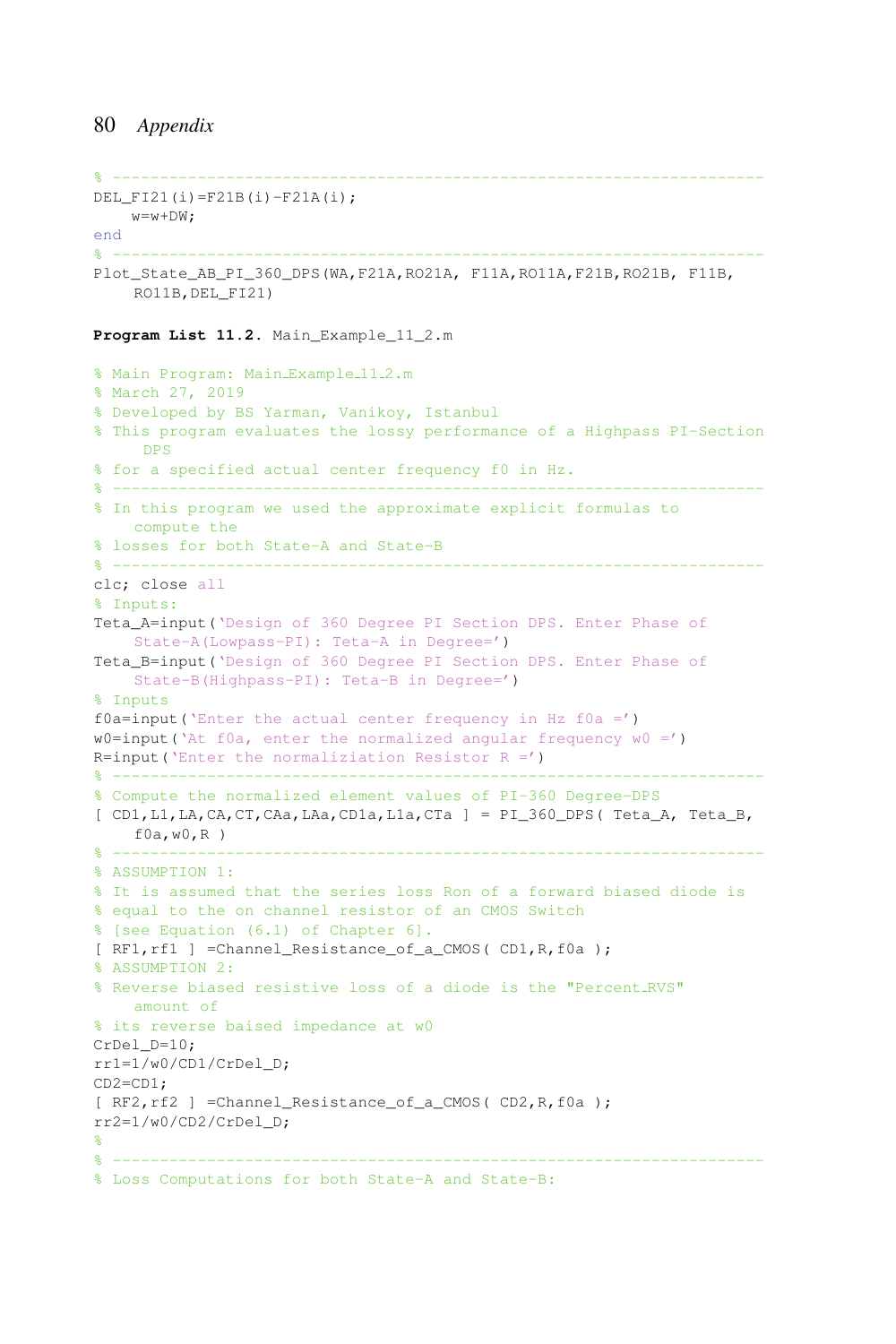```
% Assumption 3: Loss of an inductor is Percent L amount of its impedance
% value at w0.
% Assumption 4: Connectivity loss of an inductor is "Percent S"
    amount of
% its impedance value at w0.
% Assumption 5: Conductive loss of a Capacitor is "Percent C" amount
    of its
% admittance value at w0.
CrDel S=10;
CrDEL_L=10;
CrDel<sub>C=10</sub>;
% ---------------------------------------------------------------------
% Resistive loss of the series arms in State-A:
rL1=w0*L1/CrDEL_L;
rLA=w0*LA/CrDEL_L;
rs=w0*L1/CrDel_S;
ra=rf1;
% ---------------------------------------------------------------------
% Conductive loss of the Shunt arm in State-A:
GCA=w0*CA/CrDel_C;
% GCA=0;GA=0;
GA=GCA+rLA/(rLA*rLA+w0*w0*LA*LA);
% ---------------------------------------------------------------------
% Resistive loss of the series arms in State-B:
rb=rr1;
% ---------------------------------------------------------------------
% Conductive loss of the Shunt arm in State-B:
% ---------------------------------------------------------------------
GB = GCA + rLA / (rLA * rLA + w0 * w0 * LA * LA) + (w0 * w0 * r r2 * CT * CT) / (1 + w0 * w0 * r r2 * r r2 * CT * CT)CT);
% ---------------------------------------------------------------------
j=sqrt(-1);
w=0; N=2000; w1=0; w2=2; DW=(w2-w1)/N;
FRI(1:(N+1))=zeros;
WA(1:(N+1))=zeros;DEL_FI21(1:N+1)=zeros;
for i=1:N+1
    WA(i)=w;% ----------------
% State A:
\frac{6}{6} ------------
%za=ra+j*w*L1;
za=ra+j*w*L1;
%ya=GA+j*w*CA+1/j/w/LA;
ya=GA+j*w*(CA/(1+w*w*rf2*rf2*CA*CA)-LA/(rLA*rLA+w*w*LA*LA));
[ S11a,S21a,RO11a,F11a,RO21a,F21a ] = S_Par_PI_Section (za,ya);
    F21A(i)=F21a;RO21A(i)=20*log10(RO21a);F11A(i)=F11a;RO11A(i) = 20 * log10(RO11a);% -------
% State-B
zb=rb+j*w*L1+1/j/w/CD1;
```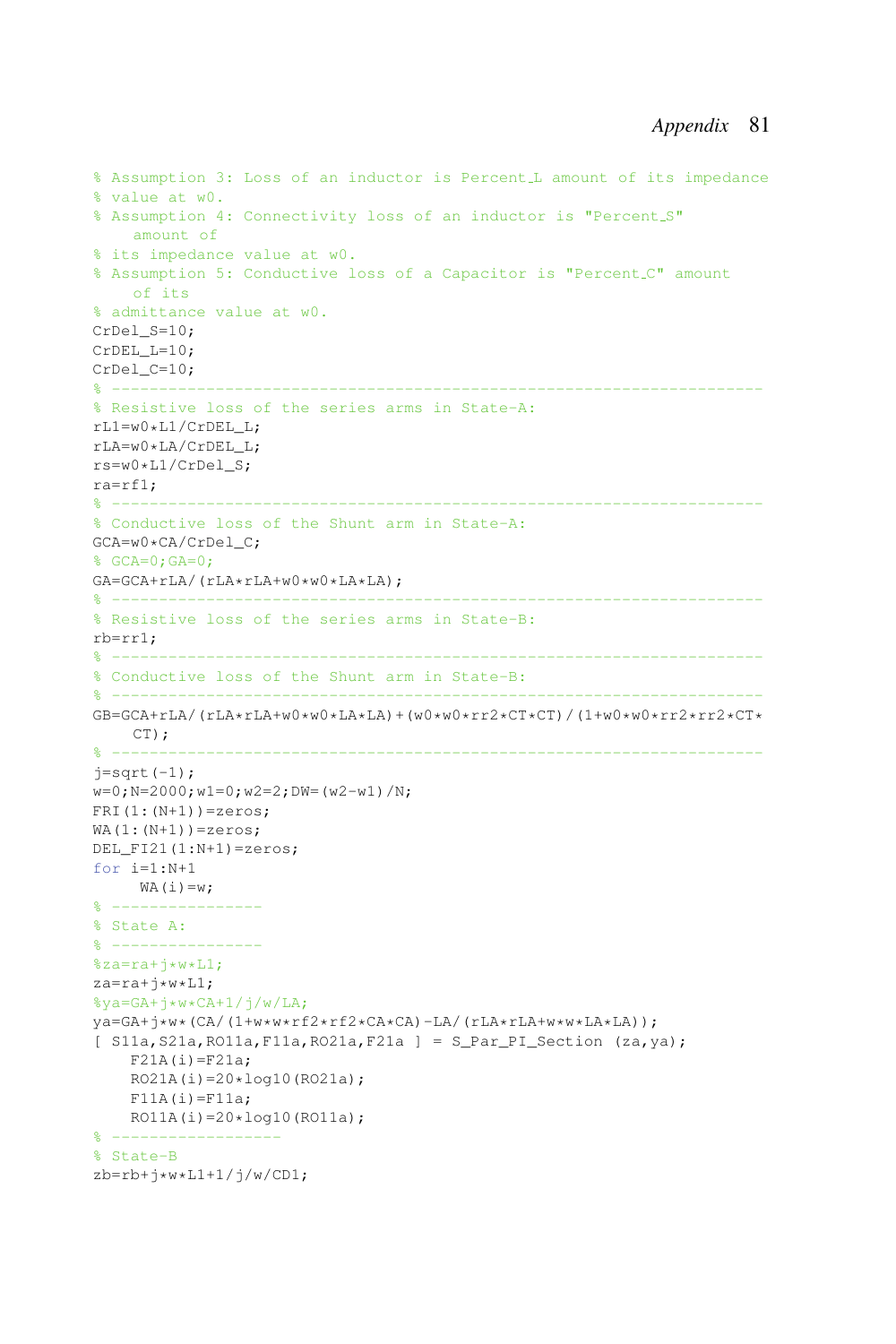```
vb=GB+j*w*(CT/(1+w*w*rr2*rr2*CT*CT)-LA/(rLA*rLA+w*w*LA*LA));
  [ S11b, S21b, RO11b, F11b, RO21b, F21b ] = S\_Par\_PI\_Section (zb,yb);F21B(i)=F21b;
  RO21B(i)=20*log10(RO21b);
  F11B(i)=F11b;
 RO11B(i)=20*log10(RO11b);
\cdot -----------------
DEL_FI21(i)=F21B(i)-F21A(i);
 w = w + DW:
end
% ---------------------------------------------------------------------
Plot_State_AB_PI_360_DPS(WA,F21A,RO21A, F11A,RO11A,F21B,RO21B, F11B,
   RO11B,DEL_FI21)
% ---------------------------------------------------------------------
ra_actual=ra*R
rb\_actual=rb*R<br>* --------------
% ---------------------------------------------------------------------
GA_actual=GA/R; RA_actual=1/GA_actual
GB_actual=GB/R; RB_actual=1/GB_actual
Program List 11.3. Main_Example_11_3.m
% Main Program: Main_Example_11_3.m
% March 27, 2019
% Developed by BS Yarman, Vanikoy, Istanbul
% This program evaluates the lossy performance of a 360 PI-Section DPS
% for a specified actual center frequency f0 in Hz.
% ---------------------------------------------------------------------
clc; close all
% Inputs:
Teta A=input ('Design of 360 Degree PI Section DPS. Enter Phase of
    State-A(Lowpass-PI): Teta-A in Degree=')
Teta_B=input('Design of 360 Degree PI Section DPS. Enter Phase of
    State-B(Highpass-PI): Teta-B in Degree=')
% Inputs
f0a=input('Enter the actual center frequency in Hz f0a =')
w0=input('At f0a, enter the normalized angular frequency w0 =')
R=input ('Enter the normaliziation Resistor R =')
% ---------------------------------------------------------------------
% Compute the normalized element values of PI-360 Degree-DPS
[CD1,L1,LA,CA,CT,CAa,LAa,CD1a,L1a,CTa] = PI_360_DPS(Teta_A, Teta_B, f0a
    , \le 0 , \mathbb{R})% ---------------------------------------------------------------------
% ASSUMPTION 1:
% It is assumed that the series loss Ron of a forward biased diode is
% equal to the on channel resistor of an CMOS Switch
% [see Equation (6.1) of Chapter 6].
[RF1,rf1] = Channel\_Resistance_of_a_CMOS(CD1,R,fla);% ASSUMPTION 2:
% At w0, quality factor for inductors and capacitors
OL = 75;QC = 75;% ---------------------------------------------------------------------
```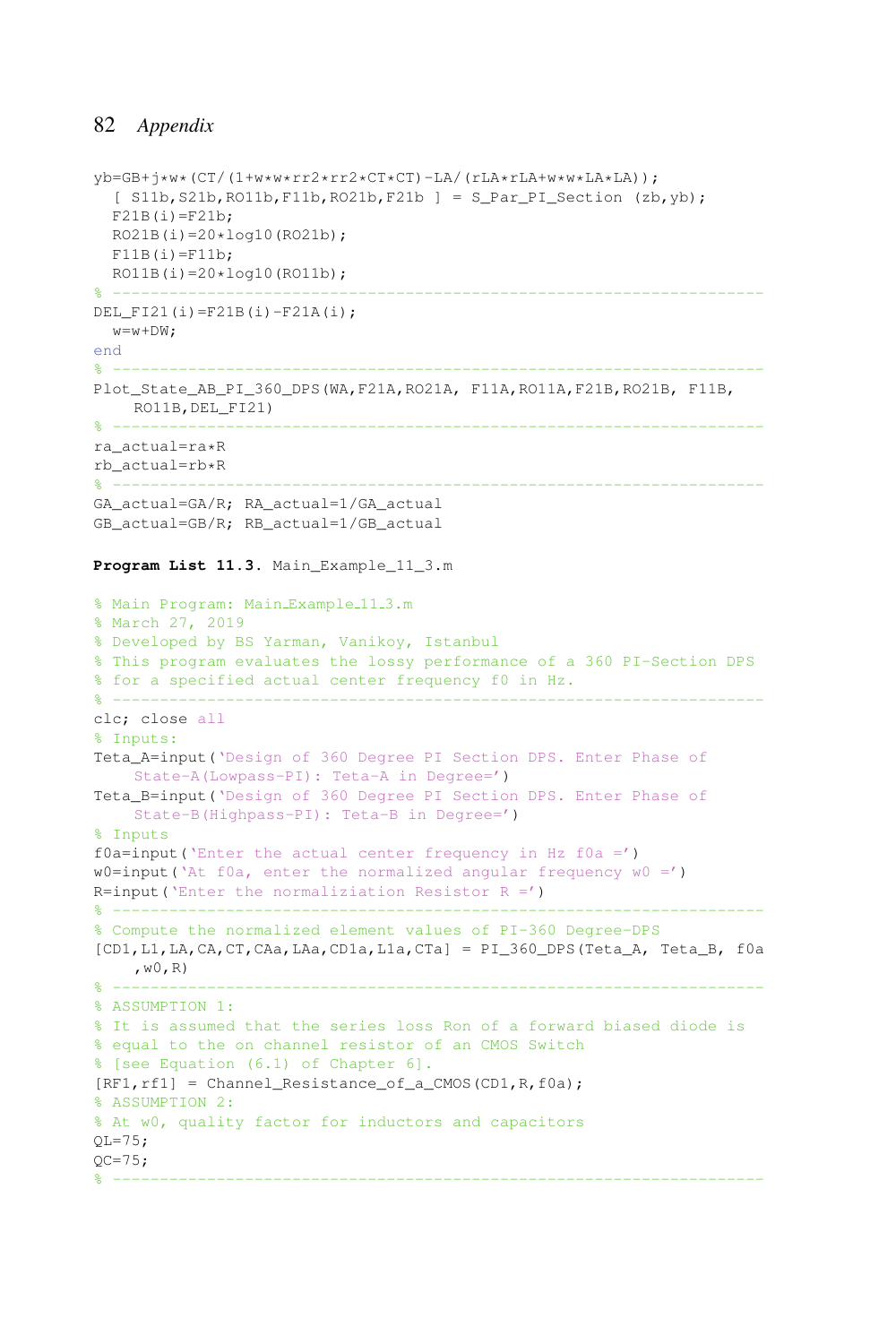```
CD2=CD1;
[RF,rf] =Channel_Resistance_of_a_CMOS(CD1,R,f0a);
% ---------------------------------------------------------------------
% Series Arm Losses
rf1=rf;
rL1 = (w0 * L1)/OL;ra=rL1+rf1;
% Shunt arm losses
rf2=rf;
rLA=(w0*LA)/QL;GCA=(W0*CA)/OC;
GCD1=(w0*CD1)/QC;
% ---------------------------------------------------------------------
j=sqrt(-1);w=0; N=2000; w1=0; w2=2; DW=(w2-w1)/N;
FRI(1:(N+1))=zeros;
WA(1; (N+1)) = zeros;DEL_FI21(1:N+1)=zeros;
for i=1:N+1
  WA(i)=w;% ----------------
% State A:
% ----------------
%za=ra+j*w*L1;
za=ra+\frac{1}{x}w*L1;
% Computation of shunt arm admittance ya
% ZTA=rf2+1/(GCA+jwCA)
ZTA=rf+1/(GCA+j*W*CA);YTA=1/ZTA;
ya=1/(rLA+j*w*LA)+YTA;[S11a, S21a, R011a, F11a, R021a, F21a] = S Par PI Section (za,ya);
    F21A(i)=F21a;RO21A(i)=20*log10(RO21a);F11A(i)=F11a;RO11A(i)=20*log10(R011a);
\frac{6}{2} --------
% State-B
z_{b}=(rL1+j*w*L1)+1/(GCD1+j*w*CD1);ZTB=1/(GCA+<i>i</i>**v*CA)+1/(GCD1+<i>i</i>**v*CD1);YTB=1/ZTB;
vb=1/(rLA+j*w*LA)+YTB;
[S11b, S21b, R011b, F11b, R021b, F21b] = S_Par_PI_Section (zb,yb);F21B(i)=F21b;RO21B(i)=20*log10(RO21b);
   F11B(i)=F11b;RO11B(i)=20*log10(RO11b);
% ---------------------------------------------------------------------
    DEL_FI21(i)=F21B(i)-F21A(i);w=w+DW;end
% ---------------------------------------------------------------------
Plot State AB PI 360 DPS(WA, F21A, RO21A, F11A, RO11A, F21B, RO21B, F11B,
    RO11B,DEL_FI21)
```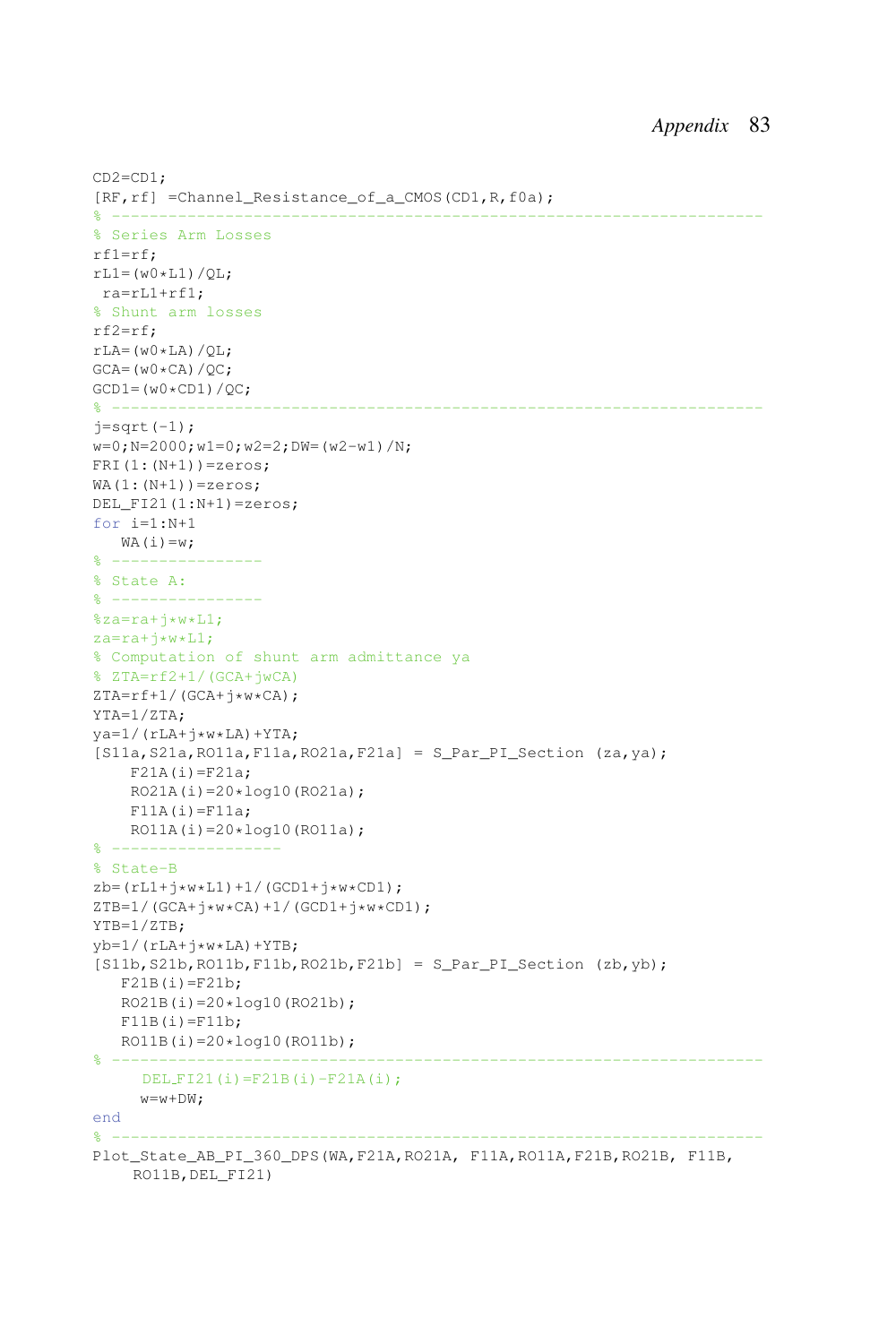```
% ---------------------------------------------------------------------
zb0= (rL1+j*w0*L1)+1/(GCD1+j*w0*CD1);rb=real(zb0);
%
ra_actual=ra*R
rb\_actual=rb*R% ---------------------------------------------------------------------
% GA actual=GA/R; RA actual=1/GA actual
% GB actual=GB/R; RB actual=1/GB actual
```
**Program List 11.4.** function S\_Par\_PI\_Section

```
function [ SI1, S21, R011, F11, R021, F21 ] = S_Par_PI_Section (z,y)
%This function generates the S-Parameters of a PI Section
% Phase Shifter from the series arm impedance Z(jw) and
% the shunt arm admittance Y(jw)
% --------------------------------
% Developed by BS Yarman: March 26, 2019, Vanikoy, Istanbul
% See Equations (5.9)
% ---------------------------------------------------------------------
\text{N} = z(1-y^2) - 2yN=z*(1-y*y)-2*y;% D= zyˆ2+2zy+2y+z+2
D=z*vy*y+2*z*y+2*y+z+2;S11=N/D;S21=2/D;R11=real(S11); X11=imag(S11);F11=atan2d(X11,R11);
R21=real(S21); X21=imaq(S21);F21=atan2d(X21,R21);
RO11 = abs(S11);RO21=abs(S21);
end
```
### **Program List 11.5.** function PI\_360\_DPS

```
function [CD1, L, LA, CA, CT, CAa, LAa, CD1a, La, CTa] = PI 360 DPS (Teta A,Teta_B, f0a,w0,R)
% This function generates the element values of an ideal 360 degree
    Simple
% PI-Section based Digital Phase Shifter
% Developed by BS Yarman on March 26, 2019, Vanikoy, Istanbul
% Inputs:
% Teta A: Desired phase shift of the Lowpass Based PI-Section DPS
% Teta B: Desired phase shift of the Highpass Based PI-Section DPS
% f0a: Actual centre frequency
% w0: Normalized angular frequency. It is selected as w0=1
% R: Port normalization number. It is usually, selected as R=50 ohms
% Outputs:
% CD1: Reverse Biased diode capacitance of the series arms.
% L: Series arm inductor
% LA: Shunt arm inductor
% CA: Shunt arm capacitor
% ---------------------------------------------------------------------
% Ideal LowpassPI-Section: See Equations (11.1a) and (11.1b)
```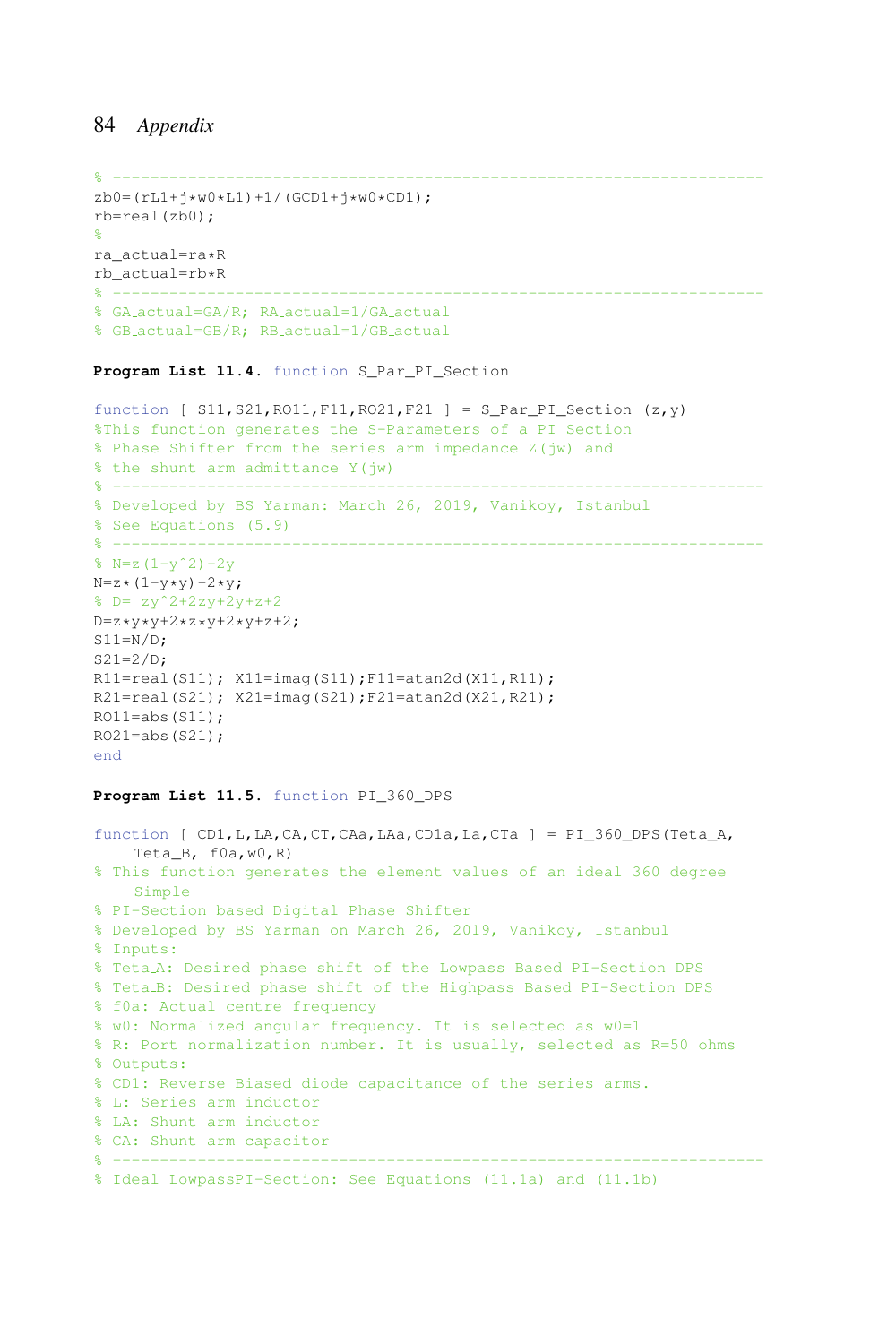```
\text{CL}=(1/w0)*\tan(?A/2)>0CL=(1/w0)*tand(Teta_A/2);SLL=E=(2CL)/(1+? -0^2 C_L^2)>0LL=2*CL/(1+w0*w0*CL*CL);% ---------------------------------------------------------------------
% Ideal Highpass T-Section: See Equations (11.2a) and (11.2b)
\text{LH}=(1/w0)*\text{cotan}(?B/2)>0LH=(1/w0)*\text{cotd}(Teta_B/2);% CH=(1/(?0ˆ2))((1+?0ˆ2 LHˆ2)/(2LHˆ2))>0
CH = (1/w0/w0) * (1+w0*w0*LH*LH)/2/LH;% ---------------------------------------------------------------------
% State-A: Series arm component computations
L = L L;
CD1=CH/(1+w0*w0*L*CH);
% ---------------------------------------------------------------------
% State B: Computation of CA: See Equation (11.4) & (11.5)
A=w0*w0*LH;B=-(w0*w0*LH*CL+1);CD2=CD1;
C=B*CD2;
Delta=B*B-4*A*C;
CA=(-B+sqrt(Delta))/2/A;
% ---------------------------------------------------------------------
LA=1/(CA-CL)/W0/W0;
% LA=1/(?02) / (CA-CL)) > 0
CT=CA*CD2/(CA+CD2);
% ---------------------------------------------------------------------
\mathsf{P}CAa=CA/2/pi/f0a/R;
CD1a=CD1/2/pi/f0a/R;
LAa=R*LA/2/pi/f0a;
La=R*L/2/pi/f0a;CTa=CT/2/pi/f0a/R;
end
Program List 11.6. function Plot_State_AB_PI_360_DPS
function Plot_State_AB_PI_360_DPS(WA,F21A,RO21A, F11A,RO11A,F21B,RO21B,
     F11B,RO11B,DEL_FI21)
figure
plot(WA,F21A,WA,F21B,WA,DEL_FI21)
title('State A and State B: Phase variations F21A and F21B of a
     360-PI-Section')
legend('F21A','F21B','DEL-FI21')
xlabel('Normalized Angular Frequency')
ylabel('Phase of S21A and S21B')
% Amplitude of S21
figure
plot(WA,RO21A,WA,RO21B)
title('State-A and State-B: Amplitude variation RO21A and RO21B of a
     360-PI-Section')
legend('RO21A in dB','RO21B in dB')
```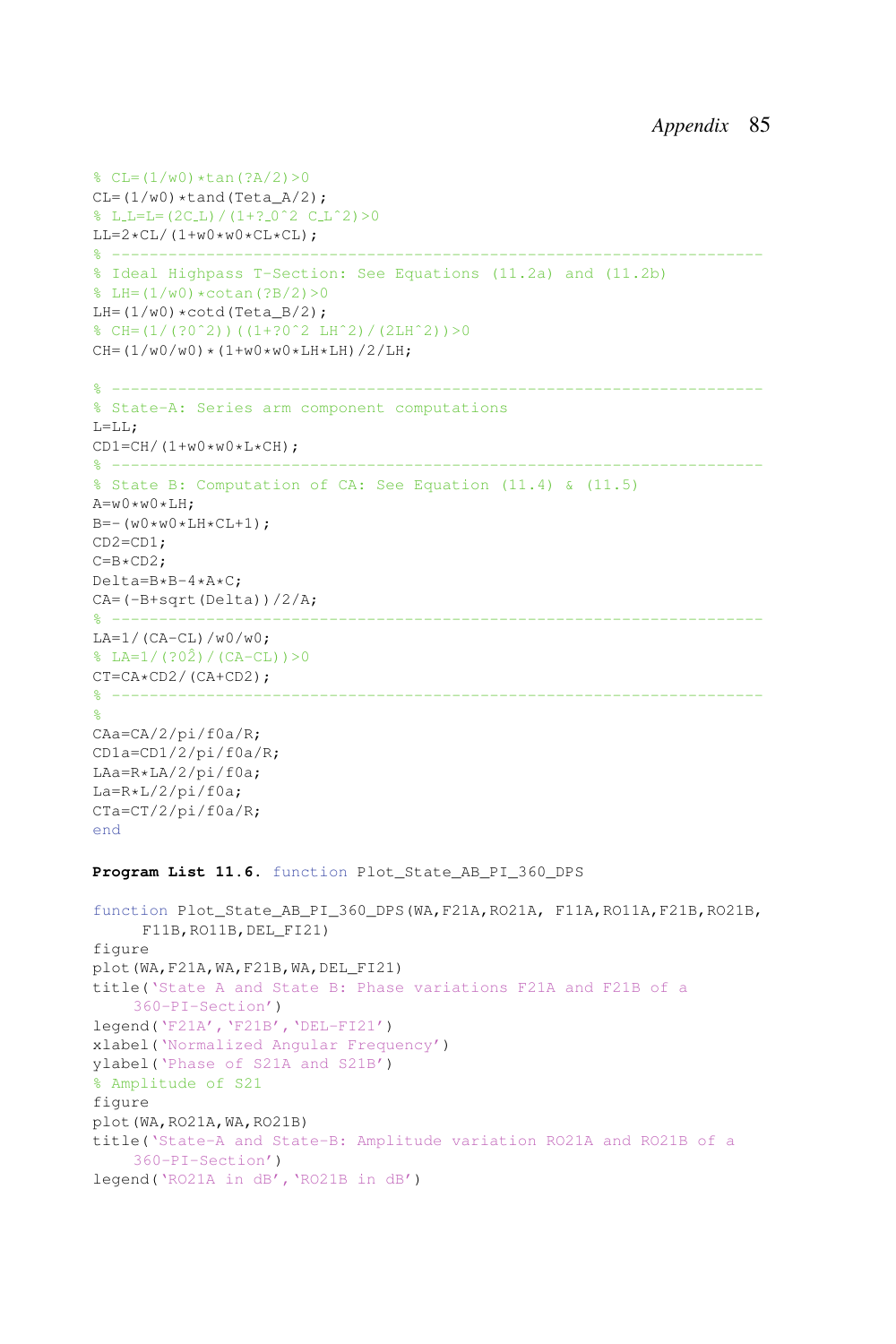```
xlabel('Normalized Angular Frequency')
ylabel('Amplitude of S21A and S21B in dB')
% ---------------------------------------------------------------------
figure
plot(WA,F11A, WA, F11B)
title('State-A and State-B: Phase variation F11A and F11B of a
    360-PI-Section')
legend('F11A')
xlabel('Normalized Angular Frequency')
ylabel('Phase of S11A and S11B')
% Amplitude of S11
figure
plot(WA,RO11A, WA, RO11B)
title('State-A and State-B: Amplitude variation RO11A and RO11B of a
    360-PI-Section')
legend('RO11A in dB','RO11B in dB')
xlabel('Normalized Angular Frequency')
ylabel('Amplitude of S11A and S11B in dB')
```
end

# **Appendix 12: MatLab Programs for Chapter 12**

```
Program List 12.1. Main_Example_12_1.m
% Main Program: Main_Example_12_2.m
% March 27, 2019
% Developed by BS Yarman, Vanikoy,Istanbul
% This program evaluates the lossy performance of a 360 PI-Section DPS
% for a specified actual center frequency f0 in Hz.
%---------------------------------------------------------------------
clc; close all
% Inputs:
Teta_A=0;
Teta_B=input('Design of 180 Degree Highpass PI Section DPS. Enter
               Phase of State-B(Highpass-PI): Teta-B in Degree=')
 % Inputs
 f0a=input('Enter the actual center frequency in Hz f0a =')w0=input('At f0a, enter the normalized angular frequency w0 =')
 R=input ('Enter the normaliziation Resistor R =')
 %------------------------------------------------------------------
 % Compute the normalized element values of PI-360 Degree-DPS
 [CD1,L1,LA,CA,CT,CAa,LAa,CD1a,L1a,CTa] = PI_360_DPS(Teta_A, Teta_B,
 f0a,w0,R)
 %-------------------------------------------------------------------
 % ASSUMPTION 1:
 % It is assumed that the series loss Ron of a forward biased diode is
 % equal to the on channel resistor of an CMOS Switch
 % [see Equation (6.1) of Chapter 6].
[RF1,rf1] =Channel_Resistance_of_a_CMOS(CD1,R,f0a);
 % ASSUMPTION 2:
 % At w0, quality factor for inductors and capacitors
 QL=10;
```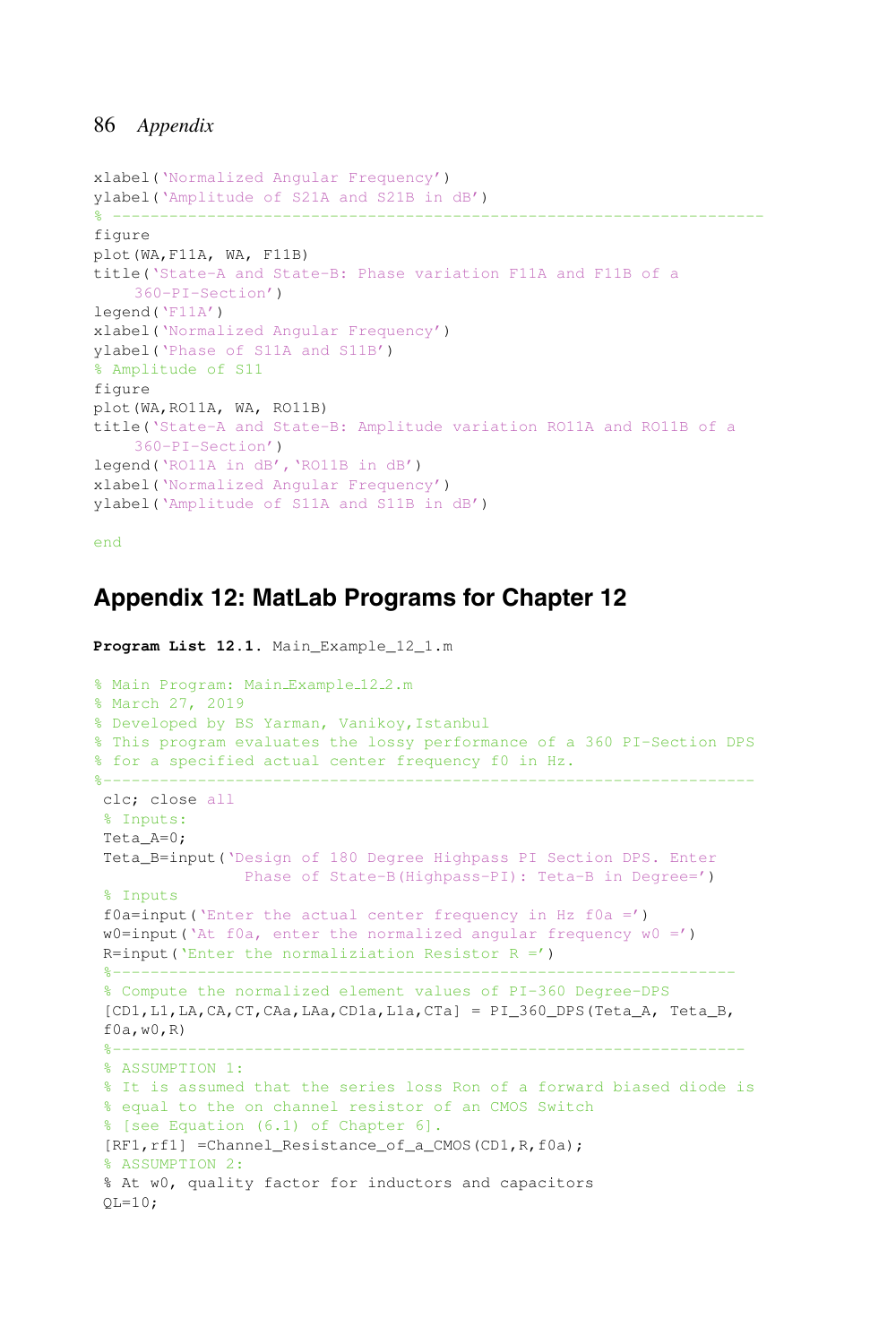```
OC=10;%--------------------------------------------------------------------
CD2=CD1;
[RF, rf] =Channel_Resistance_of_a_CMOS(CD1, R, f0a);
8 - - - - - - - - -% Series Arm Losses
rf1=rf;
rL1 = (w0 * L1)/QL;ra=rL1+rf1;
% Shunt arm losses
rf2=rf;
rLA=(w0*LA)/QL;GCA=(W0*CA)/OC;
GCD1 = (w0 * CD1) / OC;%--------------------------------------------------------------------
j=sqrt(-1);w=0; N=2000; w1=0; w2=2; DW=(w2-w1)/N;
FRI(1:(N+1))=zeros;
WA(1:(N+1))=zeros;DEL FI21(1:N+1)=zeros;
for i=1:N+1
   WA(i)=w;% ----------------
% State A:
% ----------------
%za=ra+j*w*LI;za=ra+j∗w
∗L1;
% Computation of shunt arm admittance ya
% ZTA=rf2+1/(GCA+jwCA)
ZTA=rf+1/(GCA+j∗w
∗CA);
YTA=1/ZTA;
ya=1/(rLA+j∗w
∗LA)+YTA;
[S11a, S21a, R011a, F11a, R021a, F21a] = S Par PI Section (za,ya);
  F21A(i)=F21a;RO21A(i)=20*log10(RO21a);F11A(i)=F11a;RO11A(i)=20*log10(RO11a);% ------------------
% State-B
zb = (rL1+j * w * L1) + 1 / (GCD1 + j * w * CD1);
ZTB=1/(GCA+j*w*CA)+1/(GCD1+j*w*CD1);
YTB=1/ZTB;
yb=1/(rLA+j∗w
∗LA)+YTB;
[S11b, S21b, R011b, F11b, R021b, F21b] = S_Par_PI_S ection (zb, yb);
   F21B(i)=F21b;RO21B(i)=20∗log10(RO21b);
  F11B(i)=F11b;RO11B(i)=20*log10(RO11b);%-------------------------------------------------------------------
DEL_FI21(i)=F21B(i)-F21A(i);
    w=w+DW;end
%--------------------------------------------------------------------
```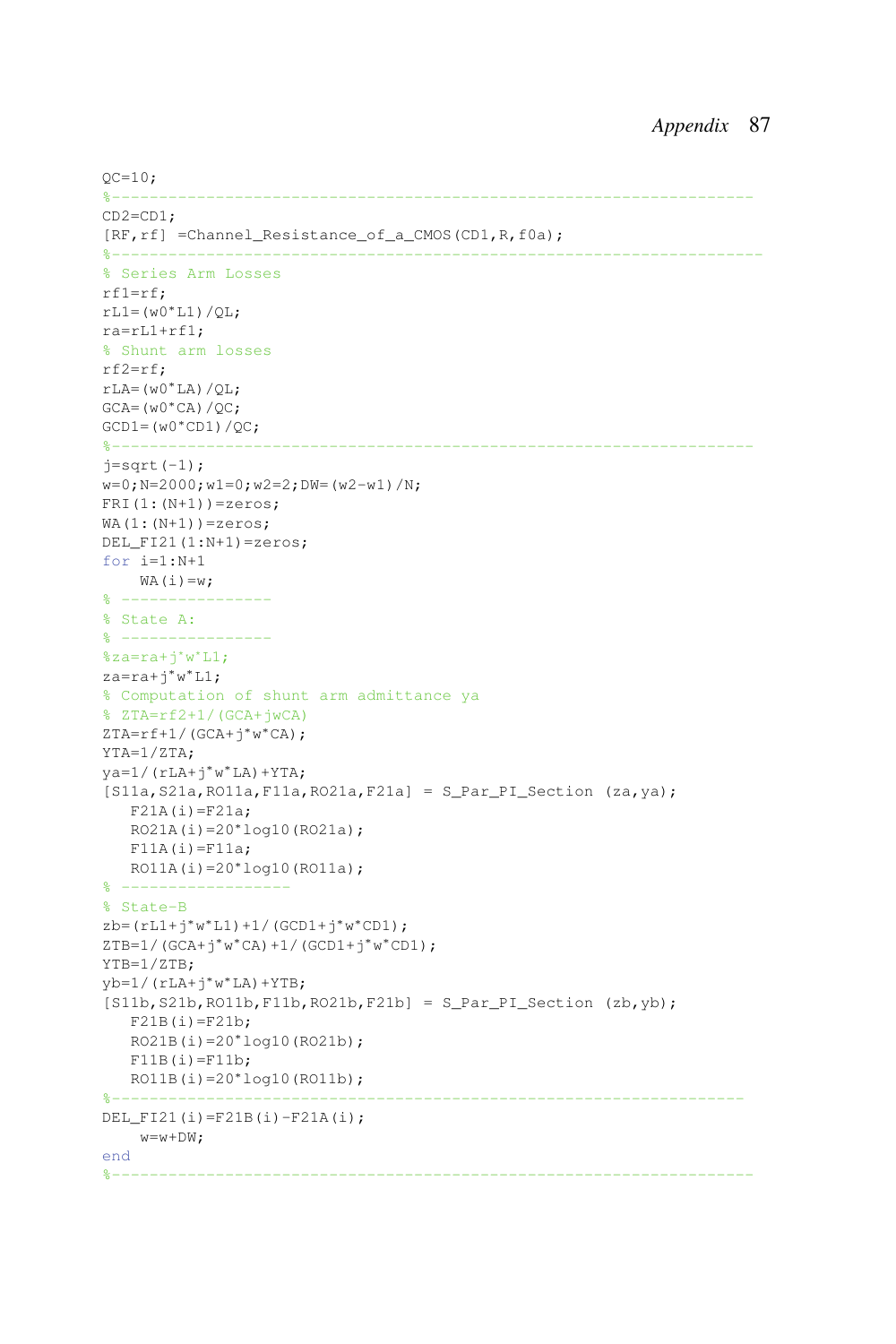```
Plot State AB PI 360 DPS(WA, F21A, RO21A, F11A, RO11A, F21B, RO21B, F11B,
  RO11B,DEL_FI21)
%--------------------------------------------------------------------
zb0 = (rL1+j*w0*L1)+1/(GCD1+j*w0*CD1);rb=real(zb0);
\approxra_actual=ra∗R
rb_actual=rb∗R
%--------------------------------------------------------------------
% GA actual=GA/R; RA actual=1/GA actual
% GB actual=GB/R; RB actual=1/GB actual
```
**Program List 12.2.** Main\_Example\_12\_2.m

```
% Main Program: Main Example 12.2.m
% March 27, 2019
% Developed by BS Yarman, Vanikoy, Istanbul
% This program evaluates the lossy performance of a 360 PI-Section DPS
% for a specified actual center frequency f0 in Hz.
%------------------------------------------------------------------
clc; close all
% Inputs:
Teta_A=0;
Teta B=input ('Design of 180 DegreeHighpass PI Section DPS. Enter
             Phase of State-B(Highpass-PI): Teta-B in Degree=')
% Inputs
f0a=input('Enter the actual center frequency in Hz f0a =')w0=input('At f0a, enter the normalized angular frequency w0 =')
R=input('Enter the normaliziation Resistor R=')
%------------------------------------------------------------------
% Compute the normalized element values of PI-360 Degree-DPS
[CD1,L1,LA,CA,CT,CAa,LAa,CD1a,L1a,CTa] = PI_360_DPS(Teta_A, Teta_B,
  f0a, w0, R)%------------------------------------------------------------------
% ASSUMPTION 1:
% It is assumed that the series loss Ron of a forward biased diode is
% equal to the on channel resistor of anCMOS Switch
% [see Equation (6.1) of Chapter 6].
[RF1,rf1] =Channel_Resistance_of_a_CMOS(CD1,R,f0a);
% ASSUMPTION 2:
% At w0, quality factor for inductors and capacitors
OL = 10:OC=10;%-------------------------------------------------------------------
CD2=CD1;
[RF,rf] =Channel_Resistance_of_a_CMOS(CD1,R,f0a);
%--------------------------------------------------------------------
% Series Arm Losses
rf1=rf;
rL1 = (w0 * L1)/QL;ra=rL1+rf1;
% Shunt arm losses
rf2=rf;
```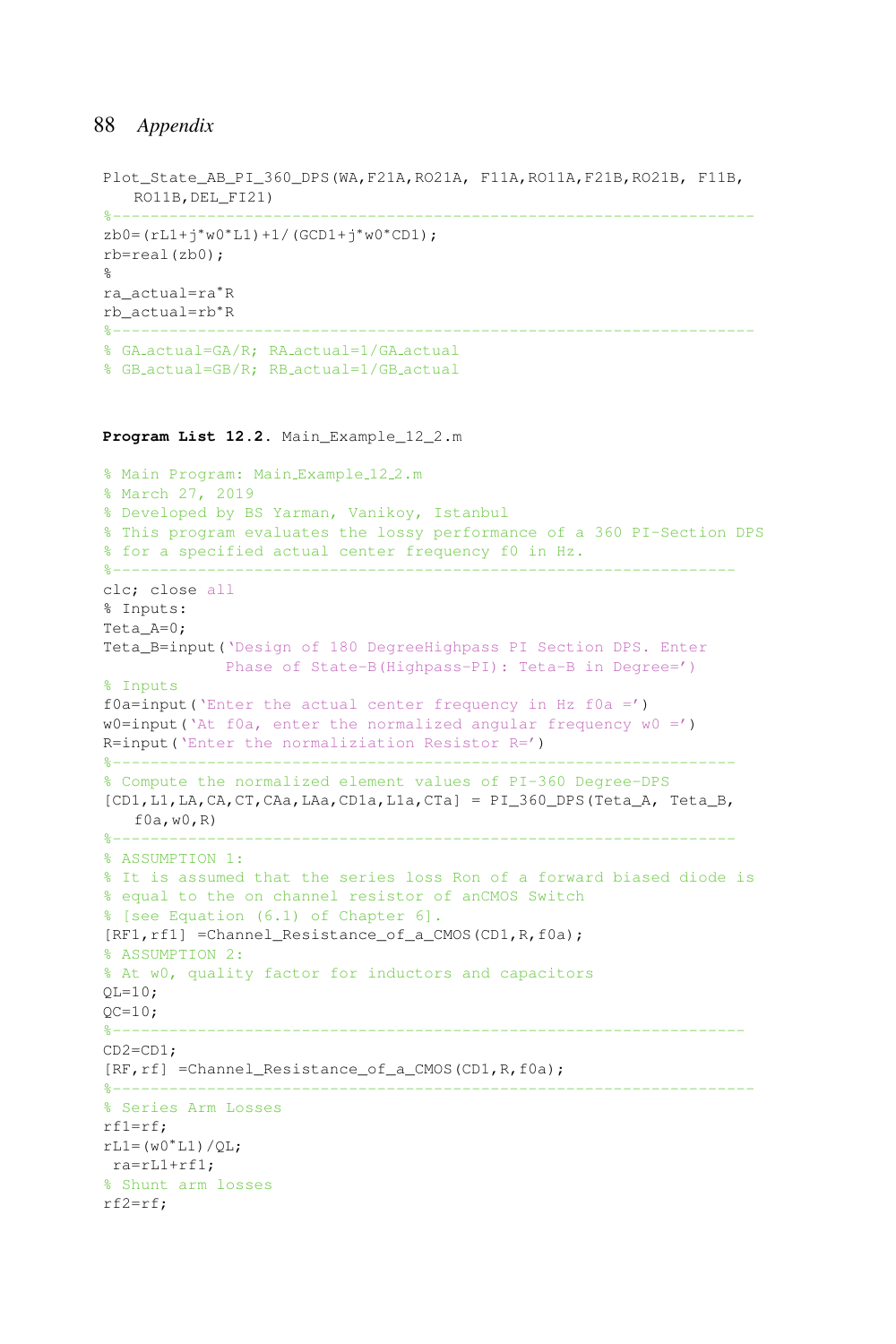```
rLA=(w0∗LA)/QL;
GCA=(w0*CA)/QC;GCD1 = (w0 * CD1)/OC;%--------------------------------------------------------------------
j=sqrt(-1);w=0; N=2000; w1=0; w2=2; DW=(w2-w1)/N;
FRI(1:(N+1))=zeros;
WA(1:(N+1))=zeros;DEL FI21(1:N+1)=zeros;
for i=1:N+1
    WA(i)=w;% ----------------
% State A:
\frac{6}{6} ---------
%za=ra+ji'w'LI;%za=ra+j∗w
∗L1;
% Computation of shunt arm admittance ya
% ZTA=rf2+1/(GCA+jwCA)
ZTA=rf+1/(GCA+j∗w
∗CA);
YTA=1/ZTA;
ya=1/(rLA+j∗w
∗LA)+YTA;
[S11a, S21a, R011a, F11a, R021a, F21a] = S\_Par\_PI\_Section (za, ya);F21A(i)=F21a;RO21A(i)=20*log10(RO21a);F11A(i)=F11a;RO11A(i)=20∗log10(RO11a);
% ------------------
% State-B
zb=(rL1+j∗w
∗L1)+1/(GCD1+j∗w
∗CD1);
ZTB=1/(GCA+j∗w
∗CA)+1/(GCD1+j∗w
∗CD1);
YTB=1/ZTB;
yb=1/(rLA+j∗w
∗LA)+YTB;
 [ S11b, S21b, RO11b, F11b, RO21b, F21b ] = S Par PI Section (zb,yb);
   F21B(i)=F21b;RO21B(i)=20*log10(RO21b);
  F11B(i)=F11b;RO11B(i)=20*log10(RO11b);%------------------------------------------------------------------
DEL FI21(i)=F21B(i)-F21A(i);
    w=w+DW;end
%------------------------------------------------------------------
Plot_State_AB_PI_360_DPS(WA,F21A,RO21A, F11A,RO11A,F21B,RO21B,F11B,
  RO11B,DEL_FI21)
%------------------------------------------------------------------
zb0=(rL1+j∗w0∗L1)+1/(GCD1+j∗w0∗CD1);
rb=real(zb0);
%
ra_actual=ra∗R
rb_actual=rb∗R
%------------------------------------------------------------------
% GA actual=GA/R; RA actual=1/GA actual
% GB actual=GB/R; RB actual=1/GB actual
```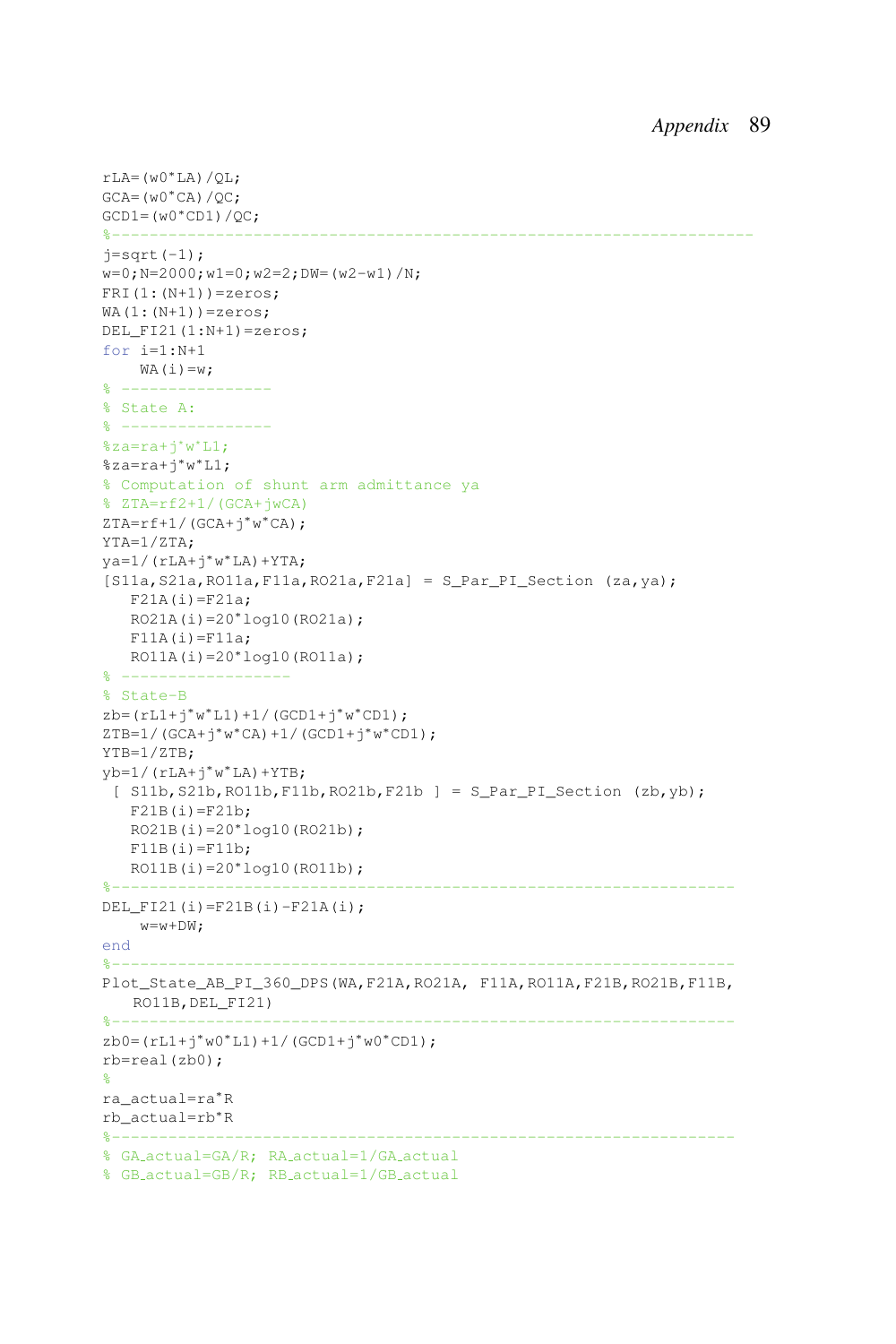Program List 12.3. Function S Par PI Section

```
function [ SI1, S21, R011, F11, R021, F21 ] = S_Par_PI_Section (z,y)
% This function generates the S-Parameters of a PI Section
% Phase Shifter from the series arm impedance Z(jw) and
% the shunt arm admittance Y(jw)
%------------------------------------------------------------------
% Developed by BS Yarman: March 26,2019,Vanikoy,Istanbul
% See Equations (5.9)
8 - - - - - - - - - -\sqrt{2} N=z(1-y<sup>o</sup>2)-2y
N=z^*(1-y^*y)-2^*y;b = zv^2 + 2zv + 2v + z + 2D=z∗y
∗y+2∗z
∗y+2∗y+z+2;
S11=N/D:
S21=2/D;R11=real(S11);X11=imag(S11);F11=atan2d(X11,R11);
R21=real(S21);X21=imag(S21);F21=atan2d(X21,R21);
RO11 = abs(S11);RO21 = abs(S21);
end
Program List 12.4. Function PI_360_DPS
function [CD1, L, LA, CA, CT, CAa, LAa, CD1a, La, CTa]
           = PI_360_DPS(Teta_A, Teta_B, f0a, w0, R)
% This function generates the element valuesof an ideal 360 degree
   Simple
% PI-Section based Digital Phase Shifter
% Developed by BS Yarman on March 26,2019,Vanikoy,Istanbul
% Inputs:
         % Teta A: Desired phase shift of the Lowpass Based
                       PI-Section DPS
          % Teta B: Desired phase shift of the Highpass Based
                       PI-Section DPS
         % f0a: Actual centre frequency
          % w0: Normalized angular frequency. It is selected
                       as w0=1
          % R: Port normalization number. It is
                      usually, selected as R=50 ohms
% Outputs:
         % CD1: Reverse Biased diode
                  capacitance of the series arms.
         % L: Series arm inductor
         % LA: Shunt arm inductor
         % CA: Shunt arm capacitor
%--------------------------------------------------------------
% Ideal LowpassPI-Section: See Equations(11.1a) and (11.1b)
C = (1/w0)^*tan(?A/2) > 0
CL=(1/w0)*tand(Teta_A/2);
```